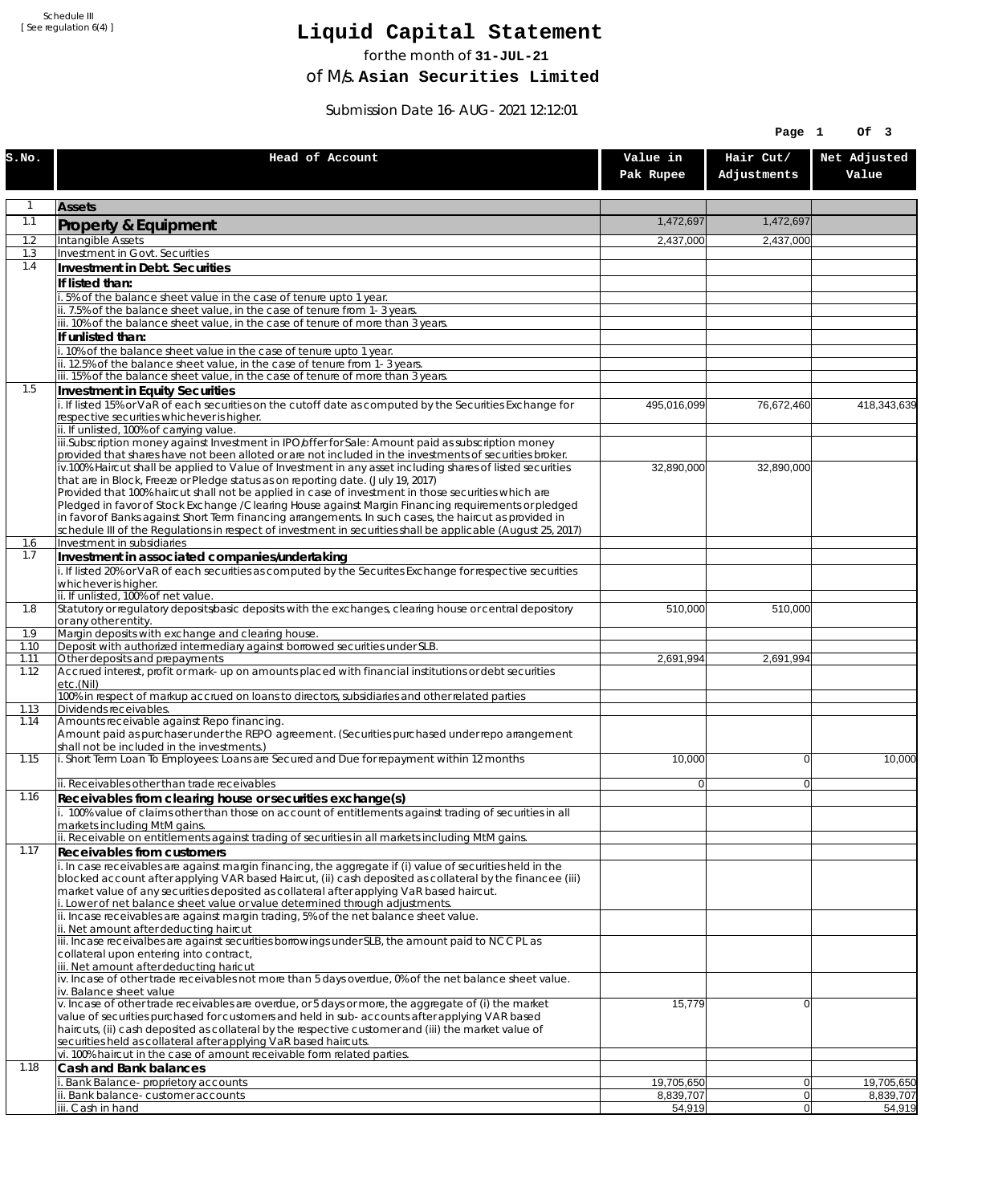# **Liquid Capital Statement**

for the month of **31-JUL-21**

of M/s. **Asian Securities Limited**

Submission Date 16-AUG-2021 12:12:01

| Head of Account<br>Value in<br>S.No.<br>Pak Rupee                                                                                                                                                                                                                                                                                      | Hair Cut/<br>Adjustments | Net Adjusted<br>Value |
|----------------------------------------------------------------------------------------------------------------------------------------------------------------------------------------------------------------------------------------------------------------------------------------------------------------------------------------|--------------------------|-----------------------|
|                                                                                                                                                                                                                                                                                                                                        |                          |                       |
| 1.19<br>563,643,845<br>Total Assets                                                                                                                                                                                                                                                                                                    | 116,674,151              | 446,953,915           |
| 2<br>Liabilities                                                                                                                                                                                                                                                                                                                       |                          |                       |
| 2.1<br>Trade Payables                                                                                                                                                                                                                                                                                                                  |                          |                       |
| Payable to exchanges and clearing house                                                                                                                                                                                                                                                                                                |                          |                       |
| ii. Payable against leveraged market products<br>iii. Payable to customers<br>8.839.707                                                                                                                                                                                                                                                | $\Omega$                 | 8,839,707             |
| 2.2<br><b>Current Liabilities</b>                                                                                                                                                                                                                                                                                                      |                          |                       |
| Statutory and regulatory dues                                                                                                                                                                                                                                                                                                          |                          |                       |
| ii. Accruals and other payables<br>143,783<br>iii. Short-term borrowings                                                                                                                                                                                                                                                               | $\overline{0}$           | 143,783               |
| iv. Current portion of subordinated loans                                                                                                                                                                                                                                                                                              |                          |                       |
| v. Current portion of long term liabilities                                                                                                                                                                                                                                                                                            |                          |                       |
| vi. Deferred Liabilities<br>vii. Provision for bad debts                                                                                                                                                                                                                                                                               |                          |                       |
| viii. Provision for taxation<br>1,804,993                                                                                                                                                                                                                                                                                              | $\Omega$                 | 1,804,993             |
| ix. Other liabilities as per accounting principles and included in the financial statements                                                                                                                                                                                                                                            |                          |                       |
| 2.3<br><b>Non-Current Liabilities</b>                                                                                                                                                                                                                                                                                                  |                          |                       |
| i. Long-Term financing<br>a. Long-Term financing obtained from financial instituion: Long term portion of financing obtained from<br>a financial institution including amount due against finance lease                                                                                                                                |                          |                       |
| b. Other long-term financing<br>ii. Staff retirement benefits                                                                                                                                                                                                                                                                          |                          |                       |
| iii. Advance against shares for Increase in Capital of Securities broker: 100% haircut may be allowed in                                                                                                                                                                                                                               |                          |                       |
| respect of advance against shares if:<br>a. The existing authorized share capital allows the proposed enhanced share capital                                                                                                                                                                                                           |                          |                       |
| b. Boad of Directors of the company has approved the increase in capital                                                                                                                                                                                                                                                               |                          |                       |
| c. Relevant Regulatory approvals have been obtained                                                                                                                                                                                                                                                                                    |                          |                       |
| d. There is no unreasonable delay in issue of shares against advance and all regulatory requirements<br>relating to the increase in paid up capital have been completed.                                                                                                                                                               |                          |                       |
| e. Auditor is satisfied that such advance is against the increase of capital.                                                                                                                                                                                                                                                          |                          |                       |
| iv. Other liabilities as per accounting principles and included in the financial statements<br>2.4                                                                                                                                                                                                                                     |                          |                       |
| <b>Subordinated Loans</b><br>i. 100% of Subordinated loans which fulfill the conditions specified by SECP are allowed to be deducted:<br>The Schedule III provides that 100% haircut will be allowed against subordinated Loans which fulfill the<br>conditions specified by SECP. In this regard, following conditions are specified: |                          |                       |
| a. Loan agreement must be executed on stamp paper and must clearly reflect the amount to be repaid<br>after 12 months of reporting period<br>b. No haircut will be allowed against short term portion which is repayable within next 12 months.                                                                                        |                          |                       |
| c. In case of early repayment of loan, adjustment shall be made to the Liquid Capital and revised Liquid<br>Capital statement must be submitted to exchange.<br>ii. Subordinated loans which do not fulfill the conditions specified by SECP                                                                                           |                          |                       |
|                                                                                                                                                                                                                                                                                                                                        |                          |                       |
| 2.5<br>10,788,483<br><b>Total Liabilites</b>                                                                                                                                                                                                                                                                                           | $\Omega$                 | 10,788,483            |
| 3<br>Ranking Liabilities Relating to:                                                                                                                                                                                                                                                                                                  |                          |                       |
| 3.1<br>Concentration in Margin Financing                                                                                                                                                                                                                                                                                               |                          |                       |
| The amount calculated client-to- client basis by which any amount receivable from any of the<br>financees exceed 10% of the aggregate of amounts receivable from total financees.                                                                                                                                                      |                          |                       |
| 3.2<br>Concentration in securites lending and borrowing                                                                                                                                                                                                                                                                                |                          |                       |
| The amount by which the aggregate of:                                                                                                                                                                                                                                                                                                  |                          |                       |
| (i) Amount deposited by the borrower with NCCPL<br>(Ii) Cash margins paid and                                                                                                                                                                                                                                                          |                          |                       |
| (iii) The market value of securities pledged as margins exceed the 110% of the market value of shares                                                                                                                                                                                                                                  |                          |                       |
| borrowed                                                                                                                                                                                                                                                                                                                               |                          |                       |
| 3.3<br>Net underwriting Commitments<br>$\alpha$ ) in the case of right issuse: if the market value of securites is less than or equal to the subscription                                                                                                                                                                              |                          |                       |
| price; the aggregate of:                                                                                                                                                                                                                                                                                                               |                          |                       |
| (i) the 50% of Haircut multiplied by the underwriting commitments and                                                                                                                                                                                                                                                                  |                          |                       |
| (ii) the value by which the underwriting commitments exceeds the market price of the securities.<br>In the case of rights issuse where the market price of securities is greater than the subscription price, 5% of                                                                                                                    |                          |                       |
| the Haircut multiplied by the net underwriting                                                                                                                                                                                                                                                                                         |                          |                       |
| (b) in any other case: 12.5% of the net underwriting commitments                                                                                                                                                                                                                                                                       |                          |                       |
| 3.4<br>Negative equity of subsidiary<br>The amount by which the total assets of the subsidiary (excluding any amount due from the subsidiary)                                                                                                                                                                                          |                          |                       |
| exceed the total liabilities of the subsidiary                                                                                                                                                                                                                                                                                         |                          |                       |
| 3.5<br>Foreign exchange agreements and foreign currency positions                                                                                                                                                                                                                                                                      |                          |                       |
| 5% of the net position in foreign currency. Net position in foreign currency means the difference of total<br>assets denominated in foreign cuurency less total liabilities denominated in foreign currency                                                                                                                            |                          |                       |
| Amount Payable under REPO<br>3.6                                                                                                                                                                                                                                                                                                       |                          |                       |
| 3.7<br>Repo adjustment                                                                                                                                                                                                                                                                                                                 |                          |                       |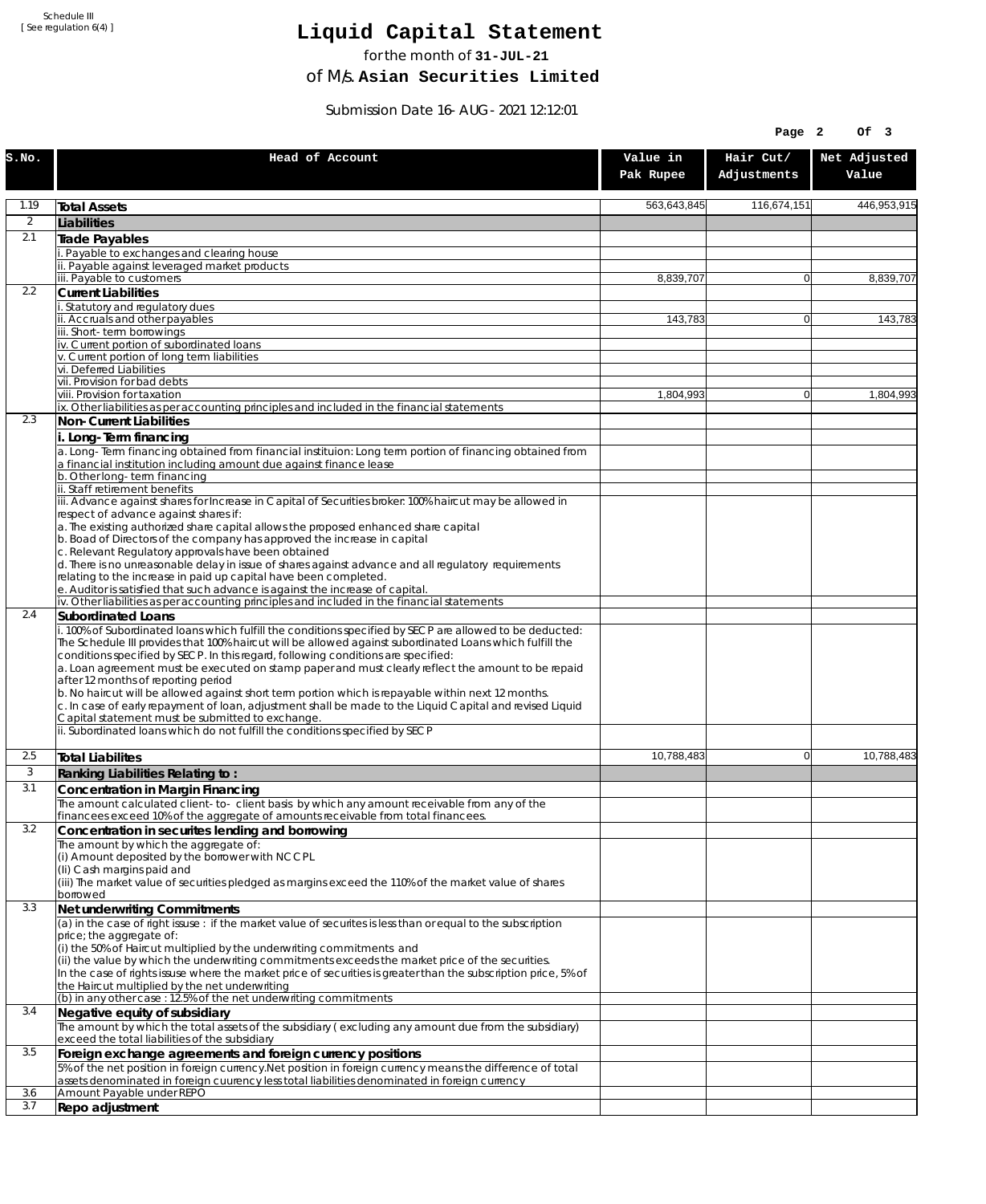# **Liquid Capital Statement**

for the month of **31-JUL-21**

of M/s. **Asian Securities Limited**

Submission Date 16-AUG-2021 12:12:01

|       |                                                                                                                                         |             | Page $3$    | OF <sub>3</sub> |
|-------|-----------------------------------------------------------------------------------------------------------------------------------------|-------------|-------------|-----------------|
| S.NO. | Head of Account                                                                                                                         | Value in    | Hair Cut/   | Net Adjusted    |
|       |                                                                                                                                         | Pak Rupee   | Adjustments | Value           |
|       |                                                                                                                                         |             |             |                 |
|       | In the case of financier/purchaser the total amount receivable under Repo less the 110% of the market<br>value of underlying securites. |             |             |                 |
|       | In the case of financee seller the market value of underlying securities after applying haircut less the                                |             |             |                 |
|       | total amount received , less value of any securites deposited as collateral by the purchaser after                                      |             |             |                 |
|       | applying haircut less any cash deposited by the purchaser.                                                                              |             |             |                 |
| 3.8   | Concentrated proprietary positions                                                                                                      |             |             |                 |
|       | If the market value of any security is between 25% and 51% of the total proprietary positions then 5% of                                | U           | 17,286,454  | 17.286.454      |
|       | the value of such security. If the market of a security exceeds 51% of the proprietary position, then 10% of                            |             |             |                 |
|       | the value of such security                                                                                                              |             |             |                 |
| 3.9   | Opening Positions in futures and options                                                                                                |             |             |                 |
|       | i. In case of customer positions, the total margin requiremnets in respect of open postions less the amount                             |             |             |                 |
|       | of cash deposited by the customer and the value of securites held as collateral/pledged with securities                                 |             |             |                 |
|       | exchange after applyiong VaR haircuts                                                                                                   |             |             |                 |
|       | ii. In case of proprietary positions, the total margin requirements in respect of open positions to the                                 |             |             |                 |
|       | extent not already met                                                                                                                  |             |             |                 |
| 3.10  | Short sellI positions                                                                                                                   |             |             |                 |
|       | i. Incase of customer positions, the market value of shares sold short in ready market on behalf of                                     |             |             |                 |
|       | customers after increasing the same with the VaR based haircuts less the cash deposited by the                                          |             |             |                 |
|       | customer as collateral and the value of securities held as collateral after applying VAR based Haircuts                                 |             |             |                 |
|       | ii. Incase of proprietory positions, the market value of shares sold short in ready market and not yet                                  |             |             |                 |
|       | settled increased by the amount of VAR based haircut less the value of securities pledged as collateral                                 |             |             |                 |
|       | after applying haircuts.                                                                                                                |             |             |                 |
| 3.11  | <b>Total Ranking Liabilites</b>                                                                                                         |             | 17,286,454  | 17,286,454      |
| 3.12  | Liquid Capital                                                                                                                          | 552,855,362 | 99,387,697  | 418,878,978     |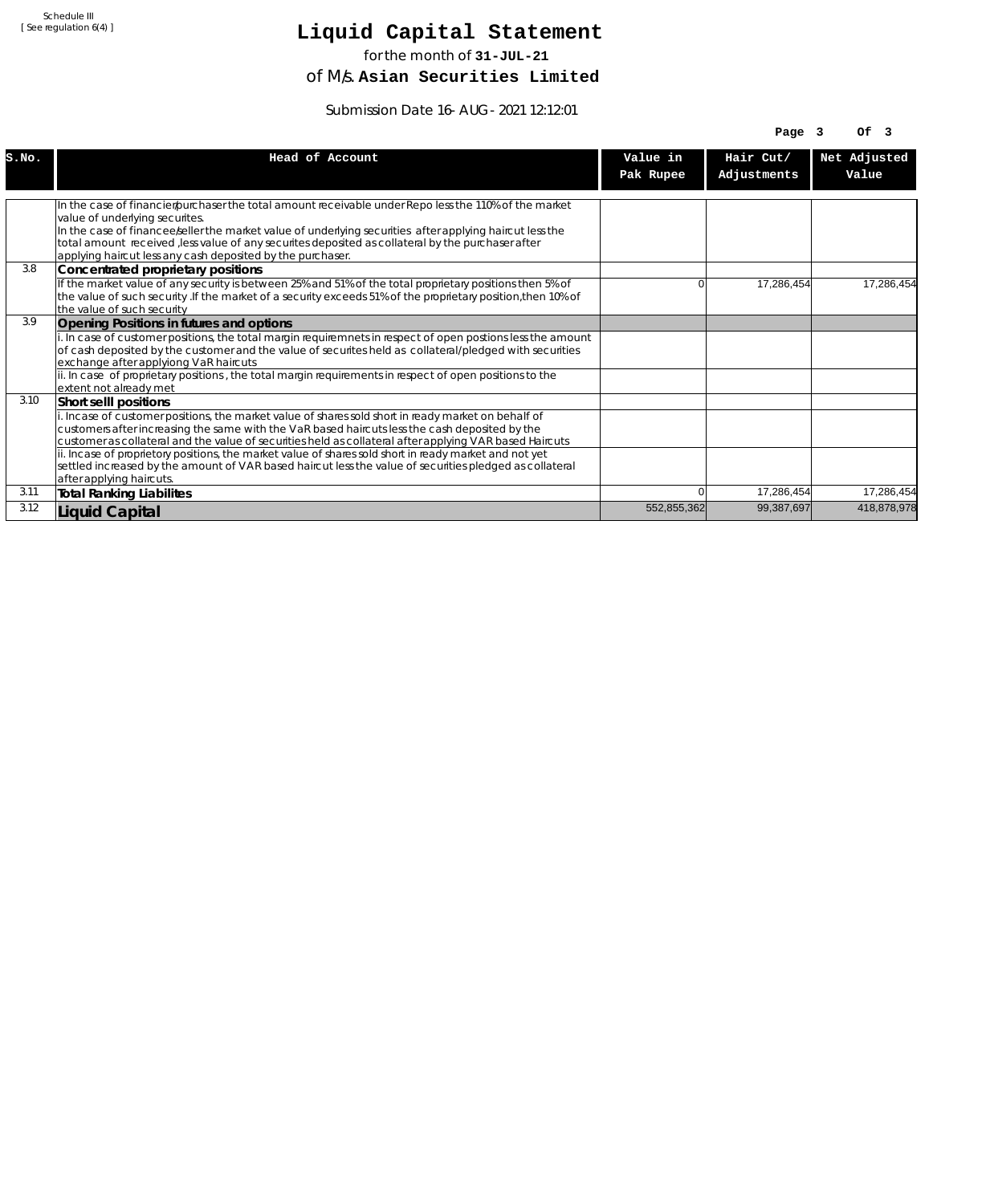# **Liquid Capital Statement**

for the month of **31-AUG-21**

of M/s. **Asian Securities Limited**

Submission Date 14-SEP-2021 16:23:57

|              |                                                                                                                                                                                                                        |                         | Page 1                   | Of 3                    |
|--------------|------------------------------------------------------------------------------------------------------------------------------------------------------------------------------------------------------------------------|-------------------------|--------------------------|-------------------------|
| S.NO.        | Head of Account                                                                                                                                                                                                        | Value in<br>Pak Rupee   | Hair Cut/<br>Adjustments | Net Adjusted<br>Value   |
| 1            | <b>Assets</b>                                                                                                                                                                                                          |                         |                          |                         |
| 1.1          | Property & Equipment                                                                                                                                                                                                   | 1,315,193               | 1,315,193                |                         |
| 1.2          | Intangible Assets                                                                                                                                                                                                      | 2,437,000               | 2,437,000                |                         |
| 1.3<br>1.4   | Investment in Govt. Securities<br>Investment in Debt. Securities                                                                                                                                                       |                         |                          |                         |
|              | If listed than:                                                                                                                                                                                                        |                         |                          |                         |
|              | i. 5% of the balance sheet value in the case of tenure upto 1 year.                                                                                                                                                    |                         |                          |                         |
|              | ii. 7.5% of the balance sheet value, in the case of tenure from 1-3 years.                                                                                                                                             |                         |                          |                         |
|              | iii. 10% of the balance sheet value, in the case of tenure of more than 3 years.<br>If unlisted than:                                                                                                                  |                         |                          |                         |
|              | i. 10% of the balance sheet value in the case of tenure upto 1 year.                                                                                                                                                   |                         |                          |                         |
|              | ii. 12.5% of the balance sheet value, in the case of tenure from 1-3 years.                                                                                                                                            |                         |                          |                         |
| 1.5          | iii. 15% of the balance sheet value, in the case of tenure of more than 3 years.<br>Investment in Equity Securities                                                                                                    |                         |                          |                         |
|              | i. If listed 15% or VaR of each securities on the cutoff date as computed by the Securities Exchange for                                                                                                               | 489,786,067             | 75,183,934               | 414,602,133             |
|              | respective securities whichever is higher.                                                                                                                                                                             |                         |                          |                         |
|              | ii. If unlisted, 100% of carrying value.<br>iii.Subscription money against Investment in IPO/offer for Sale: Amount paid as subscription money                                                                         |                         |                          |                         |
|              | provided that shares have not been alloted or are not included in the investments of securities broker.                                                                                                                |                         |                          |                         |
|              | iv.100% Haircut shall be applied to Value of Investment in any asset including shares of listed securities                                                                                                             | 32,570,000              | 32,570,000               |                         |
|              | that are in Block, Freeze or Pledge status as on reporting date. (July 19, 2017)<br>Provided that 100% haircut shall not be applied in case of investment in those securities which are                                |                         |                          |                         |
|              | Pledged in favor of Stock Exchange / Clearing House against Margin Financing requirements or pledged                                                                                                                   |                         |                          |                         |
|              | in favor of Banks against Short Term financing arrangements. In such cases, the haircut as provided in<br>schedule III of the Regulations in respect of investment in securities shall be applicable (August 25, 2017) |                         |                          |                         |
| 1.6          | Investment in subsidiaries                                                                                                                                                                                             |                         |                          |                         |
| 1.7          | Investment in associated companies/undertaking                                                                                                                                                                         |                         |                          |                         |
|              | i. If listed 20% or VaR of each securities as computed by the Securites Exchange for respective securities<br>whichever is higher.                                                                                     |                         |                          |                         |
|              | ii. If unlisted, 100% of net value.                                                                                                                                                                                    |                         |                          |                         |
| 1.8          | Statutory or regulatory deposits/basic deposits with the exchanges, clearing house or central depository                                                                                                               | 510,000                 | 510,000                  |                         |
| 1.9          | or any other entity.<br>Margin deposits with exchange and clearing house.                                                                                                                                              |                         |                          |                         |
| 1.10         | Deposit with authorized intermediary against borrowed securities under SLB.                                                                                                                                            |                         |                          |                         |
| 1.11<br>1.12 | Other deposits and prepayments<br>Accrued interest, profit or mark-up on amounts placed with financial institutions or debt securities                                                                                 | 2,672,472               | $\overline{2,672,472}$   |                         |
|              | etc.(Nil)                                                                                                                                                                                                              |                         |                          |                         |
| 1.13         | 100% in respect of markup accrued on loans to directors, subsidiaries and other related parties<br>Dividends receivables.                                                                                              |                         |                          |                         |
| 1.14         | Amounts receivable against Repo financing.                                                                                                                                                                             |                         |                          |                         |
|              | Amount paid as purchaser under the REPO agreement. (Securities purchased under repo arrangement                                                                                                                        |                         |                          |                         |
| 1.15         | shall not be included in the investments.)<br>i. Short Term Loan To Employees: Loans are Secured and Due for repayment within 12 months                                                                                |                         |                          |                         |
|              |                                                                                                                                                                                                                        |                         |                          |                         |
| 1.16         | ii. Receivables other than trade receivables                                                                                                                                                                           |                         |                          |                         |
|              | Receivables from clearing house or securities exchange(s)<br>i. 100% value of claims other than those on account of entitlements against trading of securities in all                                                  |                         |                          |                         |
|              | markets including MtM gains.                                                                                                                                                                                           |                         |                          |                         |
| 1.17         | ii. Receivable on entitlements against trading of securities in all markets including MtM gains.                                                                                                                       |                         |                          |                         |
|              | Receivables from customers<br>i. In case receivables are against margin financing, the aggregate if (i) value of securities held in the                                                                                |                         |                          |                         |
|              | blocked account after applying VAR based Haircut, (ii) cash deposited as collateral by the financee (iii)                                                                                                              |                         |                          |                         |
|              | market value of any securities deposited as collateral after applying VaR based haircut.<br>i. Lower of net balance sheet value or value determined through adjustments.                                               |                         |                          |                         |
|              | ii. Incase receivables are against margin trading, 5% of the net balance sheet value.                                                                                                                                  |                         |                          |                         |
|              | ii. Net amount after deducting haircut                                                                                                                                                                                 |                         |                          |                         |
|              | iii. Incase receivalbes are against securities borrowings under SLB, the amount paid to NCCPL as<br>collateral upon entering into contract,                                                                            |                         |                          |                         |
|              | iii. Net amount after deducting haricut                                                                                                                                                                                |                         |                          |                         |
|              | $iv.$ Incase of other trade receivables not more than 5 days overdue, 0% of the net balance sheet value.<br>iv. Balance sheet value                                                                                    | 85,540                  | $\overline{0}$           | 85,540                  |
|              | v. Incase of other trade receivables are overdue, or 5 days or more, the aggregate of (i) the market                                                                                                                   | 18,842                  | $\overline{0}$           |                         |
|              | value of securities purchased for customers and held in sub-accounts after applying VAR based                                                                                                                          |                         |                          |                         |
|              | haircuts, (ii) cash deposited as collateral by the respective customer and (iii) the market value of<br>securities held as collateral after applying VaR based haircuts.                                               |                         |                          |                         |
|              | vi. 100% haircut in the case of amount receivable form related parties.                                                                                                                                                |                         |                          |                         |
| 1.18         | Cash and Bank balances                                                                                                                                                                                                 |                         |                          |                         |
|              | i. Bank Balance-proprietory accounts<br>ii. Bank balance-customer accounts                                                                                                                                             | 22,414,105<br>4,674,656 | 0 <br> 0                 | 22,414,105<br>4,674,656 |
|              | iii. Cash in hand                                                                                                                                                                                                      | 72,702                  | 0                        | 72,702                  |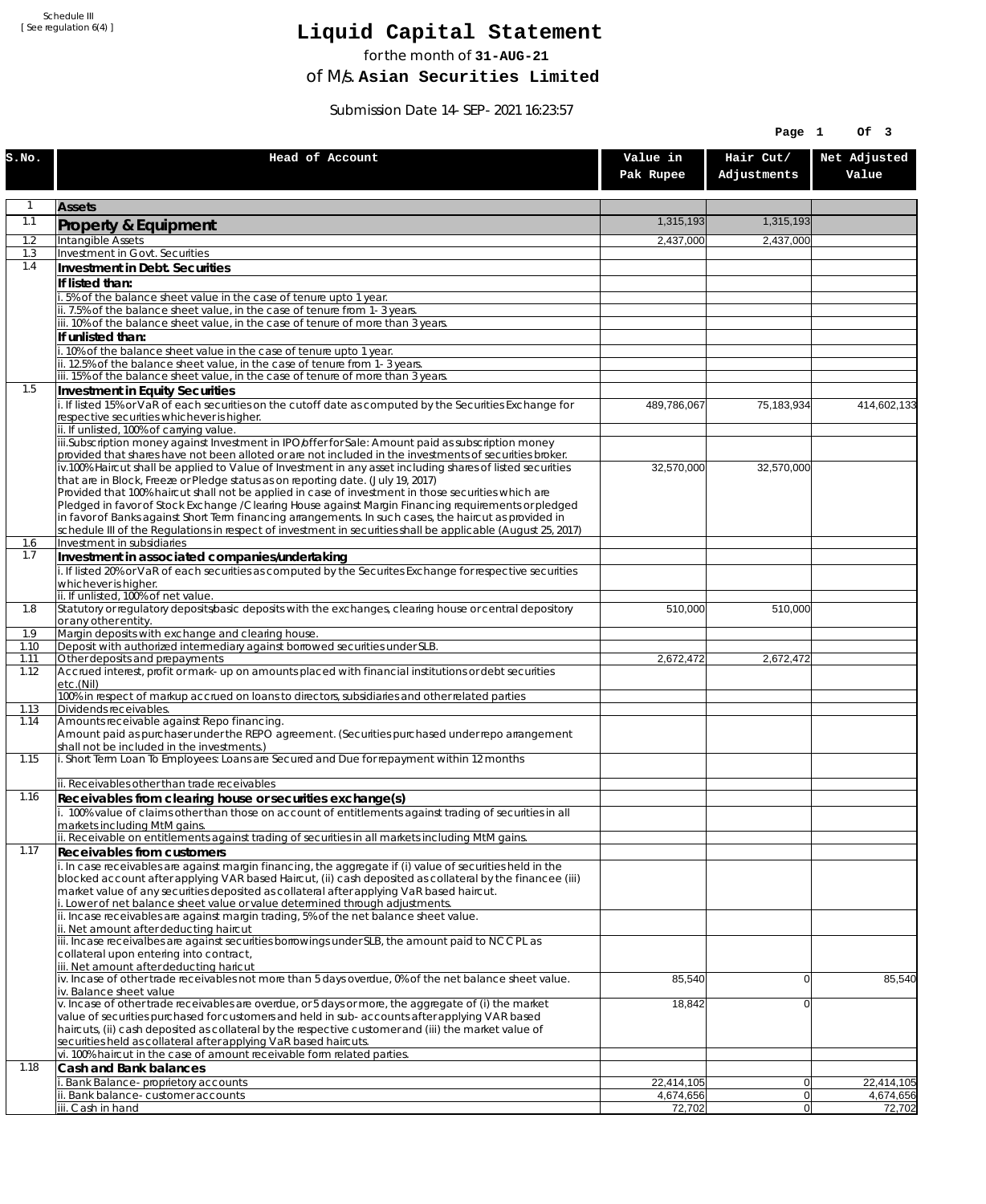# **Liquid Capital Statement**

for the month of **31-AUG-21**

of M/s. **Asian Securities Limited**

Submission Date 14-SEP-2021 16:23:57

|                |                                                                                                                                                                                                                                                                                                     |                       | Page 2                   | Of 3                  |
|----------------|-----------------------------------------------------------------------------------------------------------------------------------------------------------------------------------------------------------------------------------------------------------------------------------------------------|-----------------------|--------------------------|-----------------------|
| S.NO.          | Head of Account                                                                                                                                                                                                                                                                                     | Value in<br>Pak Rupee | Hair Cut/<br>Adjustments | Net Adjusted<br>Value |
| 1.19           | <b>Total Assets</b>                                                                                                                                                                                                                                                                                 | 556,556,577           | 114,688,599              | 441,849,136           |
| $\overline{2}$ | Liabilities                                                                                                                                                                                                                                                                                         |                       |                          |                       |
| 2.1            | Trade Payables                                                                                                                                                                                                                                                                                      |                       |                          |                       |
|                | Payable to exchanges and clearing house<br>ii. Payable against leveraged market products                                                                                                                                                                                                            |                       |                          |                       |
|                | iii. Payable to customers                                                                                                                                                                                                                                                                           | 4.674.656             | $\mathbf{0}$             | 4,674,656             |
| 2.2            | <b>Current Liabilities</b>                                                                                                                                                                                                                                                                          |                       |                          |                       |
|                | . Statutory and regulatory dues<br>ii. Accruals and other payables                                                                                                                                                                                                                                  |                       | $\overline{0}$           | 156,178               |
|                | iii. Short-term borrowings                                                                                                                                                                                                                                                                          | 156,178               |                          |                       |
|                | iv. Current portion of subordinated loans                                                                                                                                                                                                                                                           |                       |                          |                       |
|                | v. Current portion of long term liabilities<br>vi. Deferred Liabilities                                                                                                                                                                                                                             |                       |                          |                       |
|                | vii. Provision for bad debts                                                                                                                                                                                                                                                                        |                       |                          |                       |
|                | viii. Provision for taxation                                                                                                                                                                                                                                                                        | 2,224,872             | $\mathbf{0}$             | 2,224,872             |
| 2.3            | ix. Other liabilities as per accounting principles and included in the financial statements<br>Non-Current Liabilities                                                                                                                                                                              |                       |                          |                       |
|                | i. Long-Term financing                                                                                                                                                                                                                                                                              |                       |                          |                       |
|                | a. Long-Term financing obtained from financial instituion: Long term portion of financing obtained from<br>a financial institution including amount due against finance lease                                                                                                                       |                       |                          |                       |
|                | b. Other long-term financing<br>ii. Staff retirement benefits                                                                                                                                                                                                                                       |                       |                          |                       |
|                | iii. Advance against shares for Increase in Capital of Securities broker: 100% haircut may be allowed in                                                                                                                                                                                            |                       |                          |                       |
|                | respect of advance against shares if:                                                                                                                                                                                                                                                               |                       |                          |                       |
|                | a. The existing authorized share capital allows the proposed enhanced share capital<br>b. Boad of Directors of the company has approved the increase in capital                                                                                                                                     |                       |                          |                       |
|                | c. Relevant Regulatory approvals have been obtained                                                                                                                                                                                                                                                 |                       |                          |                       |
|                | d. There is no unreasonable delay in issue of shares against advance and all regulatory requirements<br>relating to the increase in paid up capital have been completed.                                                                                                                            |                       |                          |                       |
|                | e. Auditor is satisfied that such advance is against the increase of capital.                                                                                                                                                                                                                       |                       |                          |                       |
|                | iv. Other liabilities as per accounting principles and included in the financial statements                                                                                                                                                                                                         |                       |                          |                       |
| 2.4            | <b>Subordinated Loans</b><br>. 100% of Subordinated loans which fulfill the conditions specified by SECP are allowed to be deducted:                                                                                                                                                                |                       |                          |                       |
|                | The Schedule III provides that 100% haircut will be allowed against subordinated Loans which fulfill the<br>conditions specified by SECP. In this regard, following conditions are specified:<br>a. Loan agreement must be executed on stamp paper and must clearly reflect the amount to be repaid |                       |                          |                       |
|                | after 12 months of reporting period                                                                                                                                                                                                                                                                 |                       |                          |                       |
|                | b. No haircut will be allowed against short term portion which is repayable within next 12 months.<br>c. In case of early repayment of loan, adjustment shall be made to the Liquid Capital and revised Liquid<br>Capital statement must be submitted to exchange.                                  |                       |                          |                       |
|                | ii. Subordinated loans which do not fulfill the conditions specified by SECP                                                                                                                                                                                                                        |                       |                          |                       |
| 2.5            | <b>Total Liabilites</b>                                                                                                                                                                                                                                                                             | 7,055,706             | $\mathbf{0}$             | 7.055.706             |
| 3              | Ranking Liabilities Relating to:                                                                                                                                                                                                                                                                    |                       |                          |                       |
| 3.1            | Concentration in Margin Financing                                                                                                                                                                                                                                                                   |                       |                          |                       |
|                | The amount calculated client-to- client basis by which any amount receivable from any of the<br>financees exceed 10% of the aggregate of amounts receivable from total financees.                                                                                                                   |                       |                          |                       |
| 3.2            | Concentration in securites lending and borrowing                                                                                                                                                                                                                                                    |                       |                          |                       |
|                | The amount by which the aggregate of:                                                                                                                                                                                                                                                               |                       |                          |                       |
|                | (i) Amount deposited by the borrower with NCCPL<br>(Ii) Cash margins paid and                                                                                                                                                                                                                       |                       |                          |                       |
|                | (iii) The market value of securities pledged as margins exceed the 110% of the market value of shares                                                                                                                                                                                               |                       |                          |                       |
| 3.3            | borrowed                                                                                                                                                                                                                                                                                            |                       |                          |                       |
|                | Net underwriting Commitments<br>(a) in the case of right issuse : if the market value of securites is less than or equal to the subscription                                                                                                                                                        |                       |                          |                       |
|                | price; the aggregate of:                                                                                                                                                                                                                                                                            |                       |                          |                       |
|                | (i) the 50% of Haircut multiplied by the underwriting commitments and                                                                                                                                                                                                                               |                       |                          |                       |
|                | (ii) the value by which the underwriting commitments exceeds the market price of the securities.<br>In the case of rights issuse where the market price of securities is greater than the subscription price, 5% of                                                                                 |                       |                          |                       |
|                | the Haircut multiplied by the net underwriting                                                                                                                                                                                                                                                      |                       |                          |                       |
| 3.4            | (b) in any other case: 12.5% of the net underwriting commitments                                                                                                                                                                                                                                    |                       |                          |                       |
|                | Negative equity of subsidiary<br>The amount by which the total assets of the subsidiary (excluding any amount due from the subsidiary)                                                                                                                                                              |                       |                          |                       |
|                | exceed the total liabilities of the subsidiary                                                                                                                                                                                                                                                      |                       |                          |                       |
| 3.5            | Foreign exchange agreements and foreign currency positions                                                                                                                                                                                                                                          |                       |                          |                       |
|                | 5% of the net position in foreign currency. Net position in foreign currency means the difference of total<br>assets denominated in foreign cuurency less total liabilities denominated in foreign currency                                                                                         |                       |                          |                       |
| 3.6            | Amount Payable under REPO                                                                                                                                                                                                                                                                           |                       |                          |                       |
| 3.7            | Repo adjustment                                                                                                                                                                                                                                                                                     |                       |                          |                       |
|                |                                                                                                                                                                                                                                                                                                     |                       |                          |                       |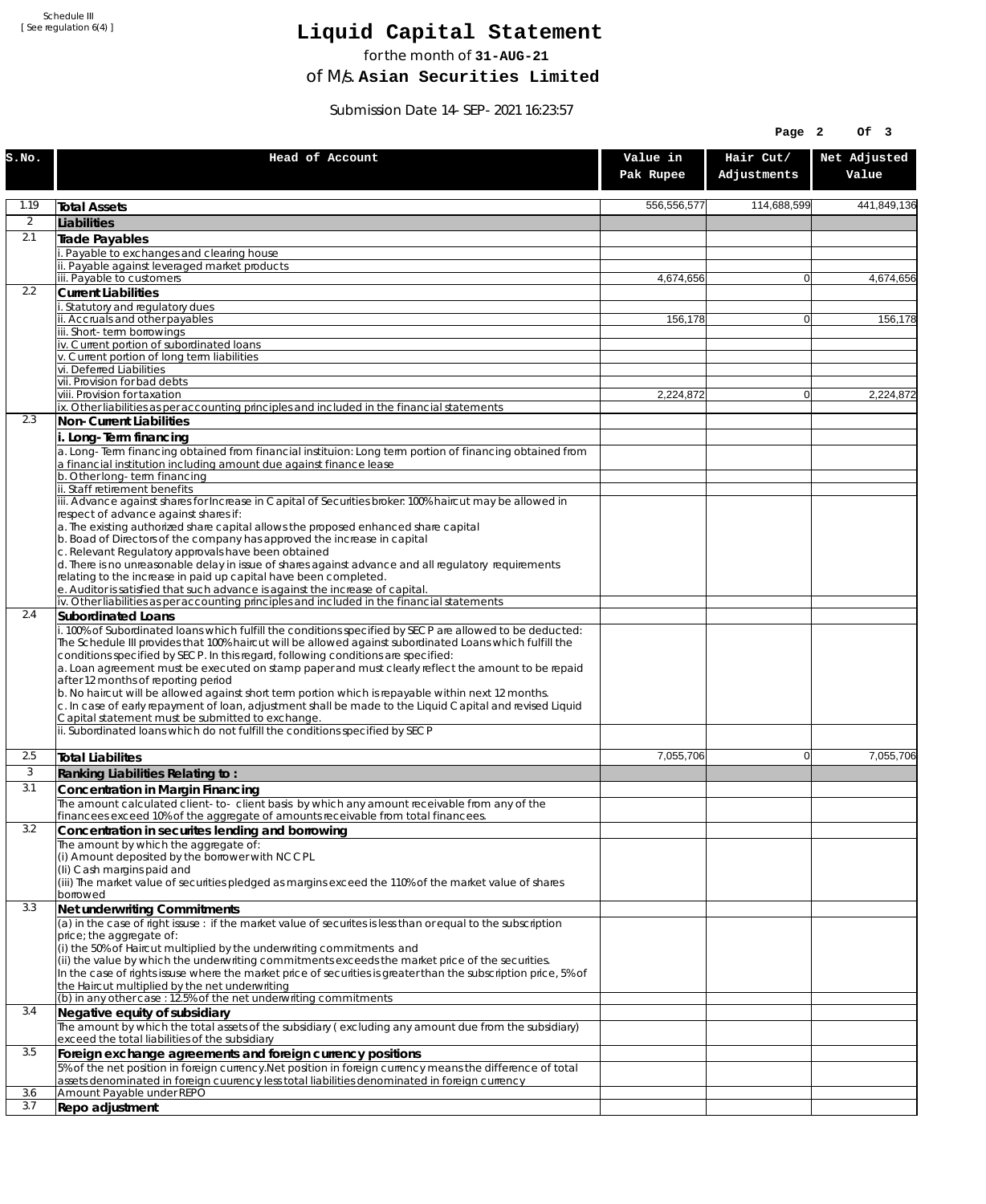# **Liquid Capital Statement**

for the month of **31-AUG-21**

of M/s. **Asian Securities Limited**

Submission Date 14-SEP-2021 16:23:57

|       |                                                                                                                                                                                                                                                                                                                  |             | Page $3$    | OF <sub>3</sub> |
|-------|------------------------------------------------------------------------------------------------------------------------------------------------------------------------------------------------------------------------------------------------------------------------------------------------------------------|-------------|-------------|-----------------|
| S.NO. | Head of Account                                                                                                                                                                                                                                                                                                  | Value in    | Hair Cut/   | Net Adjusted    |
|       |                                                                                                                                                                                                                                                                                                                  | Pak Rupee   | Adjustments | Value           |
|       |                                                                                                                                                                                                                                                                                                                  |             |             |                 |
|       | In the case of financier/purchaser the total amount receivable under Repo less the 110% of the market<br>value of underlying securites.                                                                                                                                                                          |             |             |                 |
|       | In the case of financee keller the market value of underlying securities after applying haircut less the<br>total amount received , less value of any securites deposited as collateral by the purchaser after<br>applying haircut less any cash deposited by the purchaser.                                     |             |             |                 |
| 3.8   | Concentrated proprietary positions                                                                                                                                                                                                                                                                               |             |             |                 |
|       | If the market value of any security is between 25% and 51% of the total proprietary positions then 5% of<br>the value of such security. If the market of a security exceeds 51% of the proprietary position, then 10% of<br>the value of such security                                                           | n           | 11,049,777  | 11,049,777      |
| 3.9   | Opening Positions in futures and options                                                                                                                                                                                                                                                                         |             |             |                 |
|       | i. In case of customer positions, the total margin requiremnets in respect of open postions less the amount<br>of cash deposited by the customer and the value of securites held as collateral/pledged with securities<br>exchange after applyiong VaR haircuts                                                  |             |             |                 |
|       | ii. In case of proprietary positions, the total margin requirements in respect of open positions to the<br>extent not already met                                                                                                                                                                                |             |             |                 |
| 3.10  | Short selll positions                                                                                                                                                                                                                                                                                            |             |             |                 |
|       | i. Incase of customer positions, the market value of shares sold short in ready market on behalf of<br>customers after increasing the same with the VaR based haircuts less the cash deposited by the<br>customer as collateral and the value of securities held as collateral after applying VAR based Haircuts |             |             |                 |
|       | ii. Incase of proprietory positions, the market value of shares sold short in ready market and not yet<br>settled increased by the amount of VAR based haircut less the value of securities pledged as collateral<br>after applying haircuts.                                                                    |             |             |                 |
| 3.11  | <b>Total Ranking Liabilites</b>                                                                                                                                                                                                                                                                                  |             | 11,049,777  | 11,049,777      |
| 3.12  | Liquid Capital                                                                                                                                                                                                                                                                                                   | 549,500,871 | 103,638,822 | 423,743,653     |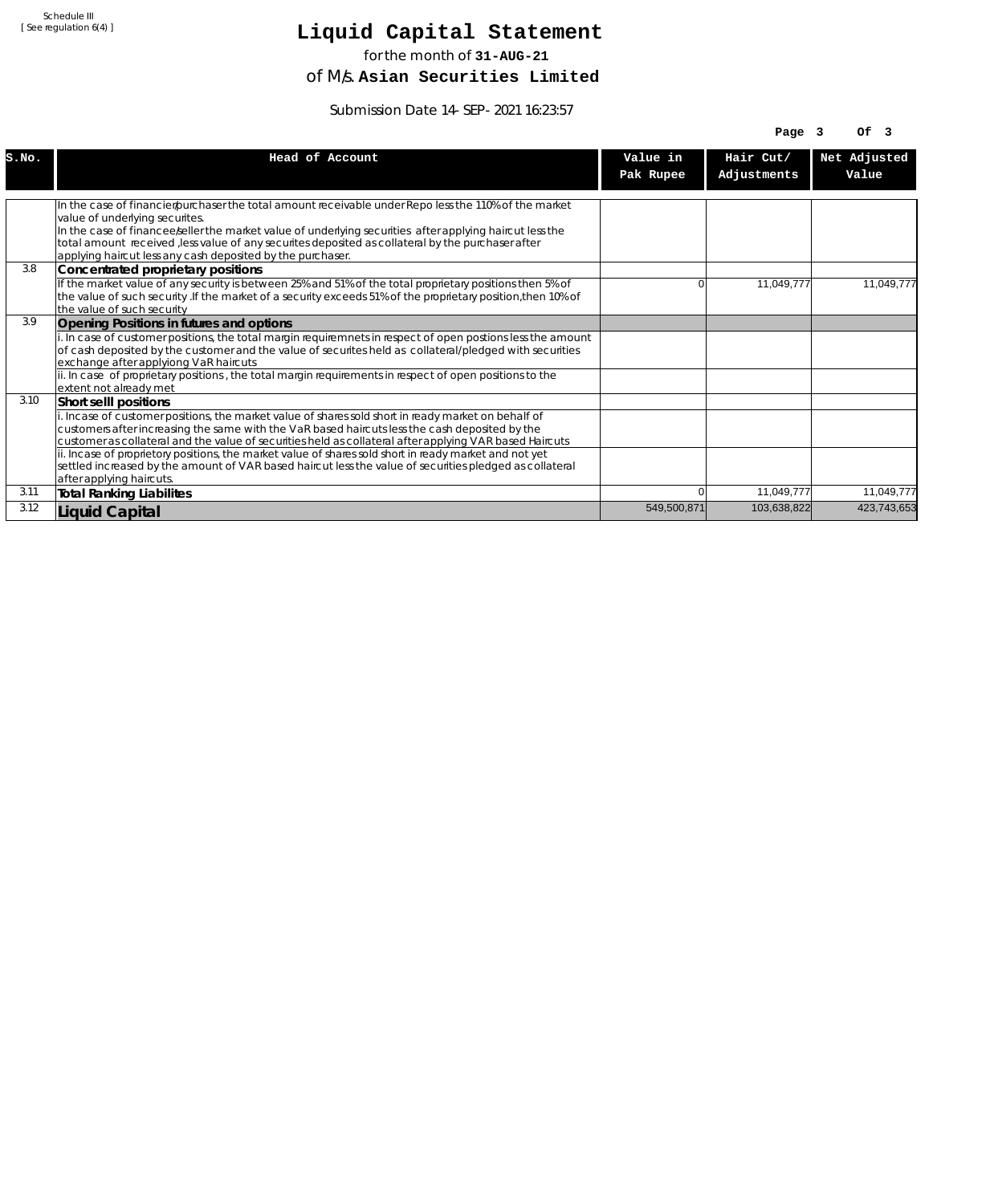# **Liquid Capital Statement**

for the month of **30-SEP-21**

of M/s. **Asian Securities Limited**

Submission Date 12-OCT-2021 17:34:42

|              |                                                                                                                                                                                                                        |                          | Page 1                   | Of 3                     |
|--------------|------------------------------------------------------------------------------------------------------------------------------------------------------------------------------------------------------------------------|--------------------------|--------------------------|--------------------------|
| S.NO.        | Head of Account                                                                                                                                                                                                        | Value in<br>Pak Rupee    | Hair Cut/<br>Adjustments | Net Adjusted<br>Value    |
| 1            | <b>Assets</b>                                                                                                                                                                                                          |                          |                          |                          |
| 1.1          | Property & Equipment                                                                                                                                                                                                   | 1,151,761                | 1,151,761                |                          |
| 1.2          | Intangible Assets                                                                                                                                                                                                      | 2,437,000                | 2,437,000                |                          |
| 1.3<br>1.4   | Investment in Govt. Securities<br>Investment in Debt. Securities                                                                                                                                                       |                          |                          |                          |
|              | If listed than:                                                                                                                                                                                                        |                          |                          |                          |
|              | i. 5% of the balance sheet value in the case of tenure upto 1 year.                                                                                                                                                    |                          |                          |                          |
|              | ii. 7.5% of the balance sheet value, in the case of tenure from 1-3 years.                                                                                                                                             |                          |                          |                          |
|              | iii. 10% of the balance sheet value, in the case of tenure of more than 3 years.<br>If unlisted than:                                                                                                                  |                          |                          |                          |
|              | i. 10% of the balance sheet value in the case of tenure upto 1 year.                                                                                                                                                   |                          |                          |                          |
|              | ii. 12.5% of the balance sheet value, in the case of tenure from 1-3 years.                                                                                                                                            |                          |                          |                          |
| 1.5          | iii. 15% of the balance sheet value, in the case of tenure of more than 3 years.<br>Investment in Equity Securities                                                                                                    |                          |                          |                          |
|              | i. If listed 15% or VaR of each securities on the cutoff date as computed by the Securities Exchange for                                                                                                               | 489,410,382              | 74,787,806               | 414,622,576              |
|              | respective securities whichever is higher.                                                                                                                                                                             |                          |                          |                          |
|              | ii. If unlisted, 100% of carrying value.<br>iii.Subscription money against Investment in IPO/offer for Sale: Amount paid as subscription money                                                                         |                          |                          |                          |
|              | provided that shares have not been alloted or are not included in the investments of securities broker.                                                                                                                |                          |                          |                          |
|              | iv.100% Haircut shall be applied to Value of Investment in any asset including shares of listed securities                                                                                                             | 32,350,000               | 32,350,000               |                          |
|              | that are in Block, Freeze or Pledge status as on reporting date. (July 19, 2017)<br>Provided that 100% haircut shall not be applied in case of investment in those securities which are                                |                          |                          |                          |
|              | Pledged in favor of Stock Exchange / Clearing House against Margin Financing requirements or pledged                                                                                                                   |                          |                          |                          |
|              | in favor of Banks against Short Term financing arrangements. In such cases, the haircut as provided in<br>schedule III of the Regulations in respect of investment in securities shall be applicable (August 25, 2017) |                          |                          |                          |
| 1.6          | Investment in subsidiaries                                                                                                                                                                                             |                          |                          |                          |
| 1.7          | Investment in associated companies/undertaking                                                                                                                                                                         |                          |                          |                          |
|              | i. If listed 20% or VaR of each securities as computed by the Securites Exchange for respective securities                                                                                                             |                          |                          |                          |
|              | whichever is higher.<br>ii. If unlisted, 100% of net value.                                                                                                                                                            |                          |                          |                          |
| 1.8          | Statutory or regulatory deposits/basic deposits with the exchanges, clearing house or central depository                                                                                                               | 510,000                  | 510,000                  |                          |
| 1.9          | or any other entity.<br>Margin deposits with exchange and clearing house.                                                                                                                                              |                          |                          |                          |
| 1.10         | Deposit with authorized intermediary against borrowed securities under SLB.                                                                                                                                            |                          |                          |                          |
| 1.11<br>1.12 | Other deposits and prepayments<br>Accrued interest, profit or mark-up on amounts placed with financial institutions or debt securities                                                                                 | 2,643,795                | 2,643,795                |                          |
|              | etc.(Nil)                                                                                                                                                                                                              |                          |                          |                          |
|              | 100% in respect of markup accrued on loans to directors, subsidiaries and other related parties                                                                                                                        |                          |                          |                          |
| 1.13<br>1.14 | Dividends receivables.<br>Amounts receivable against Repo financing.                                                                                                                                                   |                          |                          |                          |
|              | Amount paid as purchaser under the REPO agreement. (Securities purchased under repo arrangement                                                                                                                        |                          |                          |                          |
| 1.15         | shall not be included in the investments.)<br>i. Short Term Loan To Employees: Loans are Secured and Due for repayment within 12 months                                                                                |                          |                          |                          |
|              |                                                                                                                                                                                                                        |                          |                          |                          |
|              | ii. Receivables other than trade receivables                                                                                                                                                                           |                          |                          |                          |
| 1.16         | Receivables from clearing house or securities exchange(s)<br>i. 100% value of claims other than those on account of entitlements against trading of securities in all                                                  |                          |                          |                          |
|              | markets including MtM gains.                                                                                                                                                                                           |                          |                          |                          |
|              | ii. Receivable on entitlements against trading of securities in all markets including MtM gains.                                                                                                                       |                          |                          |                          |
| 1.17         | Receivables from customers<br>i. In case receivables are against margin financing, the aggregate if (i) value of securities held in the                                                                                |                          |                          |                          |
|              | blocked account after applying VAR based Haircut, (ii) cash deposited as collateral by the financee (iii)                                                                                                              |                          |                          |                          |
|              | market value of any securities deposited as collateral after applying VaR based haircut.                                                                                                                               |                          |                          |                          |
|              | i. Lower of net balance sheet value or value determined through adjustments.<br>ii. Incase receivables are against margin trading, 5% of the net balance sheet value.                                                  |                          |                          |                          |
|              | ii. Net amount after deducting haircut                                                                                                                                                                                 |                          |                          |                          |
|              | iii. Incase receivalbes are against securities borrowings under SLB, the amount paid to NCCPL as<br>collateral upon entering into contract,                                                                            |                          |                          |                          |
|              | iii. Net amount after deducting haricut                                                                                                                                                                                |                          |                          |                          |
|              | $\dot{v}$ . Incase of other trade receivables not more than 5 days overdue, 0% of the net balance sheet value.                                                                                                         |                          |                          |                          |
|              | iv. Balance sheet value<br>v. Incase of other trade receivables are overdue, or 5 days or more, the aggregate of (i) the market                                                                                        | 18,846                   | $\overline{0}$           |                          |
|              | value of securities purchased for customers and held in sub-accounts after applying VAR based                                                                                                                          |                          |                          |                          |
|              | haircuts, (ii) cash deposited as collateral by the respective customer and (iii) the market value of<br>securities held as collateral after applying VaR based haircuts.                                               |                          |                          |                          |
|              | vi. 100% haircut in the case of amount receivable form related parties.                                                                                                                                                |                          |                          |                          |
| 1.18         | Cash and Bank balances                                                                                                                                                                                                 |                          |                          |                          |
|              | i. Bank Balance-proprietory accounts<br>ii. Bank balance-customer accounts                                                                                                                                             | 18,705,500<br>13,528,467 | 0 <br> 0                 | 18,705,500<br>13,528,467 |
|              | iii. Cash in hand                                                                                                                                                                                                      | 100,358                  | 0                        | 100,358                  |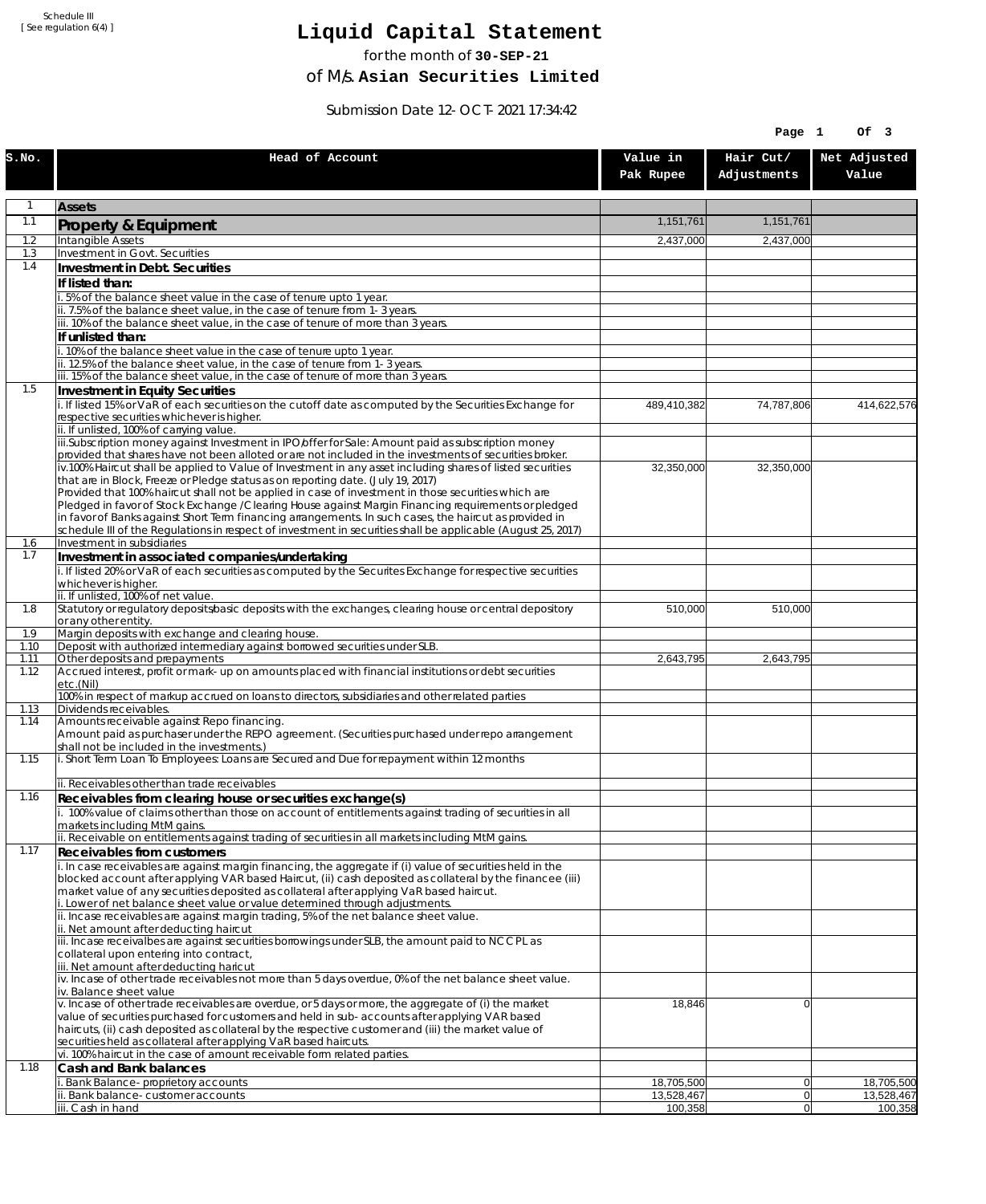# **Liquid Capital Statement**

for the month of **30-SEP-21**

of M/s. **Asian Securities Limited**

Submission Date 12-OCT-2021 17:34:42

| Hair Cut/<br>Net Adjusted<br>Head of Account<br>Value in<br>Adjustments<br>Value<br>Pak Rupee<br>1.19<br>560.856.109<br>113,880,362<br>446,956,901<br><b>Total Assets</b><br>$\overline{2}$<br>Liabilities<br>2.1<br>Trade Payables<br>Payable to exchanges and clearing house<br>ii. Payable against leveraged market products<br>iii. Payable to customers<br>13,528,467<br>13,528,467<br>$\Omega$<br>2.2<br><b>Current Liabilities</b><br>Statutory and regulatory dues<br>ii. Accruals and other payables<br>1,475,459<br>1.475.459<br>$\Omega$<br>iii. Short-term borrowings<br>iv. Current portion of subordinated loans<br>v. Current portion of long term liabilities<br>vi. Deferred Liabilities<br>vii. Provision for bad debts<br>viii. Provision for taxation<br>1,610,864<br>$\Omega$<br>1,610,864<br>ix. Other liabilities as per accounting principles and included in the financial statements<br>2.3<br>Non-Current Liabilities<br>i. Long-Term financing<br>a. Long-Term financing obtained from financial instituion: Long term portion of financing obtained from<br>a financial institution including amount due against finance lease<br>b. Other long-term financing<br>ii. Staff retirement benefits<br>iii. Advance against shares for Increase in Capital of Securities broker: 100% haircut may be allowed in<br>respect of advance against shares if:<br>a. The existing authorized share capital allows the proposed enhanced share capital<br>b. Boad of Directors of the company has approved the increase in capital<br>c. Relevant Regulatory approvals have been obtained<br>d. There is no unreasonable delay in issue of shares against advance and all regulatory requirements<br>relating to the increase in paid up capital have been completed.<br>e. Auditor is satisfied that such advance is against the increase of capital.<br>iv. Other liabilities as per accounting principles and included in the financial statements<br>2.4<br><b>Subordinated Loans</b><br>i. 100% of Subordinated loans which fulfill the conditions specified by SECP are allowed to be deducted:<br>The Schedule III provides that 100% haircut will be allowed against subordinated Loans which fulfill the<br>conditions specified by SECP. In this regard, following conditions are specified:<br>a. Loan agreement must be executed on stamp paper and must clearly reflect the amount to be repaid<br>after 12 months of reporting period<br>b. No haircut will be allowed against short term portion which is repayable within next 12 months.<br>c. In case of early repayment of loan, adjustment shall be made to the Liquid Capital and revised Liquid<br>Capital statement must be submitted to exchange.<br>ii. Subordinated loans which do not fulfill the conditions specified by SECP<br>2.5<br>16,614,790<br>$\Omega$<br>16,614,790<br><b>Total Liabilites</b><br>3<br>Ranking Liabilities Relating to:<br>3.1<br>Concentration in Margin Financing<br>The amount calculated client-to- client basis by which any amount receivable from any of the<br>financees exceed 10% of the aggregate of amounts receivable from total financees.<br>3.2<br>Concentration in securites lending and borrowing<br>The amount by which the aggregate of:<br>(i) Amount deposited by the borrower with NCCPL<br>(Ii) Cash margins paid and<br>(iii) The market value of securities pledged as margins exceed the 110% of the market value of shares<br>borrowed<br>3.3<br>Net underwriting Commitments<br>(a) in the case of right issuse : if the market value of securites is less than or equal to the subscription<br>price; the aggregate of:<br>(i) the 50% of Haircut multiplied by the underwriting commitments and<br>(ii) the value by which the underwriting commitments exceeds the market price of the securities.<br>In the case of rights issuse where the market price of securities is greater than the subscription price, 5% of<br>the Haircut multiplied by the net underwriting<br>(b) in any other case: 12.5% of the net underwriting commitments<br>3.4<br>Negative equity of subsidiary<br>The amount by which the total assets of the subsidiary (excluding any amount due from the subsidiary)<br>exceed the total liabilities of the subsidiary<br>3.5<br>Foreign exchange agreements and foreign currency positions<br>5% of the net position in foreign currency. Net position in foreign currency means the difference of total<br>assets denominated in foreign cuurency less total liabilities denominated in foreign currency<br>3.6<br>Amount Payable under REPO<br>3.7<br>Repo adjustment |       |  | Page 2 | Of 3 |
|---------------------------------------------------------------------------------------------------------------------------------------------------------------------------------------------------------------------------------------------------------------------------------------------------------------------------------------------------------------------------------------------------------------------------------------------------------------------------------------------------------------------------------------------------------------------------------------------------------------------------------------------------------------------------------------------------------------------------------------------------------------------------------------------------------------------------------------------------------------------------------------------------------------------------------------------------------------------------------------------------------------------------------------------------------------------------------------------------------------------------------------------------------------------------------------------------------------------------------------------------------------------------------------------------------------------------------------------------------------------------------------------------------------------------------------------------------------------------------------------------------------------------------------------------------------------------------------------------------------------------------------------------------------------------------------------------------------------------------------------------------------------------------------------------------------------------------------------------------------------------------------------------------------------------------------------------------------------------------------------------------------------------------------------------------------------------------------------------------------------------------------------------------------------------------------------------------------------------------------------------------------------------------------------------------------------------------------------------------------------------------------------------------------------------------------------------------------------------------------------------------------------------------------------------------------------------------------------------------------------------------------------------------------------------------------------------------------------------------------------------------------------------------------------------------------------------------------------------------------------------------------------------------------------------------------------------------------------------------------------------------------------------------------------------------------------------------------------------------------------------------------------------------------------------------------------------------------------------------------------------------------------------------------------------------------------------------------------------------------------------------------------------------------------------------------------------------------------------------------------------------------------------------------------------------------------------------------------------------------------------------------------------------------------------------------------------------------------------------------------------------------------------------------------------------------------------------------------------------------------------------------------------------------------------------------------------------------------------------------------------------------------------------------------------------------------------------------------------------------------------------------------------------------------------------------------------------------------------------------------------------------------------------------------------------------------------------------------------------------------------------------------------------------------------------------------------------------------------------------------------------------------------------------------------------------------------------------------------------------------------------------------------------|-------|--|--------|------|
|                                                                                                                                                                                                                                                                                                                                                                                                                                                                                                                                                                                                                                                                                                                                                                                                                                                                                                                                                                                                                                                                                                                                                                                                                                                                                                                                                                                                                                                                                                                                                                                                                                                                                                                                                                                                                                                                                                                                                                                                                                                                                                                                                                                                                                                                                                                                                                                                                                                                                                                                                                                                                                                                                                                                                                                                                                                                                                                                                                                                                                                                                                                                                                                                                                                                                                                                                                                                                                                                                                                                                                                                                                                                                                                                                                                                                                                                                                                                                                                                                                                                                                                                                                                                                                                                                                                                                                                                                                                                                                                                                                                                                                                         | S.NO. |  |        |      |
|                                                                                                                                                                                                                                                                                                                                                                                                                                                                                                                                                                                                                                                                                                                                                                                                                                                                                                                                                                                                                                                                                                                                                                                                                                                                                                                                                                                                                                                                                                                                                                                                                                                                                                                                                                                                                                                                                                                                                                                                                                                                                                                                                                                                                                                                                                                                                                                                                                                                                                                                                                                                                                                                                                                                                                                                                                                                                                                                                                                                                                                                                                                                                                                                                                                                                                                                                                                                                                                                                                                                                                                                                                                                                                                                                                                                                                                                                                                                                                                                                                                                                                                                                                                                                                                                                                                                                                                                                                                                                                                                                                                                                                                         |       |  |        |      |
|                                                                                                                                                                                                                                                                                                                                                                                                                                                                                                                                                                                                                                                                                                                                                                                                                                                                                                                                                                                                                                                                                                                                                                                                                                                                                                                                                                                                                                                                                                                                                                                                                                                                                                                                                                                                                                                                                                                                                                                                                                                                                                                                                                                                                                                                                                                                                                                                                                                                                                                                                                                                                                                                                                                                                                                                                                                                                                                                                                                                                                                                                                                                                                                                                                                                                                                                                                                                                                                                                                                                                                                                                                                                                                                                                                                                                                                                                                                                                                                                                                                                                                                                                                                                                                                                                                                                                                                                                                                                                                                                                                                                                                                         |       |  |        |      |
|                                                                                                                                                                                                                                                                                                                                                                                                                                                                                                                                                                                                                                                                                                                                                                                                                                                                                                                                                                                                                                                                                                                                                                                                                                                                                                                                                                                                                                                                                                                                                                                                                                                                                                                                                                                                                                                                                                                                                                                                                                                                                                                                                                                                                                                                                                                                                                                                                                                                                                                                                                                                                                                                                                                                                                                                                                                                                                                                                                                                                                                                                                                                                                                                                                                                                                                                                                                                                                                                                                                                                                                                                                                                                                                                                                                                                                                                                                                                                                                                                                                                                                                                                                                                                                                                                                                                                                                                                                                                                                                                                                                                                                                         |       |  |        |      |
|                                                                                                                                                                                                                                                                                                                                                                                                                                                                                                                                                                                                                                                                                                                                                                                                                                                                                                                                                                                                                                                                                                                                                                                                                                                                                                                                                                                                                                                                                                                                                                                                                                                                                                                                                                                                                                                                                                                                                                                                                                                                                                                                                                                                                                                                                                                                                                                                                                                                                                                                                                                                                                                                                                                                                                                                                                                                                                                                                                                                                                                                                                                                                                                                                                                                                                                                                                                                                                                                                                                                                                                                                                                                                                                                                                                                                                                                                                                                                                                                                                                                                                                                                                                                                                                                                                                                                                                                                                                                                                                                                                                                                                                         |       |  |        |      |
|                                                                                                                                                                                                                                                                                                                                                                                                                                                                                                                                                                                                                                                                                                                                                                                                                                                                                                                                                                                                                                                                                                                                                                                                                                                                                                                                                                                                                                                                                                                                                                                                                                                                                                                                                                                                                                                                                                                                                                                                                                                                                                                                                                                                                                                                                                                                                                                                                                                                                                                                                                                                                                                                                                                                                                                                                                                                                                                                                                                                                                                                                                                                                                                                                                                                                                                                                                                                                                                                                                                                                                                                                                                                                                                                                                                                                                                                                                                                                                                                                                                                                                                                                                                                                                                                                                                                                                                                                                                                                                                                                                                                                                                         |       |  |        |      |
|                                                                                                                                                                                                                                                                                                                                                                                                                                                                                                                                                                                                                                                                                                                                                                                                                                                                                                                                                                                                                                                                                                                                                                                                                                                                                                                                                                                                                                                                                                                                                                                                                                                                                                                                                                                                                                                                                                                                                                                                                                                                                                                                                                                                                                                                                                                                                                                                                                                                                                                                                                                                                                                                                                                                                                                                                                                                                                                                                                                                                                                                                                                                                                                                                                                                                                                                                                                                                                                                                                                                                                                                                                                                                                                                                                                                                                                                                                                                                                                                                                                                                                                                                                                                                                                                                                                                                                                                                                                                                                                                                                                                                                                         |       |  |        |      |
|                                                                                                                                                                                                                                                                                                                                                                                                                                                                                                                                                                                                                                                                                                                                                                                                                                                                                                                                                                                                                                                                                                                                                                                                                                                                                                                                                                                                                                                                                                                                                                                                                                                                                                                                                                                                                                                                                                                                                                                                                                                                                                                                                                                                                                                                                                                                                                                                                                                                                                                                                                                                                                                                                                                                                                                                                                                                                                                                                                                                                                                                                                                                                                                                                                                                                                                                                                                                                                                                                                                                                                                                                                                                                                                                                                                                                                                                                                                                                                                                                                                                                                                                                                                                                                                                                                                                                                                                                                                                                                                                                                                                                                                         |       |  |        |      |
|                                                                                                                                                                                                                                                                                                                                                                                                                                                                                                                                                                                                                                                                                                                                                                                                                                                                                                                                                                                                                                                                                                                                                                                                                                                                                                                                                                                                                                                                                                                                                                                                                                                                                                                                                                                                                                                                                                                                                                                                                                                                                                                                                                                                                                                                                                                                                                                                                                                                                                                                                                                                                                                                                                                                                                                                                                                                                                                                                                                                                                                                                                                                                                                                                                                                                                                                                                                                                                                                                                                                                                                                                                                                                                                                                                                                                                                                                                                                                                                                                                                                                                                                                                                                                                                                                                                                                                                                                                                                                                                                                                                                                                                         |       |  |        |      |
|                                                                                                                                                                                                                                                                                                                                                                                                                                                                                                                                                                                                                                                                                                                                                                                                                                                                                                                                                                                                                                                                                                                                                                                                                                                                                                                                                                                                                                                                                                                                                                                                                                                                                                                                                                                                                                                                                                                                                                                                                                                                                                                                                                                                                                                                                                                                                                                                                                                                                                                                                                                                                                                                                                                                                                                                                                                                                                                                                                                                                                                                                                                                                                                                                                                                                                                                                                                                                                                                                                                                                                                                                                                                                                                                                                                                                                                                                                                                                                                                                                                                                                                                                                                                                                                                                                                                                                                                                                                                                                                                                                                                                                                         |       |  |        |      |
|                                                                                                                                                                                                                                                                                                                                                                                                                                                                                                                                                                                                                                                                                                                                                                                                                                                                                                                                                                                                                                                                                                                                                                                                                                                                                                                                                                                                                                                                                                                                                                                                                                                                                                                                                                                                                                                                                                                                                                                                                                                                                                                                                                                                                                                                                                                                                                                                                                                                                                                                                                                                                                                                                                                                                                                                                                                                                                                                                                                                                                                                                                                                                                                                                                                                                                                                                                                                                                                                                                                                                                                                                                                                                                                                                                                                                                                                                                                                                                                                                                                                                                                                                                                                                                                                                                                                                                                                                                                                                                                                                                                                                                                         |       |  |        |      |
|                                                                                                                                                                                                                                                                                                                                                                                                                                                                                                                                                                                                                                                                                                                                                                                                                                                                                                                                                                                                                                                                                                                                                                                                                                                                                                                                                                                                                                                                                                                                                                                                                                                                                                                                                                                                                                                                                                                                                                                                                                                                                                                                                                                                                                                                                                                                                                                                                                                                                                                                                                                                                                                                                                                                                                                                                                                                                                                                                                                                                                                                                                                                                                                                                                                                                                                                                                                                                                                                                                                                                                                                                                                                                                                                                                                                                                                                                                                                                                                                                                                                                                                                                                                                                                                                                                                                                                                                                                                                                                                                                                                                                                                         |       |  |        |      |
|                                                                                                                                                                                                                                                                                                                                                                                                                                                                                                                                                                                                                                                                                                                                                                                                                                                                                                                                                                                                                                                                                                                                                                                                                                                                                                                                                                                                                                                                                                                                                                                                                                                                                                                                                                                                                                                                                                                                                                                                                                                                                                                                                                                                                                                                                                                                                                                                                                                                                                                                                                                                                                                                                                                                                                                                                                                                                                                                                                                                                                                                                                                                                                                                                                                                                                                                                                                                                                                                                                                                                                                                                                                                                                                                                                                                                                                                                                                                                                                                                                                                                                                                                                                                                                                                                                                                                                                                                                                                                                                                                                                                                                                         |       |  |        |      |
|                                                                                                                                                                                                                                                                                                                                                                                                                                                                                                                                                                                                                                                                                                                                                                                                                                                                                                                                                                                                                                                                                                                                                                                                                                                                                                                                                                                                                                                                                                                                                                                                                                                                                                                                                                                                                                                                                                                                                                                                                                                                                                                                                                                                                                                                                                                                                                                                                                                                                                                                                                                                                                                                                                                                                                                                                                                                                                                                                                                                                                                                                                                                                                                                                                                                                                                                                                                                                                                                                                                                                                                                                                                                                                                                                                                                                                                                                                                                                                                                                                                                                                                                                                                                                                                                                                                                                                                                                                                                                                                                                                                                                                                         |       |  |        |      |
|                                                                                                                                                                                                                                                                                                                                                                                                                                                                                                                                                                                                                                                                                                                                                                                                                                                                                                                                                                                                                                                                                                                                                                                                                                                                                                                                                                                                                                                                                                                                                                                                                                                                                                                                                                                                                                                                                                                                                                                                                                                                                                                                                                                                                                                                                                                                                                                                                                                                                                                                                                                                                                                                                                                                                                                                                                                                                                                                                                                                                                                                                                                                                                                                                                                                                                                                                                                                                                                                                                                                                                                                                                                                                                                                                                                                                                                                                                                                                                                                                                                                                                                                                                                                                                                                                                                                                                                                                                                                                                                                                                                                                                                         |       |  |        |      |
|                                                                                                                                                                                                                                                                                                                                                                                                                                                                                                                                                                                                                                                                                                                                                                                                                                                                                                                                                                                                                                                                                                                                                                                                                                                                                                                                                                                                                                                                                                                                                                                                                                                                                                                                                                                                                                                                                                                                                                                                                                                                                                                                                                                                                                                                                                                                                                                                                                                                                                                                                                                                                                                                                                                                                                                                                                                                                                                                                                                                                                                                                                                                                                                                                                                                                                                                                                                                                                                                                                                                                                                                                                                                                                                                                                                                                                                                                                                                                                                                                                                                                                                                                                                                                                                                                                                                                                                                                                                                                                                                                                                                                                                         |       |  |        |      |
|                                                                                                                                                                                                                                                                                                                                                                                                                                                                                                                                                                                                                                                                                                                                                                                                                                                                                                                                                                                                                                                                                                                                                                                                                                                                                                                                                                                                                                                                                                                                                                                                                                                                                                                                                                                                                                                                                                                                                                                                                                                                                                                                                                                                                                                                                                                                                                                                                                                                                                                                                                                                                                                                                                                                                                                                                                                                                                                                                                                                                                                                                                                                                                                                                                                                                                                                                                                                                                                                                                                                                                                                                                                                                                                                                                                                                                                                                                                                                                                                                                                                                                                                                                                                                                                                                                                                                                                                                                                                                                                                                                                                                                                         |       |  |        |      |
|                                                                                                                                                                                                                                                                                                                                                                                                                                                                                                                                                                                                                                                                                                                                                                                                                                                                                                                                                                                                                                                                                                                                                                                                                                                                                                                                                                                                                                                                                                                                                                                                                                                                                                                                                                                                                                                                                                                                                                                                                                                                                                                                                                                                                                                                                                                                                                                                                                                                                                                                                                                                                                                                                                                                                                                                                                                                                                                                                                                                                                                                                                                                                                                                                                                                                                                                                                                                                                                                                                                                                                                                                                                                                                                                                                                                                                                                                                                                                                                                                                                                                                                                                                                                                                                                                                                                                                                                                                                                                                                                                                                                                                                         |       |  |        |      |
|                                                                                                                                                                                                                                                                                                                                                                                                                                                                                                                                                                                                                                                                                                                                                                                                                                                                                                                                                                                                                                                                                                                                                                                                                                                                                                                                                                                                                                                                                                                                                                                                                                                                                                                                                                                                                                                                                                                                                                                                                                                                                                                                                                                                                                                                                                                                                                                                                                                                                                                                                                                                                                                                                                                                                                                                                                                                                                                                                                                                                                                                                                                                                                                                                                                                                                                                                                                                                                                                                                                                                                                                                                                                                                                                                                                                                                                                                                                                                                                                                                                                                                                                                                                                                                                                                                                                                                                                                                                                                                                                                                                                                                                         |       |  |        |      |
|                                                                                                                                                                                                                                                                                                                                                                                                                                                                                                                                                                                                                                                                                                                                                                                                                                                                                                                                                                                                                                                                                                                                                                                                                                                                                                                                                                                                                                                                                                                                                                                                                                                                                                                                                                                                                                                                                                                                                                                                                                                                                                                                                                                                                                                                                                                                                                                                                                                                                                                                                                                                                                                                                                                                                                                                                                                                                                                                                                                                                                                                                                                                                                                                                                                                                                                                                                                                                                                                                                                                                                                                                                                                                                                                                                                                                                                                                                                                                                                                                                                                                                                                                                                                                                                                                                                                                                                                                                                                                                                                                                                                                                                         |       |  |        |      |
|                                                                                                                                                                                                                                                                                                                                                                                                                                                                                                                                                                                                                                                                                                                                                                                                                                                                                                                                                                                                                                                                                                                                                                                                                                                                                                                                                                                                                                                                                                                                                                                                                                                                                                                                                                                                                                                                                                                                                                                                                                                                                                                                                                                                                                                                                                                                                                                                                                                                                                                                                                                                                                                                                                                                                                                                                                                                                                                                                                                                                                                                                                                                                                                                                                                                                                                                                                                                                                                                                                                                                                                                                                                                                                                                                                                                                                                                                                                                                                                                                                                                                                                                                                                                                                                                                                                                                                                                                                                                                                                                                                                                                                                         |       |  |        |      |
|                                                                                                                                                                                                                                                                                                                                                                                                                                                                                                                                                                                                                                                                                                                                                                                                                                                                                                                                                                                                                                                                                                                                                                                                                                                                                                                                                                                                                                                                                                                                                                                                                                                                                                                                                                                                                                                                                                                                                                                                                                                                                                                                                                                                                                                                                                                                                                                                                                                                                                                                                                                                                                                                                                                                                                                                                                                                                                                                                                                                                                                                                                                                                                                                                                                                                                                                                                                                                                                                                                                                                                                                                                                                                                                                                                                                                                                                                                                                                                                                                                                                                                                                                                                                                                                                                                                                                                                                                                                                                                                                                                                                                                                         |       |  |        |      |
|                                                                                                                                                                                                                                                                                                                                                                                                                                                                                                                                                                                                                                                                                                                                                                                                                                                                                                                                                                                                                                                                                                                                                                                                                                                                                                                                                                                                                                                                                                                                                                                                                                                                                                                                                                                                                                                                                                                                                                                                                                                                                                                                                                                                                                                                                                                                                                                                                                                                                                                                                                                                                                                                                                                                                                                                                                                                                                                                                                                                                                                                                                                                                                                                                                                                                                                                                                                                                                                                                                                                                                                                                                                                                                                                                                                                                                                                                                                                                                                                                                                                                                                                                                                                                                                                                                                                                                                                                                                                                                                                                                                                                                                         |       |  |        |      |
|                                                                                                                                                                                                                                                                                                                                                                                                                                                                                                                                                                                                                                                                                                                                                                                                                                                                                                                                                                                                                                                                                                                                                                                                                                                                                                                                                                                                                                                                                                                                                                                                                                                                                                                                                                                                                                                                                                                                                                                                                                                                                                                                                                                                                                                                                                                                                                                                                                                                                                                                                                                                                                                                                                                                                                                                                                                                                                                                                                                                                                                                                                                                                                                                                                                                                                                                                                                                                                                                                                                                                                                                                                                                                                                                                                                                                                                                                                                                                                                                                                                                                                                                                                                                                                                                                                                                                                                                                                                                                                                                                                                                                                                         |       |  |        |      |
|                                                                                                                                                                                                                                                                                                                                                                                                                                                                                                                                                                                                                                                                                                                                                                                                                                                                                                                                                                                                                                                                                                                                                                                                                                                                                                                                                                                                                                                                                                                                                                                                                                                                                                                                                                                                                                                                                                                                                                                                                                                                                                                                                                                                                                                                                                                                                                                                                                                                                                                                                                                                                                                                                                                                                                                                                                                                                                                                                                                                                                                                                                                                                                                                                                                                                                                                                                                                                                                                                                                                                                                                                                                                                                                                                                                                                                                                                                                                                                                                                                                                                                                                                                                                                                                                                                                                                                                                                                                                                                                                                                                                                                                         |       |  |        |      |
|                                                                                                                                                                                                                                                                                                                                                                                                                                                                                                                                                                                                                                                                                                                                                                                                                                                                                                                                                                                                                                                                                                                                                                                                                                                                                                                                                                                                                                                                                                                                                                                                                                                                                                                                                                                                                                                                                                                                                                                                                                                                                                                                                                                                                                                                                                                                                                                                                                                                                                                                                                                                                                                                                                                                                                                                                                                                                                                                                                                                                                                                                                                                                                                                                                                                                                                                                                                                                                                                                                                                                                                                                                                                                                                                                                                                                                                                                                                                                                                                                                                                                                                                                                                                                                                                                                                                                                                                                                                                                                                                                                                                                                                         |       |  |        |      |
|                                                                                                                                                                                                                                                                                                                                                                                                                                                                                                                                                                                                                                                                                                                                                                                                                                                                                                                                                                                                                                                                                                                                                                                                                                                                                                                                                                                                                                                                                                                                                                                                                                                                                                                                                                                                                                                                                                                                                                                                                                                                                                                                                                                                                                                                                                                                                                                                                                                                                                                                                                                                                                                                                                                                                                                                                                                                                                                                                                                                                                                                                                                                                                                                                                                                                                                                                                                                                                                                                                                                                                                                                                                                                                                                                                                                                                                                                                                                                                                                                                                                                                                                                                                                                                                                                                                                                                                                                                                                                                                                                                                                                                                         |       |  |        |      |
|                                                                                                                                                                                                                                                                                                                                                                                                                                                                                                                                                                                                                                                                                                                                                                                                                                                                                                                                                                                                                                                                                                                                                                                                                                                                                                                                                                                                                                                                                                                                                                                                                                                                                                                                                                                                                                                                                                                                                                                                                                                                                                                                                                                                                                                                                                                                                                                                                                                                                                                                                                                                                                                                                                                                                                                                                                                                                                                                                                                                                                                                                                                                                                                                                                                                                                                                                                                                                                                                                                                                                                                                                                                                                                                                                                                                                                                                                                                                                                                                                                                                                                                                                                                                                                                                                                                                                                                                                                                                                                                                                                                                                                                         |       |  |        |      |
|                                                                                                                                                                                                                                                                                                                                                                                                                                                                                                                                                                                                                                                                                                                                                                                                                                                                                                                                                                                                                                                                                                                                                                                                                                                                                                                                                                                                                                                                                                                                                                                                                                                                                                                                                                                                                                                                                                                                                                                                                                                                                                                                                                                                                                                                                                                                                                                                                                                                                                                                                                                                                                                                                                                                                                                                                                                                                                                                                                                                                                                                                                                                                                                                                                                                                                                                                                                                                                                                                                                                                                                                                                                                                                                                                                                                                                                                                                                                                                                                                                                                                                                                                                                                                                                                                                                                                                                                                                                                                                                                                                                                                                                         |       |  |        |      |
|                                                                                                                                                                                                                                                                                                                                                                                                                                                                                                                                                                                                                                                                                                                                                                                                                                                                                                                                                                                                                                                                                                                                                                                                                                                                                                                                                                                                                                                                                                                                                                                                                                                                                                                                                                                                                                                                                                                                                                                                                                                                                                                                                                                                                                                                                                                                                                                                                                                                                                                                                                                                                                                                                                                                                                                                                                                                                                                                                                                                                                                                                                                                                                                                                                                                                                                                                                                                                                                                                                                                                                                                                                                                                                                                                                                                                                                                                                                                                                                                                                                                                                                                                                                                                                                                                                                                                                                                                                                                                                                                                                                                                                                         |       |  |        |      |
|                                                                                                                                                                                                                                                                                                                                                                                                                                                                                                                                                                                                                                                                                                                                                                                                                                                                                                                                                                                                                                                                                                                                                                                                                                                                                                                                                                                                                                                                                                                                                                                                                                                                                                                                                                                                                                                                                                                                                                                                                                                                                                                                                                                                                                                                                                                                                                                                                                                                                                                                                                                                                                                                                                                                                                                                                                                                                                                                                                                                                                                                                                                                                                                                                                                                                                                                                                                                                                                                                                                                                                                                                                                                                                                                                                                                                                                                                                                                                                                                                                                                                                                                                                                                                                                                                                                                                                                                                                                                                                                                                                                                                                                         |       |  |        |      |
|                                                                                                                                                                                                                                                                                                                                                                                                                                                                                                                                                                                                                                                                                                                                                                                                                                                                                                                                                                                                                                                                                                                                                                                                                                                                                                                                                                                                                                                                                                                                                                                                                                                                                                                                                                                                                                                                                                                                                                                                                                                                                                                                                                                                                                                                                                                                                                                                                                                                                                                                                                                                                                                                                                                                                                                                                                                                                                                                                                                                                                                                                                                                                                                                                                                                                                                                                                                                                                                                                                                                                                                                                                                                                                                                                                                                                                                                                                                                                                                                                                                                                                                                                                                                                                                                                                                                                                                                                                                                                                                                                                                                                                                         |       |  |        |      |
|                                                                                                                                                                                                                                                                                                                                                                                                                                                                                                                                                                                                                                                                                                                                                                                                                                                                                                                                                                                                                                                                                                                                                                                                                                                                                                                                                                                                                                                                                                                                                                                                                                                                                                                                                                                                                                                                                                                                                                                                                                                                                                                                                                                                                                                                                                                                                                                                                                                                                                                                                                                                                                                                                                                                                                                                                                                                                                                                                                                                                                                                                                                                                                                                                                                                                                                                                                                                                                                                                                                                                                                                                                                                                                                                                                                                                                                                                                                                                                                                                                                                                                                                                                                                                                                                                                                                                                                                                                                                                                                                                                                                                                                         |       |  |        |      |
|                                                                                                                                                                                                                                                                                                                                                                                                                                                                                                                                                                                                                                                                                                                                                                                                                                                                                                                                                                                                                                                                                                                                                                                                                                                                                                                                                                                                                                                                                                                                                                                                                                                                                                                                                                                                                                                                                                                                                                                                                                                                                                                                                                                                                                                                                                                                                                                                                                                                                                                                                                                                                                                                                                                                                                                                                                                                                                                                                                                                                                                                                                                                                                                                                                                                                                                                                                                                                                                                                                                                                                                                                                                                                                                                                                                                                                                                                                                                                                                                                                                                                                                                                                                                                                                                                                                                                                                                                                                                                                                                                                                                                                                         |       |  |        |      |
|                                                                                                                                                                                                                                                                                                                                                                                                                                                                                                                                                                                                                                                                                                                                                                                                                                                                                                                                                                                                                                                                                                                                                                                                                                                                                                                                                                                                                                                                                                                                                                                                                                                                                                                                                                                                                                                                                                                                                                                                                                                                                                                                                                                                                                                                                                                                                                                                                                                                                                                                                                                                                                                                                                                                                                                                                                                                                                                                                                                                                                                                                                                                                                                                                                                                                                                                                                                                                                                                                                                                                                                                                                                                                                                                                                                                                                                                                                                                                                                                                                                                                                                                                                                                                                                                                                                                                                                                                                                                                                                                                                                                                                                         |       |  |        |      |
|                                                                                                                                                                                                                                                                                                                                                                                                                                                                                                                                                                                                                                                                                                                                                                                                                                                                                                                                                                                                                                                                                                                                                                                                                                                                                                                                                                                                                                                                                                                                                                                                                                                                                                                                                                                                                                                                                                                                                                                                                                                                                                                                                                                                                                                                                                                                                                                                                                                                                                                                                                                                                                                                                                                                                                                                                                                                                                                                                                                                                                                                                                                                                                                                                                                                                                                                                                                                                                                                                                                                                                                                                                                                                                                                                                                                                                                                                                                                                                                                                                                                                                                                                                                                                                                                                                                                                                                                                                                                                                                                                                                                                                                         |       |  |        |      |
|                                                                                                                                                                                                                                                                                                                                                                                                                                                                                                                                                                                                                                                                                                                                                                                                                                                                                                                                                                                                                                                                                                                                                                                                                                                                                                                                                                                                                                                                                                                                                                                                                                                                                                                                                                                                                                                                                                                                                                                                                                                                                                                                                                                                                                                                                                                                                                                                                                                                                                                                                                                                                                                                                                                                                                                                                                                                                                                                                                                                                                                                                                                                                                                                                                                                                                                                                                                                                                                                                                                                                                                                                                                                                                                                                                                                                                                                                                                                                                                                                                                                                                                                                                                                                                                                                                                                                                                                                                                                                                                                                                                                                                                         |       |  |        |      |
|                                                                                                                                                                                                                                                                                                                                                                                                                                                                                                                                                                                                                                                                                                                                                                                                                                                                                                                                                                                                                                                                                                                                                                                                                                                                                                                                                                                                                                                                                                                                                                                                                                                                                                                                                                                                                                                                                                                                                                                                                                                                                                                                                                                                                                                                                                                                                                                                                                                                                                                                                                                                                                                                                                                                                                                                                                                                                                                                                                                                                                                                                                                                                                                                                                                                                                                                                                                                                                                                                                                                                                                                                                                                                                                                                                                                                                                                                                                                                                                                                                                                                                                                                                                                                                                                                                                                                                                                                                                                                                                                                                                                                                                         |       |  |        |      |
|                                                                                                                                                                                                                                                                                                                                                                                                                                                                                                                                                                                                                                                                                                                                                                                                                                                                                                                                                                                                                                                                                                                                                                                                                                                                                                                                                                                                                                                                                                                                                                                                                                                                                                                                                                                                                                                                                                                                                                                                                                                                                                                                                                                                                                                                                                                                                                                                                                                                                                                                                                                                                                                                                                                                                                                                                                                                                                                                                                                                                                                                                                                                                                                                                                                                                                                                                                                                                                                                                                                                                                                                                                                                                                                                                                                                                                                                                                                                                                                                                                                                                                                                                                                                                                                                                                                                                                                                                                                                                                                                                                                                                                                         |       |  |        |      |
|                                                                                                                                                                                                                                                                                                                                                                                                                                                                                                                                                                                                                                                                                                                                                                                                                                                                                                                                                                                                                                                                                                                                                                                                                                                                                                                                                                                                                                                                                                                                                                                                                                                                                                                                                                                                                                                                                                                                                                                                                                                                                                                                                                                                                                                                                                                                                                                                                                                                                                                                                                                                                                                                                                                                                                                                                                                                                                                                                                                                                                                                                                                                                                                                                                                                                                                                                                                                                                                                                                                                                                                                                                                                                                                                                                                                                                                                                                                                                                                                                                                                                                                                                                                                                                                                                                                                                                                                                                                                                                                                                                                                                                                         |       |  |        |      |
|                                                                                                                                                                                                                                                                                                                                                                                                                                                                                                                                                                                                                                                                                                                                                                                                                                                                                                                                                                                                                                                                                                                                                                                                                                                                                                                                                                                                                                                                                                                                                                                                                                                                                                                                                                                                                                                                                                                                                                                                                                                                                                                                                                                                                                                                                                                                                                                                                                                                                                                                                                                                                                                                                                                                                                                                                                                                                                                                                                                                                                                                                                                                                                                                                                                                                                                                                                                                                                                                                                                                                                                                                                                                                                                                                                                                                                                                                                                                                                                                                                                                                                                                                                                                                                                                                                                                                                                                                                                                                                                                                                                                                                                         |       |  |        |      |
|                                                                                                                                                                                                                                                                                                                                                                                                                                                                                                                                                                                                                                                                                                                                                                                                                                                                                                                                                                                                                                                                                                                                                                                                                                                                                                                                                                                                                                                                                                                                                                                                                                                                                                                                                                                                                                                                                                                                                                                                                                                                                                                                                                                                                                                                                                                                                                                                                                                                                                                                                                                                                                                                                                                                                                                                                                                                                                                                                                                                                                                                                                                                                                                                                                                                                                                                                                                                                                                                                                                                                                                                                                                                                                                                                                                                                                                                                                                                                                                                                                                                                                                                                                                                                                                                                                                                                                                                                                                                                                                                                                                                                                                         |       |  |        |      |
|                                                                                                                                                                                                                                                                                                                                                                                                                                                                                                                                                                                                                                                                                                                                                                                                                                                                                                                                                                                                                                                                                                                                                                                                                                                                                                                                                                                                                                                                                                                                                                                                                                                                                                                                                                                                                                                                                                                                                                                                                                                                                                                                                                                                                                                                                                                                                                                                                                                                                                                                                                                                                                                                                                                                                                                                                                                                                                                                                                                                                                                                                                                                                                                                                                                                                                                                                                                                                                                                                                                                                                                                                                                                                                                                                                                                                                                                                                                                                                                                                                                                                                                                                                                                                                                                                                                                                                                                                                                                                                                                                                                                                                                         |       |  |        |      |
|                                                                                                                                                                                                                                                                                                                                                                                                                                                                                                                                                                                                                                                                                                                                                                                                                                                                                                                                                                                                                                                                                                                                                                                                                                                                                                                                                                                                                                                                                                                                                                                                                                                                                                                                                                                                                                                                                                                                                                                                                                                                                                                                                                                                                                                                                                                                                                                                                                                                                                                                                                                                                                                                                                                                                                                                                                                                                                                                                                                                                                                                                                                                                                                                                                                                                                                                                                                                                                                                                                                                                                                                                                                                                                                                                                                                                                                                                                                                                                                                                                                                                                                                                                                                                                                                                                                                                                                                                                                                                                                                                                                                                                                         |       |  |        |      |
|                                                                                                                                                                                                                                                                                                                                                                                                                                                                                                                                                                                                                                                                                                                                                                                                                                                                                                                                                                                                                                                                                                                                                                                                                                                                                                                                                                                                                                                                                                                                                                                                                                                                                                                                                                                                                                                                                                                                                                                                                                                                                                                                                                                                                                                                                                                                                                                                                                                                                                                                                                                                                                                                                                                                                                                                                                                                                                                                                                                                                                                                                                                                                                                                                                                                                                                                                                                                                                                                                                                                                                                                                                                                                                                                                                                                                                                                                                                                                                                                                                                                                                                                                                                                                                                                                                                                                                                                                                                                                                                                                                                                                                                         |       |  |        |      |
|                                                                                                                                                                                                                                                                                                                                                                                                                                                                                                                                                                                                                                                                                                                                                                                                                                                                                                                                                                                                                                                                                                                                                                                                                                                                                                                                                                                                                                                                                                                                                                                                                                                                                                                                                                                                                                                                                                                                                                                                                                                                                                                                                                                                                                                                                                                                                                                                                                                                                                                                                                                                                                                                                                                                                                                                                                                                                                                                                                                                                                                                                                                                                                                                                                                                                                                                                                                                                                                                                                                                                                                                                                                                                                                                                                                                                                                                                                                                                                                                                                                                                                                                                                                                                                                                                                                                                                                                                                                                                                                                                                                                                                                         |       |  |        |      |
|                                                                                                                                                                                                                                                                                                                                                                                                                                                                                                                                                                                                                                                                                                                                                                                                                                                                                                                                                                                                                                                                                                                                                                                                                                                                                                                                                                                                                                                                                                                                                                                                                                                                                                                                                                                                                                                                                                                                                                                                                                                                                                                                                                                                                                                                                                                                                                                                                                                                                                                                                                                                                                                                                                                                                                                                                                                                                                                                                                                                                                                                                                                                                                                                                                                                                                                                                                                                                                                                                                                                                                                                                                                                                                                                                                                                                                                                                                                                                                                                                                                                                                                                                                                                                                                                                                                                                                                                                                                                                                                                                                                                                                                         |       |  |        |      |
|                                                                                                                                                                                                                                                                                                                                                                                                                                                                                                                                                                                                                                                                                                                                                                                                                                                                                                                                                                                                                                                                                                                                                                                                                                                                                                                                                                                                                                                                                                                                                                                                                                                                                                                                                                                                                                                                                                                                                                                                                                                                                                                                                                                                                                                                                                                                                                                                                                                                                                                                                                                                                                                                                                                                                                                                                                                                                                                                                                                                                                                                                                                                                                                                                                                                                                                                                                                                                                                                                                                                                                                                                                                                                                                                                                                                                                                                                                                                                                                                                                                                                                                                                                                                                                                                                                                                                                                                                                                                                                                                                                                                                                                         |       |  |        |      |
|                                                                                                                                                                                                                                                                                                                                                                                                                                                                                                                                                                                                                                                                                                                                                                                                                                                                                                                                                                                                                                                                                                                                                                                                                                                                                                                                                                                                                                                                                                                                                                                                                                                                                                                                                                                                                                                                                                                                                                                                                                                                                                                                                                                                                                                                                                                                                                                                                                                                                                                                                                                                                                                                                                                                                                                                                                                                                                                                                                                                                                                                                                                                                                                                                                                                                                                                                                                                                                                                                                                                                                                                                                                                                                                                                                                                                                                                                                                                                                                                                                                                                                                                                                                                                                                                                                                                                                                                                                                                                                                                                                                                                                                         |       |  |        |      |
|                                                                                                                                                                                                                                                                                                                                                                                                                                                                                                                                                                                                                                                                                                                                                                                                                                                                                                                                                                                                                                                                                                                                                                                                                                                                                                                                                                                                                                                                                                                                                                                                                                                                                                                                                                                                                                                                                                                                                                                                                                                                                                                                                                                                                                                                                                                                                                                                                                                                                                                                                                                                                                                                                                                                                                                                                                                                                                                                                                                                                                                                                                                                                                                                                                                                                                                                                                                                                                                                                                                                                                                                                                                                                                                                                                                                                                                                                                                                                                                                                                                                                                                                                                                                                                                                                                                                                                                                                                                                                                                                                                                                                                                         |       |  |        |      |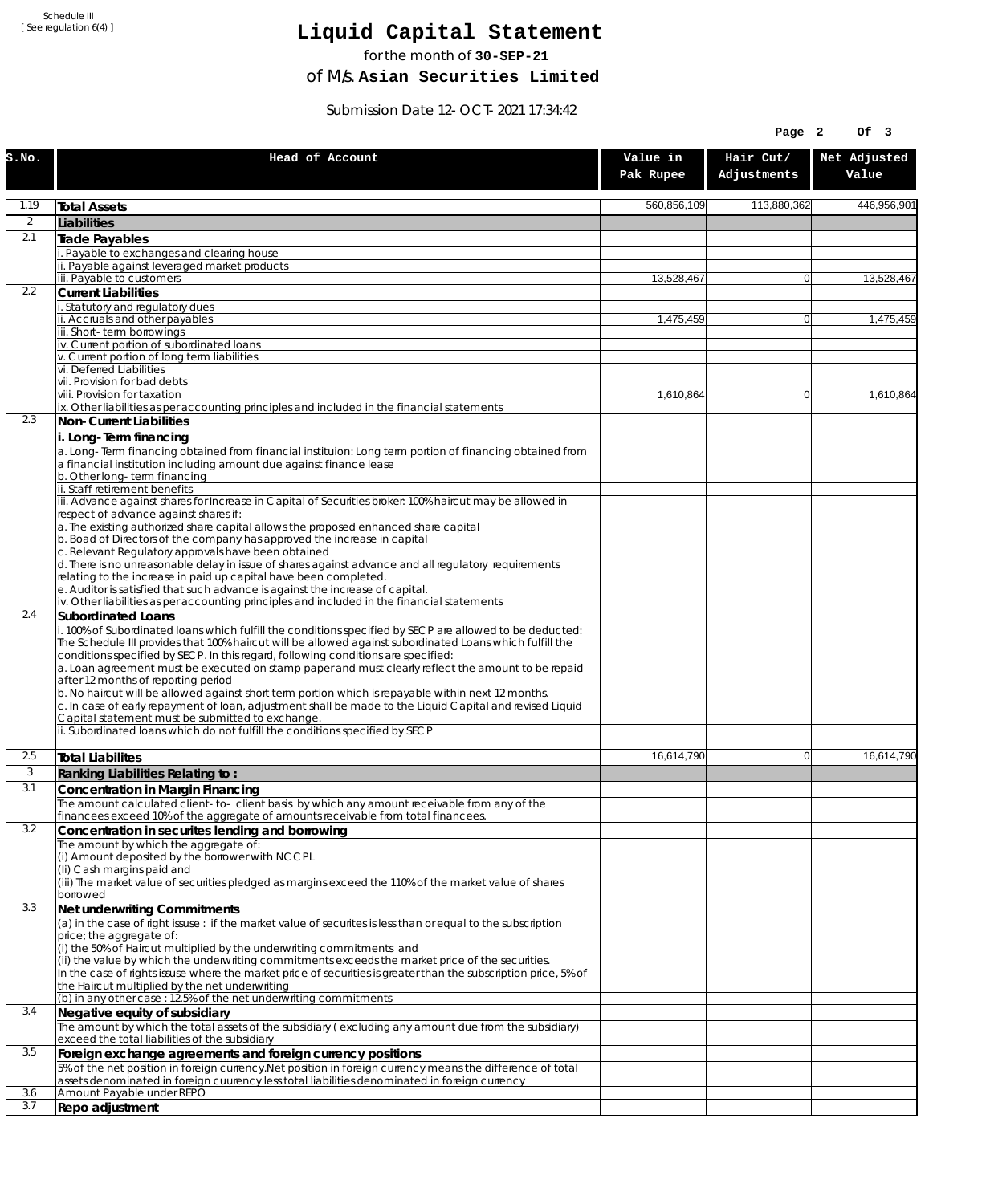# **Liquid Capital Statement**

for the month of **30-SEP-21**

of M/s. **Asian Securities Limited**

Submission Date 12-OCT-2021 17:34:42

|       |                                                                                                                                                                                                                          |             | Page $3$    | OF <sub>3</sub> |
|-------|--------------------------------------------------------------------------------------------------------------------------------------------------------------------------------------------------------------------------|-------------|-------------|-----------------|
| S.NO. | Head of Account                                                                                                                                                                                                          | Value in    | Hair Cut/   | Net Adjusted    |
|       |                                                                                                                                                                                                                          | Pak Rupee   | Adjustments | Value           |
|       |                                                                                                                                                                                                                          |             |             |                 |
|       | In the case of financier/purchaser the total amount receivable under Repo less the 110% of the market<br>value of underlying securites.                                                                                  |             |             |                 |
|       | In the case of financee seller the market value of underlying securities after applying haircut less the<br>total amount received , less value of any securites deposited as collateral by the purchaser after           |             |             |                 |
|       | applying haircut less any cash deposited by the purchaser.                                                                                                                                                               |             |             |                 |
| 3.8   | Concentrated proprietary positions                                                                                                                                                                                       |             |             |                 |
|       | If the market value of any security is between 25% and 51% of the total proprietary positions then 5% of<br>the value of such security. If the market of a security exceeds 51% of the proprietary position, then 10% of | U           | 17,214,954  | 17.214.954      |
|       | the value of such security                                                                                                                                                                                               |             |             |                 |
| 3.9   | Opening Positions in futures and options                                                                                                                                                                                 |             |             |                 |
|       | i. In case of customer positions, the total margin requiremnets in respect of open postions less the amount<br>of cash deposited by the customer and the value of securites held as collateral/pledged with securities   |             |             |                 |
|       | exchange after applyiong VaR haircuts                                                                                                                                                                                    |             |             |                 |
|       | ii. In case of proprietary positions, the total margin requirements in respect of open positions to the<br>extent not already met                                                                                        |             |             |                 |
| 3.10  | Short sellI positions                                                                                                                                                                                                    |             |             |                 |
|       | i. Incase of customer positions, the market value of shares sold short in ready market on behalf of                                                                                                                      |             |             |                 |
|       | customers after increasing the same with the VaR based haircuts less the cash deposited by the                                                                                                                           |             |             |                 |
|       | customer as collateral and the value of securities held as collateral after applying VAR based Haircuts<br>ii. Incase of proprietory positions, the market value of shares sold short in ready market and not yet        |             |             |                 |
|       | settled increased by the amount of VAR based haircut less the value of securities pledged as collateral                                                                                                                  |             |             |                 |
|       | after applying haircuts.                                                                                                                                                                                                 |             |             |                 |
| 3.11  | <b>Total Ranking Liabilites</b>                                                                                                                                                                                          |             | 17,214,954  | 17,214,954      |
| 3.12  | Liquid Capital                                                                                                                                                                                                           | 544,241,319 | 96,665,408  | 413,127,157     |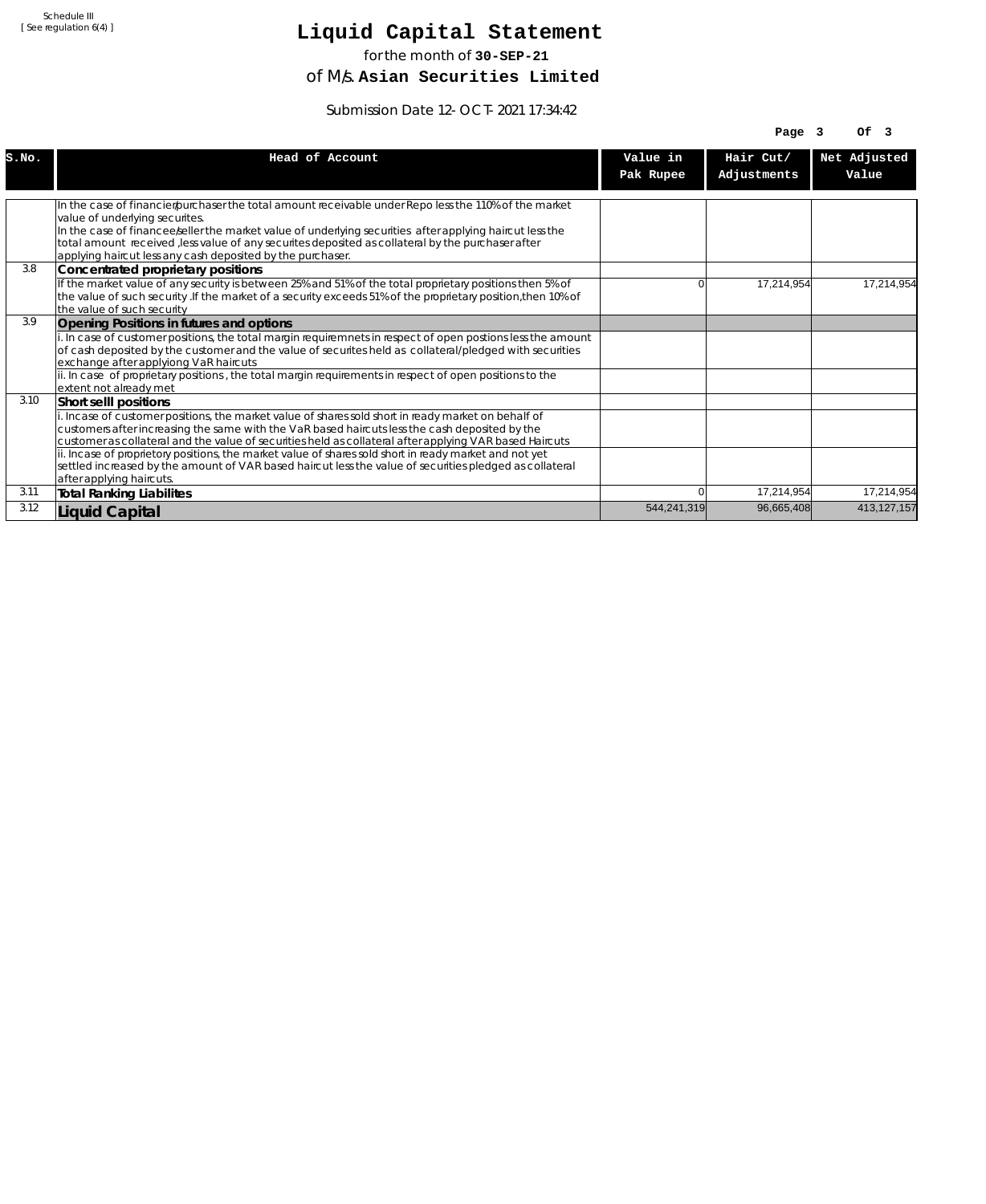# **Liquid Capital Statement**

for the month of **31-OCT-21**

of M/s. **Asian Securities Limited**

Submission Date 10-NOV-2021 16:53:13

|              |                                                                                                                                                                                                                        |                         | Page 1                   | Of 3                    |
|--------------|------------------------------------------------------------------------------------------------------------------------------------------------------------------------------------------------------------------------|-------------------------|--------------------------|-------------------------|
| S.NO.        | Head of Account                                                                                                                                                                                                        | Value in<br>Pak Rupee   | Hair Cut/<br>Adjustments | Net Adjusted<br>Value   |
| 1            | <b>Assets</b>                                                                                                                                                                                                          |                         |                          |                         |
| 1.1          | Property & Equipment                                                                                                                                                                                                   | 994,257                 | 994,257                  |                         |
| 1.2          | Intangible Assets                                                                                                                                                                                                      | 2,437,000               | 2,437,000                |                         |
| 1.3<br>1.4   | Investment in Govt. Securities<br>Investment in Debt. Securities                                                                                                                                                       |                         |                          |                         |
|              | If listed than:                                                                                                                                                                                                        |                         |                          |                         |
|              | i. 5% of the balance sheet value in the case of tenure upto 1 year.                                                                                                                                                    |                         |                          |                         |
|              | ii. 7.5% of the balance sheet value, in the case of tenure from 1-3 years.                                                                                                                                             |                         |                          |                         |
|              | iii. 10% of the balance sheet value, in the case of tenure of more than 3 years.<br>If unlisted than:                                                                                                                  |                         |                          |                         |
|              | i. 10% of the balance sheet value in the case of tenure upto 1 year.                                                                                                                                                   |                         |                          |                         |
|              | ii. 12.5% of the balance sheet value, in the case of tenure from 1-3 years.                                                                                                                                            |                         |                          |                         |
| 1.5          | iii. 15% of the balance sheet value, in the case of tenure of more than 3 years.<br>Investment in Equity Securities                                                                                                    |                         |                          |                         |
|              | i. If listed 15% or VaR of each securities on the cutoff date as computed by the Securities Exchange for                                                                                                               | 354,226,393             | 56,756,402               | 297,469,991             |
|              | respective securities whichever is higher.                                                                                                                                                                             |                         |                          |                         |
|              | ii. If unlisted, 100% of carrying value.<br>iii.Subscription money against Investment in IPO/offer for Sale: Amount paid as subscription money                                                                         |                         |                          |                         |
|              | provided that shares have not been alloted or are not included in the investments of securities broker.                                                                                                                |                         |                          |                         |
|              | iv.100% Haircut shall be applied to Value of Investment in any asset including shares of listed securities                                                                                                             | 36,360,000              | 36,360,000               |                         |
|              | that are in Block, Freeze or Pledge status as on reporting date. (July 19, 2017)<br>Provided that 100% haircut shall not be applied in case of investment in those securities which are                                |                         |                          |                         |
|              | Pledged in favor of Stock Exchange / Clearing House against Margin Financing requirements or pledged                                                                                                                   |                         |                          |                         |
|              | in favor of Banks against Short Term financing arrangements. In such cases, the haircut as provided in<br>schedule III of the Regulations in respect of investment in securities shall be applicable (August 25, 2017) |                         |                          |                         |
| 1.6          | Investment in subsidiaries                                                                                                                                                                                             |                         |                          |                         |
| 1.7          | Investment in associated companies/undertaking                                                                                                                                                                         |                         |                          |                         |
|              | i. If listed 20% or VaR of each securities as computed by the Securites Exchange for respective securities<br>whichever is higher.                                                                                     |                         |                          |                         |
|              | ii. If unlisted, 100% of net value.                                                                                                                                                                                    |                         |                          |                         |
| 1.8          | Statutory or regulatory deposits/basic deposits with the exchanges, clearing house or central depository                                                                                                               | 510,000                 | 510,000                  |                         |
| 1.9          | or any other entity.<br>Margin deposits with exchange and clearing house.                                                                                                                                              |                         |                          |                         |
| 1.10         | Deposit with authorized intermediary against borrowed securities under SLB.                                                                                                                                            |                         |                          |                         |
| 1.11<br>1.12 | Other deposits and prepayments<br>Accrued interest, profit or mark-up on amounts placed with financial institutions or debt securities                                                                                 | 2,617,055               | 2,617,055                |                         |
|              | etc.(Nil)                                                                                                                                                                                                              |                         |                          |                         |
|              | 100% in respect of markup accrued on loans to directors, subsidiaries and other related parties<br>Dividends receivables.                                                                                              |                         |                          |                         |
| 1.13<br>1.14 | Amounts receivable against Repo financing.                                                                                                                                                                             |                         |                          |                         |
|              | Amount paid as purchaser under the REPO agreement. (Securities purchased under repo arrangement                                                                                                                        |                         |                          |                         |
| 1.15         | shall not be included in the investments.)<br>i. Short Term Loan To Employees: Loans are Secured and Due for repayment within 12 months                                                                                |                         |                          |                         |
|              |                                                                                                                                                                                                                        |                         |                          |                         |
| 1.16         | ii. Receivables other than trade receivables                                                                                                                                                                           |                         |                          |                         |
|              | Receivables from clearing house or securities exchange(s)<br>i. 100% value of claims other than those on account of entitlements against trading of securities in all                                                  |                         |                          |                         |
|              | markets including MtM gains.                                                                                                                                                                                           |                         |                          |                         |
| 1.17         | ii. Receivable on entitlements against trading of securities in all markets including MtM gains.                                                                                                                       |                         |                          |                         |
|              | <b>Receivables from customers</b><br>i. In case receivables are against margin financing, the aggregate if (i) value of securities held in the                                                                         |                         |                          |                         |
|              | blocked account after applying VAR based Haircut, (ii) cash deposited as collateral by the financee (iii)                                                                                                              |                         |                          |                         |
|              | market value of any securities deposited as collateral after applying VaR based haircut.<br>i. Lower of net balance sheet value or value determined through adjustments.                                               |                         |                          |                         |
|              | ii. Incase receivables are against margin trading, 5% of the net balance sheet value.                                                                                                                                  |                         |                          |                         |
|              | ii. Net amount after deducting haircut                                                                                                                                                                                 |                         |                          |                         |
|              | iii. Incase receivalbes are against securities borrowings under SLB, the amount paid to NCCPL as<br>collateral upon entering into contract,                                                                            |                         |                          |                         |
|              | iii. Net amount after deducting haricut                                                                                                                                                                                |                         |                          |                         |
|              | $iv.$ Incase of other trade receivables not more than 5 days overdue, 0% of the net balance sheet value.<br>iv. Balance sheet value                                                                                    | 150                     | $\overline{0}$           | 150                     |
|              | v. Incase of other trade receivables are overdue, or 5 days or more, the aggregate of (i) the market                                                                                                                   | 17,584                  | $\overline{0}$           |                         |
|              | value of securities purchased for customers and held in sub-accounts after applying VAR based                                                                                                                          |                         |                          |                         |
|              | haircuts, (ii) cash deposited as collateral by the respective customer and (iii) the market value of<br>securities held as collateral after applying VaR based haircuts.                                               |                         |                          |                         |
|              | vi. 100% haircut in the case of amount receivable form related parties.                                                                                                                                                |                         |                          |                         |
| 1.18         | Cash and Bank balances                                                                                                                                                                                                 |                         |                          |                         |
|              | i. Bank Balance-proprietory accounts<br>ii. Bank balance-customer accounts                                                                                                                                             | 20,869,625<br>6,755,751 | 0 <br> 0                 | 20,869,625<br>6,755,751 |
|              | iii. Cash in hand                                                                                                                                                                                                      | 75,821                  | 0                        | 75,821                  |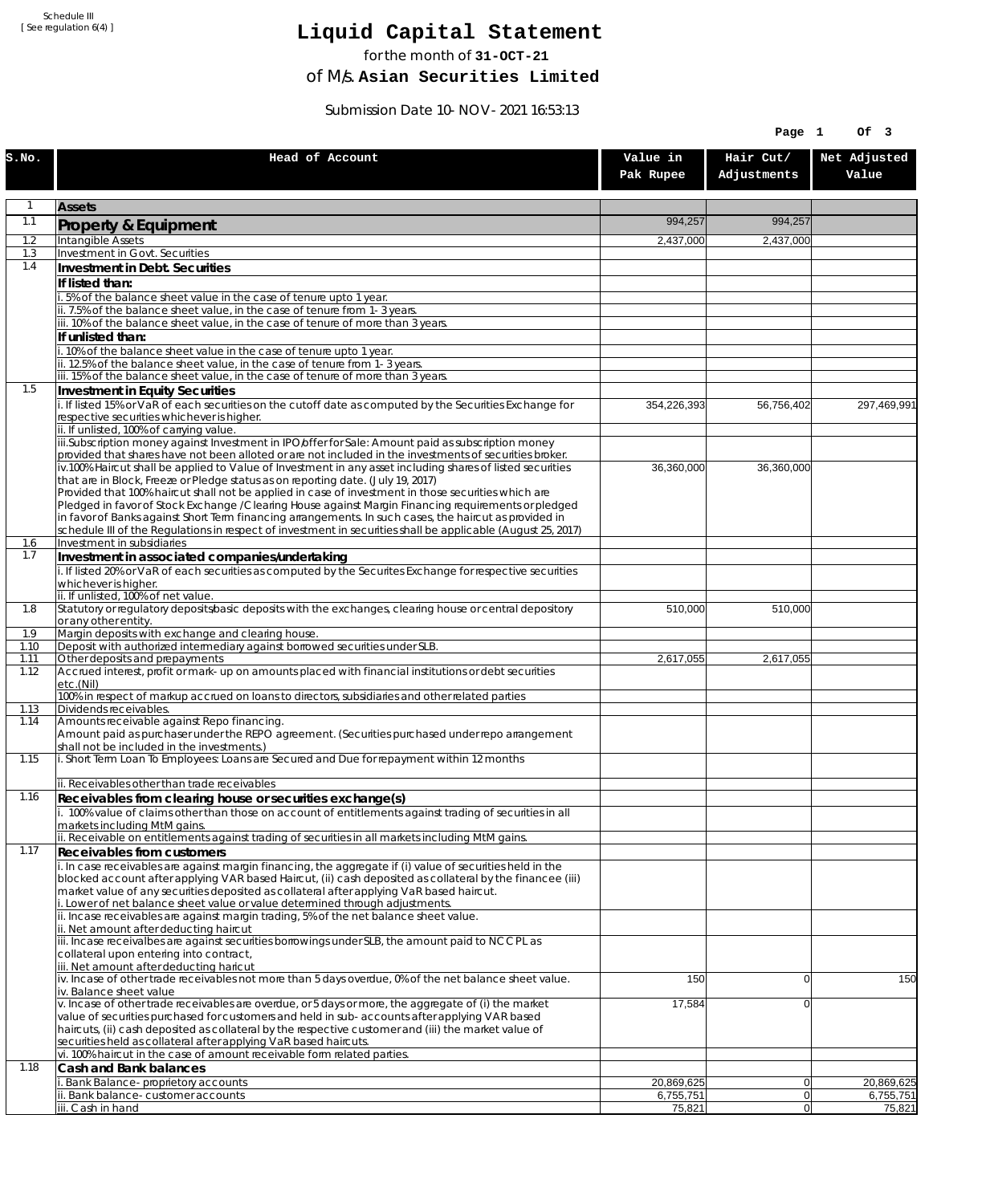# **Liquid Capital Statement**

for the month of **31-OCT-21**

of M/s. **Asian Securities Limited**

Submission Date 10-NOV-2021 16:53:13

|                |                                                                                                                                                                                                                                                                                                                                                                                                                                                                                                                                                                                                                                                                         |                       | Page 2                   | OF <sub>3</sub>       |
|----------------|-------------------------------------------------------------------------------------------------------------------------------------------------------------------------------------------------------------------------------------------------------------------------------------------------------------------------------------------------------------------------------------------------------------------------------------------------------------------------------------------------------------------------------------------------------------------------------------------------------------------------------------------------------------------------|-----------------------|--------------------------|-----------------------|
| S.NO.          | Head of Account                                                                                                                                                                                                                                                                                                                                                                                                                                                                                                                                                                                                                                                         | Value in<br>Pak Rupee | Hair Cut/<br>Adjustments | Net Adjusted<br>Value |
| 1.19           | <b>Total Assets</b>                                                                                                                                                                                                                                                                                                                                                                                                                                                                                                                                                                                                                                                     | 424,863,636           | 99,674,714               | 325, 171, 338         |
| $\overline{2}$ | Liabilities                                                                                                                                                                                                                                                                                                                                                                                                                                                                                                                                                                                                                                                             |                       |                          |                       |
| 2.1            | Trade Payables                                                                                                                                                                                                                                                                                                                                                                                                                                                                                                                                                                                                                                                          |                       |                          |                       |
|                | Payable to exchanges and clearing house                                                                                                                                                                                                                                                                                                                                                                                                                                                                                                                                                                                                                                 |                       |                          |                       |
|                | ii. Payable against leveraged market products<br>iii. Payable to customers                                                                                                                                                                                                                                                                                                                                                                                                                                                                                                                                                                                              | 6,755,751             | $\mathbf{0}$             | 6,755,751             |
| 2.2            | <b>Current Liabilities</b>                                                                                                                                                                                                                                                                                                                                                                                                                                                                                                                                                                                                                                              |                       |                          |                       |
|                | . Statutory and regulatory dues                                                                                                                                                                                                                                                                                                                                                                                                                                                                                                                                                                                                                                         |                       |                          |                       |
|                | ii. Accruals and other payables<br>iii. Short-term borrowings                                                                                                                                                                                                                                                                                                                                                                                                                                                                                                                                                                                                           | 2,018,882             | $\overline{0}$           | 2,018,882             |
|                | iv. Current portion of subordinated loans                                                                                                                                                                                                                                                                                                                                                                                                                                                                                                                                                                                                                               |                       |                          |                       |
|                | v. Current portion of long term liabilities<br>vi. Deferred Liabilities                                                                                                                                                                                                                                                                                                                                                                                                                                                                                                                                                                                                 |                       |                          |                       |
|                | vii. Provision for bad debts                                                                                                                                                                                                                                                                                                                                                                                                                                                                                                                                                                                                                                            |                       |                          |                       |
|                | viii. Provision for taxation                                                                                                                                                                                                                                                                                                                                                                                                                                                                                                                                                                                                                                            | 1,392,179             | $\mathbf{0}$             | 1,392,179             |
| 2.3            | ix. Other liabilities as per accounting principles and included in the financial statements<br>Non-Current Liabilities                                                                                                                                                                                                                                                                                                                                                                                                                                                                                                                                                  |                       |                          |                       |
|                | i. Long-Term financing                                                                                                                                                                                                                                                                                                                                                                                                                                                                                                                                                                                                                                                  |                       |                          |                       |
|                | a. Long-Term financing obtained from financial instituion: Long term portion of financing obtained from<br>a financial institution including amount due against finance lease                                                                                                                                                                                                                                                                                                                                                                                                                                                                                           |                       |                          |                       |
|                | b. Other long-term financing<br>ii. Staff retirement benefits                                                                                                                                                                                                                                                                                                                                                                                                                                                                                                                                                                                                           |                       |                          |                       |
|                | iii. Advance against shares for Increase in Capital of Securities broker: 100% haircut may be allowed in                                                                                                                                                                                                                                                                                                                                                                                                                                                                                                                                                                |                       |                          |                       |
|                | respect of advance against shares if:                                                                                                                                                                                                                                                                                                                                                                                                                                                                                                                                                                                                                                   |                       |                          |                       |
|                | a. The existing authorized share capital allows the proposed enhanced share capital<br>b. Boad of Directors of the company has approved the increase in capital                                                                                                                                                                                                                                                                                                                                                                                                                                                                                                         |                       |                          |                       |
|                | c. Relevant Regulatory approvals have been obtained                                                                                                                                                                                                                                                                                                                                                                                                                                                                                                                                                                                                                     |                       |                          |                       |
|                | d. There is no unreasonable delay in issue of shares against advance and all regulatory requirements                                                                                                                                                                                                                                                                                                                                                                                                                                                                                                                                                                    |                       |                          |                       |
|                | relating to the increase in paid up capital have been completed.<br>e. Auditor is satisfied that such advance is against the increase of capital.                                                                                                                                                                                                                                                                                                                                                                                                                                                                                                                       |                       |                          |                       |
|                | iv. Other liabilities as per accounting principles and included in the financial statements                                                                                                                                                                                                                                                                                                                                                                                                                                                                                                                                                                             |                       |                          |                       |
| 2.4            | <b>Subordinated Loans</b>                                                                                                                                                                                                                                                                                                                                                                                                                                                                                                                                                                                                                                               |                       |                          |                       |
|                | . 100% of Subordinated loans which fulfill the conditions specified by SECP are allowed to be deducted:<br>The Schedule III provides that 100% haircut will be allowed against subordinated Loans which fulfill the<br>conditions specified by SECP. In this regard, following conditions are specified:<br>a. Loan agreement must be executed on stamp paper and must clearly reflect the amount to be repaid<br>after 12 months of reporting period<br>b. No haircut will be allowed against short term portion which is repayable within next 12 months.<br>c. In case of early repayment of loan, adjustment shall be made to the Liquid Capital and revised Liquid |                       |                          |                       |
|                | Capital statement must be submitted to exchange.<br>ii. Subordinated loans which do not fulfill the conditions specified by SECP                                                                                                                                                                                                                                                                                                                                                                                                                                                                                                                                        |                       |                          |                       |
| 2.5            |                                                                                                                                                                                                                                                                                                                                                                                                                                                                                                                                                                                                                                                                         | 10,166,812            | $\mathbf{0}$             | 10,166,812            |
| 3              | <b>Total Liabilites</b><br>Ranking Liabilities Relating to:                                                                                                                                                                                                                                                                                                                                                                                                                                                                                                                                                                                                             |                       |                          |                       |
| 3.1            | Concentration in Margin Financing                                                                                                                                                                                                                                                                                                                                                                                                                                                                                                                                                                                                                                       |                       |                          |                       |
|                | The amount calculated client-to- client basis by which any amount receivable from any of the                                                                                                                                                                                                                                                                                                                                                                                                                                                                                                                                                                            |                       |                          |                       |
|                | financees exceed 10% of the aggregate of amounts receivable from total financees.                                                                                                                                                                                                                                                                                                                                                                                                                                                                                                                                                                                       |                       |                          |                       |
| 3.2            | Concentration in securites lending and borrowing                                                                                                                                                                                                                                                                                                                                                                                                                                                                                                                                                                                                                        |                       |                          |                       |
|                | The amount by which the aggregate of:<br>(i) Amount deposited by the borrower with NCCPL                                                                                                                                                                                                                                                                                                                                                                                                                                                                                                                                                                                |                       |                          |                       |
|                | (Ii) Cash margins paid and                                                                                                                                                                                                                                                                                                                                                                                                                                                                                                                                                                                                                                              |                       |                          |                       |
|                | (iii) The market value of securities pledged as margins exceed the 110% of the market value of shares<br>borrowed                                                                                                                                                                                                                                                                                                                                                                                                                                                                                                                                                       |                       |                          |                       |
| 3.3            | Net underwriting Commitments                                                                                                                                                                                                                                                                                                                                                                                                                                                                                                                                                                                                                                            |                       |                          |                       |
|                | (a) in the case of right issuse : if the market value of securites is less than or equal to the subscription                                                                                                                                                                                                                                                                                                                                                                                                                                                                                                                                                            |                       |                          |                       |
|                | price; the aggregate of:<br>(i) the 50% of Haircut multiplied by the underwriting commitments and                                                                                                                                                                                                                                                                                                                                                                                                                                                                                                                                                                       |                       |                          |                       |
|                | (ii) the value by which the underwriting commitments exceeds the market price of the securities.                                                                                                                                                                                                                                                                                                                                                                                                                                                                                                                                                                        |                       |                          |                       |
|                | In the case of rights issuse where the market price of securities is greater than the subscription price, 5% of                                                                                                                                                                                                                                                                                                                                                                                                                                                                                                                                                         |                       |                          |                       |
|                | the Haircut multiplied by the net underwriting<br>(b) in any other case: 12.5% of the net underwriting commitments                                                                                                                                                                                                                                                                                                                                                                                                                                                                                                                                                      |                       |                          |                       |
| 3.4            | Negative equity of subsidiary                                                                                                                                                                                                                                                                                                                                                                                                                                                                                                                                                                                                                                           |                       |                          |                       |
|                | The amount by which the total assets of the subsidiary (excluding any amount due from the subsidiary)                                                                                                                                                                                                                                                                                                                                                                                                                                                                                                                                                                   |                       |                          |                       |
|                | exceed the total liabilities of the subsidiary                                                                                                                                                                                                                                                                                                                                                                                                                                                                                                                                                                                                                          |                       |                          |                       |
| 3.5            | Foreign exchange agreements and foreign currency positions<br>5% of the net position in foreign currency. Net position in foreign currency means the difference of total                                                                                                                                                                                                                                                                                                                                                                                                                                                                                                |                       |                          |                       |
|                | assets denominated in foreign cuurency less total liabilities denominated in foreign currency                                                                                                                                                                                                                                                                                                                                                                                                                                                                                                                                                                           |                       |                          |                       |
| 3.6            | Amount Payable under REPO                                                                                                                                                                                                                                                                                                                                                                                                                                                                                                                                                                                                                                               |                       |                          |                       |
| 3.7            | Repo adjustment                                                                                                                                                                                                                                                                                                                                                                                                                                                                                                                                                                                                                                                         |                       |                          |                       |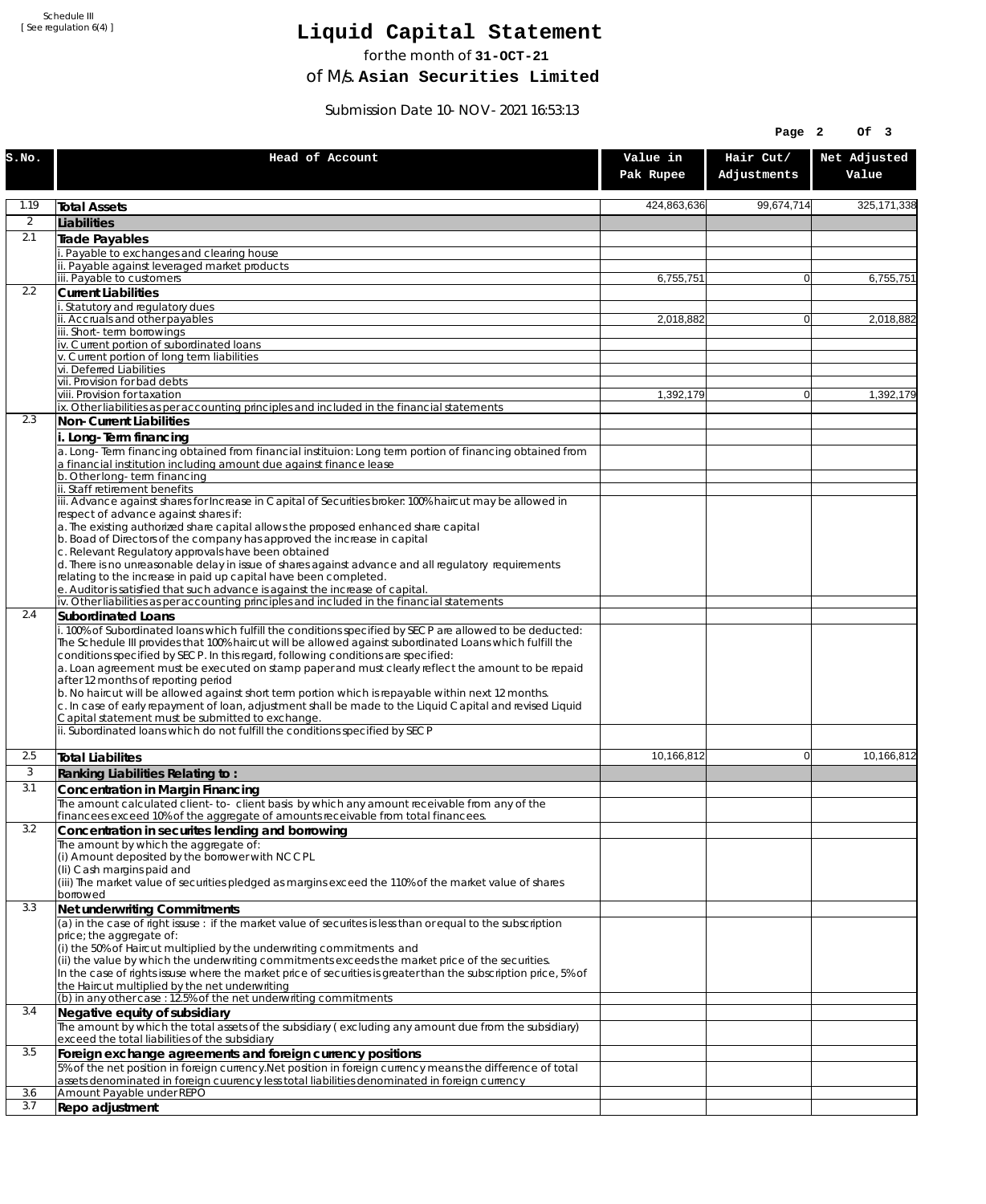# **Liquid Capital Statement**

for the month of **31-OCT-21**

of M/s. **Asian Securities Limited**

Submission Date 10-NOV-2021 16:53:13

|       |                                                                                                                                                                                                                                                                                                                  |             | Page $3$    | OF <sub>3</sub> |
|-------|------------------------------------------------------------------------------------------------------------------------------------------------------------------------------------------------------------------------------------------------------------------------------------------------------------------|-------------|-------------|-----------------|
| S.NO. | Head of Account                                                                                                                                                                                                                                                                                                  | Value in    | Hair Cut/   | Net Adjusted    |
|       |                                                                                                                                                                                                                                                                                                                  | Pak Rupee   | Adjustments | Value           |
|       |                                                                                                                                                                                                                                                                                                                  |             |             |                 |
|       | In the case of financier/purchaser the total amount receivable under Repo less the 110% of the market<br>value of underlying securites.                                                                                                                                                                          |             |             |                 |
|       | In the case of financee seller the market value of underlying securities after applying haircut less the<br>total amount received , less value of any securites deposited as collateral by the purchaser after<br>applying haircut less any cash deposited by the purchaser.                                     |             |             |                 |
| 3.8   | Concentrated proprietary positions                                                                                                                                                                                                                                                                               |             |             |                 |
|       | If the market value of any security is between 25% and 51% of the total proprietary positions then 5% of<br>the value of such security. If the market of a security exceeds 51% of the proprietary position, then 10% of<br>the value of such security                                                           | 0           | 5,841,732   | 5,841,732       |
| 3.9   | Opening Positions in futures and options                                                                                                                                                                                                                                                                         |             |             |                 |
|       | i. In case of customer positions, the total margin requiremnets in respect of open postions less the amount<br>of cash deposited by the customer and the value of securites held as collateral/pledged with securities<br>exchange after applyiong VaR haircuts                                                  |             |             |                 |
|       | ii. In case of proprietary positions, the total margin requirements in respect of open positions to the<br>extent not already met                                                                                                                                                                                |             |             |                 |
| 3.10  | Short selll positions                                                                                                                                                                                                                                                                                            |             |             |                 |
|       | i. Incase of customer positions, the market value of shares sold short in ready market on behalf of<br>customers after increasing the same with the VaR based haircuts less the cash deposited by the<br>customer as collateral and the value of securities held as collateral after applying VAR based Haircuts |             |             |                 |
|       | ii. Incase of proprietory positions, the market value of shares sold short in ready market and not yet<br>settled increased by the amount of VAR based haircut less the value of securities pledged as collateral<br>after applying haircuts.                                                                    |             |             |                 |
| 3.11  | <b>Total Ranking Liabilites</b>                                                                                                                                                                                                                                                                                  |             | 5,841,732   | 5,841,732       |
| 3.12  | Liquid Capital                                                                                                                                                                                                                                                                                                   | 414,696,824 | 93,832,982  | 309, 162, 794   |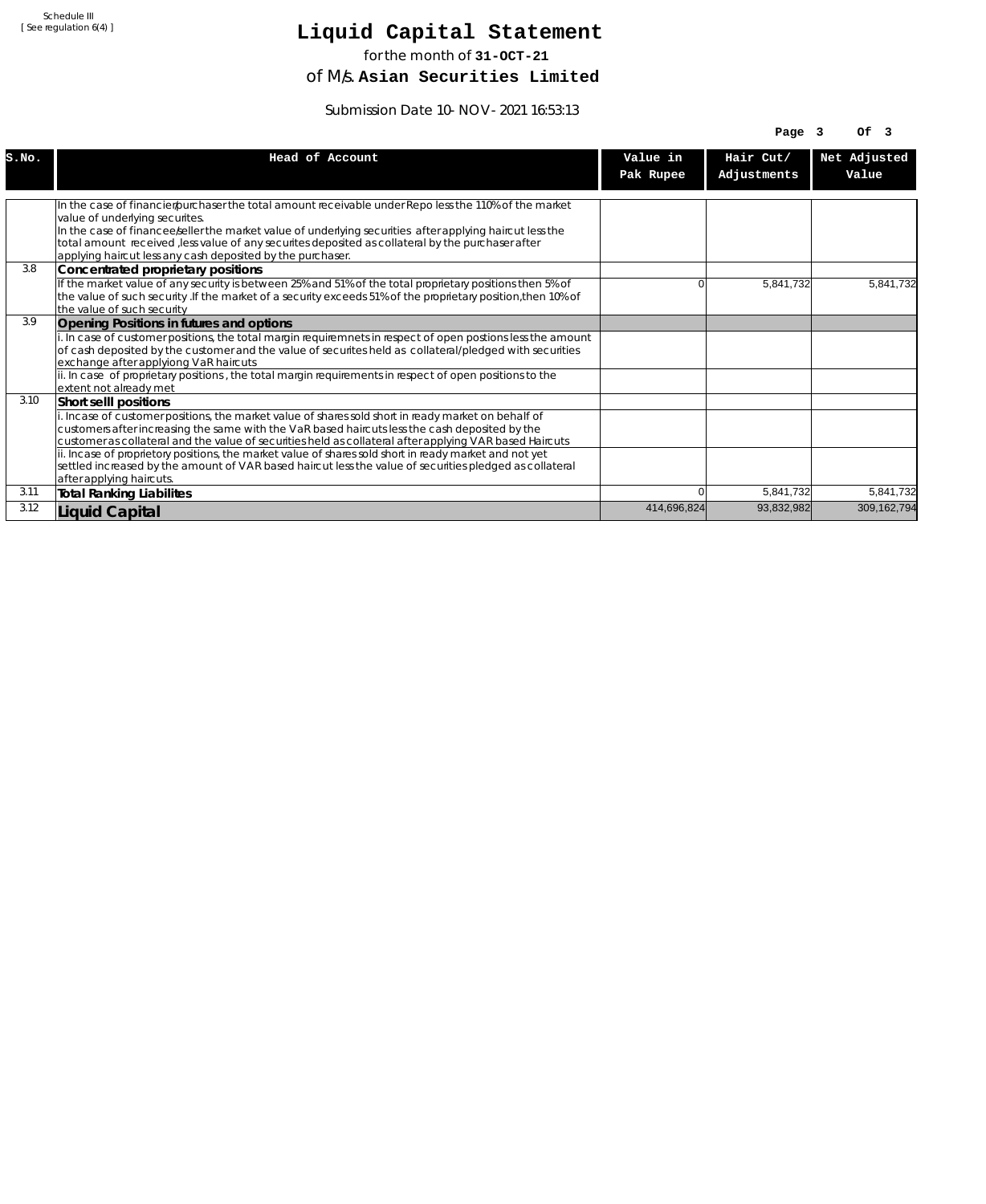# **Liquid Capital Statement**

for the month of **30-NOV-21**

of M/s. **Asian Securities Limited**

Submission Date 13-DEC-2021 17:33:25

|              |                                                                                                                                                                                                                        |                          | Page 1                   | Of 3                     |
|--------------|------------------------------------------------------------------------------------------------------------------------------------------------------------------------------------------------------------------------|--------------------------|--------------------------|--------------------------|
| S.NO.        | Head of Account                                                                                                                                                                                                        | Value in<br>Pak Rupee    | Hair Cut/<br>Adjustments | Net Adjusted<br>Value    |
| 1            | <b>Assets</b>                                                                                                                                                                                                          |                          |                          |                          |
| 1.1          | Property & Equipment                                                                                                                                                                                                   | 870,570                  | 870,570                  |                          |
| 1.2          | Intangible Assets                                                                                                                                                                                                      | 2,437,000                | 2,437,000                |                          |
| 1.3<br>1.4   | Investment in Govt. Securities<br>Investment in Debt. Securities                                                                                                                                                       |                          |                          |                          |
|              | If listed than:                                                                                                                                                                                                        |                          |                          |                          |
|              | i. 5% of the balance sheet value in the case of tenure upto 1 year.                                                                                                                                                    |                          |                          |                          |
|              | ii. 7.5% of the balance sheet value, in the case of tenure from 1-3 years.                                                                                                                                             |                          |                          |                          |
|              | iii. 10% of the balance sheet value, in the case of tenure of more than 3 years.<br>If unlisted than:                                                                                                                  |                          |                          |                          |
|              | i. 10% of the balance sheet value in the case of tenure upto 1 year.                                                                                                                                                   |                          |                          |                          |
|              | ii. 12.5% of the balance sheet value, in the case of tenure from 1-3 years.                                                                                                                                            |                          |                          |                          |
| 1.5          | iii. 15% of the balance sheet value, in the case of tenure of more than 3 years.<br>Investment in Equity Securities                                                                                                    |                          |                          |                          |
|              | i. If listed 15% or VaR of each securities on the cutoff date as computed by the Securities Exchange for                                                                                                               | 357,222,057              | 57,045,528               | 300,176,529              |
|              | respective securities whichever is higher.                                                                                                                                                                             |                          |                          |                          |
|              | ii. If unlisted, 100% of carrying value.<br>iii.Subscription money against Investment in IPO/offer for Sale: Amount paid as subscription money                                                                         |                          |                          |                          |
|              | provided that shares have not been alloted or are not included in the investments of securities broker.                                                                                                                |                          |                          |                          |
|              | iv.100% Haircut shall be applied to Value of Investment in any asset including shares of listed securities                                                                                                             | 34,440,000               | 34,440,000               |                          |
|              | that are in Block, Freeze or Pledge status as on reporting date. (July 19, 2017)<br>Provided that 100% haircut shall not be applied in case of investment in those securities which are                                |                          |                          |                          |
|              | Pledged in favor of Stock Exchange / Clearing House against Margin Financing requirements or pledged                                                                                                                   |                          |                          |                          |
|              | in favor of Banks against Short Term financing arrangements. In such cases, the haircut as provided in<br>schedule III of the Regulations in respect of investment in securities shall be applicable (August 25, 2017) |                          |                          |                          |
| 1.6          | Investment in subsidiaries                                                                                                                                                                                             |                          |                          |                          |
| 1.7          | Investment in associated companies/undertaking                                                                                                                                                                         |                          |                          |                          |
|              | i. If listed 20% or VaR of each securities as computed by the Securites Exchange for respective securities<br>whichever is higher.                                                                                     |                          |                          |                          |
|              | ii. If unlisted, 100% of net value.                                                                                                                                                                                    |                          |                          |                          |
| 1.8          | Statutory or regulatory deposits/basic deposits with the exchanges, clearing house or central depository                                                                                                               | 510,000                  | 510,000                  |                          |
| 1.9          | or any other entity.<br>Margin deposits with exchange and clearing house.                                                                                                                                              |                          |                          |                          |
| 1.10         | Deposit with authorized intermediary against borrowed securities under SLB.                                                                                                                                            |                          |                          |                          |
| 1.11<br>1.12 | Other deposits and prepayments<br>Accrued interest, profit or mark-up on amounts placed with financial institutions or debt securities                                                                                 | 2,643,624                | 2,643,624                |                          |
|              | etc.(Nil)                                                                                                                                                                                                              |                          |                          |                          |
|              | 100% in respect of markup accrued on loans to directors, subsidiaries and other related parties                                                                                                                        |                          |                          |                          |
| 1.13<br>1.14 | Dividends receivables.<br>Amounts receivable against Repo financing.                                                                                                                                                   |                          |                          |                          |
|              | Amount paid as purchaser under the REPO agreement. (Securities purchased under repo arrangement                                                                                                                        |                          |                          |                          |
| 1.15         | shall not be included in the investments.)<br>i. Short Term Loan To Employees: Loans are Secured and Due for repayment within 12 months                                                                                |                          |                          |                          |
|              |                                                                                                                                                                                                                        |                          |                          |                          |
|              | ii. Receivables other than trade receivables                                                                                                                                                                           |                          |                          |                          |
| 1.16         | Receivables from clearing house or securities exchange(s)<br>i. 100% value of claims other than those on account of entitlements against trading of securities in all                                                  |                          |                          |                          |
|              | markets including MtM gains.                                                                                                                                                                                           |                          |                          |                          |
|              | ii. Receivable on entitlements against trading of securities in all markets including MtM gains.                                                                                                                       |                          |                          |                          |
| 1.17         | <b>Receivables from customers</b><br>i. In case receivables are against margin financing, the aggregate if (i) value of securities held in the                                                                         |                          |                          |                          |
|              | blocked account after applying VAR based Haircut, (ii) cash deposited as collateral by the financee (iii)                                                                                                              |                          |                          |                          |
|              | market value of any securities deposited as collateral after applying VaR based haircut.                                                                                                                               |                          |                          |                          |
|              | i. Lower of net balance sheet value or value determined through adjustments.<br>ii. Incase receivables are against margin trading, 5% of the net balance sheet value.                                                  |                          |                          |                          |
|              | ii. Net amount after deducting haircut                                                                                                                                                                                 |                          |                          |                          |
|              | iii. Incase receivalbes are against securities borrowings under SLB, the amount paid to NCCPL as<br>collateral upon entering into contract,                                                                            |                          |                          |                          |
|              | iii. Net amount after deducting haricut                                                                                                                                                                                |                          |                          |                          |
|              | $iv.$ Incase of other trade receivables not more than 5 days overdue, 0% of the net balance sheet value.<br>iv. Balance sheet value                                                                                    | 335,535                  | 0                        | 335,535                  |
|              | v. Incase of other trade receivables are overdue, or 5 days or more, the aggregate of (i) the market                                                                                                                   | 17,736                   | $\overline{0}$           |                          |
|              | value of securities purchased for customers and held in sub-accounts after applying VAR based                                                                                                                          |                          |                          |                          |
|              | haircuts, (ii) cash deposited as collateral by the respective customer and (iii) the market value of<br>securities held as collateral after applying VaR based haircuts.                                               |                          |                          |                          |
|              | vi. 100% haircut in the case of amount receivable form related parties.                                                                                                                                                |                          |                          |                          |
| 1.18         | Cash and Bank balances                                                                                                                                                                                                 |                          |                          |                          |
|              | i. Bank Balance-proprietory accounts<br>ii. Bank balance-customer accounts                                                                                                                                             | 17,645,388<br>20,149,140 | 0 <br> 0                 | 17,645,388<br>20,149,140 |
|              | iii. Cash in hand                                                                                                                                                                                                      | 144,356                  | 0                        | 144,356                  |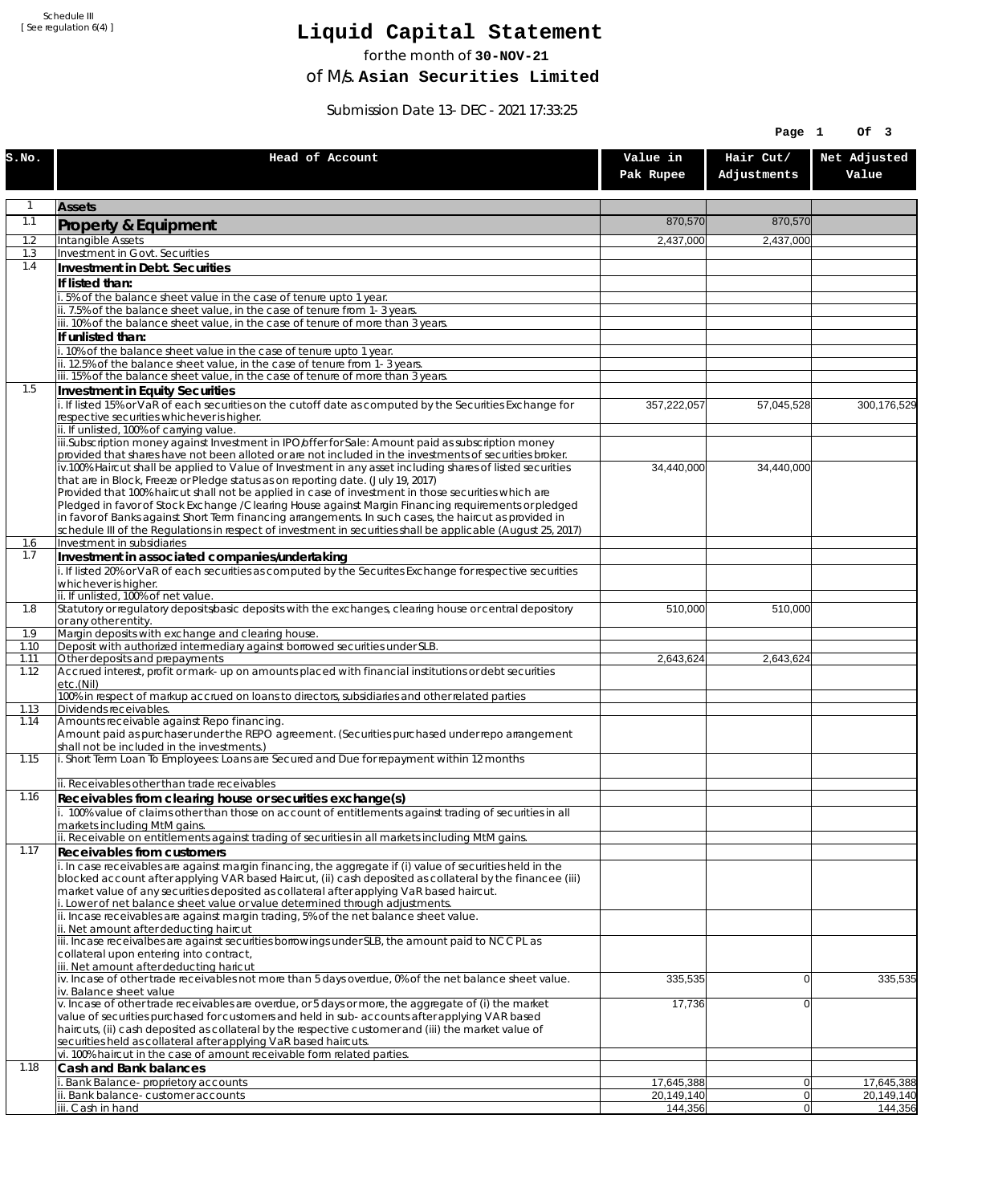# **Liquid Capital Statement**

for the month of **30-NOV-21**

of M/s. **Asian Securities Limited**

Submission Date 13-DEC-2021 17:33:25

|          |                                                                                                                                                                                                                                                                                                                                                                                                                                                                                                                                                                                                                                                                                                                                                                                                             |                       | Page 2                   | Of 3                  |
|----------|-------------------------------------------------------------------------------------------------------------------------------------------------------------------------------------------------------------------------------------------------------------------------------------------------------------------------------------------------------------------------------------------------------------------------------------------------------------------------------------------------------------------------------------------------------------------------------------------------------------------------------------------------------------------------------------------------------------------------------------------------------------------------------------------------------------|-----------------------|--------------------------|-----------------------|
| S.NO.    | Head of Account                                                                                                                                                                                                                                                                                                                                                                                                                                                                                                                                                                                                                                                                                                                                                                                             | Value in<br>Pak Rupee | Hair Cut/<br>Adjustments | Net Adjusted<br>Value |
| 1.19     | <b>Total Assets</b>                                                                                                                                                                                                                                                                                                                                                                                                                                                                                                                                                                                                                                                                                                                                                                                         | 436,415,406           | 97,946,722               | 338,450,948           |
| 2        | Liabilities                                                                                                                                                                                                                                                                                                                                                                                                                                                                                                                                                                                                                                                                                                                                                                                                 |                       |                          |                       |
| 2.1      | <b>Trade Payables</b>                                                                                                                                                                                                                                                                                                                                                                                                                                                                                                                                                                                                                                                                                                                                                                                       |                       |                          |                       |
|          | Payable to exchanges and clearing house<br>ii. Payable against leveraged market products                                                                                                                                                                                                                                                                                                                                                                                                                                                                                                                                                                                                                                                                                                                    |                       |                          |                       |
|          | iii. Payable to customers                                                                                                                                                                                                                                                                                                                                                                                                                                                                                                                                                                                                                                                                                                                                                                                   | 20,149,140            | $\Omega$                 | 20,149,140            |
| 2.2      | <b>Current Liabilities</b>                                                                                                                                                                                                                                                                                                                                                                                                                                                                                                                                                                                                                                                                                                                                                                                  |                       |                          |                       |
|          | Statutory and regulatory dues<br>ii. Accruals and other payables                                                                                                                                                                                                                                                                                                                                                                                                                                                                                                                                                                                                                                                                                                                                            | 192,449               | $\overline{0}$           | 192,449               |
|          | iii. Short-term borrowings                                                                                                                                                                                                                                                                                                                                                                                                                                                                                                                                                                                                                                                                                                                                                                                  |                       |                          |                       |
|          | iv. Current portion of subordinated loans<br>v. Current portion of long term liabilities                                                                                                                                                                                                                                                                                                                                                                                                                                                                                                                                                                                                                                                                                                                    |                       |                          |                       |
|          | vi. Deferred Liabilities                                                                                                                                                                                                                                                                                                                                                                                                                                                                                                                                                                                                                                                                                                                                                                                    |                       |                          |                       |
|          | vii. Provision for bad debts                                                                                                                                                                                                                                                                                                                                                                                                                                                                                                                                                                                                                                                                                                                                                                                |                       |                          |                       |
|          | viii. Provision for taxation<br>ix. Other liabilities as per accounting principles and included in the financial statements                                                                                                                                                                                                                                                                                                                                                                                                                                                                                                                                                                                                                                                                                 | 1,363,978             | $\Omega$                 | 1,363,978             |
| 2.3      | Non-Current Liabilities                                                                                                                                                                                                                                                                                                                                                                                                                                                                                                                                                                                                                                                                                                                                                                                     |                       |                          |                       |
|          | i. Long-Term financing                                                                                                                                                                                                                                                                                                                                                                                                                                                                                                                                                                                                                                                                                                                                                                                      |                       |                          |                       |
|          | a. Long-Term financing obtained from financial instituion: Long term portion of financing obtained from                                                                                                                                                                                                                                                                                                                                                                                                                                                                                                                                                                                                                                                                                                     |                       |                          |                       |
|          | a financial institution including amount due against finance lease<br>b. Other long-term financing                                                                                                                                                                                                                                                                                                                                                                                                                                                                                                                                                                                                                                                                                                          |                       |                          |                       |
|          | ii. Staff retirement benefits                                                                                                                                                                                                                                                                                                                                                                                                                                                                                                                                                                                                                                                                                                                                                                               |                       |                          |                       |
|          | iii. Advance against shares for Increase in Capital of Securities broker: 100% haircut may be allowed in<br>respect of advance against shares if:                                                                                                                                                                                                                                                                                                                                                                                                                                                                                                                                                                                                                                                           |                       |                          |                       |
|          | a. The existing authorized share capital allows the proposed enhanced share capital                                                                                                                                                                                                                                                                                                                                                                                                                                                                                                                                                                                                                                                                                                                         |                       |                          |                       |
|          | b. Boad of Directors of the company has approved the increase in capital                                                                                                                                                                                                                                                                                                                                                                                                                                                                                                                                                                                                                                                                                                                                    |                       |                          |                       |
|          | c. Relevant Regulatory approvals have been obtained<br>d. There is no unreasonable delay in issue of shares against advance and all regulatory requirements                                                                                                                                                                                                                                                                                                                                                                                                                                                                                                                                                                                                                                                 |                       |                          |                       |
|          | relating to the increase in paid up capital have been completed.                                                                                                                                                                                                                                                                                                                                                                                                                                                                                                                                                                                                                                                                                                                                            |                       |                          |                       |
|          | e. Auditor is satisfied that such advance is against the increase of capital.<br>iv. Other liabilities as per accounting principles and included in the financial statements                                                                                                                                                                                                                                                                                                                                                                                                                                                                                                                                                                                                                                |                       |                          |                       |
| 2.4      | Subordinated Loans                                                                                                                                                                                                                                                                                                                                                                                                                                                                                                                                                                                                                                                                                                                                                                                          |                       |                          |                       |
|          | . 100% of Subordinated loans which fulfill the conditions specified by SECP are allowed to be deducted:<br>The Schedule III provides that 100% haircut will be allowed against subordinated Loans which fulfill the<br>conditions specified by SECP. In this regard, following conditions are specified:<br>a. Loan agreement must be executed on stamp paper and must clearly reflect the amount to be repaid<br>after 12 months of reporting period<br>b. No haircut will be allowed against short term portion which is repayable within next 12 months.<br>c. In case of early repayment of loan, adjustment shall be made to the Liquid Capital and revised Liquid<br>Capital statement must be submitted to exchange.<br>ii. Subordinated loans which do not fulfill the conditions specified by SECP |                       |                          |                       |
|          |                                                                                                                                                                                                                                                                                                                                                                                                                                                                                                                                                                                                                                                                                                                                                                                                             |                       |                          |                       |
| 2.5<br>3 | <b>Total Liabilites</b>                                                                                                                                                                                                                                                                                                                                                                                                                                                                                                                                                                                                                                                                                                                                                                                     | 21,705,567            | $\Omega$                 | 21,705,567            |
| 3.1      | Ranking Liabilities Relating to:<br>Concentration in Margin Financing                                                                                                                                                                                                                                                                                                                                                                                                                                                                                                                                                                                                                                                                                                                                       |                       |                          |                       |
|          | The amount calculated client-to-client basis by which any amount receivable from any of the                                                                                                                                                                                                                                                                                                                                                                                                                                                                                                                                                                                                                                                                                                                 |                       |                          |                       |
|          | financees exceed 10% of the aggregate of amounts receivable from total financees.                                                                                                                                                                                                                                                                                                                                                                                                                                                                                                                                                                                                                                                                                                                           |                       |                          |                       |
| 3.2      | Concentration in securites lending and borrowing                                                                                                                                                                                                                                                                                                                                                                                                                                                                                                                                                                                                                                                                                                                                                            |                       |                          |                       |
|          | The amount by which the aggregate of:<br>(i) Amount deposited by the borrower with NCCPL                                                                                                                                                                                                                                                                                                                                                                                                                                                                                                                                                                                                                                                                                                                    |                       |                          |                       |
|          | (Ii) Cash margins paid and                                                                                                                                                                                                                                                                                                                                                                                                                                                                                                                                                                                                                                                                                                                                                                                  |                       |                          |                       |
|          | (iii) The market value of securities pledged as margins exceed the 110% of the market value of shares<br>borrowed                                                                                                                                                                                                                                                                                                                                                                                                                                                                                                                                                                                                                                                                                           |                       |                          |                       |
| 3.3      | Net underwriting Commitments                                                                                                                                                                                                                                                                                                                                                                                                                                                                                                                                                                                                                                                                                                                                                                                |                       |                          |                       |
|          | $\alpha$ ) in the case of right issuse: if the market value of securites is less than or equal to the subscription                                                                                                                                                                                                                                                                                                                                                                                                                                                                                                                                                                                                                                                                                          |                       |                          |                       |
|          | price; the aggregate of:<br>(i) the 50% of Haircut multiplied by the underwriting commitments and                                                                                                                                                                                                                                                                                                                                                                                                                                                                                                                                                                                                                                                                                                           |                       |                          |                       |
|          | (ii) the value by which the underwriting commitments exceeds the market price of the securities.                                                                                                                                                                                                                                                                                                                                                                                                                                                                                                                                                                                                                                                                                                            |                       |                          |                       |
|          | In the case of rights issuse where the market price of securities is greater than the subscription price, 5% of<br>the Haircut multiplied by the net underwriting                                                                                                                                                                                                                                                                                                                                                                                                                                                                                                                                                                                                                                           |                       |                          |                       |
|          | (b) in any other case: 12.5% of the net underwriting commitments                                                                                                                                                                                                                                                                                                                                                                                                                                                                                                                                                                                                                                                                                                                                            |                       |                          |                       |
| 3.4      | Negative equity of subsidiary                                                                                                                                                                                                                                                                                                                                                                                                                                                                                                                                                                                                                                                                                                                                                                               |                       |                          |                       |
|          | The amount by which the total assets of the subsidiary (excluding any amount due from the subsidiary)<br>exceed the total liabilities of the subsidiary                                                                                                                                                                                                                                                                                                                                                                                                                                                                                                                                                                                                                                                     |                       |                          |                       |
| 3.5      | Foreign exchange agreements and foreign currency positions                                                                                                                                                                                                                                                                                                                                                                                                                                                                                                                                                                                                                                                                                                                                                  |                       |                          |                       |
|          | 5% of the net position in foreign currency. Net position in foreign currency means the difference of total                                                                                                                                                                                                                                                                                                                                                                                                                                                                                                                                                                                                                                                                                                  |                       |                          |                       |
| 3.6      | assets denominated in foreign cuurency less total liabilities denominated in foreign currency<br>Amount Payable under REPO                                                                                                                                                                                                                                                                                                                                                                                                                                                                                                                                                                                                                                                                                  |                       |                          |                       |
| 3.7      | Repo adjustment                                                                                                                                                                                                                                                                                                                                                                                                                                                                                                                                                                                                                                                                                                                                                                                             |                       |                          |                       |
|          |                                                                                                                                                                                                                                                                                                                                                                                                                                                                                                                                                                                                                                                                                                                                                                                                             |                       |                          |                       |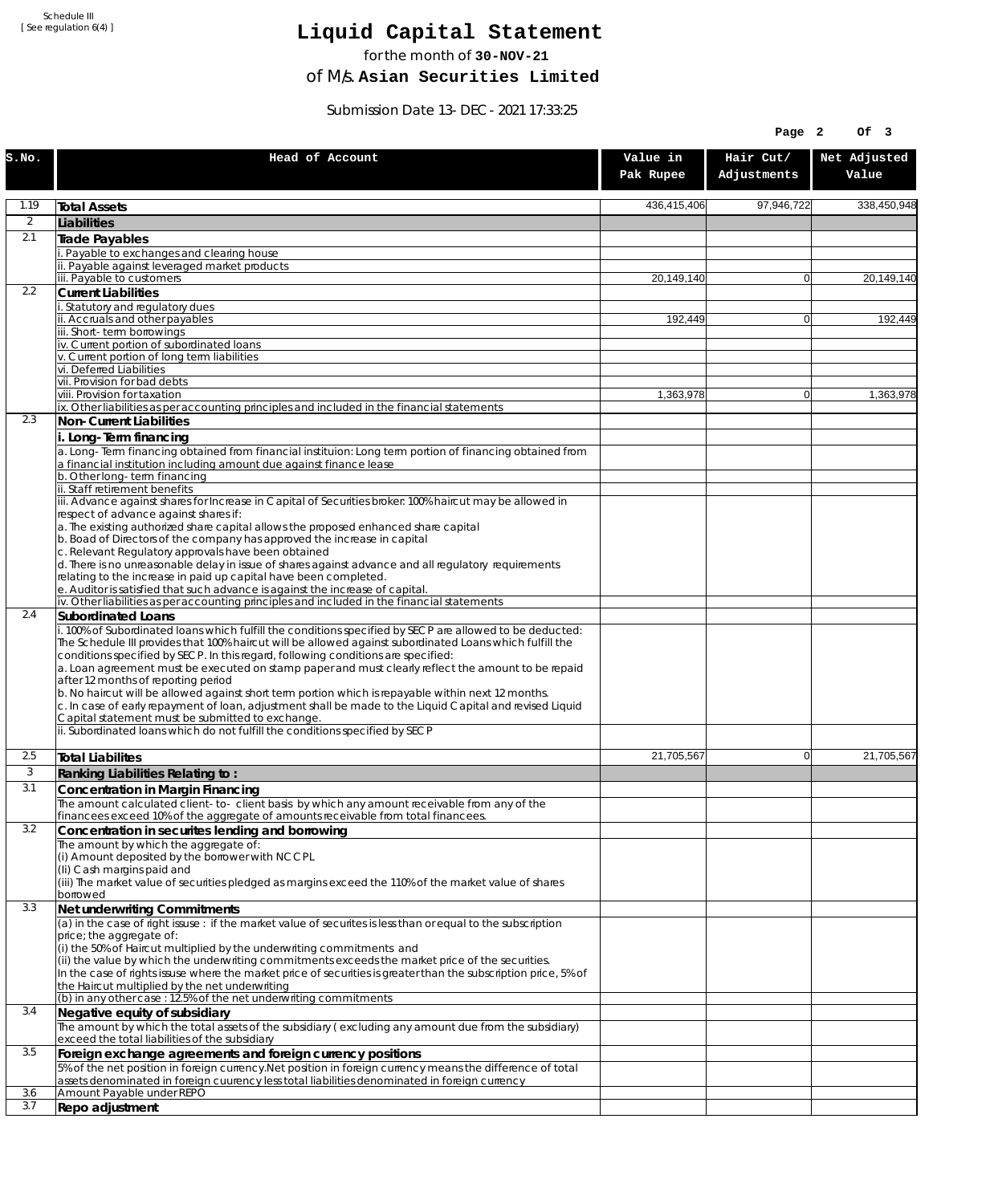# **Liquid Capital Statement**

for the month of **30-NOV-21**

of M/s. **Asian Securities Limited**

Submission Date 13-DEC-2021 17:33:25

|       |                                                                                                                                                                                                                                                                                                                  |             | Page $3$    | OF <sub>3</sub> |
|-------|------------------------------------------------------------------------------------------------------------------------------------------------------------------------------------------------------------------------------------------------------------------------------------------------------------------|-------------|-------------|-----------------|
| S.NO. | Head of Account                                                                                                                                                                                                                                                                                                  | Value in    | Hair Cut/   | Net Adjusted    |
|       |                                                                                                                                                                                                                                                                                                                  | Pak Rupee   | Adjustments | Value           |
|       |                                                                                                                                                                                                                                                                                                                  |             |             |                 |
|       | In the case of financier/purchaser the total amount receivable under Repo less the 110% of the market<br>value of underlying securites.                                                                                                                                                                          |             |             |                 |
|       | In the case of financee seller the market value of underlying securities after applying haircut less the<br>total amount received , less value of any securites deposited as collateral by the purchaser after<br>applying haircut less any cash deposited by the purchaser.                                     |             |             |                 |
| 3.8   | Concentrated proprietary positions                                                                                                                                                                                                                                                                               |             |             |                 |
|       | If the market value of any security is between 25% and 51% of the total proprietary positions then 5% of<br>the value of such security. If the market of a security exceeds 51% of the proprietary position, then 10% of<br>the value of such security                                                           | n           | 5,502,190   | 5,502,190       |
| 3.9   | Opening Positions in futures and options                                                                                                                                                                                                                                                                         |             |             |                 |
|       | i. In case of customer positions, the total margin requiremnets in respect of open postions less the amount<br>of cash deposited by the customer and the value of securites held as collateral/pledged with securities<br>exchange after applyiong VaR haircuts                                                  |             |             |                 |
|       | ii. In case of proprietary positions, the total margin requirements in respect of open positions to the<br>extent not already met                                                                                                                                                                                |             |             |                 |
| 3.10  | Short sellI positions                                                                                                                                                                                                                                                                                            |             |             |                 |
|       | i. Incase of customer positions, the market value of shares sold short in ready market on behalf of<br>customers after increasing the same with the VaR based haircuts less the cash deposited by the<br>customer as collateral and the value of securities held as collateral after applying VAR based Haircuts |             |             |                 |
|       | ii. Incase of proprietory positions, the market value of shares sold short in ready market and not yet<br>settled increased by the amount of VAR based haircut less the value of securities pledged as collateral<br>after applying haircuts.                                                                    |             |             |                 |
| 3.11  | <b>Total Ranking Liabilites</b>                                                                                                                                                                                                                                                                                  |             | 5,502,190   | 5,502,190       |
| 3.12  | Liquid Capital                                                                                                                                                                                                                                                                                                   | 414,709,839 | 92,444,532  | 311,243,191     |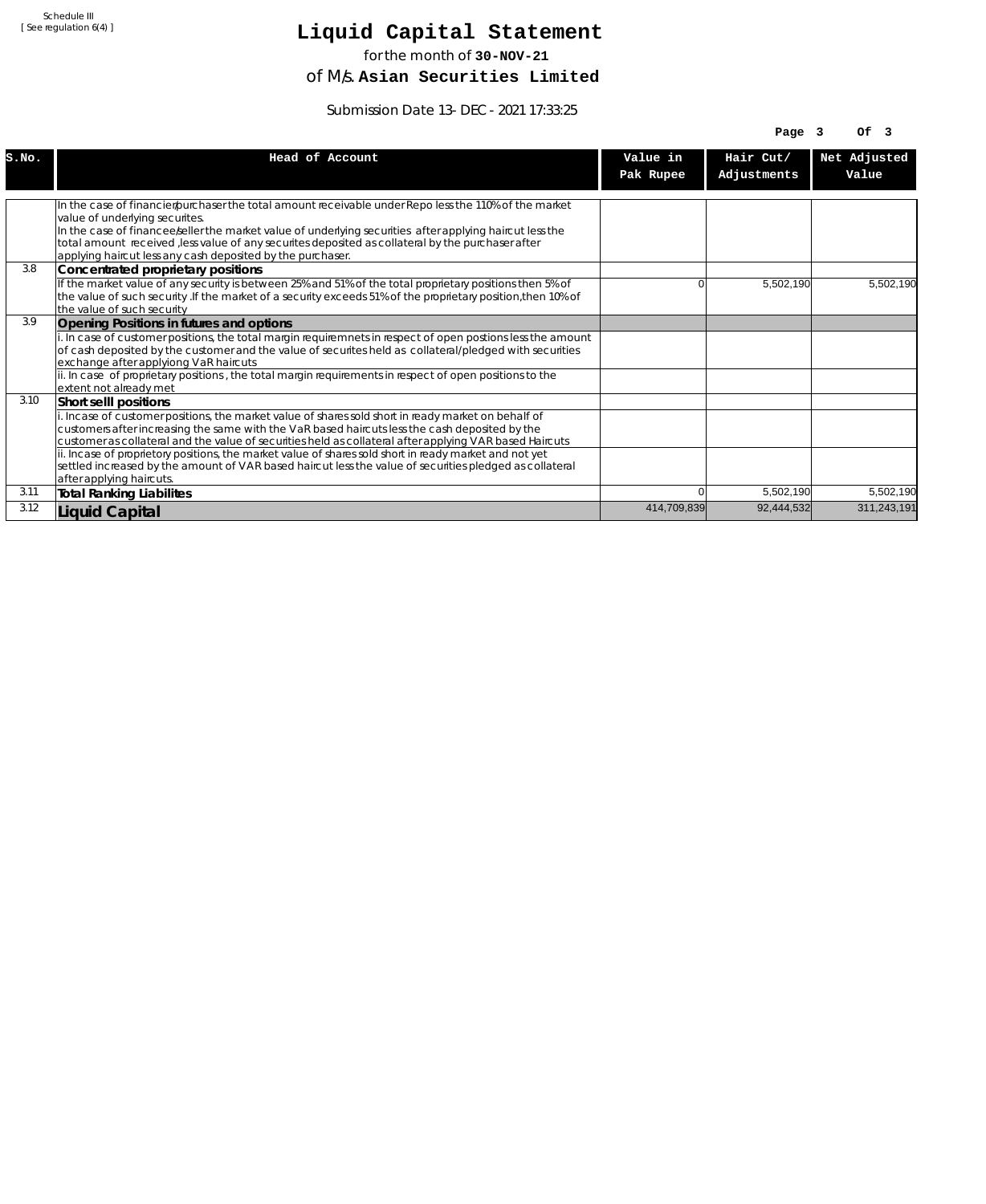# **Liquid Capital Statement**

for the month of **31-DEC-21**

of M/s. **Asian Securities Limited**

Submission Date 13-JAN-2022 16:18:16

|              |                                                                                                                                                                                                                        |                         | Page 1                   | Of 3                    |
|--------------|------------------------------------------------------------------------------------------------------------------------------------------------------------------------------------------------------------------------|-------------------------|--------------------------|-------------------------|
| S.NO.        | Head of Account                                                                                                                                                                                                        | Value in<br>Pak Rupee   | Hair Cut/<br>Adjustments | Net Adjusted<br>Value   |
| 1            | <b>Assets</b>                                                                                                                                                                                                          |                         |                          |                         |
| 1.1          | Property & Equipment                                                                                                                                                                                                   | 863,269                 | 863,269                  |                         |
| 1.2          | Intangible Assets                                                                                                                                                                                                      | 2,437,000               | 2,437,000                |                         |
| 1.3<br>1.4   | Investment in Govt. Securities<br>Investment in Debt. Securities                                                                                                                                                       |                         |                          |                         |
|              | If listed than:                                                                                                                                                                                                        |                         |                          |                         |
|              | i. 5% of the balance sheet value in the case of tenure upto 1 year.                                                                                                                                                    |                         |                          |                         |
|              | ii. 7.5% of the balance sheet value, in the case of tenure from 1-3 years.                                                                                                                                             |                         |                          |                         |
|              | iii. 10% of the balance sheet value, in the case of tenure of more than 3 years.<br>If unlisted than:                                                                                                                  |                         |                          |                         |
|              | i. 10% of the balance sheet value in the case of tenure upto 1 year.                                                                                                                                                   |                         |                          |                         |
|              | ii. 12.5% of the balance sheet value, in the case of tenure from 1-3 years.                                                                                                                                            |                         |                          |                         |
| 1.5          | iii. 15% of the balance sheet value, in the case of tenure of more than 3 years.<br>Investment in Equity Securities                                                                                                    |                         |                          |                         |
|              | i. If listed 15% or VaR of each securities on the cutoff date as computed by the Securities Exchange for                                                                                                               | 352,888,686             | 55,604,998               | 297,283,688             |
|              | respective securities whichever is higher.                                                                                                                                                                             |                         |                          |                         |
|              | ii. If unlisted, 100% of carrying value.<br>iii.Subscription money against Investment in IPO/offer for Sale: Amount paid as subscription money                                                                         |                         |                          |                         |
|              | provided that shares have not been alloted or are not included in the investments of securities broker.                                                                                                                |                         |                          |                         |
|              | iv.100% Haircut shall be applied to Value of Investment in any asset including shares of listed securities                                                                                                             | 34.600.000              | 34,600,000               |                         |
|              | that are in Block, Freeze or Pledge status as on reporting date. (July 19, 2017)<br>Provided that 100% haircut shall not be applied in case of investment in those securities which are                                |                         |                          |                         |
|              | Pledged in favor of Stock Exchange / Clearing House against Margin Financing requirements or pledged                                                                                                                   |                         |                          |                         |
|              | in favor of Banks against Short Term financing arrangements. In such cases, the haircut as provided in<br>schedule III of the Regulations in respect of investment in securities shall be applicable (August 25, 2017) |                         |                          |                         |
| 1.6          | Investment in subsidiaries                                                                                                                                                                                             |                         |                          |                         |
| 1.7          | Investment in associated companies/undertaking                                                                                                                                                                         |                         |                          |                         |
|              | i. If listed 20% or VaR of each securities as computed by the Securites Exchange for respective securities<br>whichever is higher.                                                                                     |                         |                          |                         |
|              | ii. If unlisted, 100% of net value.                                                                                                                                                                                    |                         |                          |                         |
| 1.8          | Statutory or regulatory deposits/basic deposits with the exchanges, clearing house or central depository                                                                                                               | 510,000                 | 510,000                  |                         |
| 1.9          | or any other entity.<br>Margin deposits with exchange and clearing house.                                                                                                                                              |                         |                          |                         |
| 1.10         | Deposit with authorized intermediary against borrowed securities under SLB.                                                                                                                                            |                         |                          |                         |
| 1.11<br>1.12 | Other deposits and prepayments<br>Accrued interest, profit or mark-up on amounts placed with financial institutions or debt securities                                                                                 | 2,626,331               | 2,626,331                |                         |
|              | etc.(Nil)                                                                                                                                                                                                              |                         |                          |                         |
| 1.13         | 100% in respect of markup accrued on loans to directors, subsidiaries and other related parties<br>Dividends receivables.                                                                                              |                         |                          |                         |
| 1.14         | Amounts receivable against Repo financing.                                                                                                                                                                             |                         |                          |                         |
|              | Amount paid as purchaser under the REPO agreement. (Securities purchased under repo arrangement                                                                                                                        |                         |                          |                         |
| 1.15         | shall not be included in the investments.)<br>i. Short Term Loan To Employees: Loans are Secured and Due for repayment within 12 months                                                                                |                         |                          |                         |
|              |                                                                                                                                                                                                                        |                         |                          |                         |
| 1.16         | ii. Receivables other than trade receivables<br>Receivables from clearing house or securities exchange(s)                                                                                                              |                         |                          |                         |
|              | i. 100% value of claims other than those on account of entitlements against trading of securities in all                                                                                                               |                         |                          |                         |
|              | markets including MtM gains.                                                                                                                                                                                           |                         |                          |                         |
| 1.17         | ii. Receivable on entitlements against trading of securities in all markets including MtM gains.                                                                                                                       |                         |                          |                         |
|              | <b>Receivables from customers</b><br>i. In case receivables are against margin financing, the aggregate if (i) value of securities held in the                                                                         |                         |                          |                         |
|              | blocked account after applying VAR based Haircut, (ii) cash deposited as collateral by the financee (iii)                                                                                                              |                         |                          |                         |
|              | market value of any securities deposited as collateral after applying VaR based haircut.<br>i. Lower of net balance sheet value or value determined through adjustments.                                               |                         |                          |                         |
|              | ii. Incase receivables are against margin trading, 5% of the net balance sheet value.                                                                                                                                  |                         |                          |                         |
|              | ii. Net amount after deducting haircut<br>iii. Incase receivalbes are against securities borrowings under SLB, the amount paid to NCCPL as                                                                             |                         |                          |                         |
|              | collateral upon entering into contract,                                                                                                                                                                                |                         |                          |                         |
|              | iii. Net amount after deducting haricut                                                                                                                                                                                |                         |                          |                         |
|              | $iv.$ Incase of other trade receivables not more than 5 days overdue, 0% of the net balance sheet value.<br>iv. Balance sheet value                                                                                    | 818,733                 | 0                        | 818,733                 |
|              | v. Incase of other trade receivables are overdue, or 5 days or more, the aggregate of (i) the market                                                                                                                   | 17,737                  | $\overline{0}$           |                         |
|              | value of securities purchased for customers and held in sub-accounts after applying VAR based<br>haircuts, (ii) cash deposited as collateral by the respective customer and (iii) the market value of                  |                         |                          |                         |
|              | securities held as collateral after applying VaR based haircuts.                                                                                                                                                       |                         |                          |                         |
|              | vi. 100% haircut in the case of amount receivable form related parties.                                                                                                                                                |                         |                          |                         |
| 1.18         | Cash and Bank balances                                                                                                                                                                                                 |                         | 0                        |                         |
|              | i. Bank Balance-proprietory accounts<br>ii. Bank balance-customer accounts                                                                                                                                             | 12,895,080<br>7,838,350 | $\Omega$                 | 12,895,080<br>7,838,350 |
|              | iii. Cash in hand                                                                                                                                                                                                      | 122,669                 | 0                        | 122,669                 |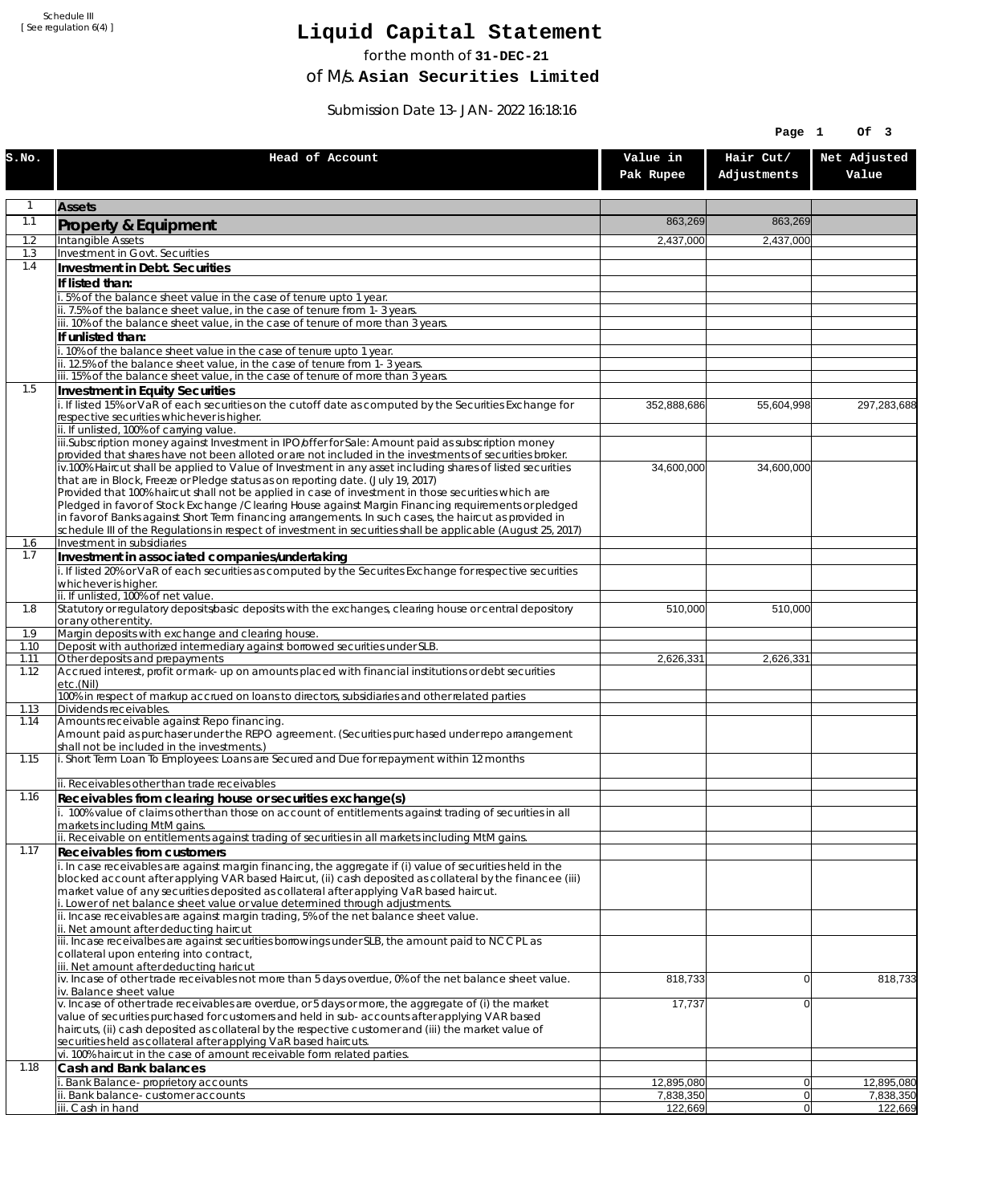# **Liquid Capital Statement**

for the month of **31-DEC-21**

of M/s. **Asian Securities Limited**

Submission Date 13-JAN-2022 16:18:16

| Hair Cut/<br>Net Adjusted<br>Head of Account<br>Value in<br>Adjustments<br>Value<br>Pak Rupee<br>1.19<br>415,617,855<br>96,641,598<br><b>Total Assets</b><br>2<br>Liabilities<br>2.1<br>Trade Payables<br>Payable to exchanges and clearing house<br>ii. Payable against leveraged market products<br>iii. Payable to customers<br>7,838,350<br>$\Omega$<br>7,838,350<br>2.2<br><b>Current Liabilities</b><br>. Statutory and regulatory dues<br>ii. Accruals and other payables<br>212,325<br>212,325<br>$\overline{0}$<br>iii. Short-term borrowings<br>iv. Current portion of subordinated loans<br>v. Current portion of long term liabilities<br>vi. Deferred Liabilities<br>vii. Provision for bad debts<br>viii. Provision for taxation<br>1,323,670<br>$\Omega$<br>1,323,670<br>ix. Other liabilities as per accounting principles and included in the financial statements<br>2.3<br>Non-Current Liabilities<br>i. Long-Term financing<br>a. Long-Term financing obtained from financial instituion: Long term portion of financing obtained from<br>a financial institution including amount due against finance lease<br>b. Other long-term financing<br>ii. Staff retirement benefits<br>iii. Advance against shares for Increase in Capital of Securities broker: 100% haircut may be allowed in<br>respect of advance against shares if:<br>a. The existing authorized share capital allows the proposed enhanced share capital<br>b. Boad of Directors of the company has approved the increase in capital<br>c. Relevant Regulatory approvals have been obtained<br>d. There is no unreasonable delay in issue of shares against advance and all regulatory requirements<br>relating to the increase in paid up capital have been completed.<br>e. Auditor is satisfied that such advance is against the increase of capital.<br>iv. Other liabilities as per accounting principles and included in the financial statements<br>2.4<br>Subordinated Loans<br>. 100% of Subordinated loans which fulfill the conditions specified by SECP are allowed to be deducted:<br>The Schedule III provides that 100% haircut will be allowed against subordinated Loans which fulfill the<br>conditions specified by SECP. In this regard, following conditions are specified:<br>a. Loan agreement must be executed on stamp paper and must clearly reflect the amount to be repaid<br>after 12 months of reporting period<br>b. No haircut will be allowed against short term portion which is repayable within next 12 months.<br>c. In case of early repayment of loan, adjustment shall be made to the Liquid Capital and revised Liquid<br>Capital statement must be submitted to exchange.<br>ii. Subordinated loans which do not fulfill the conditions specified by SECP<br>2.5<br>9,374,345<br>9,374,345<br>$\Omega$<br><b>Total Liabilites</b><br>3<br>Ranking Liabilities Relating to:<br>3.1<br>Concentration in Margin Financing<br>The amount calculated client-to- client basis by which any amount receivable from any of the<br>financees exceed 10% of the aggregate of amounts receivable from total financees.<br>3.2<br>Concentration in securites lending and borrowing<br>The amount by which the aggregate of:<br>(i) Amount deposited by the borrower with NCCPL<br>(Ii) Cash margins paid and<br>(iii) The market value of securities pledged as margins exceed the 110% of the market value of shares<br>borrowed<br>3.3<br>Net underwriting Commitments<br>(a) in the case of right issuse : if the market value of securites is less than or equal to the subscription<br>price; the aggregate of:<br>(i) the 50% of Haircut multiplied by the underwriting commitments and<br>(ii) the value by which the underwriting commitments exceeds the market price of the securities.<br>In the case of rights issuse where the market price of securities is greater than the subscription price, 5% of<br>the Haircut multiplied by the net underwriting<br>(b) in any other case : 12.5% of the net underwriting commitments<br>3.4<br>Negative equity of subsidiary<br>The amount by which the total assets of the subsidiary (excluding any amount due from the subsidiary)<br>exceed the total liabilities of the subsidiary<br>3.5<br>Foreign exchange agreements and foreign currency positions<br>5% of the net position in foreign currency. Net position in foreign currency means the difference of total<br>assets denominated in foreign cuurency less total liabilities denominated in foreign currency<br>Amount Payable under REPO<br>3.6<br>3.7<br>Repo adjustment |       |  | Page 2 | Of 3        |
|---------------------------------------------------------------------------------------------------------------------------------------------------------------------------------------------------------------------------------------------------------------------------------------------------------------------------------------------------------------------------------------------------------------------------------------------------------------------------------------------------------------------------------------------------------------------------------------------------------------------------------------------------------------------------------------------------------------------------------------------------------------------------------------------------------------------------------------------------------------------------------------------------------------------------------------------------------------------------------------------------------------------------------------------------------------------------------------------------------------------------------------------------------------------------------------------------------------------------------------------------------------------------------------------------------------------------------------------------------------------------------------------------------------------------------------------------------------------------------------------------------------------------------------------------------------------------------------------------------------------------------------------------------------------------------------------------------------------------------------------------------------------------------------------------------------------------------------------------------------------------------------------------------------------------------------------------------------------------------------------------------------------------------------------------------------------------------------------------------------------------------------------------------------------------------------------------------------------------------------------------------------------------------------------------------------------------------------------------------------------------------------------------------------------------------------------------------------------------------------------------------------------------------------------------------------------------------------------------------------------------------------------------------------------------------------------------------------------------------------------------------------------------------------------------------------------------------------------------------------------------------------------------------------------------------------------------------------------------------------------------------------------------------------------------------------------------------------------------------------------------------------------------------------------------------------------------------------------------------------------------------------------------------------------------------------------------------------------------------------------------------------------------------------------------------------------------------------------------------------------------------------------------------------------------------------------------------------------------------------------------------------------------------------------------------------------------------------------------------------------------------------------------------------------------------------------------------------------------------------------------------------------------------------------------------------------------------------------------------------------------------------------------------------------------------------------------------------------------------------------------------------------------------------------------------------------------------------------------------------------------------------------------------------------------------------------------------------------------------------------------------------------------------------------------------------------------------------------------------------------------------------------------------------------------------------------------------------------------------------------|-------|--|--------|-------------|
|                                                                                                                                                                                                                                                                                                                                                                                                                                                                                                                                                                                                                                                                                                                                                                                                                                                                                                                                                                                                                                                                                                                                                                                                                                                                                                                                                                                                                                                                                                                                                                                                                                                                                                                                                                                                                                                                                                                                                                                                                                                                                                                                                                                                                                                                                                                                                                                                                                                                                                                                                                                                                                                                                                                                                                                                                                                                                                                                                                                                                                                                                                                                                                                                                                                                                                                                                                                                                                                                                                                                                                                                                                                                                                                                                                                                                                                                                                                                                                                                                                                                                                                                                                                                                                                                                                                                                                                                                                                                                                                                                                                                                     | S.NO. |  |        |             |
|                                                                                                                                                                                                                                                                                                                                                                                                                                                                                                                                                                                                                                                                                                                                                                                                                                                                                                                                                                                                                                                                                                                                                                                                                                                                                                                                                                                                                                                                                                                                                                                                                                                                                                                                                                                                                                                                                                                                                                                                                                                                                                                                                                                                                                                                                                                                                                                                                                                                                                                                                                                                                                                                                                                                                                                                                                                                                                                                                                                                                                                                                                                                                                                                                                                                                                                                                                                                                                                                                                                                                                                                                                                                                                                                                                                                                                                                                                                                                                                                                                                                                                                                                                                                                                                                                                                                                                                                                                                                                                                                                                                                                     |       |  |        | 318,958,520 |
|                                                                                                                                                                                                                                                                                                                                                                                                                                                                                                                                                                                                                                                                                                                                                                                                                                                                                                                                                                                                                                                                                                                                                                                                                                                                                                                                                                                                                                                                                                                                                                                                                                                                                                                                                                                                                                                                                                                                                                                                                                                                                                                                                                                                                                                                                                                                                                                                                                                                                                                                                                                                                                                                                                                                                                                                                                                                                                                                                                                                                                                                                                                                                                                                                                                                                                                                                                                                                                                                                                                                                                                                                                                                                                                                                                                                                                                                                                                                                                                                                                                                                                                                                                                                                                                                                                                                                                                                                                                                                                                                                                                                                     |       |  |        |             |
|                                                                                                                                                                                                                                                                                                                                                                                                                                                                                                                                                                                                                                                                                                                                                                                                                                                                                                                                                                                                                                                                                                                                                                                                                                                                                                                                                                                                                                                                                                                                                                                                                                                                                                                                                                                                                                                                                                                                                                                                                                                                                                                                                                                                                                                                                                                                                                                                                                                                                                                                                                                                                                                                                                                                                                                                                                                                                                                                                                                                                                                                                                                                                                                                                                                                                                                                                                                                                                                                                                                                                                                                                                                                                                                                                                                                                                                                                                                                                                                                                                                                                                                                                                                                                                                                                                                                                                                                                                                                                                                                                                                                                     |       |  |        |             |
|                                                                                                                                                                                                                                                                                                                                                                                                                                                                                                                                                                                                                                                                                                                                                                                                                                                                                                                                                                                                                                                                                                                                                                                                                                                                                                                                                                                                                                                                                                                                                                                                                                                                                                                                                                                                                                                                                                                                                                                                                                                                                                                                                                                                                                                                                                                                                                                                                                                                                                                                                                                                                                                                                                                                                                                                                                                                                                                                                                                                                                                                                                                                                                                                                                                                                                                                                                                                                                                                                                                                                                                                                                                                                                                                                                                                                                                                                                                                                                                                                                                                                                                                                                                                                                                                                                                                                                                                                                                                                                                                                                                                                     |       |  |        |             |
|                                                                                                                                                                                                                                                                                                                                                                                                                                                                                                                                                                                                                                                                                                                                                                                                                                                                                                                                                                                                                                                                                                                                                                                                                                                                                                                                                                                                                                                                                                                                                                                                                                                                                                                                                                                                                                                                                                                                                                                                                                                                                                                                                                                                                                                                                                                                                                                                                                                                                                                                                                                                                                                                                                                                                                                                                                                                                                                                                                                                                                                                                                                                                                                                                                                                                                                                                                                                                                                                                                                                                                                                                                                                                                                                                                                                                                                                                                                                                                                                                                                                                                                                                                                                                                                                                                                                                                                                                                                                                                                                                                                                                     |       |  |        |             |
|                                                                                                                                                                                                                                                                                                                                                                                                                                                                                                                                                                                                                                                                                                                                                                                                                                                                                                                                                                                                                                                                                                                                                                                                                                                                                                                                                                                                                                                                                                                                                                                                                                                                                                                                                                                                                                                                                                                                                                                                                                                                                                                                                                                                                                                                                                                                                                                                                                                                                                                                                                                                                                                                                                                                                                                                                                                                                                                                                                                                                                                                                                                                                                                                                                                                                                                                                                                                                                                                                                                                                                                                                                                                                                                                                                                                                                                                                                                                                                                                                                                                                                                                                                                                                                                                                                                                                                                                                                                                                                                                                                                                                     |       |  |        |             |
|                                                                                                                                                                                                                                                                                                                                                                                                                                                                                                                                                                                                                                                                                                                                                                                                                                                                                                                                                                                                                                                                                                                                                                                                                                                                                                                                                                                                                                                                                                                                                                                                                                                                                                                                                                                                                                                                                                                                                                                                                                                                                                                                                                                                                                                                                                                                                                                                                                                                                                                                                                                                                                                                                                                                                                                                                                                                                                                                                                                                                                                                                                                                                                                                                                                                                                                                                                                                                                                                                                                                                                                                                                                                                                                                                                                                                                                                                                                                                                                                                                                                                                                                                                                                                                                                                                                                                                                                                                                                                                                                                                                                                     |       |  |        |             |
|                                                                                                                                                                                                                                                                                                                                                                                                                                                                                                                                                                                                                                                                                                                                                                                                                                                                                                                                                                                                                                                                                                                                                                                                                                                                                                                                                                                                                                                                                                                                                                                                                                                                                                                                                                                                                                                                                                                                                                                                                                                                                                                                                                                                                                                                                                                                                                                                                                                                                                                                                                                                                                                                                                                                                                                                                                                                                                                                                                                                                                                                                                                                                                                                                                                                                                                                                                                                                                                                                                                                                                                                                                                                                                                                                                                                                                                                                                                                                                                                                                                                                                                                                                                                                                                                                                                                                                                                                                                                                                                                                                                                                     |       |  |        |             |
|                                                                                                                                                                                                                                                                                                                                                                                                                                                                                                                                                                                                                                                                                                                                                                                                                                                                                                                                                                                                                                                                                                                                                                                                                                                                                                                                                                                                                                                                                                                                                                                                                                                                                                                                                                                                                                                                                                                                                                                                                                                                                                                                                                                                                                                                                                                                                                                                                                                                                                                                                                                                                                                                                                                                                                                                                                                                                                                                                                                                                                                                                                                                                                                                                                                                                                                                                                                                                                                                                                                                                                                                                                                                                                                                                                                                                                                                                                                                                                                                                                                                                                                                                                                                                                                                                                                                                                                                                                                                                                                                                                                                                     |       |  |        |             |
|                                                                                                                                                                                                                                                                                                                                                                                                                                                                                                                                                                                                                                                                                                                                                                                                                                                                                                                                                                                                                                                                                                                                                                                                                                                                                                                                                                                                                                                                                                                                                                                                                                                                                                                                                                                                                                                                                                                                                                                                                                                                                                                                                                                                                                                                                                                                                                                                                                                                                                                                                                                                                                                                                                                                                                                                                                                                                                                                                                                                                                                                                                                                                                                                                                                                                                                                                                                                                                                                                                                                                                                                                                                                                                                                                                                                                                                                                                                                                                                                                                                                                                                                                                                                                                                                                                                                                                                                                                                                                                                                                                                                                     |       |  |        |             |
|                                                                                                                                                                                                                                                                                                                                                                                                                                                                                                                                                                                                                                                                                                                                                                                                                                                                                                                                                                                                                                                                                                                                                                                                                                                                                                                                                                                                                                                                                                                                                                                                                                                                                                                                                                                                                                                                                                                                                                                                                                                                                                                                                                                                                                                                                                                                                                                                                                                                                                                                                                                                                                                                                                                                                                                                                                                                                                                                                                                                                                                                                                                                                                                                                                                                                                                                                                                                                                                                                                                                                                                                                                                                                                                                                                                                                                                                                                                                                                                                                                                                                                                                                                                                                                                                                                                                                                                                                                                                                                                                                                                                                     |       |  |        |             |
|                                                                                                                                                                                                                                                                                                                                                                                                                                                                                                                                                                                                                                                                                                                                                                                                                                                                                                                                                                                                                                                                                                                                                                                                                                                                                                                                                                                                                                                                                                                                                                                                                                                                                                                                                                                                                                                                                                                                                                                                                                                                                                                                                                                                                                                                                                                                                                                                                                                                                                                                                                                                                                                                                                                                                                                                                                                                                                                                                                                                                                                                                                                                                                                                                                                                                                                                                                                                                                                                                                                                                                                                                                                                                                                                                                                                                                                                                                                                                                                                                                                                                                                                                                                                                                                                                                                                                                                                                                                                                                                                                                                                                     |       |  |        |             |
|                                                                                                                                                                                                                                                                                                                                                                                                                                                                                                                                                                                                                                                                                                                                                                                                                                                                                                                                                                                                                                                                                                                                                                                                                                                                                                                                                                                                                                                                                                                                                                                                                                                                                                                                                                                                                                                                                                                                                                                                                                                                                                                                                                                                                                                                                                                                                                                                                                                                                                                                                                                                                                                                                                                                                                                                                                                                                                                                                                                                                                                                                                                                                                                                                                                                                                                                                                                                                                                                                                                                                                                                                                                                                                                                                                                                                                                                                                                                                                                                                                                                                                                                                                                                                                                                                                                                                                                                                                                                                                                                                                                                                     |       |  |        |             |
|                                                                                                                                                                                                                                                                                                                                                                                                                                                                                                                                                                                                                                                                                                                                                                                                                                                                                                                                                                                                                                                                                                                                                                                                                                                                                                                                                                                                                                                                                                                                                                                                                                                                                                                                                                                                                                                                                                                                                                                                                                                                                                                                                                                                                                                                                                                                                                                                                                                                                                                                                                                                                                                                                                                                                                                                                                                                                                                                                                                                                                                                                                                                                                                                                                                                                                                                                                                                                                                                                                                                                                                                                                                                                                                                                                                                                                                                                                                                                                                                                                                                                                                                                                                                                                                                                                                                                                                                                                                                                                                                                                                                                     |       |  |        |             |
|                                                                                                                                                                                                                                                                                                                                                                                                                                                                                                                                                                                                                                                                                                                                                                                                                                                                                                                                                                                                                                                                                                                                                                                                                                                                                                                                                                                                                                                                                                                                                                                                                                                                                                                                                                                                                                                                                                                                                                                                                                                                                                                                                                                                                                                                                                                                                                                                                                                                                                                                                                                                                                                                                                                                                                                                                                                                                                                                                                                                                                                                                                                                                                                                                                                                                                                                                                                                                                                                                                                                                                                                                                                                                                                                                                                                                                                                                                                                                                                                                                                                                                                                                                                                                                                                                                                                                                                                                                                                                                                                                                                                                     |       |  |        |             |
|                                                                                                                                                                                                                                                                                                                                                                                                                                                                                                                                                                                                                                                                                                                                                                                                                                                                                                                                                                                                                                                                                                                                                                                                                                                                                                                                                                                                                                                                                                                                                                                                                                                                                                                                                                                                                                                                                                                                                                                                                                                                                                                                                                                                                                                                                                                                                                                                                                                                                                                                                                                                                                                                                                                                                                                                                                                                                                                                                                                                                                                                                                                                                                                                                                                                                                                                                                                                                                                                                                                                                                                                                                                                                                                                                                                                                                                                                                                                                                                                                                                                                                                                                                                                                                                                                                                                                                                                                                                                                                                                                                                                                     |       |  |        |             |
|                                                                                                                                                                                                                                                                                                                                                                                                                                                                                                                                                                                                                                                                                                                                                                                                                                                                                                                                                                                                                                                                                                                                                                                                                                                                                                                                                                                                                                                                                                                                                                                                                                                                                                                                                                                                                                                                                                                                                                                                                                                                                                                                                                                                                                                                                                                                                                                                                                                                                                                                                                                                                                                                                                                                                                                                                                                                                                                                                                                                                                                                                                                                                                                                                                                                                                                                                                                                                                                                                                                                                                                                                                                                                                                                                                                                                                                                                                                                                                                                                                                                                                                                                                                                                                                                                                                                                                                                                                                                                                                                                                                                                     |       |  |        |             |
|                                                                                                                                                                                                                                                                                                                                                                                                                                                                                                                                                                                                                                                                                                                                                                                                                                                                                                                                                                                                                                                                                                                                                                                                                                                                                                                                                                                                                                                                                                                                                                                                                                                                                                                                                                                                                                                                                                                                                                                                                                                                                                                                                                                                                                                                                                                                                                                                                                                                                                                                                                                                                                                                                                                                                                                                                                                                                                                                                                                                                                                                                                                                                                                                                                                                                                                                                                                                                                                                                                                                                                                                                                                                                                                                                                                                                                                                                                                                                                                                                                                                                                                                                                                                                                                                                                                                                                                                                                                                                                                                                                                                                     |       |  |        |             |
|                                                                                                                                                                                                                                                                                                                                                                                                                                                                                                                                                                                                                                                                                                                                                                                                                                                                                                                                                                                                                                                                                                                                                                                                                                                                                                                                                                                                                                                                                                                                                                                                                                                                                                                                                                                                                                                                                                                                                                                                                                                                                                                                                                                                                                                                                                                                                                                                                                                                                                                                                                                                                                                                                                                                                                                                                                                                                                                                                                                                                                                                                                                                                                                                                                                                                                                                                                                                                                                                                                                                                                                                                                                                                                                                                                                                                                                                                                                                                                                                                                                                                                                                                                                                                                                                                                                                                                                                                                                                                                                                                                                                                     |       |  |        |             |
|                                                                                                                                                                                                                                                                                                                                                                                                                                                                                                                                                                                                                                                                                                                                                                                                                                                                                                                                                                                                                                                                                                                                                                                                                                                                                                                                                                                                                                                                                                                                                                                                                                                                                                                                                                                                                                                                                                                                                                                                                                                                                                                                                                                                                                                                                                                                                                                                                                                                                                                                                                                                                                                                                                                                                                                                                                                                                                                                                                                                                                                                                                                                                                                                                                                                                                                                                                                                                                                                                                                                                                                                                                                                                                                                                                                                                                                                                                                                                                                                                                                                                                                                                                                                                                                                                                                                                                                                                                                                                                                                                                                                                     |       |  |        |             |
|                                                                                                                                                                                                                                                                                                                                                                                                                                                                                                                                                                                                                                                                                                                                                                                                                                                                                                                                                                                                                                                                                                                                                                                                                                                                                                                                                                                                                                                                                                                                                                                                                                                                                                                                                                                                                                                                                                                                                                                                                                                                                                                                                                                                                                                                                                                                                                                                                                                                                                                                                                                                                                                                                                                                                                                                                                                                                                                                                                                                                                                                                                                                                                                                                                                                                                                                                                                                                                                                                                                                                                                                                                                                                                                                                                                                                                                                                                                                                                                                                                                                                                                                                                                                                                                                                                                                                                                                                                                                                                                                                                                                                     |       |  |        |             |
|                                                                                                                                                                                                                                                                                                                                                                                                                                                                                                                                                                                                                                                                                                                                                                                                                                                                                                                                                                                                                                                                                                                                                                                                                                                                                                                                                                                                                                                                                                                                                                                                                                                                                                                                                                                                                                                                                                                                                                                                                                                                                                                                                                                                                                                                                                                                                                                                                                                                                                                                                                                                                                                                                                                                                                                                                                                                                                                                                                                                                                                                                                                                                                                                                                                                                                                                                                                                                                                                                                                                                                                                                                                                                                                                                                                                                                                                                                                                                                                                                                                                                                                                                                                                                                                                                                                                                                                                                                                                                                                                                                                                                     |       |  |        |             |
|                                                                                                                                                                                                                                                                                                                                                                                                                                                                                                                                                                                                                                                                                                                                                                                                                                                                                                                                                                                                                                                                                                                                                                                                                                                                                                                                                                                                                                                                                                                                                                                                                                                                                                                                                                                                                                                                                                                                                                                                                                                                                                                                                                                                                                                                                                                                                                                                                                                                                                                                                                                                                                                                                                                                                                                                                                                                                                                                                                                                                                                                                                                                                                                                                                                                                                                                                                                                                                                                                                                                                                                                                                                                                                                                                                                                                                                                                                                                                                                                                                                                                                                                                                                                                                                                                                                                                                                                                                                                                                                                                                                                                     |       |  |        |             |
|                                                                                                                                                                                                                                                                                                                                                                                                                                                                                                                                                                                                                                                                                                                                                                                                                                                                                                                                                                                                                                                                                                                                                                                                                                                                                                                                                                                                                                                                                                                                                                                                                                                                                                                                                                                                                                                                                                                                                                                                                                                                                                                                                                                                                                                                                                                                                                                                                                                                                                                                                                                                                                                                                                                                                                                                                                                                                                                                                                                                                                                                                                                                                                                                                                                                                                                                                                                                                                                                                                                                                                                                                                                                                                                                                                                                                                                                                                                                                                                                                                                                                                                                                                                                                                                                                                                                                                                                                                                                                                                                                                                                                     |       |  |        |             |
|                                                                                                                                                                                                                                                                                                                                                                                                                                                                                                                                                                                                                                                                                                                                                                                                                                                                                                                                                                                                                                                                                                                                                                                                                                                                                                                                                                                                                                                                                                                                                                                                                                                                                                                                                                                                                                                                                                                                                                                                                                                                                                                                                                                                                                                                                                                                                                                                                                                                                                                                                                                                                                                                                                                                                                                                                                                                                                                                                                                                                                                                                                                                                                                                                                                                                                                                                                                                                                                                                                                                                                                                                                                                                                                                                                                                                                                                                                                                                                                                                                                                                                                                                                                                                                                                                                                                                                                                                                                                                                                                                                                                                     |       |  |        |             |
|                                                                                                                                                                                                                                                                                                                                                                                                                                                                                                                                                                                                                                                                                                                                                                                                                                                                                                                                                                                                                                                                                                                                                                                                                                                                                                                                                                                                                                                                                                                                                                                                                                                                                                                                                                                                                                                                                                                                                                                                                                                                                                                                                                                                                                                                                                                                                                                                                                                                                                                                                                                                                                                                                                                                                                                                                                                                                                                                                                                                                                                                                                                                                                                                                                                                                                                                                                                                                                                                                                                                                                                                                                                                                                                                                                                                                                                                                                                                                                                                                                                                                                                                                                                                                                                                                                                                                                                                                                                                                                                                                                                                                     |       |  |        |             |
|                                                                                                                                                                                                                                                                                                                                                                                                                                                                                                                                                                                                                                                                                                                                                                                                                                                                                                                                                                                                                                                                                                                                                                                                                                                                                                                                                                                                                                                                                                                                                                                                                                                                                                                                                                                                                                                                                                                                                                                                                                                                                                                                                                                                                                                                                                                                                                                                                                                                                                                                                                                                                                                                                                                                                                                                                                                                                                                                                                                                                                                                                                                                                                                                                                                                                                                                                                                                                                                                                                                                                                                                                                                                                                                                                                                                                                                                                                                                                                                                                                                                                                                                                                                                                                                                                                                                                                                                                                                                                                                                                                                                                     |       |  |        |             |
|                                                                                                                                                                                                                                                                                                                                                                                                                                                                                                                                                                                                                                                                                                                                                                                                                                                                                                                                                                                                                                                                                                                                                                                                                                                                                                                                                                                                                                                                                                                                                                                                                                                                                                                                                                                                                                                                                                                                                                                                                                                                                                                                                                                                                                                                                                                                                                                                                                                                                                                                                                                                                                                                                                                                                                                                                                                                                                                                                                                                                                                                                                                                                                                                                                                                                                                                                                                                                                                                                                                                                                                                                                                                                                                                                                                                                                                                                                                                                                                                                                                                                                                                                                                                                                                                                                                                                                                                                                                                                                                                                                                                                     |       |  |        |             |
|                                                                                                                                                                                                                                                                                                                                                                                                                                                                                                                                                                                                                                                                                                                                                                                                                                                                                                                                                                                                                                                                                                                                                                                                                                                                                                                                                                                                                                                                                                                                                                                                                                                                                                                                                                                                                                                                                                                                                                                                                                                                                                                                                                                                                                                                                                                                                                                                                                                                                                                                                                                                                                                                                                                                                                                                                                                                                                                                                                                                                                                                                                                                                                                                                                                                                                                                                                                                                                                                                                                                                                                                                                                                                                                                                                                                                                                                                                                                                                                                                                                                                                                                                                                                                                                                                                                                                                                                                                                                                                                                                                                                                     |       |  |        |             |
|                                                                                                                                                                                                                                                                                                                                                                                                                                                                                                                                                                                                                                                                                                                                                                                                                                                                                                                                                                                                                                                                                                                                                                                                                                                                                                                                                                                                                                                                                                                                                                                                                                                                                                                                                                                                                                                                                                                                                                                                                                                                                                                                                                                                                                                                                                                                                                                                                                                                                                                                                                                                                                                                                                                                                                                                                                                                                                                                                                                                                                                                                                                                                                                                                                                                                                                                                                                                                                                                                                                                                                                                                                                                                                                                                                                                                                                                                                                                                                                                                                                                                                                                                                                                                                                                                                                                                                                                                                                                                                                                                                                                                     |       |  |        |             |
|                                                                                                                                                                                                                                                                                                                                                                                                                                                                                                                                                                                                                                                                                                                                                                                                                                                                                                                                                                                                                                                                                                                                                                                                                                                                                                                                                                                                                                                                                                                                                                                                                                                                                                                                                                                                                                                                                                                                                                                                                                                                                                                                                                                                                                                                                                                                                                                                                                                                                                                                                                                                                                                                                                                                                                                                                                                                                                                                                                                                                                                                                                                                                                                                                                                                                                                                                                                                                                                                                                                                                                                                                                                                                                                                                                                                                                                                                                                                                                                                                                                                                                                                                                                                                                                                                                                                                                                                                                                                                                                                                                                                                     |       |  |        |             |
|                                                                                                                                                                                                                                                                                                                                                                                                                                                                                                                                                                                                                                                                                                                                                                                                                                                                                                                                                                                                                                                                                                                                                                                                                                                                                                                                                                                                                                                                                                                                                                                                                                                                                                                                                                                                                                                                                                                                                                                                                                                                                                                                                                                                                                                                                                                                                                                                                                                                                                                                                                                                                                                                                                                                                                                                                                                                                                                                                                                                                                                                                                                                                                                                                                                                                                                                                                                                                                                                                                                                                                                                                                                                                                                                                                                                                                                                                                                                                                                                                                                                                                                                                                                                                                                                                                                                                                                                                                                                                                                                                                                                                     |       |  |        |             |
|                                                                                                                                                                                                                                                                                                                                                                                                                                                                                                                                                                                                                                                                                                                                                                                                                                                                                                                                                                                                                                                                                                                                                                                                                                                                                                                                                                                                                                                                                                                                                                                                                                                                                                                                                                                                                                                                                                                                                                                                                                                                                                                                                                                                                                                                                                                                                                                                                                                                                                                                                                                                                                                                                                                                                                                                                                                                                                                                                                                                                                                                                                                                                                                                                                                                                                                                                                                                                                                                                                                                                                                                                                                                                                                                                                                                                                                                                                                                                                                                                                                                                                                                                                                                                                                                                                                                                                                                                                                                                                                                                                                                                     |       |  |        |             |
|                                                                                                                                                                                                                                                                                                                                                                                                                                                                                                                                                                                                                                                                                                                                                                                                                                                                                                                                                                                                                                                                                                                                                                                                                                                                                                                                                                                                                                                                                                                                                                                                                                                                                                                                                                                                                                                                                                                                                                                                                                                                                                                                                                                                                                                                                                                                                                                                                                                                                                                                                                                                                                                                                                                                                                                                                                                                                                                                                                                                                                                                                                                                                                                                                                                                                                                                                                                                                                                                                                                                                                                                                                                                                                                                                                                                                                                                                                                                                                                                                                                                                                                                                                                                                                                                                                                                                                                                                                                                                                                                                                                                                     |       |  |        |             |
|                                                                                                                                                                                                                                                                                                                                                                                                                                                                                                                                                                                                                                                                                                                                                                                                                                                                                                                                                                                                                                                                                                                                                                                                                                                                                                                                                                                                                                                                                                                                                                                                                                                                                                                                                                                                                                                                                                                                                                                                                                                                                                                                                                                                                                                                                                                                                                                                                                                                                                                                                                                                                                                                                                                                                                                                                                                                                                                                                                                                                                                                                                                                                                                                                                                                                                                                                                                                                                                                                                                                                                                                                                                                                                                                                                                                                                                                                                                                                                                                                                                                                                                                                                                                                                                                                                                                                                                                                                                                                                                                                                                                                     |       |  |        |             |
|                                                                                                                                                                                                                                                                                                                                                                                                                                                                                                                                                                                                                                                                                                                                                                                                                                                                                                                                                                                                                                                                                                                                                                                                                                                                                                                                                                                                                                                                                                                                                                                                                                                                                                                                                                                                                                                                                                                                                                                                                                                                                                                                                                                                                                                                                                                                                                                                                                                                                                                                                                                                                                                                                                                                                                                                                                                                                                                                                                                                                                                                                                                                                                                                                                                                                                                                                                                                                                                                                                                                                                                                                                                                                                                                                                                                                                                                                                                                                                                                                                                                                                                                                                                                                                                                                                                                                                                                                                                                                                                                                                                                                     |       |  |        |             |
|                                                                                                                                                                                                                                                                                                                                                                                                                                                                                                                                                                                                                                                                                                                                                                                                                                                                                                                                                                                                                                                                                                                                                                                                                                                                                                                                                                                                                                                                                                                                                                                                                                                                                                                                                                                                                                                                                                                                                                                                                                                                                                                                                                                                                                                                                                                                                                                                                                                                                                                                                                                                                                                                                                                                                                                                                                                                                                                                                                                                                                                                                                                                                                                                                                                                                                                                                                                                                                                                                                                                                                                                                                                                                                                                                                                                                                                                                                                                                                                                                                                                                                                                                                                                                                                                                                                                                                                                                                                                                                                                                                                                                     |       |  |        |             |
|                                                                                                                                                                                                                                                                                                                                                                                                                                                                                                                                                                                                                                                                                                                                                                                                                                                                                                                                                                                                                                                                                                                                                                                                                                                                                                                                                                                                                                                                                                                                                                                                                                                                                                                                                                                                                                                                                                                                                                                                                                                                                                                                                                                                                                                                                                                                                                                                                                                                                                                                                                                                                                                                                                                                                                                                                                                                                                                                                                                                                                                                                                                                                                                                                                                                                                                                                                                                                                                                                                                                                                                                                                                                                                                                                                                                                                                                                                                                                                                                                                                                                                                                                                                                                                                                                                                                                                                                                                                                                                                                                                                                                     |       |  |        |             |
|                                                                                                                                                                                                                                                                                                                                                                                                                                                                                                                                                                                                                                                                                                                                                                                                                                                                                                                                                                                                                                                                                                                                                                                                                                                                                                                                                                                                                                                                                                                                                                                                                                                                                                                                                                                                                                                                                                                                                                                                                                                                                                                                                                                                                                                                                                                                                                                                                                                                                                                                                                                                                                                                                                                                                                                                                                                                                                                                                                                                                                                                                                                                                                                                                                                                                                                                                                                                                                                                                                                                                                                                                                                                                                                                                                                                                                                                                                                                                                                                                                                                                                                                                                                                                                                                                                                                                                                                                                                                                                                                                                                                                     |       |  |        |             |
|                                                                                                                                                                                                                                                                                                                                                                                                                                                                                                                                                                                                                                                                                                                                                                                                                                                                                                                                                                                                                                                                                                                                                                                                                                                                                                                                                                                                                                                                                                                                                                                                                                                                                                                                                                                                                                                                                                                                                                                                                                                                                                                                                                                                                                                                                                                                                                                                                                                                                                                                                                                                                                                                                                                                                                                                                                                                                                                                                                                                                                                                                                                                                                                                                                                                                                                                                                                                                                                                                                                                                                                                                                                                                                                                                                                                                                                                                                                                                                                                                                                                                                                                                                                                                                                                                                                                                                                                                                                                                                                                                                                                                     |       |  |        |             |
|                                                                                                                                                                                                                                                                                                                                                                                                                                                                                                                                                                                                                                                                                                                                                                                                                                                                                                                                                                                                                                                                                                                                                                                                                                                                                                                                                                                                                                                                                                                                                                                                                                                                                                                                                                                                                                                                                                                                                                                                                                                                                                                                                                                                                                                                                                                                                                                                                                                                                                                                                                                                                                                                                                                                                                                                                                                                                                                                                                                                                                                                                                                                                                                                                                                                                                                                                                                                                                                                                                                                                                                                                                                                                                                                                                                                                                                                                                                                                                                                                                                                                                                                                                                                                                                                                                                                                                                                                                                                                                                                                                                                                     |       |  |        |             |
|                                                                                                                                                                                                                                                                                                                                                                                                                                                                                                                                                                                                                                                                                                                                                                                                                                                                                                                                                                                                                                                                                                                                                                                                                                                                                                                                                                                                                                                                                                                                                                                                                                                                                                                                                                                                                                                                                                                                                                                                                                                                                                                                                                                                                                                                                                                                                                                                                                                                                                                                                                                                                                                                                                                                                                                                                                                                                                                                                                                                                                                                                                                                                                                                                                                                                                                                                                                                                                                                                                                                                                                                                                                                                                                                                                                                                                                                                                                                                                                                                                                                                                                                                                                                                                                                                                                                                                                                                                                                                                                                                                                                                     |       |  |        |             |
|                                                                                                                                                                                                                                                                                                                                                                                                                                                                                                                                                                                                                                                                                                                                                                                                                                                                                                                                                                                                                                                                                                                                                                                                                                                                                                                                                                                                                                                                                                                                                                                                                                                                                                                                                                                                                                                                                                                                                                                                                                                                                                                                                                                                                                                                                                                                                                                                                                                                                                                                                                                                                                                                                                                                                                                                                                                                                                                                                                                                                                                                                                                                                                                                                                                                                                                                                                                                                                                                                                                                                                                                                                                                                                                                                                                                                                                                                                                                                                                                                                                                                                                                                                                                                                                                                                                                                                                                                                                                                                                                                                                                                     |       |  |        |             |
|                                                                                                                                                                                                                                                                                                                                                                                                                                                                                                                                                                                                                                                                                                                                                                                                                                                                                                                                                                                                                                                                                                                                                                                                                                                                                                                                                                                                                                                                                                                                                                                                                                                                                                                                                                                                                                                                                                                                                                                                                                                                                                                                                                                                                                                                                                                                                                                                                                                                                                                                                                                                                                                                                                                                                                                                                                                                                                                                                                                                                                                                                                                                                                                                                                                                                                                                                                                                                                                                                                                                                                                                                                                                                                                                                                                                                                                                                                                                                                                                                                                                                                                                                                                                                                                                                                                                                                                                                                                                                                                                                                                                                     |       |  |        |             |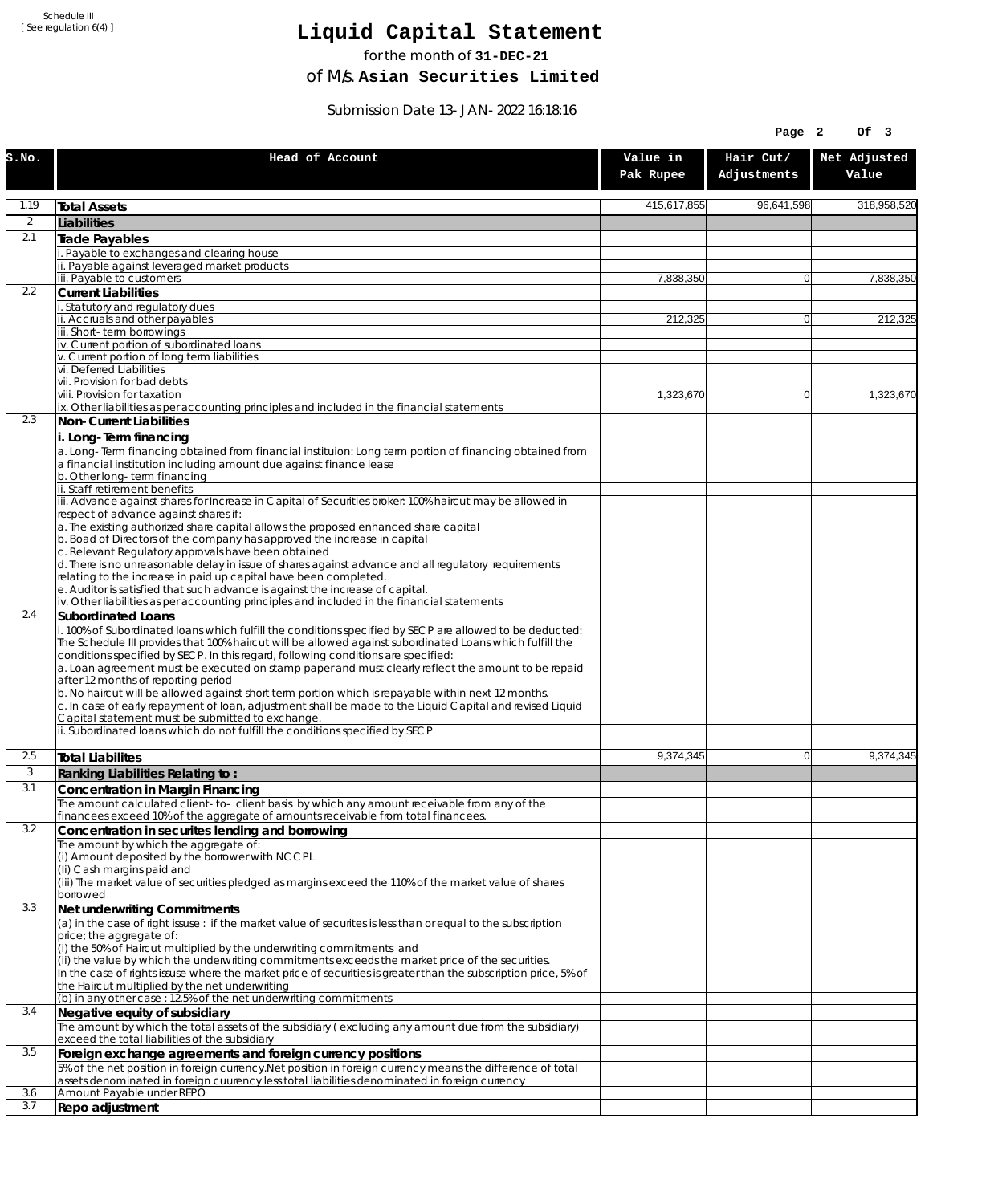# **Liquid Capital Statement**

for the month of **31-DEC-21**

of M/s. **Asian Securities Limited**

Submission Date 13-JAN-2022 16:18:16

|       |                                                                                                                                                                                                                                                                                                                                                                                                                                                                                                                                                                                            |                       | Page 3                   | Of <sub>3</sub>       |
|-------|--------------------------------------------------------------------------------------------------------------------------------------------------------------------------------------------------------------------------------------------------------------------------------------------------------------------------------------------------------------------------------------------------------------------------------------------------------------------------------------------------------------------------------------------------------------------------------------------|-----------------------|--------------------------|-----------------------|
| S.NO. | Head of Account                                                                                                                                                                                                                                                                                                                                                                                                                                                                                                                                                                            | Value in<br>Pak Rupee | Hair Cut/<br>Adjustments | Net Adjusted<br>Value |
|       | In the case of financier/purchaser the total amount receivable under Repo less the 110% of the market<br>value of underlying securites.<br>In the case of financee seller the market value of underlying securities after applying haircut less the<br>total amount received , less value of any securites deposited as collateral by the purchaser after<br>applying haircut less any cash deposited by the purchaser.                                                                                                                                                                    |                       |                          |                       |
| 3.8   | Concentrated proprietary positions<br>If the market value of any security is between 25% and 51% of the total proprietary positions then 5% of<br>the value of such security . If the market of a security exceeds 51% of the proprietary position, then 10% of<br>the value of such security                                                                                                                                                                                                                                                                                              | 0                     | 5,255,698                | 5.255.698             |
| 3.9   | Opening Positions in futures and options<br>i. In case of customer positions, the total margin requiremnets in respect of open postions less the amount<br>of cash deposited by the customer and the value of securites held as collateral/pledged with securities<br>exchange after applyiong VaR haircuts<br>ii. In case of proprietary positions, the total margin requirements in respect of open positions to the<br>lextent not alreadv met                                                                                                                                          |                       |                          |                       |
| 3.10  | Short selll positions<br>i. Incase of customer positions, the market value of shares sold short in ready market on behalf of<br>customers after increasing the same with the VaR based haircuts less the cash deposited by the<br>customer as collateral and the value of securities held as collateral after applying VAR based Haircuts<br>ii. Incase of proprietory positions, the market value of shares sold short in ready market and not yet<br>settled increased by the amount of VAR based haircut less the value of securities pledged as collateral<br>after applying haircuts. |                       |                          |                       |
| 3.11  | <b>Total Ranking Liabilites</b>                                                                                                                                                                                                                                                                                                                                                                                                                                                                                                                                                            |                       | 5,255,698                | 5,255,698             |
| 3.12  | Liquid Capital                                                                                                                                                                                                                                                                                                                                                                                                                                                                                                                                                                             | 406,243,510           | 91,385,900               | 304,328,477           |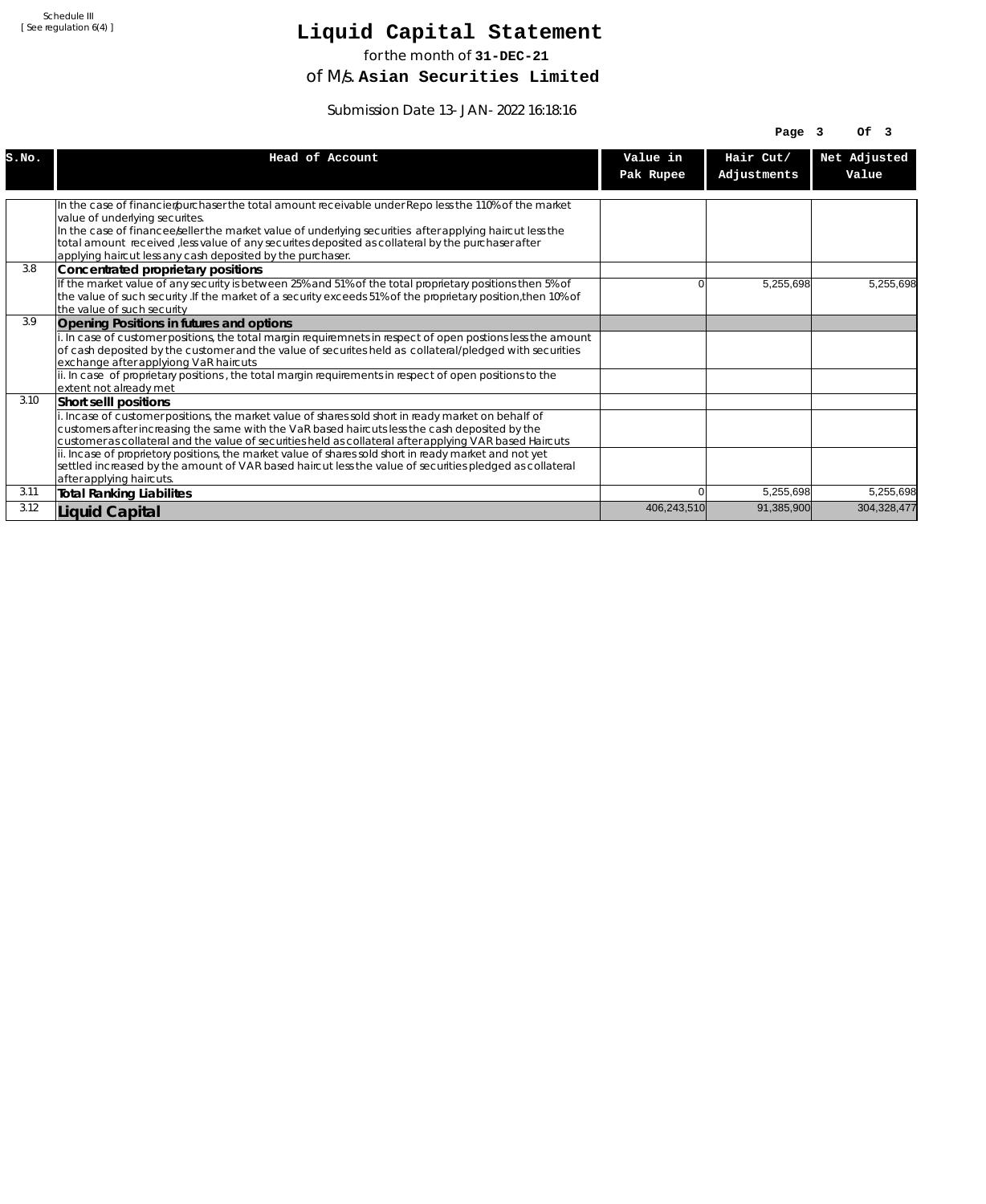## **Liquid Capital Statement**

for the month of **31-JAN-22**

of M/s. **Asian Securities Limited**

Submission Date 14-FEB-2022 16:09:06

| Hair Cut/<br>Net Adjusted<br>Head of Account<br>Value in<br>Adjustments<br>Value<br>Pak Rupee<br>1<br><b>Assets</b><br>1.1<br>715,136<br>715,136<br>Property & Equipment<br>1.2<br>Intangible Assets<br>2,437,000<br>2,437,000<br>1.3<br>Investment in Govt. Securities<br>1.4<br>Investment in Debt. Securities<br>If listed than:<br>i. 5% of the balance sheet value in the case of tenure upto 1 year.<br>ii. 7.5% of the balance sheet value, in the case of tenure from 1-3 years.<br>iii. 10% of the balance sheet value, in the case of tenure of more than 3 years.<br>If unlisted than:<br>i. 10% of the balance sheet value in the case of tenure upto 1 year.<br>ii. 12.5% of the balance sheet value, in the case of tenure from 1-3 years.<br>iii. 15% of the balance sheet value, in the case of tenure of more than 3 years.<br>1.5<br>Investment in Equity Securities<br>i. If listed 15% or VaR of each securities on the cutoff date as computed by the Securities Exchange for<br>312, 109, 231<br>369,945,793<br>57,836,562<br>respective securities whichever is higher.<br>ii. If unlisted, 100% of carrying value.<br>iii.Subscription money against Investment in IPO/offer for Sale: Amount paid as subscription money<br>provided that shares have not been alloted or are not included in the investments of securities broker.<br>iv.100% Haircut shall be applied to Value of Investment in any asset including shares of listed securities<br>38,490,000<br>38,490,000<br>that are in Block, Freeze or Pledge status as on reporting date. (July 19, 2017)<br>Provided that 100% haircut shall not be applied in case of investment in those securities which are<br>Pledged in favor of Stock Exchange / Clearing House against Margin Financing requirements or pledged<br>in favor of Banks against Short Term financing arrangements. In such cases, the haircut as provided in<br>schedule III of the Regulations in respect of investment in securities shall be applicable (August 25, 2017)<br>Investment in subsidiaries<br>1.6<br>1.7<br>Investment in associated companies/undertaking<br>i. If listed 20% or VaR of each securities as computed by the Securites Exchange for respective securities<br>whichever is higher.<br>ii. If unlisted, 100% of net value.<br>Statutory or regulatory deposits/basic deposits with the exchanges, clearing house or central depository<br>1.8<br>510,000<br>510,000<br>or any other entity.<br>Margin deposits with exchange and clearing house.<br>1.9<br>Deposit with authorized intermediary against borrowed securities under SLB.<br>1.10<br>Other deposits and prepayments<br>1.11<br>2,645,080<br>2,645,080<br>Accrued interest, profit or mark-up on amounts placed with financial institutions or debt securities<br>1.12<br>etc.(Nil)<br>100% in respect of markup accrued on loans to directors, subsidiaries and other related parties<br>Dividends receivables.<br>1.13<br>Amounts receivable against Repo financing.<br>1.14<br>Amount paid as purchaser under the REPO agreement. (Securities purchased under repo arrangement<br>shall not be included in the investments.)<br>i. Short Term Loan To Employees: Loans are Secured and Due for repayment within 12 months<br>1.15<br><b>PLUS</b><br>ii. Advance tax to the extent it is netted with provision of taxation.<br>iii. Receivables other than trade receivables<br>1.16<br>Receivables from clearing house or securities exchange(s)<br>i. 100% value of claims other than those on account of entitlements against trading of securities in all<br>markets including MtM gains.<br>ii. Receivable on entitlements against trading of securities in all markets including MtM gains.<br>1.17<br><b>Receivables from customers</b><br>i. In case receivables are against margin financing, the aggregate if (i) value of securities held in the<br>blocked account after applying VAR based Haircut, (ii) cash deposited as collateral by the financee (iii)<br>market value of any securities deposited as collateral after applying VaR based haircut.<br>i. Lower of net balance sheet value or value determined through adjustments.<br>ii. Incase receivables are against margin trading, 5% of the net balance sheet value.<br>ii. Net amount after deducting haircut<br>iii. Incase receivalbes are against securities borrowings under SLB, the amount paid to NCCPL as<br>collateral upon entering into contract,<br>iii. Net amount after deducting haricut<br>$\dot{v}$ . Incase of other trade receivables not more than 5 days overdue, 0% of the net balance sheet value.<br>iv. Balance sheet value<br>v. Incase of other trade receivables are overdue, or 5 days or more, the aggregate of (i) the market<br>17,820<br>$\overline{0}$<br>value of securities purchased for customers and held in sub-accounts after applying VAR based<br>haircuts, (ii) cash deposited as collateral by the respective customer and (iii) the market value of<br>securities held as collateral after applying VaR based haircuts.<br>vi. 100% haircut in the case of amount receivable form related parties.<br>1.18<br>Cash and Bank balances<br>10,468,546<br>Bank Balance-proprietory accounts<br>10,468,546<br> 0 <br>ii. Bank balance-customer accounts<br>9,754,235<br> 0 <br>9,754,235 |       |  | Page 1 | Of 3 |
|--------------------------------------------------------------------------------------------------------------------------------------------------------------------------------------------------------------------------------------------------------------------------------------------------------------------------------------------------------------------------------------------------------------------------------------------------------------------------------------------------------------------------------------------------------------------------------------------------------------------------------------------------------------------------------------------------------------------------------------------------------------------------------------------------------------------------------------------------------------------------------------------------------------------------------------------------------------------------------------------------------------------------------------------------------------------------------------------------------------------------------------------------------------------------------------------------------------------------------------------------------------------------------------------------------------------------------------------------------------------------------------------------------------------------------------------------------------------------------------------------------------------------------------------------------------------------------------------------------------------------------------------------------------------------------------------------------------------------------------------------------------------------------------------------------------------------------------------------------------------------------------------------------------------------------------------------------------------------------------------------------------------------------------------------------------------------------------------------------------------------------------------------------------------------------------------------------------------------------------------------------------------------------------------------------------------------------------------------------------------------------------------------------------------------------------------------------------------------------------------------------------------------------------------------------------------------------------------------------------------------------------------------------------------------------------------------------------------------------------------------------------------------------------------------------------------------------------------------------------------------------------------------------------------------------------------------------------------------------------------------------------------------------------------------------------------------------------------------------------------------------------------------------------------------------------------------------------------------------------------------------------------------------------------------------------------------------------------------------------------------------------------------------------------------------------------------------------------------------------------------------------------------------------------------------------------------------------------------------------------------------------------------------------------------------------------------------------------------------------------------------------------------------------------------------------------------------------------------------------------------------------------------------------------------------------------------------------------------------------------------------------------------------------------------------------------------------------------------------------------------------------------------------------------------------------------------------------------------------------------------------------------------------------------------------------------------------------------------------------------------------------------------------------------------------------------------------------------------------------------------------------------------------------------------------------------------------------------------------------------------------------------------------------------------------------------------------------------------------------------------------------------------------------------------------------------------------------------------------------------------------------------------------------------------------------------------------------------------------------------------------------------------------------------------------------------------------------------------------------------------------------------------------------------------------------------------------------------------------------------------------------------------------------------------------------------------------------------------------------|-------|--|--------|------|
|                                                                                                                                                                                                                                                                                                                                                                                                                                                                                                                                                                                                                                                                                                                                                                                                                                                                                                                                                                                                                                                                                                                                                                                                                                                                                                                                                                                                                                                                                                                                                                                                                                                                                                                                                                                                                                                                                                                                                                                                                                                                                                                                                                                                                                                                                                                                                                                                                                                                                                                                                                                                                                                                                                                                                                                                                                                                                                                                                                                                                                                                                                                                                                                                                                                                                                                                                                                                                                                                                                                                                                                                                                                                                                                                                                                                                                                                                                                                                                                                                                                                                                                                                                                                                                                                                                                                                                                                                                                                                                                                                                                                                                                                                                                                                                                                                                                                                                                                                                                                                                                                                                                                                                                                                                                                                                                                                              | S.NO. |  |        |      |
|                                                                                                                                                                                                                                                                                                                                                                                                                                                                                                                                                                                                                                                                                                                                                                                                                                                                                                                                                                                                                                                                                                                                                                                                                                                                                                                                                                                                                                                                                                                                                                                                                                                                                                                                                                                                                                                                                                                                                                                                                                                                                                                                                                                                                                                                                                                                                                                                                                                                                                                                                                                                                                                                                                                                                                                                                                                                                                                                                                                                                                                                                                                                                                                                                                                                                                                                                                                                                                                                                                                                                                                                                                                                                                                                                                                                                                                                                                                                                                                                                                                                                                                                                                                                                                                                                                                                                                                                                                                                                                                                                                                                                                                                                                                                                                                                                                                                                                                                                                                                                                                                                                                                                                                                                                                                                                                                                              |       |  |        |      |
|                                                                                                                                                                                                                                                                                                                                                                                                                                                                                                                                                                                                                                                                                                                                                                                                                                                                                                                                                                                                                                                                                                                                                                                                                                                                                                                                                                                                                                                                                                                                                                                                                                                                                                                                                                                                                                                                                                                                                                                                                                                                                                                                                                                                                                                                                                                                                                                                                                                                                                                                                                                                                                                                                                                                                                                                                                                                                                                                                                                                                                                                                                                                                                                                                                                                                                                                                                                                                                                                                                                                                                                                                                                                                                                                                                                                                                                                                                                                                                                                                                                                                                                                                                                                                                                                                                                                                                                                                                                                                                                                                                                                                                                                                                                                                                                                                                                                                                                                                                                                                                                                                                                                                                                                                                                                                                                                                              |       |  |        |      |
|                                                                                                                                                                                                                                                                                                                                                                                                                                                                                                                                                                                                                                                                                                                                                                                                                                                                                                                                                                                                                                                                                                                                                                                                                                                                                                                                                                                                                                                                                                                                                                                                                                                                                                                                                                                                                                                                                                                                                                                                                                                                                                                                                                                                                                                                                                                                                                                                                                                                                                                                                                                                                                                                                                                                                                                                                                                                                                                                                                                                                                                                                                                                                                                                                                                                                                                                                                                                                                                                                                                                                                                                                                                                                                                                                                                                                                                                                                                                                                                                                                                                                                                                                                                                                                                                                                                                                                                                                                                                                                                                                                                                                                                                                                                                                                                                                                                                                                                                                                                                                                                                                                                                                                                                                                                                                                                                                              |       |  |        |      |
|                                                                                                                                                                                                                                                                                                                                                                                                                                                                                                                                                                                                                                                                                                                                                                                                                                                                                                                                                                                                                                                                                                                                                                                                                                                                                                                                                                                                                                                                                                                                                                                                                                                                                                                                                                                                                                                                                                                                                                                                                                                                                                                                                                                                                                                                                                                                                                                                                                                                                                                                                                                                                                                                                                                                                                                                                                                                                                                                                                                                                                                                                                                                                                                                                                                                                                                                                                                                                                                                                                                                                                                                                                                                                                                                                                                                                                                                                                                                                                                                                                                                                                                                                                                                                                                                                                                                                                                                                                                                                                                                                                                                                                                                                                                                                                                                                                                                                                                                                                                                                                                                                                                                                                                                                                                                                                                                                              |       |  |        |      |
|                                                                                                                                                                                                                                                                                                                                                                                                                                                                                                                                                                                                                                                                                                                                                                                                                                                                                                                                                                                                                                                                                                                                                                                                                                                                                                                                                                                                                                                                                                                                                                                                                                                                                                                                                                                                                                                                                                                                                                                                                                                                                                                                                                                                                                                                                                                                                                                                                                                                                                                                                                                                                                                                                                                                                                                                                                                                                                                                                                                                                                                                                                                                                                                                                                                                                                                                                                                                                                                                                                                                                                                                                                                                                                                                                                                                                                                                                                                                                                                                                                                                                                                                                                                                                                                                                                                                                                                                                                                                                                                                                                                                                                                                                                                                                                                                                                                                                                                                                                                                                                                                                                                                                                                                                                                                                                                                                              |       |  |        |      |
|                                                                                                                                                                                                                                                                                                                                                                                                                                                                                                                                                                                                                                                                                                                                                                                                                                                                                                                                                                                                                                                                                                                                                                                                                                                                                                                                                                                                                                                                                                                                                                                                                                                                                                                                                                                                                                                                                                                                                                                                                                                                                                                                                                                                                                                                                                                                                                                                                                                                                                                                                                                                                                                                                                                                                                                                                                                                                                                                                                                                                                                                                                                                                                                                                                                                                                                                                                                                                                                                                                                                                                                                                                                                                                                                                                                                                                                                                                                                                                                                                                                                                                                                                                                                                                                                                                                                                                                                                                                                                                                                                                                                                                                                                                                                                                                                                                                                                                                                                                                                                                                                                                                                                                                                                                                                                                                                                              |       |  |        |      |
|                                                                                                                                                                                                                                                                                                                                                                                                                                                                                                                                                                                                                                                                                                                                                                                                                                                                                                                                                                                                                                                                                                                                                                                                                                                                                                                                                                                                                                                                                                                                                                                                                                                                                                                                                                                                                                                                                                                                                                                                                                                                                                                                                                                                                                                                                                                                                                                                                                                                                                                                                                                                                                                                                                                                                                                                                                                                                                                                                                                                                                                                                                                                                                                                                                                                                                                                                                                                                                                                                                                                                                                                                                                                                                                                                                                                                                                                                                                                                                                                                                                                                                                                                                                                                                                                                                                                                                                                                                                                                                                                                                                                                                                                                                                                                                                                                                                                                                                                                                                                                                                                                                                                                                                                                                                                                                                                                              |       |  |        |      |
|                                                                                                                                                                                                                                                                                                                                                                                                                                                                                                                                                                                                                                                                                                                                                                                                                                                                                                                                                                                                                                                                                                                                                                                                                                                                                                                                                                                                                                                                                                                                                                                                                                                                                                                                                                                                                                                                                                                                                                                                                                                                                                                                                                                                                                                                                                                                                                                                                                                                                                                                                                                                                                                                                                                                                                                                                                                                                                                                                                                                                                                                                                                                                                                                                                                                                                                                                                                                                                                                                                                                                                                                                                                                                                                                                                                                                                                                                                                                                                                                                                                                                                                                                                                                                                                                                                                                                                                                                                                                                                                                                                                                                                                                                                                                                                                                                                                                                                                                                                                                                                                                                                                                                                                                                                                                                                                                                              |       |  |        |      |
|                                                                                                                                                                                                                                                                                                                                                                                                                                                                                                                                                                                                                                                                                                                                                                                                                                                                                                                                                                                                                                                                                                                                                                                                                                                                                                                                                                                                                                                                                                                                                                                                                                                                                                                                                                                                                                                                                                                                                                                                                                                                                                                                                                                                                                                                                                                                                                                                                                                                                                                                                                                                                                                                                                                                                                                                                                                                                                                                                                                                                                                                                                                                                                                                                                                                                                                                                                                                                                                                                                                                                                                                                                                                                                                                                                                                                                                                                                                                                                                                                                                                                                                                                                                                                                                                                                                                                                                                                                                                                                                                                                                                                                                                                                                                                                                                                                                                                                                                                                                                                                                                                                                                                                                                                                                                                                                                                              |       |  |        |      |
|                                                                                                                                                                                                                                                                                                                                                                                                                                                                                                                                                                                                                                                                                                                                                                                                                                                                                                                                                                                                                                                                                                                                                                                                                                                                                                                                                                                                                                                                                                                                                                                                                                                                                                                                                                                                                                                                                                                                                                                                                                                                                                                                                                                                                                                                                                                                                                                                                                                                                                                                                                                                                                                                                                                                                                                                                                                                                                                                                                                                                                                                                                                                                                                                                                                                                                                                                                                                                                                                                                                                                                                                                                                                                                                                                                                                                                                                                                                                                                                                                                                                                                                                                                                                                                                                                                                                                                                                                                                                                                                                                                                                                                                                                                                                                                                                                                                                                                                                                                                                                                                                                                                                                                                                                                                                                                                                                              |       |  |        |      |
|                                                                                                                                                                                                                                                                                                                                                                                                                                                                                                                                                                                                                                                                                                                                                                                                                                                                                                                                                                                                                                                                                                                                                                                                                                                                                                                                                                                                                                                                                                                                                                                                                                                                                                                                                                                                                                                                                                                                                                                                                                                                                                                                                                                                                                                                                                                                                                                                                                                                                                                                                                                                                                                                                                                                                                                                                                                                                                                                                                                                                                                                                                                                                                                                                                                                                                                                                                                                                                                                                                                                                                                                                                                                                                                                                                                                                                                                                                                                                                                                                                                                                                                                                                                                                                                                                                                                                                                                                                                                                                                                                                                                                                                                                                                                                                                                                                                                                                                                                                                                                                                                                                                                                                                                                                                                                                                                                              |       |  |        |      |
|                                                                                                                                                                                                                                                                                                                                                                                                                                                                                                                                                                                                                                                                                                                                                                                                                                                                                                                                                                                                                                                                                                                                                                                                                                                                                                                                                                                                                                                                                                                                                                                                                                                                                                                                                                                                                                                                                                                                                                                                                                                                                                                                                                                                                                                                                                                                                                                                                                                                                                                                                                                                                                                                                                                                                                                                                                                                                                                                                                                                                                                                                                                                                                                                                                                                                                                                                                                                                                                                                                                                                                                                                                                                                                                                                                                                                                                                                                                                                                                                                                                                                                                                                                                                                                                                                                                                                                                                                                                                                                                                                                                                                                                                                                                                                                                                                                                                                                                                                                                                                                                                                                                                                                                                                                                                                                                                                              |       |  |        |      |
|                                                                                                                                                                                                                                                                                                                                                                                                                                                                                                                                                                                                                                                                                                                                                                                                                                                                                                                                                                                                                                                                                                                                                                                                                                                                                                                                                                                                                                                                                                                                                                                                                                                                                                                                                                                                                                                                                                                                                                                                                                                                                                                                                                                                                                                                                                                                                                                                                                                                                                                                                                                                                                                                                                                                                                                                                                                                                                                                                                                                                                                                                                                                                                                                                                                                                                                                                                                                                                                                                                                                                                                                                                                                                                                                                                                                                                                                                                                                                                                                                                                                                                                                                                                                                                                                                                                                                                                                                                                                                                                                                                                                                                                                                                                                                                                                                                                                                                                                                                                                                                                                                                                                                                                                                                                                                                                                                              |       |  |        |      |
|                                                                                                                                                                                                                                                                                                                                                                                                                                                                                                                                                                                                                                                                                                                                                                                                                                                                                                                                                                                                                                                                                                                                                                                                                                                                                                                                                                                                                                                                                                                                                                                                                                                                                                                                                                                                                                                                                                                                                                                                                                                                                                                                                                                                                                                                                                                                                                                                                                                                                                                                                                                                                                                                                                                                                                                                                                                                                                                                                                                                                                                                                                                                                                                                                                                                                                                                                                                                                                                                                                                                                                                                                                                                                                                                                                                                                                                                                                                                                                                                                                                                                                                                                                                                                                                                                                                                                                                                                                                                                                                                                                                                                                                                                                                                                                                                                                                                                                                                                                                                                                                                                                                                                                                                                                                                                                                                                              |       |  |        |      |
|                                                                                                                                                                                                                                                                                                                                                                                                                                                                                                                                                                                                                                                                                                                                                                                                                                                                                                                                                                                                                                                                                                                                                                                                                                                                                                                                                                                                                                                                                                                                                                                                                                                                                                                                                                                                                                                                                                                                                                                                                                                                                                                                                                                                                                                                                                                                                                                                                                                                                                                                                                                                                                                                                                                                                                                                                                                                                                                                                                                                                                                                                                                                                                                                                                                                                                                                                                                                                                                                                                                                                                                                                                                                                                                                                                                                                                                                                                                                                                                                                                                                                                                                                                                                                                                                                                                                                                                                                                                                                                                                                                                                                                                                                                                                                                                                                                                                                                                                                                                                                                                                                                                                                                                                                                                                                                                                                              |       |  |        |      |
|                                                                                                                                                                                                                                                                                                                                                                                                                                                                                                                                                                                                                                                                                                                                                                                                                                                                                                                                                                                                                                                                                                                                                                                                                                                                                                                                                                                                                                                                                                                                                                                                                                                                                                                                                                                                                                                                                                                                                                                                                                                                                                                                                                                                                                                                                                                                                                                                                                                                                                                                                                                                                                                                                                                                                                                                                                                                                                                                                                                                                                                                                                                                                                                                                                                                                                                                                                                                                                                                                                                                                                                                                                                                                                                                                                                                                                                                                                                                                                                                                                                                                                                                                                                                                                                                                                                                                                                                                                                                                                                                                                                                                                                                                                                                                                                                                                                                                                                                                                                                                                                                                                                                                                                                                                                                                                                                                              |       |  |        |      |
|                                                                                                                                                                                                                                                                                                                                                                                                                                                                                                                                                                                                                                                                                                                                                                                                                                                                                                                                                                                                                                                                                                                                                                                                                                                                                                                                                                                                                                                                                                                                                                                                                                                                                                                                                                                                                                                                                                                                                                                                                                                                                                                                                                                                                                                                                                                                                                                                                                                                                                                                                                                                                                                                                                                                                                                                                                                                                                                                                                                                                                                                                                                                                                                                                                                                                                                                                                                                                                                                                                                                                                                                                                                                                                                                                                                                                                                                                                                                                                                                                                                                                                                                                                                                                                                                                                                                                                                                                                                                                                                                                                                                                                                                                                                                                                                                                                                                                                                                                                                                                                                                                                                                                                                                                                                                                                                                                              |       |  |        |      |
|                                                                                                                                                                                                                                                                                                                                                                                                                                                                                                                                                                                                                                                                                                                                                                                                                                                                                                                                                                                                                                                                                                                                                                                                                                                                                                                                                                                                                                                                                                                                                                                                                                                                                                                                                                                                                                                                                                                                                                                                                                                                                                                                                                                                                                                                                                                                                                                                                                                                                                                                                                                                                                                                                                                                                                                                                                                                                                                                                                                                                                                                                                                                                                                                                                                                                                                                                                                                                                                                                                                                                                                                                                                                                                                                                                                                                                                                                                                                                                                                                                                                                                                                                                                                                                                                                                                                                                                                                                                                                                                                                                                                                                                                                                                                                                                                                                                                                                                                                                                                                                                                                                                                                                                                                                                                                                                                                              |       |  |        |      |
|                                                                                                                                                                                                                                                                                                                                                                                                                                                                                                                                                                                                                                                                                                                                                                                                                                                                                                                                                                                                                                                                                                                                                                                                                                                                                                                                                                                                                                                                                                                                                                                                                                                                                                                                                                                                                                                                                                                                                                                                                                                                                                                                                                                                                                                                                                                                                                                                                                                                                                                                                                                                                                                                                                                                                                                                                                                                                                                                                                                                                                                                                                                                                                                                                                                                                                                                                                                                                                                                                                                                                                                                                                                                                                                                                                                                                                                                                                                                                                                                                                                                                                                                                                                                                                                                                                                                                                                                                                                                                                                                                                                                                                                                                                                                                                                                                                                                                                                                                                                                                                                                                                                                                                                                                                                                                                                                                              |       |  |        |      |
|                                                                                                                                                                                                                                                                                                                                                                                                                                                                                                                                                                                                                                                                                                                                                                                                                                                                                                                                                                                                                                                                                                                                                                                                                                                                                                                                                                                                                                                                                                                                                                                                                                                                                                                                                                                                                                                                                                                                                                                                                                                                                                                                                                                                                                                                                                                                                                                                                                                                                                                                                                                                                                                                                                                                                                                                                                                                                                                                                                                                                                                                                                                                                                                                                                                                                                                                                                                                                                                                                                                                                                                                                                                                                                                                                                                                                                                                                                                                                                                                                                                                                                                                                                                                                                                                                                                                                                                                                                                                                                                                                                                                                                                                                                                                                                                                                                                                                                                                                                                                                                                                                                                                                                                                                                                                                                                                                              |       |  |        |      |
|                                                                                                                                                                                                                                                                                                                                                                                                                                                                                                                                                                                                                                                                                                                                                                                                                                                                                                                                                                                                                                                                                                                                                                                                                                                                                                                                                                                                                                                                                                                                                                                                                                                                                                                                                                                                                                                                                                                                                                                                                                                                                                                                                                                                                                                                                                                                                                                                                                                                                                                                                                                                                                                                                                                                                                                                                                                                                                                                                                                                                                                                                                                                                                                                                                                                                                                                                                                                                                                                                                                                                                                                                                                                                                                                                                                                                                                                                                                                                                                                                                                                                                                                                                                                                                                                                                                                                                                                                                                                                                                                                                                                                                                                                                                                                                                                                                                                                                                                                                                                                                                                                                                                                                                                                                                                                                                                                              |       |  |        |      |
|                                                                                                                                                                                                                                                                                                                                                                                                                                                                                                                                                                                                                                                                                                                                                                                                                                                                                                                                                                                                                                                                                                                                                                                                                                                                                                                                                                                                                                                                                                                                                                                                                                                                                                                                                                                                                                                                                                                                                                                                                                                                                                                                                                                                                                                                                                                                                                                                                                                                                                                                                                                                                                                                                                                                                                                                                                                                                                                                                                                                                                                                                                                                                                                                                                                                                                                                                                                                                                                                                                                                                                                                                                                                                                                                                                                                                                                                                                                                                                                                                                                                                                                                                                                                                                                                                                                                                                                                                                                                                                                                                                                                                                                                                                                                                                                                                                                                                                                                                                                                                                                                                                                                                                                                                                                                                                                                                              |       |  |        |      |
|                                                                                                                                                                                                                                                                                                                                                                                                                                                                                                                                                                                                                                                                                                                                                                                                                                                                                                                                                                                                                                                                                                                                                                                                                                                                                                                                                                                                                                                                                                                                                                                                                                                                                                                                                                                                                                                                                                                                                                                                                                                                                                                                                                                                                                                                                                                                                                                                                                                                                                                                                                                                                                                                                                                                                                                                                                                                                                                                                                                                                                                                                                                                                                                                                                                                                                                                                                                                                                                                                                                                                                                                                                                                                                                                                                                                                                                                                                                                                                                                                                                                                                                                                                                                                                                                                                                                                                                                                                                                                                                                                                                                                                                                                                                                                                                                                                                                                                                                                                                                                                                                                                                                                                                                                                                                                                                                                              |       |  |        |      |
|                                                                                                                                                                                                                                                                                                                                                                                                                                                                                                                                                                                                                                                                                                                                                                                                                                                                                                                                                                                                                                                                                                                                                                                                                                                                                                                                                                                                                                                                                                                                                                                                                                                                                                                                                                                                                                                                                                                                                                                                                                                                                                                                                                                                                                                                                                                                                                                                                                                                                                                                                                                                                                                                                                                                                                                                                                                                                                                                                                                                                                                                                                                                                                                                                                                                                                                                                                                                                                                                                                                                                                                                                                                                                                                                                                                                                                                                                                                                                                                                                                                                                                                                                                                                                                                                                                                                                                                                                                                                                                                                                                                                                                                                                                                                                                                                                                                                                                                                                                                                                                                                                                                                                                                                                                                                                                                                                              |       |  |        |      |
|                                                                                                                                                                                                                                                                                                                                                                                                                                                                                                                                                                                                                                                                                                                                                                                                                                                                                                                                                                                                                                                                                                                                                                                                                                                                                                                                                                                                                                                                                                                                                                                                                                                                                                                                                                                                                                                                                                                                                                                                                                                                                                                                                                                                                                                                                                                                                                                                                                                                                                                                                                                                                                                                                                                                                                                                                                                                                                                                                                                                                                                                                                                                                                                                                                                                                                                                                                                                                                                                                                                                                                                                                                                                                                                                                                                                                                                                                                                                                                                                                                                                                                                                                                                                                                                                                                                                                                                                                                                                                                                                                                                                                                                                                                                                                                                                                                                                                                                                                                                                                                                                                                                                                                                                                                                                                                                                                              |       |  |        |      |
|                                                                                                                                                                                                                                                                                                                                                                                                                                                                                                                                                                                                                                                                                                                                                                                                                                                                                                                                                                                                                                                                                                                                                                                                                                                                                                                                                                                                                                                                                                                                                                                                                                                                                                                                                                                                                                                                                                                                                                                                                                                                                                                                                                                                                                                                                                                                                                                                                                                                                                                                                                                                                                                                                                                                                                                                                                                                                                                                                                                                                                                                                                                                                                                                                                                                                                                                                                                                                                                                                                                                                                                                                                                                                                                                                                                                                                                                                                                                                                                                                                                                                                                                                                                                                                                                                                                                                                                                                                                                                                                                                                                                                                                                                                                                                                                                                                                                                                                                                                                                                                                                                                                                                                                                                                                                                                                                                              |       |  |        |      |
|                                                                                                                                                                                                                                                                                                                                                                                                                                                                                                                                                                                                                                                                                                                                                                                                                                                                                                                                                                                                                                                                                                                                                                                                                                                                                                                                                                                                                                                                                                                                                                                                                                                                                                                                                                                                                                                                                                                                                                                                                                                                                                                                                                                                                                                                                                                                                                                                                                                                                                                                                                                                                                                                                                                                                                                                                                                                                                                                                                                                                                                                                                                                                                                                                                                                                                                                                                                                                                                                                                                                                                                                                                                                                                                                                                                                                                                                                                                                                                                                                                                                                                                                                                                                                                                                                                                                                                                                                                                                                                                                                                                                                                                                                                                                                                                                                                                                                                                                                                                                                                                                                                                                                                                                                                                                                                                                                              |       |  |        |      |
|                                                                                                                                                                                                                                                                                                                                                                                                                                                                                                                                                                                                                                                                                                                                                                                                                                                                                                                                                                                                                                                                                                                                                                                                                                                                                                                                                                                                                                                                                                                                                                                                                                                                                                                                                                                                                                                                                                                                                                                                                                                                                                                                                                                                                                                                                                                                                                                                                                                                                                                                                                                                                                                                                                                                                                                                                                                                                                                                                                                                                                                                                                                                                                                                                                                                                                                                                                                                                                                                                                                                                                                                                                                                                                                                                                                                                                                                                                                                                                                                                                                                                                                                                                                                                                                                                                                                                                                                                                                                                                                                                                                                                                                                                                                                                                                                                                                                                                                                                                                                                                                                                                                                                                                                                                                                                                                                                              |       |  |        |      |
|                                                                                                                                                                                                                                                                                                                                                                                                                                                                                                                                                                                                                                                                                                                                                                                                                                                                                                                                                                                                                                                                                                                                                                                                                                                                                                                                                                                                                                                                                                                                                                                                                                                                                                                                                                                                                                                                                                                                                                                                                                                                                                                                                                                                                                                                                                                                                                                                                                                                                                                                                                                                                                                                                                                                                                                                                                                                                                                                                                                                                                                                                                                                                                                                                                                                                                                                                                                                                                                                                                                                                                                                                                                                                                                                                                                                                                                                                                                                                                                                                                                                                                                                                                                                                                                                                                                                                                                                                                                                                                                                                                                                                                                                                                                                                                                                                                                                                                                                                                                                                                                                                                                                                                                                                                                                                                                                                              |       |  |        |      |
|                                                                                                                                                                                                                                                                                                                                                                                                                                                                                                                                                                                                                                                                                                                                                                                                                                                                                                                                                                                                                                                                                                                                                                                                                                                                                                                                                                                                                                                                                                                                                                                                                                                                                                                                                                                                                                                                                                                                                                                                                                                                                                                                                                                                                                                                                                                                                                                                                                                                                                                                                                                                                                                                                                                                                                                                                                                                                                                                                                                                                                                                                                                                                                                                                                                                                                                                                                                                                                                                                                                                                                                                                                                                                                                                                                                                                                                                                                                                                                                                                                                                                                                                                                                                                                                                                                                                                                                                                                                                                                                                                                                                                                                                                                                                                                                                                                                                                                                                                                                                                                                                                                                                                                                                                                                                                                                                                              |       |  |        |      |
|                                                                                                                                                                                                                                                                                                                                                                                                                                                                                                                                                                                                                                                                                                                                                                                                                                                                                                                                                                                                                                                                                                                                                                                                                                                                                                                                                                                                                                                                                                                                                                                                                                                                                                                                                                                                                                                                                                                                                                                                                                                                                                                                                                                                                                                                                                                                                                                                                                                                                                                                                                                                                                                                                                                                                                                                                                                                                                                                                                                                                                                                                                                                                                                                                                                                                                                                                                                                                                                                                                                                                                                                                                                                                                                                                                                                                                                                                                                                                                                                                                                                                                                                                                                                                                                                                                                                                                                                                                                                                                                                                                                                                                                                                                                                                                                                                                                                                                                                                                                                                                                                                                                                                                                                                                                                                                                                                              |       |  |        |      |
|                                                                                                                                                                                                                                                                                                                                                                                                                                                                                                                                                                                                                                                                                                                                                                                                                                                                                                                                                                                                                                                                                                                                                                                                                                                                                                                                                                                                                                                                                                                                                                                                                                                                                                                                                                                                                                                                                                                                                                                                                                                                                                                                                                                                                                                                                                                                                                                                                                                                                                                                                                                                                                                                                                                                                                                                                                                                                                                                                                                                                                                                                                                                                                                                                                                                                                                                                                                                                                                                                                                                                                                                                                                                                                                                                                                                                                                                                                                                                                                                                                                                                                                                                                                                                                                                                                                                                                                                                                                                                                                                                                                                                                                                                                                                                                                                                                                                                                                                                                                                                                                                                                                                                                                                                                                                                                                                                              |       |  |        |      |
|                                                                                                                                                                                                                                                                                                                                                                                                                                                                                                                                                                                                                                                                                                                                                                                                                                                                                                                                                                                                                                                                                                                                                                                                                                                                                                                                                                                                                                                                                                                                                                                                                                                                                                                                                                                                                                                                                                                                                                                                                                                                                                                                                                                                                                                                                                                                                                                                                                                                                                                                                                                                                                                                                                                                                                                                                                                                                                                                                                                                                                                                                                                                                                                                                                                                                                                                                                                                                                                                                                                                                                                                                                                                                                                                                                                                                                                                                                                                                                                                                                                                                                                                                                                                                                                                                                                                                                                                                                                                                                                                                                                                                                                                                                                                                                                                                                                                                                                                                                                                                                                                                                                                                                                                                                                                                                                                                              |       |  |        |      |
|                                                                                                                                                                                                                                                                                                                                                                                                                                                                                                                                                                                                                                                                                                                                                                                                                                                                                                                                                                                                                                                                                                                                                                                                                                                                                                                                                                                                                                                                                                                                                                                                                                                                                                                                                                                                                                                                                                                                                                                                                                                                                                                                                                                                                                                                                                                                                                                                                                                                                                                                                                                                                                                                                                                                                                                                                                                                                                                                                                                                                                                                                                                                                                                                                                                                                                                                                                                                                                                                                                                                                                                                                                                                                                                                                                                                                                                                                                                                                                                                                                                                                                                                                                                                                                                                                                                                                                                                                                                                                                                                                                                                                                                                                                                                                                                                                                                                                                                                                                                                                                                                                                                                                                                                                                                                                                                                                              |       |  |        |      |
|                                                                                                                                                                                                                                                                                                                                                                                                                                                                                                                                                                                                                                                                                                                                                                                                                                                                                                                                                                                                                                                                                                                                                                                                                                                                                                                                                                                                                                                                                                                                                                                                                                                                                                                                                                                                                                                                                                                                                                                                                                                                                                                                                                                                                                                                                                                                                                                                                                                                                                                                                                                                                                                                                                                                                                                                                                                                                                                                                                                                                                                                                                                                                                                                                                                                                                                                                                                                                                                                                                                                                                                                                                                                                                                                                                                                                                                                                                                                                                                                                                                                                                                                                                                                                                                                                                                                                                                                                                                                                                                                                                                                                                                                                                                                                                                                                                                                                                                                                                                                                                                                                                                                                                                                                                                                                                                                                              |       |  |        |      |
|                                                                                                                                                                                                                                                                                                                                                                                                                                                                                                                                                                                                                                                                                                                                                                                                                                                                                                                                                                                                                                                                                                                                                                                                                                                                                                                                                                                                                                                                                                                                                                                                                                                                                                                                                                                                                                                                                                                                                                                                                                                                                                                                                                                                                                                                                                                                                                                                                                                                                                                                                                                                                                                                                                                                                                                                                                                                                                                                                                                                                                                                                                                                                                                                                                                                                                                                                                                                                                                                                                                                                                                                                                                                                                                                                                                                                                                                                                                                                                                                                                                                                                                                                                                                                                                                                                                                                                                                                                                                                                                                                                                                                                                                                                                                                                                                                                                                                                                                                                                                                                                                                                                                                                                                                                                                                                                                                              |       |  |        |      |
|                                                                                                                                                                                                                                                                                                                                                                                                                                                                                                                                                                                                                                                                                                                                                                                                                                                                                                                                                                                                                                                                                                                                                                                                                                                                                                                                                                                                                                                                                                                                                                                                                                                                                                                                                                                                                                                                                                                                                                                                                                                                                                                                                                                                                                                                                                                                                                                                                                                                                                                                                                                                                                                                                                                                                                                                                                                                                                                                                                                                                                                                                                                                                                                                                                                                                                                                                                                                                                                                                                                                                                                                                                                                                                                                                                                                                                                                                                                                                                                                                                                                                                                                                                                                                                                                                                                                                                                                                                                                                                                                                                                                                                                                                                                                                                                                                                                                                                                                                                                                                                                                                                                                                                                                                                                                                                                                                              |       |  |        |      |
|                                                                                                                                                                                                                                                                                                                                                                                                                                                                                                                                                                                                                                                                                                                                                                                                                                                                                                                                                                                                                                                                                                                                                                                                                                                                                                                                                                                                                                                                                                                                                                                                                                                                                                                                                                                                                                                                                                                                                                                                                                                                                                                                                                                                                                                                                                                                                                                                                                                                                                                                                                                                                                                                                                                                                                                                                                                                                                                                                                                                                                                                                                                                                                                                                                                                                                                                                                                                                                                                                                                                                                                                                                                                                                                                                                                                                                                                                                                                                                                                                                                                                                                                                                                                                                                                                                                                                                                                                                                                                                                                                                                                                                                                                                                                                                                                                                                                                                                                                                                                                                                                                                                                                                                                                                                                                                                                                              |       |  |        |      |
|                                                                                                                                                                                                                                                                                                                                                                                                                                                                                                                                                                                                                                                                                                                                                                                                                                                                                                                                                                                                                                                                                                                                                                                                                                                                                                                                                                                                                                                                                                                                                                                                                                                                                                                                                                                                                                                                                                                                                                                                                                                                                                                                                                                                                                                                                                                                                                                                                                                                                                                                                                                                                                                                                                                                                                                                                                                                                                                                                                                                                                                                                                                                                                                                                                                                                                                                                                                                                                                                                                                                                                                                                                                                                                                                                                                                                                                                                                                                                                                                                                                                                                                                                                                                                                                                                                                                                                                                                                                                                                                                                                                                                                                                                                                                                                                                                                                                                                                                                                                                                                                                                                                                                                                                                                                                                                                                                              |       |  |        |      |
|                                                                                                                                                                                                                                                                                                                                                                                                                                                                                                                                                                                                                                                                                                                                                                                                                                                                                                                                                                                                                                                                                                                                                                                                                                                                                                                                                                                                                                                                                                                                                                                                                                                                                                                                                                                                                                                                                                                                                                                                                                                                                                                                                                                                                                                                                                                                                                                                                                                                                                                                                                                                                                                                                                                                                                                                                                                                                                                                                                                                                                                                                                                                                                                                                                                                                                                                                                                                                                                                                                                                                                                                                                                                                                                                                                                                                                                                                                                                                                                                                                                                                                                                                                                                                                                                                                                                                                                                                                                                                                                                                                                                                                                                                                                                                                                                                                                                                                                                                                                                                                                                                                                                                                                                                                                                                                                                                              |       |  |        |      |
|                                                                                                                                                                                                                                                                                                                                                                                                                                                                                                                                                                                                                                                                                                                                                                                                                                                                                                                                                                                                                                                                                                                                                                                                                                                                                                                                                                                                                                                                                                                                                                                                                                                                                                                                                                                                                                                                                                                                                                                                                                                                                                                                                                                                                                                                                                                                                                                                                                                                                                                                                                                                                                                                                                                                                                                                                                                                                                                                                                                                                                                                                                                                                                                                                                                                                                                                                                                                                                                                                                                                                                                                                                                                                                                                                                                                                                                                                                                                                                                                                                                                                                                                                                                                                                                                                                                                                                                                                                                                                                                                                                                                                                                                                                                                                                                                                                                                                                                                                                                                                                                                                                                                                                                                                                                                                                                                                              |       |  |        |      |
|                                                                                                                                                                                                                                                                                                                                                                                                                                                                                                                                                                                                                                                                                                                                                                                                                                                                                                                                                                                                                                                                                                                                                                                                                                                                                                                                                                                                                                                                                                                                                                                                                                                                                                                                                                                                                                                                                                                                                                                                                                                                                                                                                                                                                                                                                                                                                                                                                                                                                                                                                                                                                                                                                                                                                                                                                                                                                                                                                                                                                                                                                                                                                                                                                                                                                                                                                                                                                                                                                                                                                                                                                                                                                                                                                                                                                                                                                                                                                                                                                                                                                                                                                                                                                                                                                                                                                                                                                                                                                                                                                                                                                                                                                                                                                                                                                                                                                                                                                                                                                                                                                                                                                                                                                                                                                                                                                              |       |  |        |      |
|                                                                                                                                                                                                                                                                                                                                                                                                                                                                                                                                                                                                                                                                                                                                                                                                                                                                                                                                                                                                                                                                                                                                                                                                                                                                                                                                                                                                                                                                                                                                                                                                                                                                                                                                                                                                                                                                                                                                                                                                                                                                                                                                                                                                                                                                                                                                                                                                                                                                                                                                                                                                                                                                                                                                                                                                                                                                                                                                                                                                                                                                                                                                                                                                                                                                                                                                                                                                                                                                                                                                                                                                                                                                                                                                                                                                                                                                                                                                                                                                                                                                                                                                                                                                                                                                                                                                                                                                                                                                                                                                                                                                                                                                                                                                                                                                                                                                                                                                                                                                                                                                                                                                                                                                                                                                                                                                                              |       |  |        |      |
|                                                                                                                                                                                                                                                                                                                                                                                                                                                                                                                                                                                                                                                                                                                                                                                                                                                                                                                                                                                                                                                                                                                                                                                                                                                                                                                                                                                                                                                                                                                                                                                                                                                                                                                                                                                                                                                                                                                                                                                                                                                                                                                                                                                                                                                                                                                                                                                                                                                                                                                                                                                                                                                                                                                                                                                                                                                                                                                                                                                                                                                                                                                                                                                                                                                                                                                                                                                                                                                                                                                                                                                                                                                                                                                                                                                                                                                                                                                                                                                                                                                                                                                                                                                                                                                                                                                                                                                                                                                                                                                                                                                                                                                                                                                                                                                                                                                                                                                                                                                                                                                                                                                                                                                                                                                                                                                                                              |       |  |        |      |
|                                                                                                                                                                                                                                                                                                                                                                                                                                                                                                                                                                                                                                                                                                                                                                                                                                                                                                                                                                                                                                                                                                                                                                                                                                                                                                                                                                                                                                                                                                                                                                                                                                                                                                                                                                                                                                                                                                                                                                                                                                                                                                                                                                                                                                                                                                                                                                                                                                                                                                                                                                                                                                                                                                                                                                                                                                                                                                                                                                                                                                                                                                                                                                                                                                                                                                                                                                                                                                                                                                                                                                                                                                                                                                                                                                                                                                                                                                                                                                                                                                                                                                                                                                                                                                                                                                                                                                                                                                                                                                                                                                                                                                                                                                                                                                                                                                                                                                                                                                                                                                                                                                                                                                                                                                                                                                                                                              |       |  |        |      |
|                                                                                                                                                                                                                                                                                                                                                                                                                                                                                                                                                                                                                                                                                                                                                                                                                                                                                                                                                                                                                                                                                                                                                                                                                                                                                                                                                                                                                                                                                                                                                                                                                                                                                                                                                                                                                                                                                                                                                                                                                                                                                                                                                                                                                                                                                                                                                                                                                                                                                                                                                                                                                                                                                                                                                                                                                                                                                                                                                                                                                                                                                                                                                                                                                                                                                                                                                                                                                                                                                                                                                                                                                                                                                                                                                                                                                                                                                                                                                                                                                                                                                                                                                                                                                                                                                                                                                                                                                                                                                                                                                                                                                                                                                                                                                                                                                                                                                                                                                                                                                                                                                                                                                                                                                                                                                                                                                              |       |  |        |      |
|                                                                                                                                                                                                                                                                                                                                                                                                                                                                                                                                                                                                                                                                                                                                                                                                                                                                                                                                                                                                                                                                                                                                                                                                                                                                                                                                                                                                                                                                                                                                                                                                                                                                                                                                                                                                                                                                                                                                                                                                                                                                                                                                                                                                                                                                                                                                                                                                                                                                                                                                                                                                                                                                                                                                                                                                                                                                                                                                                                                                                                                                                                                                                                                                                                                                                                                                                                                                                                                                                                                                                                                                                                                                                                                                                                                                                                                                                                                                                                                                                                                                                                                                                                                                                                                                                                                                                                                                                                                                                                                                                                                                                                                                                                                                                                                                                                                                                                                                                                                                                                                                                                                                                                                                                                                                                                                                                              |       |  |        |      |
|                                                                                                                                                                                                                                                                                                                                                                                                                                                                                                                                                                                                                                                                                                                                                                                                                                                                                                                                                                                                                                                                                                                                                                                                                                                                                                                                                                                                                                                                                                                                                                                                                                                                                                                                                                                                                                                                                                                                                                                                                                                                                                                                                                                                                                                                                                                                                                                                                                                                                                                                                                                                                                                                                                                                                                                                                                                                                                                                                                                                                                                                                                                                                                                                                                                                                                                                                                                                                                                                                                                                                                                                                                                                                                                                                                                                                                                                                                                                                                                                                                                                                                                                                                                                                                                                                                                                                                                                                                                                                                                                                                                                                                                                                                                                                                                                                                                                                                                                                                                                                                                                                                                                                                                                                                                                                                                                                              |       |  |        |      |
|                                                                                                                                                                                                                                                                                                                                                                                                                                                                                                                                                                                                                                                                                                                                                                                                                                                                                                                                                                                                                                                                                                                                                                                                                                                                                                                                                                                                                                                                                                                                                                                                                                                                                                                                                                                                                                                                                                                                                                                                                                                                                                                                                                                                                                                                                                                                                                                                                                                                                                                                                                                                                                                                                                                                                                                                                                                                                                                                                                                                                                                                                                                                                                                                                                                                                                                                                                                                                                                                                                                                                                                                                                                                                                                                                                                                                                                                                                                                                                                                                                                                                                                                                                                                                                                                                                                                                                                                                                                                                                                                                                                                                                                                                                                                                                                                                                                                                                                                                                                                                                                                                                                                                                                                                                                                                                                                                              |       |  |        |      |
|                                                                                                                                                                                                                                                                                                                                                                                                                                                                                                                                                                                                                                                                                                                                                                                                                                                                                                                                                                                                                                                                                                                                                                                                                                                                                                                                                                                                                                                                                                                                                                                                                                                                                                                                                                                                                                                                                                                                                                                                                                                                                                                                                                                                                                                                                                                                                                                                                                                                                                                                                                                                                                                                                                                                                                                                                                                                                                                                                                                                                                                                                                                                                                                                                                                                                                                                                                                                                                                                                                                                                                                                                                                                                                                                                                                                                                                                                                                                                                                                                                                                                                                                                                                                                                                                                                                                                                                                                                                                                                                                                                                                                                                                                                                                                                                                                                                                                                                                                                                                                                                                                                                                                                                                                                                                                                                                                              |       |  |        |      |
|                                                                                                                                                                                                                                                                                                                                                                                                                                                                                                                                                                                                                                                                                                                                                                                                                                                                                                                                                                                                                                                                                                                                                                                                                                                                                                                                                                                                                                                                                                                                                                                                                                                                                                                                                                                                                                                                                                                                                                                                                                                                                                                                                                                                                                                                                                                                                                                                                                                                                                                                                                                                                                                                                                                                                                                                                                                                                                                                                                                                                                                                                                                                                                                                                                                                                                                                                                                                                                                                                                                                                                                                                                                                                                                                                                                                                                                                                                                                                                                                                                                                                                                                                                                                                                                                                                                                                                                                                                                                                                                                                                                                                                                                                                                                                                                                                                                                                                                                                                                                                                                                                                                                                                                                                                                                                                                                                              |       |  |        |      |
|                                                                                                                                                                                                                                                                                                                                                                                                                                                                                                                                                                                                                                                                                                                                                                                                                                                                                                                                                                                                                                                                                                                                                                                                                                                                                                                                                                                                                                                                                                                                                                                                                                                                                                                                                                                                                                                                                                                                                                                                                                                                                                                                                                                                                                                                                                                                                                                                                                                                                                                                                                                                                                                                                                                                                                                                                                                                                                                                                                                                                                                                                                                                                                                                                                                                                                                                                                                                                                                                                                                                                                                                                                                                                                                                                                                                                                                                                                                                                                                                                                                                                                                                                                                                                                                                                                                                                                                                                                                                                                                                                                                                                                                                                                                                                                                                                                                                                                                                                                                                                                                                                                                                                                                                                                                                                                                                                              |       |  |        |      |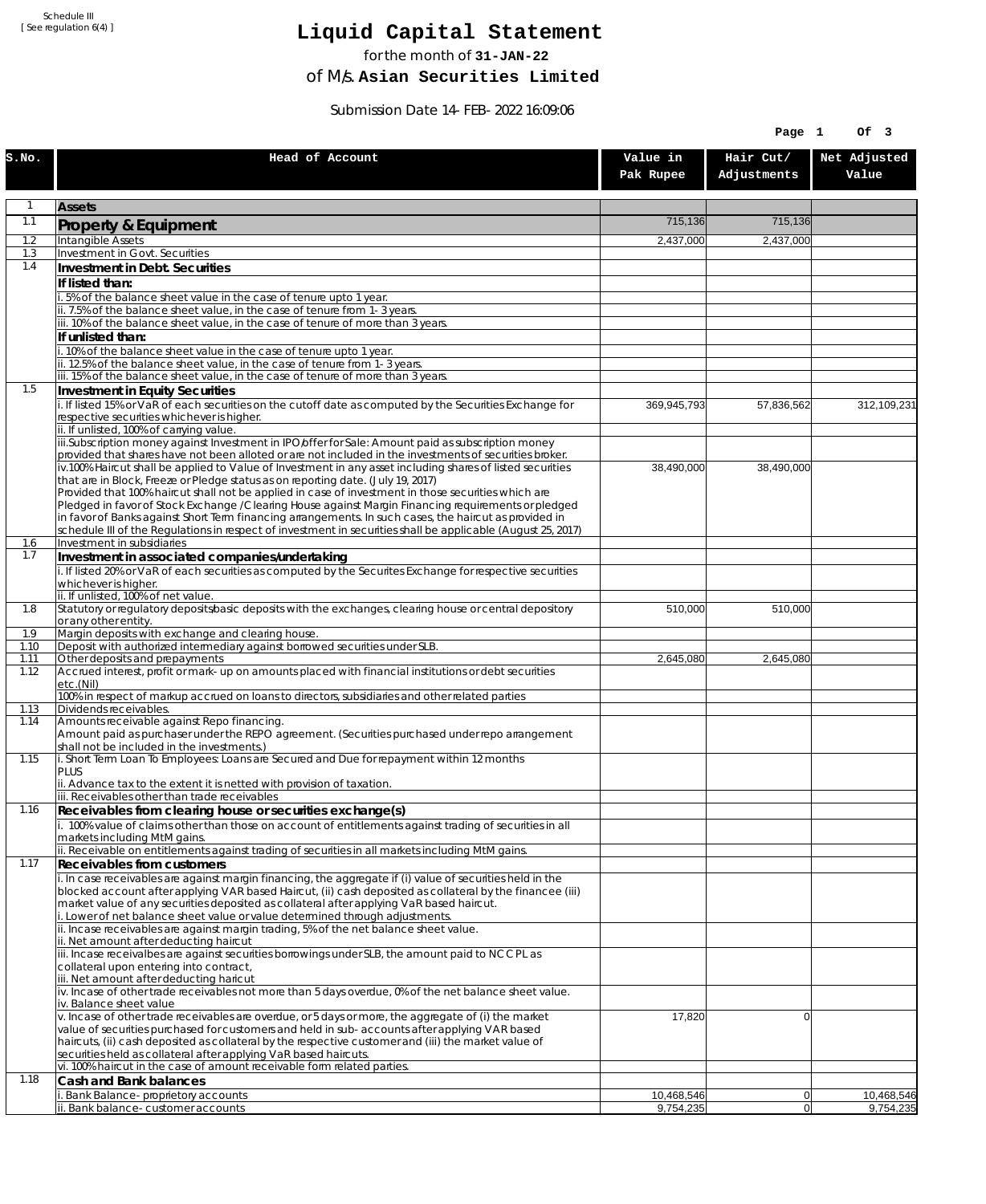# **Liquid Capital Statement**

for the month of **31-JAN-22**

of M/s. **Asian Securities Limited**

Submission Date 14-FEB-2022 16:09:06

|       |                                                                                                                                                                                                                                                                                                                                                                                                                                                                                                                                                              |                       | Page 2                   | Of 3                  |
|-------|--------------------------------------------------------------------------------------------------------------------------------------------------------------------------------------------------------------------------------------------------------------------------------------------------------------------------------------------------------------------------------------------------------------------------------------------------------------------------------------------------------------------------------------------------------------|-----------------------|--------------------------|-----------------------|
| S.NO. | Head of Account                                                                                                                                                                                                                                                                                                                                                                                                                                                                                                                                              | Value in<br>Pak Rupee | Hair Cut/<br>Adjustments | Net Adjusted<br>Value |
|       | iii. Cash in hand                                                                                                                                                                                                                                                                                                                                                                                                                                                                                                                                            | 82,484                | $\overline{0}$           | 82,484                |
| 1.19  | Total Assets                                                                                                                                                                                                                                                                                                                                                                                                                                                                                                                                                 | 435,066,094           | 102,633,778              | 332,414,496           |
| 2     | Liabilities                                                                                                                                                                                                                                                                                                                                                                                                                                                                                                                                                  |                       |                          |                       |
| 2.1   | Trade Payables                                                                                                                                                                                                                                                                                                                                                                                                                                                                                                                                               |                       |                          |                       |
|       | i. Payable to exchanges and clearing house<br>ii. Payable against leveraged market products                                                                                                                                                                                                                                                                                                                                                                                                                                                                  |                       |                          |                       |
|       | iii. Pavable to customers                                                                                                                                                                                                                                                                                                                                                                                                                                                                                                                                    | 9.754.235             | $\overline{0}$           | 9,754,235             |
| 2.2   | <b>Current Liabilities</b>                                                                                                                                                                                                                                                                                                                                                                                                                                                                                                                                   |                       |                          |                       |
|       | i. Statutory and regulatory dues<br>ii. Accruals and other payables                                                                                                                                                                                                                                                                                                                                                                                                                                                                                          |                       | $\Omega$                 |                       |
|       | iii. Short-term borrowings                                                                                                                                                                                                                                                                                                                                                                                                                                                                                                                                   | 152,312               |                          | 152,312               |
|       | iv. Current portion of subordinated loans                                                                                                                                                                                                                                                                                                                                                                                                                                                                                                                    |                       |                          |                       |
|       | v. Current portion of long term liabilities<br>vi. Deferred Liabilities                                                                                                                                                                                                                                                                                                                                                                                                                                                                                      |                       |                          |                       |
|       | vii. Provision for bad debts                                                                                                                                                                                                                                                                                                                                                                                                                                                                                                                                 |                       |                          |                       |
|       | viii. Provision for taxation                                                                                                                                                                                                                                                                                                                                                                                                                                                                                                                                 | 1,237,649             | $\overline{0}$           | 1,237,649             |
| 2.3   | ix. Other liabilities as per accounting principles and included in the financial statements<br>Non-Current Liabilities                                                                                                                                                                                                                                                                                                                                                                                                                                       |                       |                          |                       |
|       |                                                                                                                                                                                                                                                                                                                                                                                                                                                                                                                                                              |                       |                          |                       |
|       | i. Long-Term financing<br>a. Long-Term financing obtained from financial instituion: Long term portion of financing obtained from<br>a financial institution including amount due against finance lease                                                                                                                                                                                                                                                                                                                                                      |                       |                          |                       |
|       | b. Other long-term financing                                                                                                                                                                                                                                                                                                                                                                                                                                                                                                                                 |                       |                          |                       |
|       | ii. Staff retirement benefits<br>iii. Advance against shares for Increase in Capital of Securities broker: 100% haircut may be allowed in                                                                                                                                                                                                                                                                                                                                                                                                                    |                       |                          |                       |
|       | respect of advance against shares if:                                                                                                                                                                                                                                                                                                                                                                                                                                                                                                                        |                       |                          |                       |
|       | a. The existing authorized share capital allows the proposed enhanced share capital                                                                                                                                                                                                                                                                                                                                                                                                                                                                          |                       |                          |                       |
|       | b. Boad of Directors of the company has approved the increase in capital<br>c. Relevant Regulatory approvals have been obtained                                                                                                                                                                                                                                                                                                                                                                                                                              |                       |                          |                       |
|       | d. There is no unreasonable delay in issue of shares against advance and all regulatory requirements                                                                                                                                                                                                                                                                                                                                                                                                                                                         |                       |                          |                       |
|       | relating to the increase in paid up capital have been completed.                                                                                                                                                                                                                                                                                                                                                                                                                                                                                             |                       |                          |                       |
|       | e. Auditor is satisfied that such advance is against the increase of capital.<br>iv. Other liabilities as per accounting principles and included in the financial statements                                                                                                                                                                                                                                                                                                                                                                                 |                       |                          |                       |
| 2.4   | Subordinated Loans                                                                                                                                                                                                                                                                                                                                                                                                                                                                                                                                           |                       |                          |                       |
|       | i. 100% of Subordinated loans which fulfill the conditions specified by SECP are allowed to be deducted:<br>The Schedule III provides that 100% haircut will be allowed against subordinated Loans which fulfill the<br>conditions specified by SECP. In this regard, following conditions are specified:<br>a. Loan agreement must be executed on stamp paper and must clearly reflect the amount to be repaid<br>after 12 months of reporting period<br>b. No haircut will be allowed against short term portion which is repayable within next 12 months. |                       |                          |                       |
|       | c. In case of early repayment of loan, adjustment shall be made to the Liquid Capital and revised Liquid<br>Capital statement must be submitted to exchange.                                                                                                                                                                                                                                                                                                                                                                                                 |                       |                          |                       |
|       | ii. Subordinated loans which do not fulfill the conditions specified by SECP                                                                                                                                                                                                                                                                                                                                                                                                                                                                                 |                       |                          |                       |
|       |                                                                                                                                                                                                                                                                                                                                                                                                                                                                                                                                                              |                       |                          |                       |
| 2.5   | Total Liabilites                                                                                                                                                                                                                                                                                                                                                                                                                                                                                                                                             | 11,144,196            | 0                        | 11.144.196            |
| 3     | Ranking Liabilities Relating to:                                                                                                                                                                                                                                                                                                                                                                                                                                                                                                                             |                       |                          |                       |
| 3.1   | Concentration in Margin Financing<br>The amount calculated client-to- client basis by which any amount receivable from any of the                                                                                                                                                                                                                                                                                                                                                                                                                            |                       |                          |                       |
|       | financees exceed 10% of the aggregate of amounts receivable from total financees.                                                                                                                                                                                                                                                                                                                                                                                                                                                                            |                       |                          |                       |
| 3.2   | Concentration in securites lending and borrowing                                                                                                                                                                                                                                                                                                                                                                                                                                                                                                             |                       |                          |                       |
|       | The amount by which the aggregate of:<br>(i) Amount deposited by the borrower with NCCPL                                                                                                                                                                                                                                                                                                                                                                                                                                                                     |                       |                          |                       |
|       | (Ii) Cash margins paid and                                                                                                                                                                                                                                                                                                                                                                                                                                                                                                                                   |                       |                          |                       |
|       | (iii) The market value of securities pledged as margins exceed the 110% of the market value of shares                                                                                                                                                                                                                                                                                                                                                                                                                                                        |                       |                          |                       |
| 3.3   | borrowed                                                                                                                                                                                                                                                                                                                                                                                                                                                                                                                                                     |                       |                          |                       |
|       | Net underwriting Commitments<br>(a) in the case of right issuse : if the market value of securites is less than or equal to the subscription                                                                                                                                                                                                                                                                                                                                                                                                                 |                       |                          |                       |
|       | price; the aggregate of:                                                                                                                                                                                                                                                                                                                                                                                                                                                                                                                                     |                       |                          |                       |
|       | (i) the 50% of Haircut multiplied by the underwriting commitments and                                                                                                                                                                                                                                                                                                                                                                                                                                                                                        |                       |                          |                       |
|       | (ii) the value by which the underwriting commitments exceeds the market price of the securities.<br>In the case of rights issuse where the market price of securities is greater than the subscription price, 5% of                                                                                                                                                                                                                                                                                                                                          |                       |                          |                       |
|       | the Haircut multiplied by the net underwriting                                                                                                                                                                                                                                                                                                                                                                                                                                                                                                               |                       |                          |                       |
|       | (b) in any other case : 12.5% of the net underwriting commitments                                                                                                                                                                                                                                                                                                                                                                                                                                                                                            |                       |                          |                       |
| 3.4   | Negative equity of subsidiary<br>The amount by which the total assets of the subsidiary (excluding any amount due from the subsidiary)                                                                                                                                                                                                                                                                                                                                                                                                                       |                       |                          |                       |
|       | exceed the total liabilities of the subsidiary                                                                                                                                                                                                                                                                                                                                                                                                                                                                                                               |                       |                          |                       |
| 3.5   | Foreign exchange agreements and foreign currency positions                                                                                                                                                                                                                                                                                                                                                                                                                                                                                                   |                       |                          |                       |
|       | 5% of the net position in foreign currency. Net position in foreign currency means the difference of total                                                                                                                                                                                                                                                                                                                                                                                                                                                   |                       |                          |                       |
| 3.6   | assets denominated in foreign cuurency less total liabilities denominated in foreign currency<br>Amount Payable under REPO                                                                                                                                                                                                                                                                                                                                                                                                                                   |                       |                          |                       |
| 3.7   |                                                                                                                                                                                                                                                                                                                                                                                                                                                                                                                                                              |                       |                          |                       |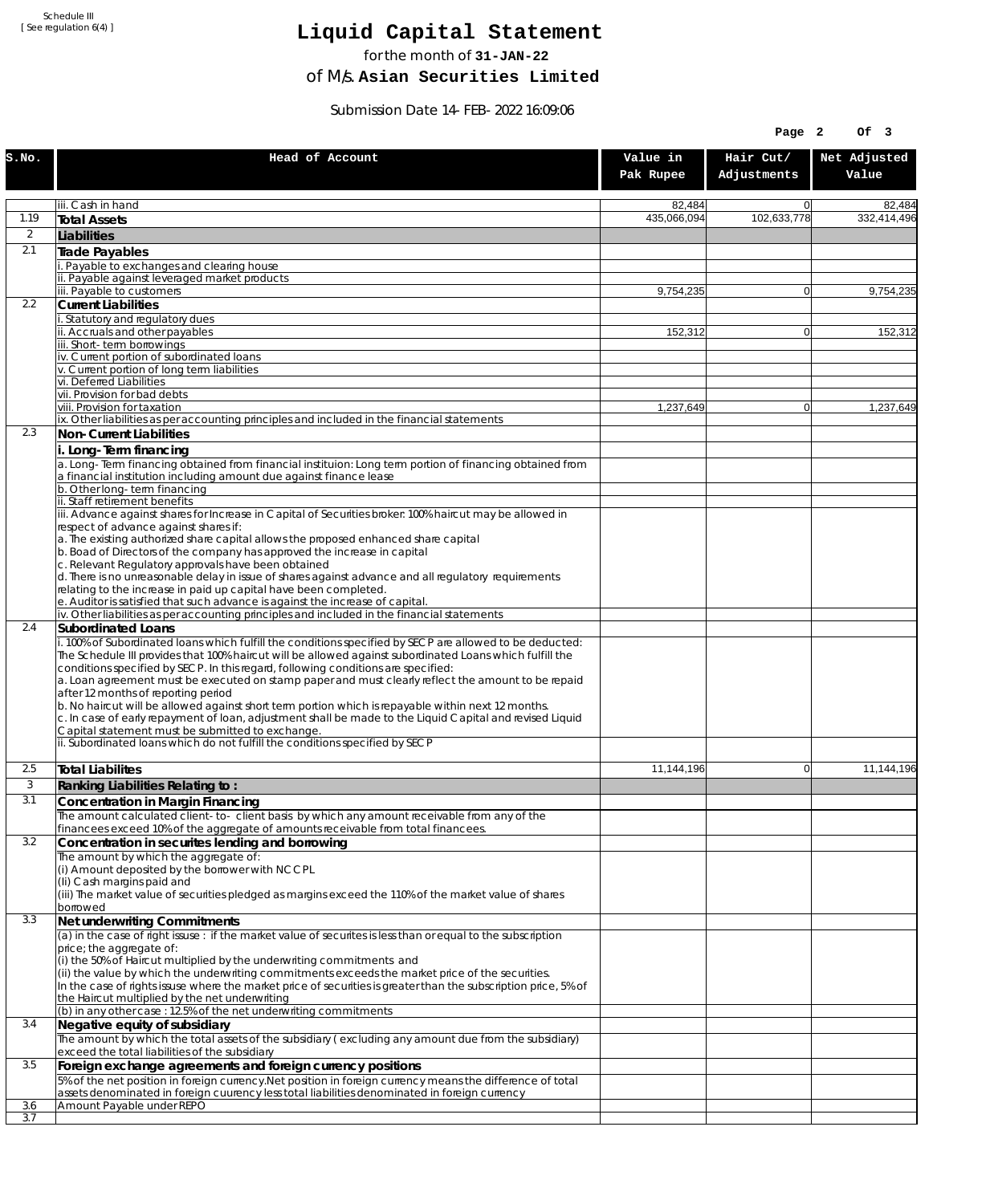## **Liquid Capital Statement**

for the month of **31-JAN-22**

of M/s. **Asian Securities Limited**

Submission Date 14-FEB-2022 16:09:06

|       |                                                                                                                                                |             | Page $3$    | OF <sub>3</sub> |
|-------|------------------------------------------------------------------------------------------------------------------------------------------------|-------------|-------------|-----------------|
| S.NO. | Head of Account                                                                                                                                | Value in    | Hair Cut/   | Net Adjusted    |
|       |                                                                                                                                                | Pak Rupee   | Adjustments | Value           |
|       |                                                                                                                                                |             |             |                 |
|       | Repo adjustment                                                                                                                                |             |             |                 |
|       | In the case of financier/purchaser the total amount receivable under Repo less the 110% of the market                                          |             |             |                 |
|       | value of underlying securites.                                                                                                                 |             |             |                 |
|       | In the case of financee seller the market value of underlying securities after applying haircut less the                                       |             |             |                 |
|       | total amount received , less value of any securites deposited as collateral by the purchaser after                                             |             |             |                 |
| 3.8   | applying haircut less any cash deposited by the purchaser.                                                                                     |             |             |                 |
|       | Concentrated proprietary positions<br>If the market value of any security is between 25% and 51% of the total proprietary positions then 5% of |             |             |                 |
|       | the value of such security . If the market of a security exceeds 51% of the proprietary position, then 10% of                                  |             | 5,582,895   | 5,582,895       |
|       | the value of such security                                                                                                                     |             |             |                 |
| 3.9   | Opening Positions in futures and options                                                                                                       |             |             |                 |
|       | i. In case of customer positions, the total margin requiremnets in respect of open postions less the amount                                    |             |             |                 |
|       | of cash deposited by the customer and the value of securites held as collateral/pledged with securities                                        |             |             |                 |
|       | exchange after applyiong VaR haircuts                                                                                                          |             |             |                 |
|       | ii. In case of proprietary positions, the total margin requirements in respect of open positions to the                                        |             |             |                 |
|       | lextent not alreadv met                                                                                                                        |             |             |                 |
| 3.10  | Short selll positions                                                                                                                          |             |             |                 |
|       | i. Incase of customer positions, the market value of shares sold short in ready market on behalf of                                            |             |             |                 |
|       | customers after increasing the same with the VaR based haircuts less the cash deposited by the                                                 |             |             |                 |
|       | customer as collateral and the value of securities held as collateral after applying VAR based Haircuts                                        |             |             |                 |
|       | ii. Incase of proprietory positions, the market value of shares sold short in ready market and not yet                                         |             |             |                 |
|       | settled increased by the amount of VAR based haircut less the value of securities pledged as collateral                                        |             |             |                 |
|       | after applying haircuts.                                                                                                                       |             |             |                 |
| 3.11  | <b>Total Ranking Liabilites</b>                                                                                                                | 0           | 5,582,895   | 5,582,895       |
| 3.12  | <b>Liquid Capital</b>                                                                                                                          | 423,921,898 | 97.050.883  | 315,687,405     |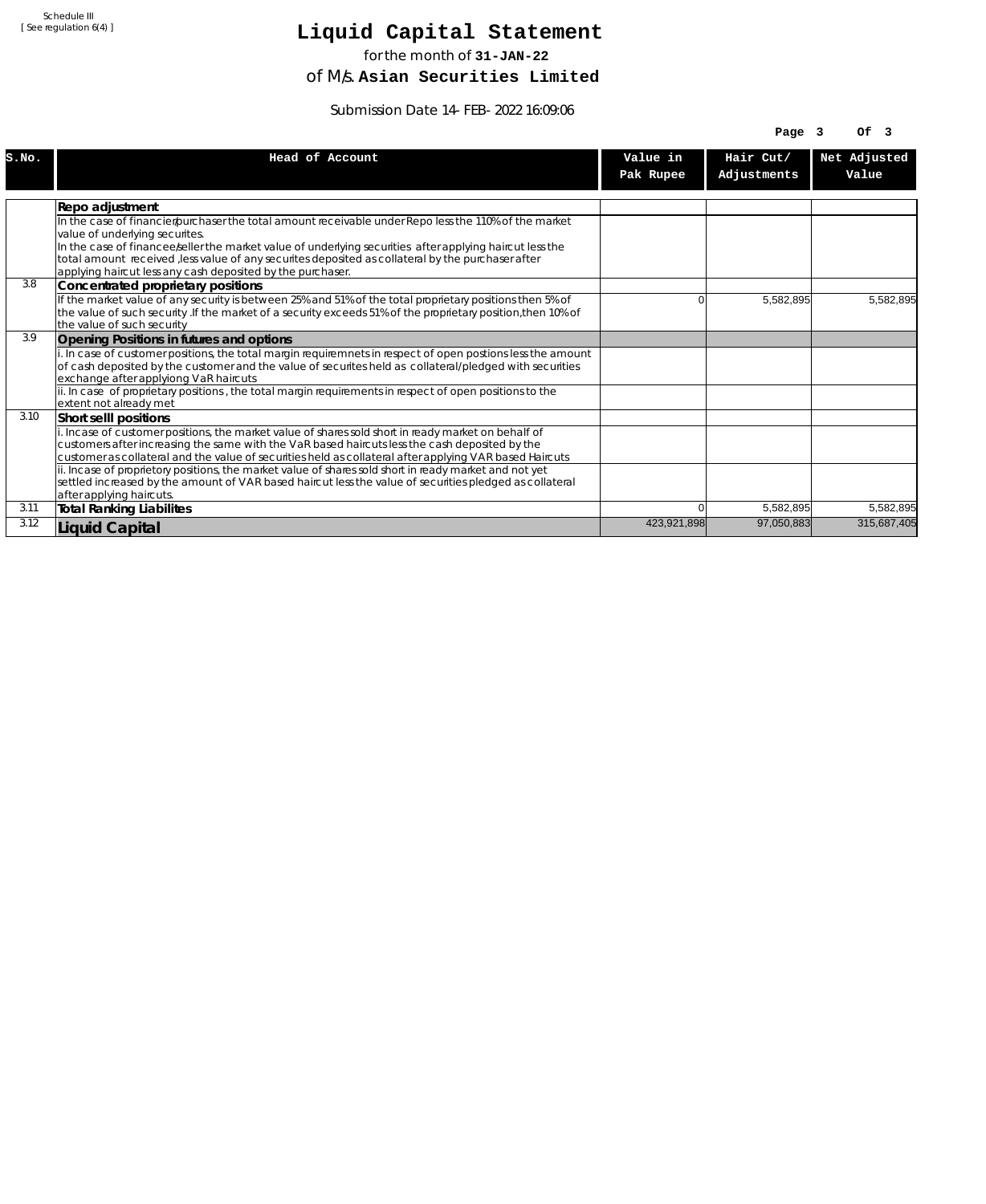## **Liquid Capital Statement**

for the month of **28-FEB-22**

of M/s. **Asian Securities Limited**

Submission Date 14-MAR-2022 17:14:52

|              |                                                                                                                                                                                                                |                       | Page 1                   | Of 3                  |
|--------------|----------------------------------------------------------------------------------------------------------------------------------------------------------------------------------------------------------------|-----------------------|--------------------------|-----------------------|
| S.NO.        | Head of Account                                                                                                                                                                                                | Value in<br>Pak Rupee | Hair Cut/<br>Adjustments | Net Adjusted<br>Value |
| 1            | <b>Assets</b>                                                                                                                                                                                                  |                       |                          |                       |
| 1.1          | Property & Equipment                                                                                                                                                                                           | 635,801               | 635,801                  |                       |
| 1.2          | Intangible Assets                                                                                                                                                                                              | 2,437,000             | 2,437,000                |                       |
| 1.3<br>1.4   | Investment in Govt. Securities<br>Investment in Debt. Securities                                                                                                                                               |                       |                          |                       |
|              | If listed than:                                                                                                                                                                                                |                       |                          |                       |
|              | .5% of the balance sheet value in the case of tenure upto 1 year.                                                                                                                                              |                       |                          |                       |
|              | ii. 7.5% of the balance sheet value, in the case of tenure from 1-3 years.<br>iii. 10% of the balance sheet value, in the case of tenure of more than 3 years.                                                 |                       |                          |                       |
|              | If unlisted than:                                                                                                                                                                                              |                       |                          |                       |
|              | i. 10% of the balance sheet value in the case of tenure upto 1 year.                                                                                                                                           |                       |                          |                       |
|              | ii. 12.5% of the balance sheet value, in the case of tenure from 1-3 years.<br>iii. 15% of the balance sheet value, in the case of tenure of more than 3 years.                                                |                       |                          |                       |
| 1.5          | Investment in Equity Securities                                                                                                                                                                                |                       |                          |                       |
|              | i. If listed 15% or VaR of each securities on the cutoff date as computed by the Securities Exchange for                                                                                                       | 353,913,095           | 56,201,563               | 297,711,532           |
|              | respective securities whichever is higher.<br>ii. If unlisted, 100% of carrying value.                                                                                                                         |                       |                          |                       |
|              | iii.Subscription money against Investment in IPO/offer for Sale: Amount paid as subscription money                                                                                                             |                       |                          |                       |
|              | provided that shares have not been alloted or are not included in the investments of securities broker.                                                                                                        |                       |                          |                       |
|              | iv.100% Haircut shall be applied to Value of Investment in any asset including shares of listed securities<br>that are in Block, Freeze or Pledge status as on reporting date. (July 19, 2017)                 | 36,500,000            | 36,500,000               |                       |
|              | Provided that 100% haircut shall not be applied in case of investment in those securities which are                                                                                                            |                       |                          |                       |
|              | Pledged in favor of Stock Exchange / Clearing House against Margin Financing reguirements or pledged<br>in favor of Banks against Short Term financing arrangements. In such cases, the haircut as provided in |                       |                          |                       |
|              | schedule III of the Regulations in respect of investment in securities shall be applicable (August 25, 2017)                                                                                                   |                       |                          |                       |
| 1.6<br>1.7   | Investment in subsidiaries                                                                                                                                                                                     |                       |                          |                       |
|              | Investment in associated companies/undertaking<br>i. If listed 20% or VaR of each securities as computed by the Securites Exchange for respective securities                                                   |                       |                          |                       |
|              | whichever is higher.                                                                                                                                                                                           |                       |                          |                       |
| 1.8          | ii. If unlisted, 100% of net value.<br>Statutory or regulatory deposits/basic deposits with the exchanges, clearing house or central depository                                                                | 510,000               | 510,000                  |                       |
|              | or any other entity.                                                                                                                                                                                           |                       |                          |                       |
| 1.9          | Margin deposits with exchange and clearing house.                                                                                                                                                              |                       |                          |                       |
| 1.10<br>1.11 | Deposit with authorized intermediary against borrowed securities under SLB.<br>Other deposits and prepayments                                                                                                  | 2,686,885             | 2,686,885                |                       |
| 1.12         | Accrued interest, profit or mark-up on amounts placed with financial institutions or debt securities<br>etc.(Nil)                                                                                              |                       |                          |                       |
| 1.13         | 100% in respect of markup accrued on loans to directors, subsidiaries and other related parties<br>Dividends receivables.                                                                                      |                       |                          |                       |
| 1.14         | Amounts receivable against Repo financing.                                                                                                                                                                     |                       |                          |                       |
|              | Amount paid as purchaser under the REPO agreement. (Securities purchased under repo arrangement                                                                                                                |                       |                          |                       |
| 1.15         | shall not be included in the investments.)<br>i. Short Term Loan To Employees: Loans are Secured and Due for repayment within 12 months                                                                        |                       |                          |                       |
|              | PLUS                                                                                                                                                                                                           |                       |                          |                       |
|              | ii. Advance tax to the extent it is netted with provision of taxation.<br>iii. Receivables other than trade receivables                                                                                        |                       |                          |                       |
| 1.16         | Receivables from clearing house or securities exchange(s)                                                                                                                                                      |                       |                          |                       |
|              | i. 100% value of claims other than those on account of entitlements against trading of securities in all                                                                                                       |                       |                          |                       |
|              | markets including MtM gains.<br>ii. Receivable on entitlements against trading of securities in all markets including MtM gains.                                                                               |                       |                          |                       |
| 1.17         | Receivables from customers                                                                                                                                                                                     |                       |                          |                       |
|              | i. In case receivables are against margin financing, the aggregate if (i) value of securities held in the                                                                                                      |                       |                          |                       |
|              | blocked account after applying VAR based Haircut, (ii) cash deposited as collateral by the financee (iii)<br>market value of any securities deposited as collateral after applying VaR based haircut.          |                       |                          |                       |
|              | i. Lower of net balance sheet value or value determined through adjustments.                                                                                                                                   |                       |                          |                       |
|              | ii. Incase receivables are against margin trading, 5% of the net balance sheet value.<br>ii. Net amount after deducting haircut                                                                                |                       |                          |                       |
|              | iii. Incase receivalbes are against securities borrowings under SLB, the amount paid to NCCPL as                                                                                                               |                       |                          |                       |
|              | collateral upon entering into contract,<br>iii. Net amount after deducting haricut                                                                                                                             |                       |                          |                       |
|              | iv. Incase of other trade receivables not more than 5 days overdue, 0% of the net balance sheet value.                                                                                                         | 169,328               | $\overline{0}$           | 169,328               |
|              | iv. Balance sheet value<br>v. Incase of other trade receivables are overdue, or 5 days or more, the aggregate of (i) the market                                                                                |                       | $\overline{0}$           |                       |
|              | value of securities purchased for customers and held in sub-accounts after applying VAR based                                                                                                                  | 17,981                |                          |                       |
|              | haircuts, (ii) cash deposited as collateral by the respective customer and (iii) the market value of                                                                                                           |                       |                          |                       |
|              | securities held as collateral after applying VaR based haircuts.<br>vi. 100% haircut in the case of amount receivable form related parties.                                                                    |                       |                          |                       |
| 1.18         | Cash and Bank balances                                                                                                                                                                                         |                       |                          |                       |
|              | Bank Balance-proprietory accounts                                                                                                                                                                              | 18,918,277            | 0                        | 18,918,277            |
|              | i. Bank balance-customer accounts                                                                                                                                                                              | 18,951,150            | 0                        | 18,951,150            |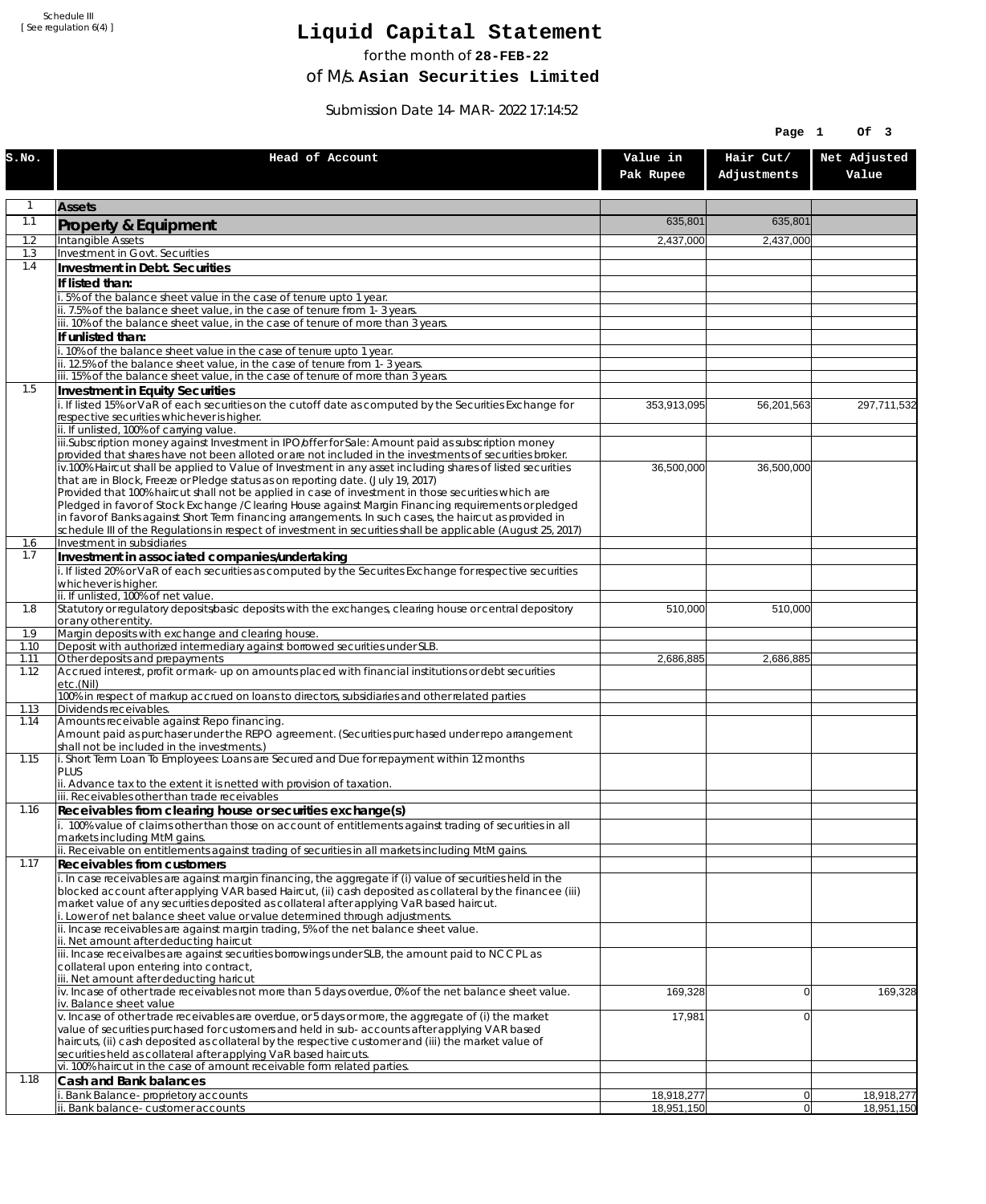# **Liquid Capital Statement**

for the month of **28-FEB-22**

of M/s. **Asian Securities Limited**

Submission Date 14-MAR-2022 17:14:52

|                  |                                                                                                                                                                                                                                                                                                                                                                                                                                                                                                                                                                                                                                                                                                |                       | Page 2                   | Of 3                  |
|------------------|------------------------------------------------------------------------------------------------------------------------------------------------------------------------------------------------------------------------------------------------------------------------------------------------------------------------------------------------------------------------------------------------------------------------------------------------------------------------------------------------------------------------------------------------------------------------------------------------------------------------------------------------------------------------------------------------|-----------------------|--------------------------|-----------------------|
| S.NO.            | Head of Account                                                                                                                                                                                                                                                                                                                                                                                                                                                                                                                                                                                                                                                                                | Value in<br>Pak Rupee | Hair Cut/<br>Adjustments | Net Adjusted<br>Value |
|                  | iii. Cash in hand                                                                                                                                                                                                                                                                                                                                                                                                                                                                                                                                                                                                                                                                              | 60,236                | $\Omega$                 | 60,236                |
| 1.19             | <b>Total Assets</b>                                                                                                                                                                                                                                                                                                                                                                                                                                                                                                                                                                                                                                                                            | 434,799,753           | 98,971,249               | 335,810,523           |
| $\overline{2}$   | Liabilities                                                                                                                                                                                                                                                                                                                                                                                                                                                                                                                                                                                                                                                                                    |                       |                          |                       |
| 2.1              | <b>Trade Payables</b><br>. Payable to exchanges and clearing house                                                                                                                                                                                                                                                                                                                                                                                                                                                                                                                                                                                                                             |                       |                          |                       |
|                  | ii. Payable against leveraged market products                                                                                                                                                                                                                                                                                                                                                                                                                                                                                                                                                                                                                                                  |                       |                          |                       |
|                  | iii. Payable to customers                                                                                                                                                                                                                                                                                                                                                                                                                                                                                                                                                                                                                                                                      | 18.951.150            | $\overline{0}$           | 18,951,150            |
| $2.2\phantom{0}$ | <b>Current Liabilities</b><br>i. Statutory and regulatory dues                                                                                                                                                                                                                                                                                                                                                                                                                                                                                                                                                                                                                                 |                       |                          |                       |
|                  | ii. Accruals and other payables                                                                                                                                                                                                                                                                                                                                                                                                                                                                                                                                                                                                                                                                | 166,582               | $\Omega$                 | 166.582               |
|                  | iii. Short-term borrowings                                                                                                                                                                                                                                                                                                                                                                                                                                                                                                                                                                                                                                                                     |                       |                          |                       |
|                  | iv. Current portion of subordinated loans<br>v. Current portion of long term liabilities                                                                                                                                                                                                                                                                                                                                                                                                                                                                                                                                                                                                       |                       |                          |                       |
|                  | vi. Deferred Liabilities                                                                                                                                                                                                                                                                                                                                                                                                                                                                                                                                                                                                                                                                       |                       |                          |                       |
|                  | vii. Provision for bad debts<br>viii. Provision for taxation                                                                                                                                                                                                                                                                                                                                                                                                                                                                                                                                                                                                                                   | 1,052,781             | $\overline{0}$           | 1,052,781             |
|                  | ix. Other liabilities as per accounting principles and included in the financial statements                                                                                                                                                                                                                                                                                                                                                                                                                                                                                                                                                                                                    |                       |                          |                       |
| 2.3              | Non-Current Liabilities                                                                                                                                                                                                                                                                                                                                                                                                                                                                                                                                                                                                                                                                        |                       |                          |                       |
|                  | i. Long-Term financing<br>a. Long-Term financing obtained from financial instituion: Long term portion of financing obtained from<br>a financial institution including amount due against finance lease                                                                                                                                                                                                                                                                                                                                                                                                                                                                                        |                       |                          |                       |
|                  | b. Other long-term financing<br>ii. Staff retirement benefits                                                                                                                                                                                                                                                                                                                                                                                                                                                                                                                                                                                                                                  |                       |                          |                       |
|                  | iii. Advance against shares for Increase in Capital of Securities broker: 100% haircut may be allowed in                                                                                                                                                                                                                                                                                                                                                                                                                                                                                                                                                                                       |                       |                          |                       |
|                  | respect of advance against shares if:                                                                                                                                                                                                                                                                                                                                                                                                                                                                                                                                                                                                                                                          |                       |                          |                       |
|                  | a. The existing authorized share capital allows the proposed enhanced share capital<br>b. Boad of Directors of the company has approved the increase in capital                                                                                                                                                                                                                                                                                                                                                                                                                                                                                                                                |                       |                          |                       |
|                  | c. Relevant Regulatory approvals have been obtained                                                                                                                                                                                                                                                                                                                                                                                                                                                                                                                                                                                                                                            |                       |                          |                       |
|                  | d. There is no unreasonable delay in issue of shares against advance and all regulatory requirements<br>relating to the increase in paid up capital have been completed.                                                                                                                                                                                                                                                                                                                                                                                                                                                                                                                       |                       |                          |                       |
|                  | e. Auditor is satisfied that such advance is against the increase of capital.                                                                                                                                                                                                                                                                                                                                                                                                                                                                                                                                                                                                                  |                       |                          |                       |
| 2.4              | iv. Other liabilities as per accounting principles and included in the financial statements                                                                                                                                                                                                                                                                                                                                                                                                                                                                                                                                                                                                    |                       |                          |                       |
|                  | Subordinated Loans<br>i. 100% of Subordinated loans which fulfill the conditions specified by SECP are allowed to be deducted:<br>The Schedule III provides that 100% haircut will be allowed against subordinated Loans which fulfill the<br>conditions specified by SECP. In this regard, following conditions are specified:<br>a. Loan agreement must be executed on stamp paper and must clearly reflect the amount to be repaid<br>after 12 months of reporting period<br>b. No haircut will be allowed against short term portion which is repayable within next 12 months.<br>c. In case of early repayment of loan, adjustment shall be made to the Liquid Capital and revised Liquid |                       |                          |                       |
|                  | Capital statement must be submitted to exchange.<br>ii. Subordinated loans which do not fulfill the conditions specified by SECP                                                                                                                                                                                                                                                                                                                                                                                                                                                                                                                                                               |                       |                          |                       |
|                  |                                                                                                                                                                                                                                                                                                                                                                                                                                                                                                                                                                                                                                                                                                |                       |                          |                       |
| 2.5              | <b>Total Liabilites</b>                                                                                                                                                                                                                                                                                                                                                                                                                                                                                                                                                                                                                                                                        | 20.170.513            | $\Omega$                 | 20,170,513            |
| 3                | Ranking Liabilities Relating to:                                                                                                                                                                                                                                                                                                                                                                                                                                                                                                                                                                                                                                                               |                       |                          |                       |
| 3.1              | <b>Concentration in Margin Financing</b><br>The amount calculated client-to- client basis by which any amount receivable from any of the<br>financees exceed 10% of the aggregate of amounts receivable from total financees.                                                                                                                                                                                                                                                                                                                                                                                                                                                                  |                       |                          |                       |
| 3.2              | Concentration in securites lending and borrowing                                                                                                                                                                                                                                                                                                                                                                                                                                                                                                                                                                                                                                               |                       |                          |                       |
|                  | The amount by which the aggregate of:<br>(i) Amount deposited by the borrower with NCCPL<br>(Ii) Cash margins paid and<br>(iii) The market value of securities pledged as margins exceed the 110% of the market value of shares<br>borrowed                                                                                                                                                                                                                                                                                                                                                                                                                                                    |                       |                          |                       |
| 3.3              | Net underwriting Commitments<br>(a) in the case of right issuse: if the market value of securites is less than or equal to the subscription                                                                                                                                                                                                                                                                                                                                                                                                                                                                                                                                                    |                       |                          |                       |
|                  | price; the aggregate of:<br>(i) the 50% of Haircut multiplied by the underwriting commitments and<br>(ii) the value by which the underwriting commitments exceeds the market price of the securities.<br>In the case of rights issuse where the market price of securities is greater than the subscription price, 5% of<br>the Haircut multiplied by the net underwriting                                                                                                                                                                                                                                                                                                                     |                       |                          |                       |
| 3.4              | (b) in any other case : 12.5% of the net underwriting commitments<br>Negative equity of subsidiary                                                                                                                                                                                                                                                                                                                                                                                                                                                                                                                                                                                             |                       |                          |                       |
|                  | The amount by which the total assets of the subsidiary (excluding any amount due from the subsidiary)                                                                                                                                                                                                                                                                                                                                                                                                                                                                                                                                                                                          |                       |                          |                       |
|                  | exceed the total liabilities of the subsidiary                                                                                                                                                                                                                                                                                                                                                                                                                                                                                                                                                                                                                                                 |                       |                          |                       |
| 3.5              | Foreign exchange agreements and foreign currency positions<br>5% of the net position in foreign currency. Net position in foreign currency means the difference of total                                                                                                                                                                                                                                                                                                                                                                                                                                                                                                                       |                       |                          |                       |
|                  | assets denominated in foreign cuurency less total liabilities denominated in foreign currency                                                                                                                                                                                                                                                                                                                                                                                                                                                                                                                                                                                                  |                       |                          |                       |
| 3.6              | Amount Payable under REPO                                                                                                                                                                                                                                                                                                                                                                                                                                                                                                                                                                                                                                                                      |                       |                          |                       |
| 3.7              |                                                                                                                                                                                                                                                                                                                                                                                                                                                                                                                                                                                                                                                                                                |                       |                          |                       |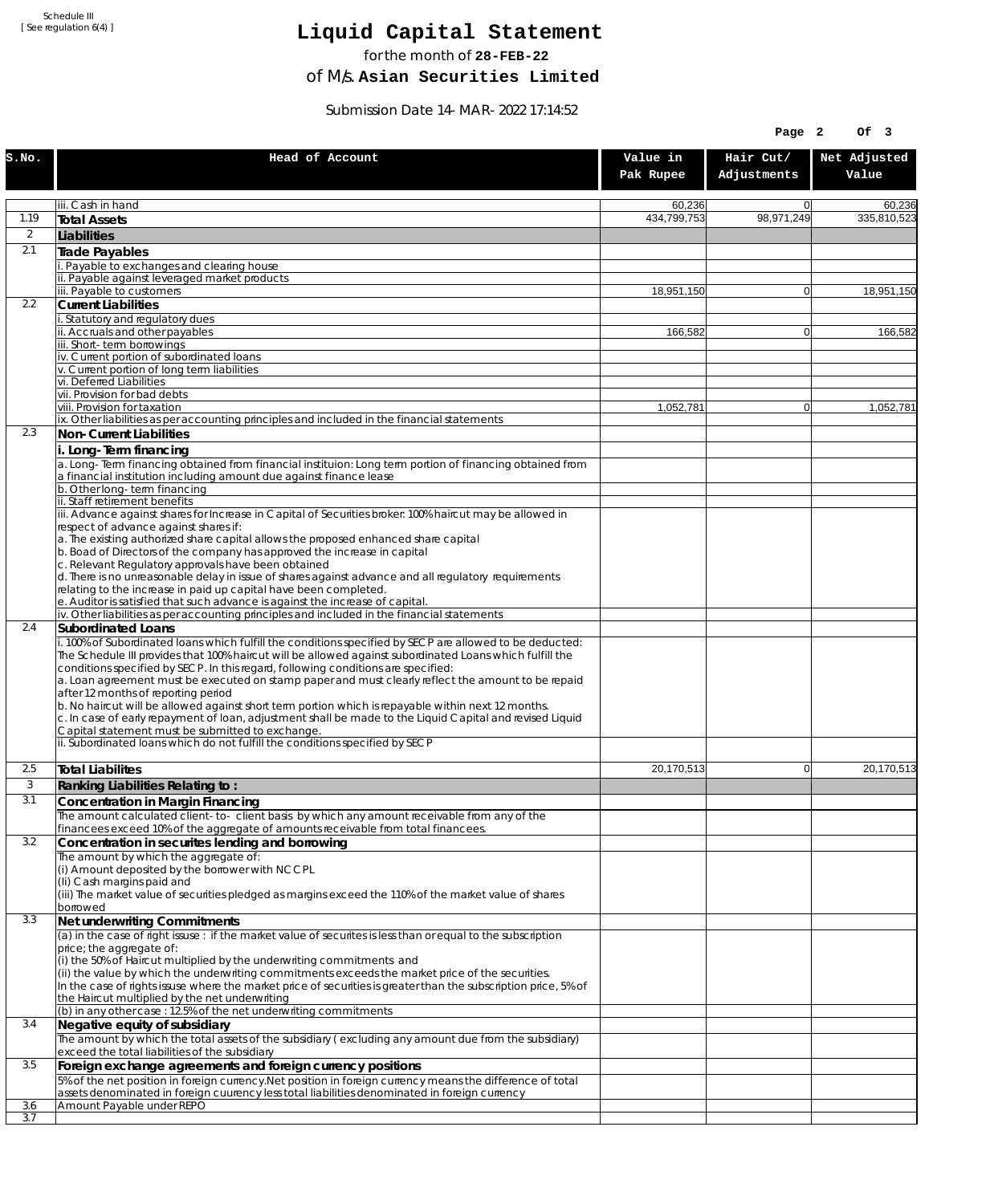# **Liquid Capital Statement**

for the month of **28-FEB-22**

of M/s. **Asian Securities Limited**

Submission Date 14-MAR-2022 17:14:52

|       |                                                                                                                                                                                                                   |             | Page $3$    | Of <sub>3</sub> |
|-------|-------------------------------------------------------------------------------------------------------------------------------------------------------------------------------------------------------------------|-------------|-------------|-----------------|
| S.NO. | Head of Account                                                                                                                                                                                                   | Value in    | Hair Cut/   | Net Adjusted    |
|       |                                                                                                                                                                                                                   | Pak Rupee   | Adjustments | Value           |
|       |                                                                                                                                                                                                                   |             |             |                 |
|       | Repo adjustment                                                                                                                                                                                                   |             |             |                 |
|       | In the case of financier/purchaser the total amount receivable under Repo less the 110% of the market                                                                                                             |             |             |                 |
|       | value of underlying securites.                                                                                                                                                                                    |             |             |                 |
|       | In the case of financee seller the market value of underlying securities after applying haircut less the                                                                                                          |             |             |                 |
|       | total amount received , less value of any securites deposited as collateral by the purchaser after                                                                                                                |             |             |                 |
| 3.8   | applying haircut less any cash deposited by the purchaser.<br>Concentrated proprietary positions                                                                                                                  |             |             |                 |
|       | If the market value of any security is between 25% and 51% of the total proprietary positions then 5% of                                                                                                          | n           | 5,419,428   | 5.419.428       |
|       | the value of such security . If the market of a security exceeds 51% of the proprietary position, then 10% of                                                                                                     |             |             |                 |
|       | the value of such security                                                                                                                                                                                        |             |             |                 |
| 3.9   | Opening Positions in futures and options                                                                                                                                                                          |             |             |                 |
|       | i. In case of customer positions, the total margin requiremnets in respect of open postions less the amount                                                                                                       |             |             |                 |
|       | of cash deposited by the customer and the value of securites held as collateral/pledged with securities                                                                                                           |             |             |                 |
|       | exchange after applyiong VaR haircuts                                                                                                                                                                             |             |             |                 |
|       | ii. In case of proprietary positions, the total margin requirements in respect of open positions to the                                                                                                           |             |             |                 |
|       | lextent not alreadv met                                                                                                                                                                                           |             |             |                 |
| 3.10  | Short selll positions                                                                                                                                                                                             |             |             |                 |
|       | i. Incase of customer positions, the market value of shares sold short in ready market on behalf of                                                                                                               |             |             |                 |
|       | customers after increasing the same with the VaR based haircuts less the cash deposited by the                                                                                                                    |             |             |                 |
|       | customer as collateral and the value of securities held as collateral after applying VAR based Haircuts                                                                                                           |             |             |                 |
|       | ii. Incase of proprietory positions, the market value of shares sold short in ready market and not yet<br>settled increased by the amount of VAR based haircut less the value of securities pledged as collateral |             |             |                 |
|       | after applying haircuts.                                                                                                                                                                                          |             |             |                 |
| 3.11  | <b>Total Ranking Liabilites</b>                                                                                                                                                                                   | 0           | 5,419,428   | 5,419,428       |
| 3.12  |                                                                                                                                                                                                                   | 414,629,240 | 93,551,821  | 310,220,582     |
|       | <b>Liquid Capital</b>                                                                                                                                                                                             |             |             |                 |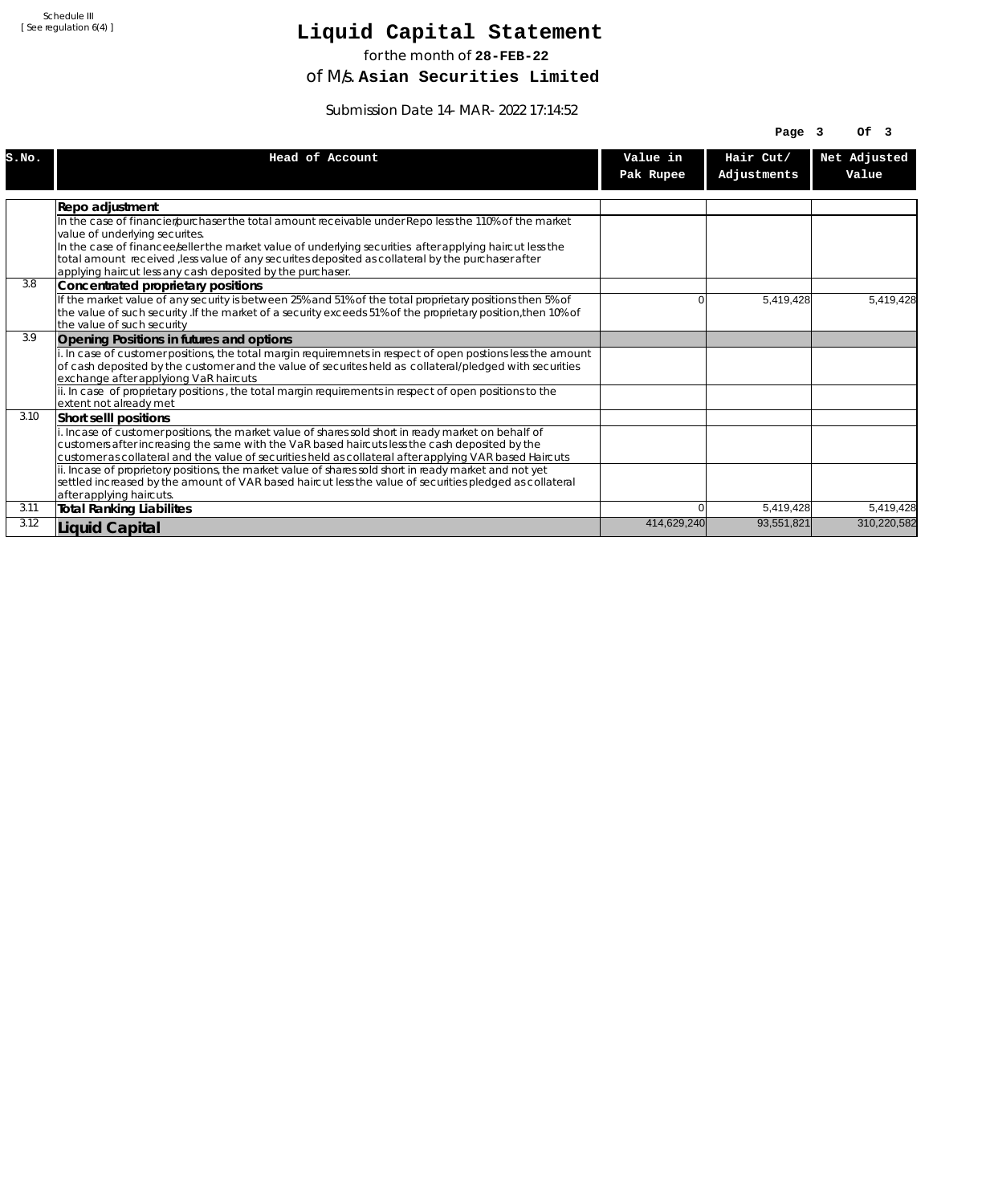# **Liquid Capital Statement**

for the month of **31-MAR-22**

of M/s. **Asian Securities Limited**

Submission Date 12-APR-2022 14:56:03

|              |                                                                                                                                                                                                                       |                       | Page 1                   | Of 3                  |
|--------------|-----------------------------------------------------------------------------------------------------------------------------------------------------------------------------------------------------------------------|-----------------------|--------------------------|-----------------------|
| S.NO.        | Head of Account                                                                                                                                                                                                       | Value in<br>Pak Rupee | Hair Cut/<br>Adjustments | Net Adjusted<br>Value |
| 1            | <b>Assets</b>                                                                                                                                                                                                         |                       |                          |                       |
| 1.1          | Property & Equipment                                                                                                                                                                                                  | 610,557               | 610,557                  |                       |
| 1.2          | Intangible Assets                                                                                                                                                                                                     | 2,437,000             | 2,437,000                |                       |
| 1.3<br>1.4   | Investment in Govt. Securities<br>Investment in Debt. Securities                                                                                                                                                      |                       |                          |                       |
|              | If listed than:                                                                                                                                                                                                       |                       |                          |                       |
|              | i. 5% of the balance sheet value in the case of tenure upto 1 year.                                                                                                                                                   |                       |                          |                       |
|              | ii. 7.5% of the balance sheet value, in the case of tenure from 1-3 years.<br>iii. 10% of the balance sheet value, in the case of tenure of more than 3 years.                                                        |                       |                          |                       |
|              | If unlisted than:                                                                                                                                                                                                     |                       |                          |                       |
|              | i. 10% of the balance sheet value in the case of tenure upto 1 year.                                                                                                                                                  |                       |                          |                       |
|              | ii. 12.5% of the balance sheet value, in the case of tenure from 1-3 years.<br>iii. 15% of the balance sheet value, in the case of tenure of more than 3 years.                                                       |                       |                          |                       |
| 1.5          | Investment in Equity Securities                                                                                                                                                                                       |                       |                          |                       |
|              | i. If listed 15% or VaR of each securities on the cutoff date as computed by the Securities Exchange for<br>respective securities whichever is higher.                                                                | 334,373,494           | 54,229,428               | 280,144,066           |
|              | ii. If unlisted, 100% of carrying value.<br>iii.Subscription money against Investment in IPO/offer for Sale: Amount paid as subscription money                                                                        |                       |                          |                       |
|              | provided that shares have not been alloted or are not included in the investments of securities broker.<br>iv.100% Haircut shall be applied to Value of Investment in any asset including shares of listed securities | 33,920,000            | 33,920,000               |                       |
|              | that are in Block, Freeze or Pledge status as on reporting date. (July 19, 2017)                                                                                                                                      |                       |                          |                       |
|              | Provided that 100% haircut shall not be applied in case of investment in those securities which are<br>Pledged in favor of Stock Exchange / Clearing House against Margin Financing requirements or pledged           |                       |                          |                       |
|              | in favor of Banks against Short Term financing arrangements. In such cases, the haircut as provided in                                                                                                                |                       |                          |                       |
| 1.6          | schedule III of the Regulations in respect of investment in securities shall be applicable (August 25, 2017)<br>Investment in subsidiaries                                                                            |                       |                          |                       |
| 1.7          | Investment in associated companies/undertaking                                                                                                                                                                        |                       |                          |                       |
|              | i. If listed 20% or VaR of each securities as computed by the Securites Exchange for respective securities                                                                                                            |                       |                          |                       |
|              | whichever is higher.<br>ii. If unlisted, 100% of net value.                                                                                                                                                           |                       |                          |                       |
| 1.8          | Statutory or regulatory deposits/basic deposits with the exchanges, clearing house or central depository                                                                                                              | 510,000               | 510,000                  |                       |
| 1.9          | or any other entity.<br>Margin deposits with exchange and clearing house.                                                                                                                                             |                       |                          |                       |
| 1.10         | Deposit with authorized intermediary against borrowed securities under SLB.                                                                                                                                           |                       |                          |                       |
| 1.11<br>1.12 | Other deposits and prepayments<br>Accrued interest, profit or mark-up on amounts placed with financial institutions or debt securities                                                                                | 2,773,108             | 2,773,108                |                       |
|              | etc.(Nil)                                                                                                                                                                                                             |                       |                          |                       |
| 1.13         | 100% in respect of markup accrued on loans to directors, subsidiaries and other related parties<br>Dividends receivables.                                                                                             |                       |                          |                       |
| 1.14         | Amounts receivable against Repo financing.                                                                                                                                                                            |                       |                          |                       |
|              | Amount paid as purchaser under the REPO agreement. (Securities purchased under repo arrangement<br>shall not be included in the investments.)                                                                         |                       |                          |                       |
| 1.15         | i. Short Term Loan To Employees: Loans are Secured and Due for repayment within 12 months                                                                                                                             |                       |                          |                       |
|              | <b>PLUS</b><br>ii. Advance tax to the extent it is netted with provision of taxation.                                                                                                                                 |                       |                          |                       |
|              | iii. Receivables other than trade receivables                                                                                                                                                                         |                       |                          |                       |
| 1.16         | Receivables from clearing house or securities exchange(s)<br>i. 100% value of claims other than those on account of entitlements against trading of securities in all                                                 |                       |                          |                       |
|              | markets including MtM gains.                                                                                                                                                                                          |                       |                          |                       |
| 1.17         | ii. Receivable on entitlements against trading of securities in all markets including MtM gains.                                                                                                                      |                       |                          |                       |
|              | <b>Receivables from customers</b><br>i. In case receivables are against margin financing, the aggregate if (i) value of securities held in the                                                                        |                       |                          |                       |
|              | blocked account after applying VAR based Haircut, (ii) cash deposited as collateral by the financee (iii)                                                                                                             |                       |                          |                       |
|              | market value of any securities deposited as collateral after applying VaR based haircut.<br>i. Lower of net balance sheet value or value determined through adjustments.                                              |                       |                          |                       |
|              | ii. Incase receivables are against margin trading, 5% of the net balance sheet value.                                                                                                                                 |                       |                          |                       |
|              | ii. Net amount after deducting haircut<br>iii. Incase receivalbes are against securities borrowings under SLB, the amount paid to NCCPL as                                                                            |                       |                          |                       |
|              | collateral upon entering into contract,                                                                                                                                                                               |                       |                          |                       |
|              | iii. Net amount after deducting haricut<br>$\dot{v}$ . Incase of other trade receivables not more than 5 days overdue, 0% of the net balance sheet value.                                                             |                       |                          |                       |
|              | iv. Balance sheet value                                                                                                                                                                                               |                       |                          |                       |
|              | v. Incase of other trade receivables are overdue, or 5 days or more, the aggregate of (i) the market<br>value of securities purchased for customers and held in sub-accounts after applying VAR based                 | 18,008                | $\overline{0}$           |                       |
|              | haircuts, (ii) cash deposited as collateral by the respective customer and (iii) the market value of                                                                                                                  |                       |                          |                       |
|              | securities held as collateral after applying VaR based haircuts.<br>vi. 100% haircut in the case of amount receivable form related parties.                                                                           |                       |                          |                       |
| 1.18         | Cash and Bank balances                                                                                                                                                                                                |                       |                          |                       |
|              | Bank Balance-proprietory accounts                                                                                                                                                                                     | 28,447,481            | 0                        | 28,447,481            |
|              | ii. Bank balance-customer accounts                                                                                                                                                                                    | 20,915,980            | 0                        | 20,915,980            |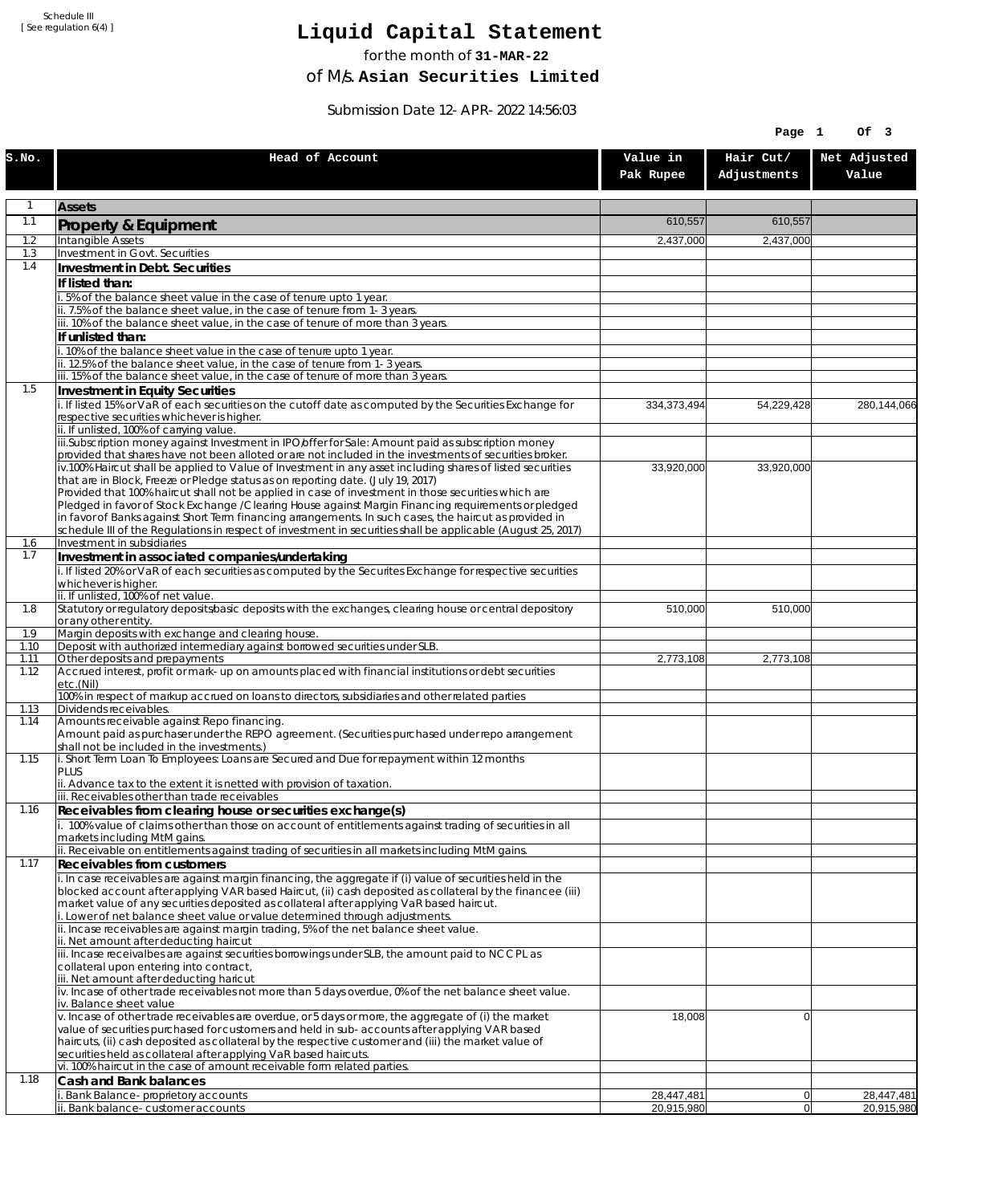# **Liquid Capital Statement**

for the month of **31-MAR-22**

of M/s. **Asian Securities Limited**

Submission Date 12-APR-2022 14:56:03

|                  |                                                                                                                                                                                                                                                                                                                                                                                                                                                                                                                                                                                                                                                                                                                                                                                                                                    |                       | Page 2                   | Of 3                  |
|------------------|------------------------------------------------------------------------------------------------------------------------------------------------------------------------------------------------------------------------------------------------------------------------------------------------------------------------------------------------------------------------------------------------------------------------------------------------------------------------------------------------------------------------------------------------------------------------------------------------------------------------------------------------------------------------------------------------------------------------------------------------------------------------------------------------------------------------------------|-----------------------|--------------------------|-----------------------|
| S.NO.            | Head of Account                                                                                                                                                                                                                                                                                                                                                                                                                                                                                                                                                                                                                                                                                                                                                                                                                    | Value in<br>Pak Rupee | Hair Cut/<br>Adjustments | Net Adjusted<br>Value |
|                  | iii. Cash in hand                                                                                                                                                                                                                                                                                                                                                                                                                                                                                                                                                                                                                                                                                                                                                                                                                  | 94,671                | $\Omega$                 | 94,671                |
| 1.19             | <b>Total Assets</b>                                                                                                                                                                                                                                                                                                                                                                                                                                                                                                                                                                                                                                                                                                                                                                                                                | 424,100,299           | 94,480,093               | 329,602,198           |
| 2                | Liabilities                                                                                                                                                                                                                                                                                                                                                                                                                                                                                                                                                                                                                                                                                                                                                                                                                        |                       |                          |                       |
| 2.1              | <b>Trade Payables</b>                                                                                                                                                                                                                                                                                                                                                                                                                                                                                                                                                                                                                                                                                                                                                                                                              |                       |                          |                       |
|                  | Payable to exchanges and clearing house<br>ii. Payable against leveraged market products                                                                                                                                                                                                                                                                                                                                                                                                                                                                                                                                                                                                                                                                                                                                           |                       |                          |                       |
|                  | iii. Payable to customers                                                                                                                                                                                                                                                                                                                                                                                                                                                                                                                                                                                                                                                                                                                                                                                                          | 20,915,980            | $\overline{0}$           | 20,915,980            |
| $2.2\phantom{0}$ | <b>Current Liabilities</b>                                                                                                                                                                                                                                                                                                                                                                                                                                                                                                                                                                                                                                                                                                                                                                                                         |                       |                          |                       |
|                  | i. Statutory and regulatory dues<br>ii. Accruals and other payables                                                                                                                                                                                                                                                                                                                                                                                                                                                                                                                                                                                                                                                                                                                                                                | 297,936               | $\Omega$                 | 297,936               |
|                  | iii. Short-term borrowings                                                                                                                                                                                                                                                                                                                                                                                                                                                                                                                                                                                                                                                                                                                                                                                                         |                       |                          |                       |
|                  | iv. Current portion of subordinated loans<br>v. Current portion of long term liabilities                                                                                                                                                                                                                                                                                                                                                                                                                                                                                                                                                                                                                                                                                                                                           |                       |                          |                       |
|                  | vi. Deferred Liabilities                                                                                                                                                                                                                                                                                                                                                                                                                                                                                                                                                                                                                                                                                                                                                                                                           |                       |                          |                       |
|                  | vii. Provision for bad debts<br>viii. Provision for taxation                                                                                                                                                                                                                                                                                                                                                                                                                                                                                                                                                                                                                                                                                                                                                                       | 1,384,552             | $\overline{0}$           | 1,384,552             |
|                  | ix. Other liabilities as per accounting principles and included in the financial statements                                                                                                                                                                                                                                                                                                                                                                                                                                                                                                                                                                                                                                                                                                                                        |                       |                          |                       |
| 2.3              | Non-Current Liabilities                                                                                                                                                                                                                                                                                                                                                                                                                                                                                                                                                                                                                                                                                                                                                                                                            |                       |                          |                       |
|                  | i. Long-Term financing<br>a. Long-Term financing obtained from financial instituion: Long term portion of financing obtained from<br>a financial institution including amount due against finance lease                                                                                                                                                                                                                                                                                                                                                                                                                                                                                                                                                                                                                            |                       |                          |                       |
|                  | b. Other long-term financing                                                                                                                                                                                                                                                                                                                                                                                                                                                                                                                                                                                                                                                                                                                                                                                                       |                       |                          |                       |
|                  | ii. Staff retirement benefits<br>iii. Advance against shares for Increase in Capital of Securities broker: 100% haircut may be allowed in                                                                                                                                                                                                                                                                                                                                                                                                                                                                                                                                                                                                                                                                                          |                       |                          |                       |
|                  | respect of advance against shares if:                                                                                                                                                                                                                                                                                                                                                                                                                                                                                                                                                                                                                                                                                                                                                                                              |                       |                          |                       |
|                  | a. The existing authorized share capital allows the proposed enhanced share capital                                                                                                                                                                                                                                                                                                                                                                                                                                                                                                                                                                                                                                                                                                                                                |                       |                          |                       |
|                  | b. Boad of Directors of the company has approved the increase in capital<br>c. Relevant Regulatory approvals have been obtained                                                                                                                                                                                                                                                                                                                                                                                                                                                                                                                                                                                                                                                                                                    |                       |                          |                       |
|                  | d. There is no unreasonable delay in issue of shares against advance and all regulatory requirements                                                                                                                                                                                                                                                                                                                                                                                                                                                                                                                                                                                                                                                                                                                               |                       |                          |                       |
|                  | relating to the increase in paid up capital have been completed.<br>e. Auditor is satisfied that such advance is against the increase of capital.                                                                                                                                                                                                                                                                                                                                                                                                                                                                                                                                                                                                                                                                                  |                       |                          |                       |
|                  | iv. Other liabilities as per accounting principles and included in the financial statements                                                                                                                                                                                                                                                                                                                                                                                                                                                                                                                                                                                                                                                                                                                                        |                       |                          |                       |
| 2.4              | Subordinated Loans<br>i. 100% of Subordinated loans which fulfill the conditions specified by SECP are allowed to be deducted:<br>The Schedule III provides that 100% haircut will be allowed against subordinated Loans which fulfill the<br>conditions specified by SECP. In this regard, following conditions are specified:<br>a. Loan agreement must be executed on stamp paper and must clearly reflect the amount to be repaid<br>after 12 months of reporting period<br>b. No haircut will be allowed against short term portion which is repayable within next 12 months.<br>c. In case of early repayment of loan, adjustment shall be made to the Liquid Capital and revised Liquid<br>Capital statement must be submitted to exchange.<br>ii. Subordinated loans which do not fulfill the conditions specified by SECP |                       |                          |                       |
| 2.5              |                                                                                                                                                                                                                                                                                                                                                                                                                                                                                                                                                                                                                                                                                                                                                                                                                                    | 22,598,468            | 0                        | 22.598.468            |
| 3                | <b>Total Liabilites</b><br>Ranking Liabilities Relating to:                                                                                                                                                                                                                                                                                                                                                                                                                                                                                                                                                                                                                                                                                                                                                                        |                       |                          |                       |
| 3.1              | <b>Concentration in Margin Financing</b>                                                                                                                                                                                                                                                                                                                                                                                                                                                                                                                                                                                                                                                                                                                                                                                           |                       |                          |                       |
|                  | The amount calculated client-to- client basis by which any amount receivable from any of the                                                                                                                                                                                                                                                                                                                                                                                                                                                                                                                                                                                                                                                                                                                                       |                       |                          |                       |
| 3.2              | financees exceed 10% of the aggregate of amounts receivable from total financees.<br>Concentration in securites lending and borrowing                                                                                                                                                                                                                                                                                                                                                                                                                                                                                                                                                                                                                                                                                              |                       |                          |                       |
|                  | The amount by which the aggregate of:                                                                                                                                                                                                                                                                                                                                                                                                                                                                                                                                                                                                                                                                                                                                                                                              |                       |                          |                       |
|                  | (i) Amount deposited by the borrower with NCCPL<br>(Ii) Cash margins paid and<br>(iii) The market value of securities pledged as margins exceed the 110% of the market value of shares<br>borrowed                                                                                                                                                                                                                                                                                                                                                                                                                                                                                                                                                                                                                                 |                       |                          |                       |
| 3.3              | Net underwriting Commitments                                                                                                                                                                                                                                                                                                                                                                                                                                                                                                                                                                                                                                                                                                                                                                                                       |                       |                          |                       |
|                  | (a) in the case of right issuse: if the market value of securites is less than or equal to the subscription<br>price; the aggregate of:<br>(i) the 50% of Haircut multiplied by the underwriting commitments and<br>(ii) the value by which the underwriting commitments exceeds the market price of the securities.<br>In the case of rights issuse where the market price of securities is greater than the subscription price, 5% of<br>the Haircut multiplied by the net underwriting<br>(b) in any other case : 12.5% of the net underwriting commitments                                                                                                                                                                                                                                                                     |                       |                          |                       |
| 3.4              | Negative equity of subsidiary                                                                                                                                                                                                                                                                                                                                                                                                                                                                                                                                                                                                                                                                                                                                                                                                      |                       |                          |                       |
|                  | The amount by which the total assets of the subsidiary (excluding any amount due from the subsidiary)                                                                                                                                                                                                                                                                                                                                                                                                                                                                                                                                                                                                                                                                                                                              |                       |                          |                       |
| 3.5              | exceed the total liabilities of the subsidiary<br>Foreign exchange agreements and foreign currency positions                                                                                                                                                                                                                                                                                                                                                                                                                                                                                                                                                                                                                                                                                                                       |                       |                          |                       |
|                  | 5% of the net position in foreign currency. Net position in foreign currency means the difference of total<br>assets denominated in foreign cuurency less total liabilities denominated in foreign currency                                                                                                                                                                                                                                                                                                                                                                                                                                                                                                                                                                                                                        |                       |                          |                       |
| 3.6<br>3.7       | Amount Payable under REPO                                                                                                                                                                                                                                                                                                                                                                                                                                                                                                                                                                                                                                                                                                                                                                                                          |                       |                          |                       |
|                  |                                                                                                                                                                                                                                                                                                                                                                                                                                                                                                                                                                                                                                                                                                                                                                                                                                    |                       |                          |                       |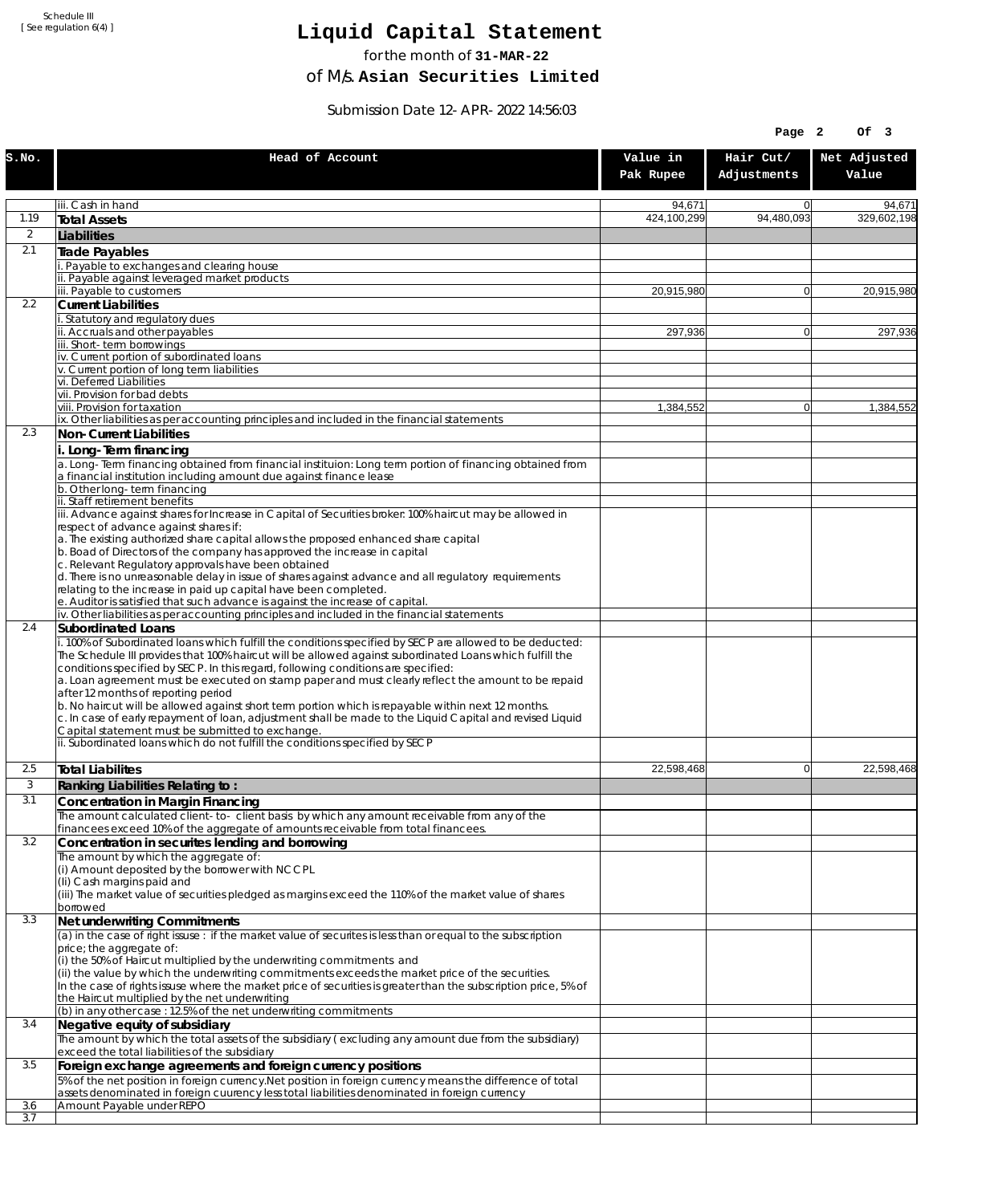# **Liquid Capital Statement**

for the month of **31-MAR-22**

of M/s. **Asian Securities Limited**

Submission Date 12-APR-2022 14:56:03

|       |                                                                                                                                                  |                       | Page $3$                 | OF <sub>3</sub>       |
|-------|--------------------------------------------------------------------------------------------------------------------------------------------------|-----------------------|--------------------------|-----------------------|
| S.NO. | Head of Account                                                                                                                                  | Value in<br>Pak Rupee | Hair Cut/<br>Adjustments | Net Adjusted<br>Value |
|       |                                                                                                                                                  |                       |                          |                       |
|       | Repo adjustment                                                                                                                                  |                       |                          |                       |
|       | In the case of financier/purchaser the total amount receivable under Repo less the 110% of the market                                            |                       |                          |                       |
|       | value of underlying securites.                                                                                                                   |                       |                          |                       |
|       | In the case of financee seller the market value of underlying securities after applying haircut less the                                         |                       |                          |                       |
|       | total amount received , less value of any securites deposited as collateral by the purchaser after                                               |                       |                          |                       |
| 3.8   | applying haircut less any cash deposited by the purchaser.                                                                                       |                       |                          |                       |
|       | Concentrated proprietary positions<br>If the market value of any security is between 25% and 51% of the total proprietary positions then 5% of   |                       |                          |                       |
|       | the value of such security . If the market of a security exceeds 51% of the proprietary position, then 10% of                                    |                       |                          |                       |
|       | the value of such security                                                                                                                       |                       |                          |                       |
| 3.9   | Opening Positions in futures and options                                                                                                         |                       |                          |                       |
|       | i. In case of customer positions, the total margin requiremnets in respect of open postions less the amount                                      |                       |                          |                       |
|       | of cash deposited by the customer and the value of securites held as collateral/pledged with securities                                          |                       |                          |                       |
|       | exchange after applyiong VaR haircuts<br>ii. In case of proprietary positions, the total margin requirements in respect of open positions to the |                       |                          |                       |
|       | extent not already met                                                                                                                           |                       |                          |                       |
| 3.10  | Short selll positions                                                                                                                            |                       |                          |                       |
|       | i. Incase of customer positions, the market value of shares sold short in ready market on behalf of                                              |                       |                          |                       |
|       | customers after increasing the same with the VaR based haircuts less the cash deposited by the                                                   |                       |                          |                       |
|       | customer as collateral and the value of securities held as collateral after applying VAR based Haircuts                                          |                       |                          |                       |
|       | ii. Incase of proprietory positions, the market value of shares sold short in ready market and not yet                                           |                       |                          |                       |
|       | settled increased by the amount of VAR based haircut less the value of securities pledged as collateral                                          |                       |                          |                       |
| 3.11  | after applying haircuts.                                                                                                                         | 0                     | $\Omega$                 |                       |
|       | <b>Total Ranking Liabilites</b>                                                                                                                  |                       |                          |                       |
| 3.12  | <b>Liquid Capital</b>                                                                                                                            | 401,501,831           | 94.480.093               | 307,003,730           |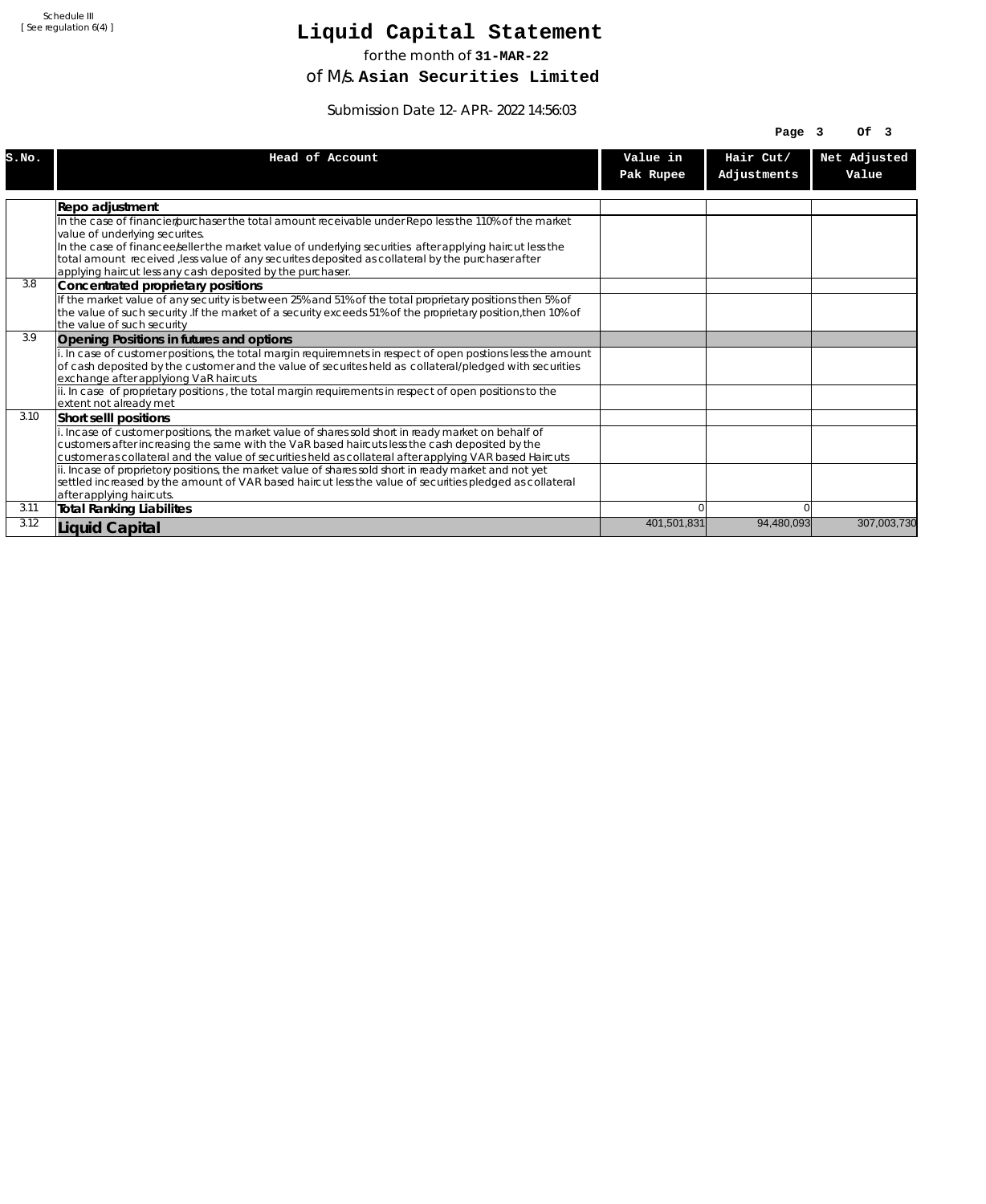## **Liquid Capital Statement**

for the month of **30-APR-22**

of M/s. **Asian Securities Limited**

Submission Date 13-MAY-2022 12:54:06

|              |                                                                                                                                                                                                                        |                       | Page 1                   | Of 3                  |
|--------------|------------------------------------------------------------------------------------------------------------------------------------------------------------------------------------------------------------------------|-----------------------|--------------------------|-----------------------|
| S.NO.        | Head of Account                                                                                                                                                                                                        | Value in<br>Pak Rupee | Hair Cut/<br>Adjustments | Net Adjusted<br>Value |
| 1            | <b>Assets</b>                                                                                                                                                                                                          |                       |                          |                       |
| 1.1          | Property & Equipment                                                                                                                                                                                                   | 598,813               | 598,813                  |                       |
| 1.2          | Intangible Assets                                                                                                                                                                                                      | 2,437,000             | 2,437,000                |                       |
| 1.3<br>1.4   | Investment in Govt. Securities<br>Investment in Debt. Securities                                                                                                                                                       |                       |                          |                       |
|              | If listed than:                                                                                                                                                                                                        |                       |                          |                       |
|              | .5% of the balance sheet value in the case of tenure upto 1 year.                                                                                                                                                      |                       |                          |                       |
|              | ii. 7.5% of the balance sheet value, in the case of tenure from 1-3 years.                                                                                                                                             |                       |                          |                       |
|              | iii. 10% of the balance sheet value, in the case of tenure of more than 3 years.<br>If unlisted than:                                                                                                                  |                       |                          |                       |
|              | i. 10% of the balance sheet value in the case of tenure upto 1 year.                                                                                                                                                   |                       |                          |                       |
|              | ii. 12.5% of the balance sheet value, in the case of tenure from 1-3 years.                                                                                                                                            |                       |                          |                       |
| 1.5          | iii. 15% of the balance sheet value, in the case of tenure of more than 3 years.<br>Investment in Equity Securities                                                                                                    |                       |                          |                       |
|              | i. If listed 15% or VaR of each securities on the cutoff date as computed by the Securities Exchange for                                                                                                               | 304,808,532           | 49,540,096               | 255,268,436           |
|              | respective securities whichever is higher.                                                                                                                                                                             |                       |                          |                       |
|              | ii. If unlisted, 100% of carrying value.<br>iii.Subscription money against Investment in IPO/offer for Sale: Amount paid as subscription money                                                                         |                       |                          |                       |
|              | provided that shares have not been alloted or are not included in the investments of securities broker.                                                                                                                |                       |                          |                       |
|              | iv.100% Haircut shall be applied to Value of Investment in any asset including shares of listed securities                                                                                                             | 35,190,000            | 35.190.000               |                       |
|              | that are in Block, Freeze or Pledge status as on reporting date. (July 19, 2017)<br>Provided that 100% haircut shall not be applied in case of investment in those securities which are                                |                       |                          |                       |
|              | Pledged in favor of Stock Exchange / Clearing House against Margin Financing reguirements or pledged                                                                                                                   |                       |                          |                       |
|              | in favor of Banks against Short Term financing arrangements. In such cases, the haircut as provided in<br>schedule III of the Regulations in respect of investment in securities shall be applicable (August 25, 2017) |                       |                          |                       |
| 1.6          | Investment in subsidiaries                                                                                                                                                                                             |                       |                          |                       |
| 1.7          | Investment in associated companies/undertaking                                                                                                                                                                         |                       |                          |                       |
|              | i. If listed 20% or VaR of each securities as computed by the Securites Exchange for respective securities<br>whichever is higher.                                                                                     |                       |                          |                       |
|              | ii. If unlisted, 100% of net value.                                                                                                                                                                                    |                       |                          |                       |
| 1.8          | Statutory or regulatory deposits/basic deposits with the exchanges, clearing house or central depository                                                                                                               | 510,000               | 510,000                  |                       |
| 1.9          | or any other entity.<br>Margin deposits with exchange and clearing house.                                                                                                                                              |                       |                          |                       |
| 1.10         | Deposit with authorized intermediary against borrowed securities under SLB.                                                                                                                                            |                       |                          |                       |
| 1.11<br>1.12 | Other deposits and prepayments<br>Accrued interest, profit or mark-up on amounts placed with financial institutions or debt securities                                                                                 | 2,750,066             | 2,750,066                |                       |
|              | etc.(Nil)                                                                                                                                                                                                              |                       |                          |                       |
| 1.13         | 100% in respect of markup accrued on loans to directors, subsidiaries and other related parties<br>Dividends receivables.                                                                                              |                       |                          |                       |
| 1.14         | Amounts receivable against Repo financing.                                                                                                                                                                             |                       |                          |                       |
|              | Amount paid as purchaser under the REPO agreement. (Securities purchased under repo arrangement                                                                                                                        |                       |                          |                       |
| 1.15         | shall not be included in the investments.)<br>i. Short Term Loan To Employees: Loans are Secured and Due for repayment within 12 months                                                                                |                       |                          |                       |
|              | PLUS                                                                                                                                                                                                                   |                       |                          |                       |
|              | ii. Advance tax to the extent it is netted with provision of taxation.<br>iii. Receivables other than trade receivables                                                                                                |                       |                          |                       |
| 1.16         | Receivables from clearing house or securities exchange(s)                                                                                                                                                              |                       |                          |                       |
|              | i. 100% value of claims other than those on account of entitlements against trading of securities in all                                                                                                               |                       |                          |                       |
|              | markets including MtM gains.<br>ii. Receivable on entitlements against trading of securities in all markets including MtM gains.                                                                                       |                       |                          |                       |
| 1.17         | Receivables from customers                                                                                                                                                                                             |                       |                          |                       |
|              | i. In case receivables are against margin financing, the aggregate if (i) value of securities held in the                                                                                                              |                       |                          |                       |
|              | blocked account after applying VAR based Haircut, (ii) cash deposited as collateral by the financee (iii)<br>market value of any securities deposited as collateral after applying VaR based haircut.                  |                       |                          |                       |
|              | i. Lower of net balance sheet value or value determined through adjustments.                                                                                                                                           |                       |                          |                       |
|              | ii. Incase receivables are against margin trading, 5% of the net balance sheet value.                                                                                                                                  |                       |                          |                       |
|              | ii. Net amount after deducting haircut<br>iii. Incase receivalbes are against securities borrowings under SLB, the amount paid to NCCPL as                                                                             |                       |                          |                       |
|              | collateral upon entering into contract,                                                                                                                                                                                |                       |                          |                       |
|              | iii. Net amount after deducting haricut<br>iv. Incase of other trade receivables not more than 5 days overdue, 0% of the net balance sheet value.                                                                      | 263,415               | $\overline{0}$           | 263,415               |
|              | iv. Balance sheet value                                                                                                                                                                                                |                       |                          |                       |
|              | v. Incase of other trade receivables are overdue, or 5 days or more, the aggregate of (i) the market                                                                                                                   | 17,982                | $\overline{0}$           |                       |
|              | value of securities purchased for customers and held in sub-accounts after applying VAR based<br>haircuts, (ii) cash deposited as collateral by the respective customer and (iii) the market value of                  |                       |                          |                       |
|              | securities held as collateral after applying VaR based haircuts.                                                                                                                                                       |                       |                          |                       |
| 1.18         | vi. 100% haircut in the case of amount receivable form related parties.                                                                                                                                                |                       |                          |                       |
|              | Cash and Bank balances<br>Bank Balance-proprietory accounts                                                                                                                                                            | 13,363,726            | 0                        | 13,363,726            |
|              | i. Bank balance-customer accounts                                                                                                                                                                                      | 14,734,890            | 0                        | 14,734,890            |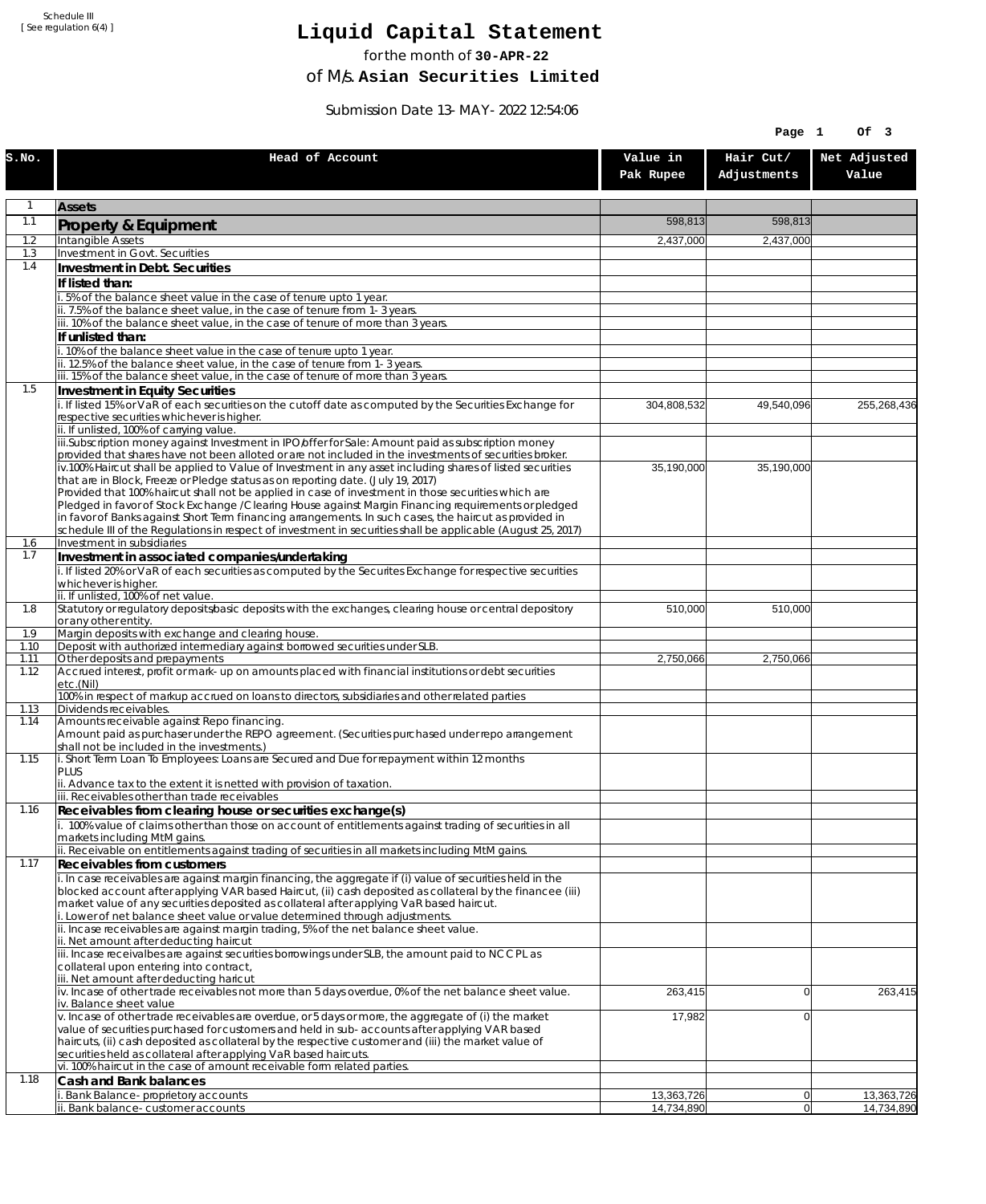# **Liquid Capital Statement**

for the month of **30-APR-22**

of M/s. **Asian Securities Limited**

Submission Date 13-MAY-2022 12:54:06

|                  |                                                                                                                                                                                                                                                                                                                                                                                                                                                                                                                                                                                                                                                                                                                                                                                                                                    |                       | Page 2                   | Of 3                  |
|------------------|------------------------------------------------------------------------------------------------------------------------------------------------------------------------------------------------------------------------------------------------------------------------------------------------------------------------------------------------------------------------------------------------------------------------------------------------------------------------------------------------------------------------------------------------------------------------------------------------------------------------------------------------------------------------------------------------------------------------------------------------------------------------------------------------------------------------------------|-----------------------|--------------------------|-----------------------|
| S.NO.            | Head of Account                                                                                                                                                                                                                                                                                                                                                                                                                                                                                                                                                                                                                                                                                                                                                                                                                    | Value in<br>Pak Rupee | Hair Cut/<br>Adjustments | Net Adjusted<br>Value |
|                  | iii. Cash in hand                                                                                                                                                                                                                                                                                                                                                                                                                                                                                                                                                                                                                                                                                                                                                                                                                  | 100.012               | $\overline{0}$           | 100,012               |
| 1.19             | <b>Total Assets</b>                                                                                                                                                                                                                                                                                                                                                                                                                                                                                                                                                                                                                                                                                                                                                                                                                | 374,774,436           | 91,025,975               | 283.730.479           |
| 2                | Liabilities                                                                                                                                                                                                                                                                                                                                                                                                                                                                                                                                                                                                                                                                                                                                                                                                                        |                       |                          |                       |
| 2.1              | <b>Trade Payables</b>                                                                                                                                                                                                                                                                                                                                                                                                                                                                                                                                                                                                                                                                                                                                                                                                              |                       |                          |                       |
|                  | Payable to exchanges and clearing house<br>ii. Payable against leveraged market products                                                                                                                                                                                                                                                                                                                                                                                                                                                                                                                                                                                                                                                                                                                                           |                       |                          |                       |
|                  | iii. Payable to customers                                                                                                                                                                                                                                                                                                                                                                                                                                                                                                                                                                                                                                                                                                                                                                                                          | 14,734,890            | $\overline{0}$           | 14,734,890            |
| $2.2\phantom{0}$ | <b>Current Liabilities</b><br>i. Statutory and regulatory dues                                                                                                                                                                                                                                                                                                                                                                                                                                                                                                                                                                                                                                                                                                                                                                     |                       |                          |                       |
|                  | ii. Accruals and other payables                                                                                                                                                                                                                                                                                                                                                                                                                                                                                                                                                                                                                                                                                                                                                                                                    | 308,664               | $\overline{0}$           | 308,664               |
|                  | iii. Short-term borrowings                                                                                                                                                                                                                                                                                                                                                                                                                                                                                                                                                                                                                                                                                                                                                                                                         |                       |                          |                       |
|                  | iv. Current portion of subordinated loans<br>v. Current portion of long term liabilities                                                                                                                                                                                                                                                                                                                                                                                                                                                                                                                                                                                                                                                                                                                                           |                       |                          |                       |
|                  | vi. Deferred Liabilities                                                                                                                                                                                                                                                                                                                                                                                                                                                                                                                                                                                                                                                                                                                                                                                                           |                       |                          |                       |
|                  | vii. Provision for bad debts<br>viii. Provision for taxation                                                                                                                                                                                                                                                                                                                                                                                                                                                                                                                                                                                                                                                                                                                                                                       | 1,608,477             | $\overline{0}$           | 1,608,477             |
|                  | ix. Other liabilities as per accounting principles and included in the financial statements                                                                                                                                                                                                                                                                                                                                                                                                                                                                                                                                                                                                                                                                                                                                        |                       |                          |                       |
| 2.3              | Non-Current Liabilities                                                                                                                                                                                                                                                                                                                                                                                                                                                                                                                                                                                                                                                                                                                                                                                                            |                       |                          |                       |
|                  | i. Long-Term financing<br>a. Long-Term financing obtained from financial instituion: Long term portion of financing obtained from<br>a financial institution including amount due against finance lease                                                                                                                                                                                                                                                                                                                                                                                                                                                                                                                                                                                                                            |                       |                          |                       |
|                  | b. Other long-term financing                                                                                                                                                                                                                                                                                                                                                                                                                                                                                                                                                                                                                                                                                                                                                                                                       |                       |                          |                       |
|                  | ii. Staff retirement benefits<br>iii. Advance against shares for Increase in Capital of Securities broker: 100% haircut may be allowed in                                                                                                                                                                                                                                                                                                                                                                                                                                                                                                                                                                                                                                                                                          |                       |                          |                       |
|                  | respect of advance against shares if:                                                                                                                                                                                                                                                                                                                                                                                                                                                                                                                                                                                                                                                                                                                                                                                              |                       |                          |                       |
|                  | a. The existing authorized share capital allows the proposed enhanced share capital<br>b. Boad of Directors of the company has approved the increase in capital                                                                                                                                                                                                                                                                                                                                                                                                                                                                                                                                                                                                                                                                    |                       |                          |                       |
|                  | c. Relevant Regulatory approvals have been obtained                                                                                                                                                                                                                                                                                                                                                                                                                                                                                                                                                                                                                                                                                                                                                                                |                       |                          |                       |
|                  | d. There is no unreasonable delay in issue of shares against advance and all regulatory requirements                                                                                                                                                                                                                                                                                                                                                                                                                                                                                                                                                                                                                                                                                                                               |                       |                          |                       |
|                  | relating to the increase in paid up capital have been completed.<br>e. Auditor is satisfied that such advance is against the increase of capital.                                                                                                                                                                                                                                                                                                                                                                                                                                                                                                                                                                                                                                                                                  |                       |                          |                       |
|                  | iv. Other liabilities as per accounting principles and included in the financial statements                                                                                                                                                                                                                                                                                                                                                                                                                                                                                                                                                                                                                                                                                                                                        |                       |                          |                       |
| 2.4              | Subordinated Loans<br>i. 100% of Subordinated loans which fulfill the conditions specified by SECP are allowed to be deducted:<br>The Schedule III provides that 100% haircut will be allowed against subordinated Loans which fulfill the<br>conditions specified by SECP. In this regard, following conditions are specified:<br>a. Loan agreement must be executed on stamp paper and must clearly reflect the amount to be repaid<br>after 12 months of reporting period<br>b. No haircut will be allowed against short term portion which is repayable within next 12 months.<br>c. In case of early repayment of loan, adjustment shall be made to the Liquid Capital and revised Liquid<br>Capital statement must be submitted to exchange.<br>ii. Subordinated loans which do not fulfill the conditions specified by SECP |                       |                          |                       |
|                  |                                                                                                                                                                                                                                                                                                                                                                                                                                                                                                                                                                                                                                                                                                                                                                                                                                    |                       |                          |                       |
| 2.5              | <b>Total Liabilites</b>                                                                                                                                                                                                                                                                                                                                                                                                                                                                                                                                                                                                                                                                                                                                                                                                            | 16,652,031            | 0                        | 16,652,031            |
| 3<br>3.1         | Ranking Liabilities Relating to:                                                                                                                                                                                                                                                                                                                                                                                                                                                                                                                                                                                                                                                                                                                                                                                                   |                       |                          |                       |
|                  | <b>Concentration in Margin Financing</b><br>The amount calculated client-to- client basis by which any amount receivable from any of the                                                                                                                                                                                                                                                                                                                                                                                                                                                                                                                                                                                                                                                                                           |                       |                          |                       |
|                  | financees exceed 10% of the aggregate of amounts receivable from total financees.                                                                                                                                                                                                                                                                                                                                                                                                                                                                                                                                                                                                                                                                                                                                                  |                       |                          |                       |
| 3.2              | Concentration in securites lending and borrowing<br>The amount by which the aggregate of:                                                                                                                                                                                                                                                                                                                                                                                                                                                                                                                                                                                                                                                                                                                                          |                       |                          |                       |
|                  | (i) Amount deposited by the borrower with NCCPL<br>(Ii) Cash margins paid and<br>(iii) The market value of securities pledged as margins exceed the 110% of the market value of shares<br>borrowed                                                                                                                                                                                                                                                                                                                                                                                                                                                                                                                                                                                                                                 |                       |                          |                       |
| 3.3              | Net underwriting Commitments                                                                                                                                                                                                                                                                                                                                                                                                                                                                                                                                                                                                                                                                                                                                                                                                       |                       |                          |                       |
|                  | (a) in the case of right issuse: if the market value of securites is less than or equal to the subscription<br>price; the aggregate of:<br>(i) the 50% of Haircut multiplied by the underwriting commitments and<br>(ii) the value by which the underwriting commitments exceeds the market price of the securities.<br>In the case of rights issuse where the market price of securities is greater than the subscription price, 5% of<br>the Haircut multiplied by the net underwriting<br>(b) in any other case : 12.5% of the net underwriting commitments                                                                                                                                                                                                                                                                     |                       |                          |                       |
| 3.4              | Negative equity of subsidiary                                                                                                                                                                                                                                                                                                                                                                                                                                                                                                                                                                                                                                                                                                                                                                                                      |                       |                          |                       |
|                  | The amount by which the total assets of the subsidiary (excluding any amount due from the subsidiary)                                                                                                                                                                                                                                                                                                                                                                                                                                                                                                                                                                                                                                                                                                                              |                       |                          |                       |
| 3.5              | exceed the total liabilities of the subsidiary<br>Foreign exchange agreements and foreign currency positions                                                                                                                                                                                                                                                                                                                                                                                                                                                                                                                                                                                                                                                                                                                       |                       |                          |                       |
|                  | 5% of the net position in foreign currency. Net position in foreign currency means the difference of total<br>assets denominated in foreign cuurency less total liabilities denominated in foreign currency                                                                                                                                                                                                                                                                                                                                                                                                                                                                                                                                                                                                                        |                       |                          |                       |
| 3.6<br>3.7       | Amount Payable under REPO                                                                                                                                                                                                                                                                                                                                                                                                                                                                                                                                                                                                                                                                                                                                                                                                          |                       |                          |                       |
|                  |                                                                                                                                                                                                                                                                                                                                                                                                                                                                                                                                                                                                                                                                                                                                                                                                                                    |                       |                          |                       |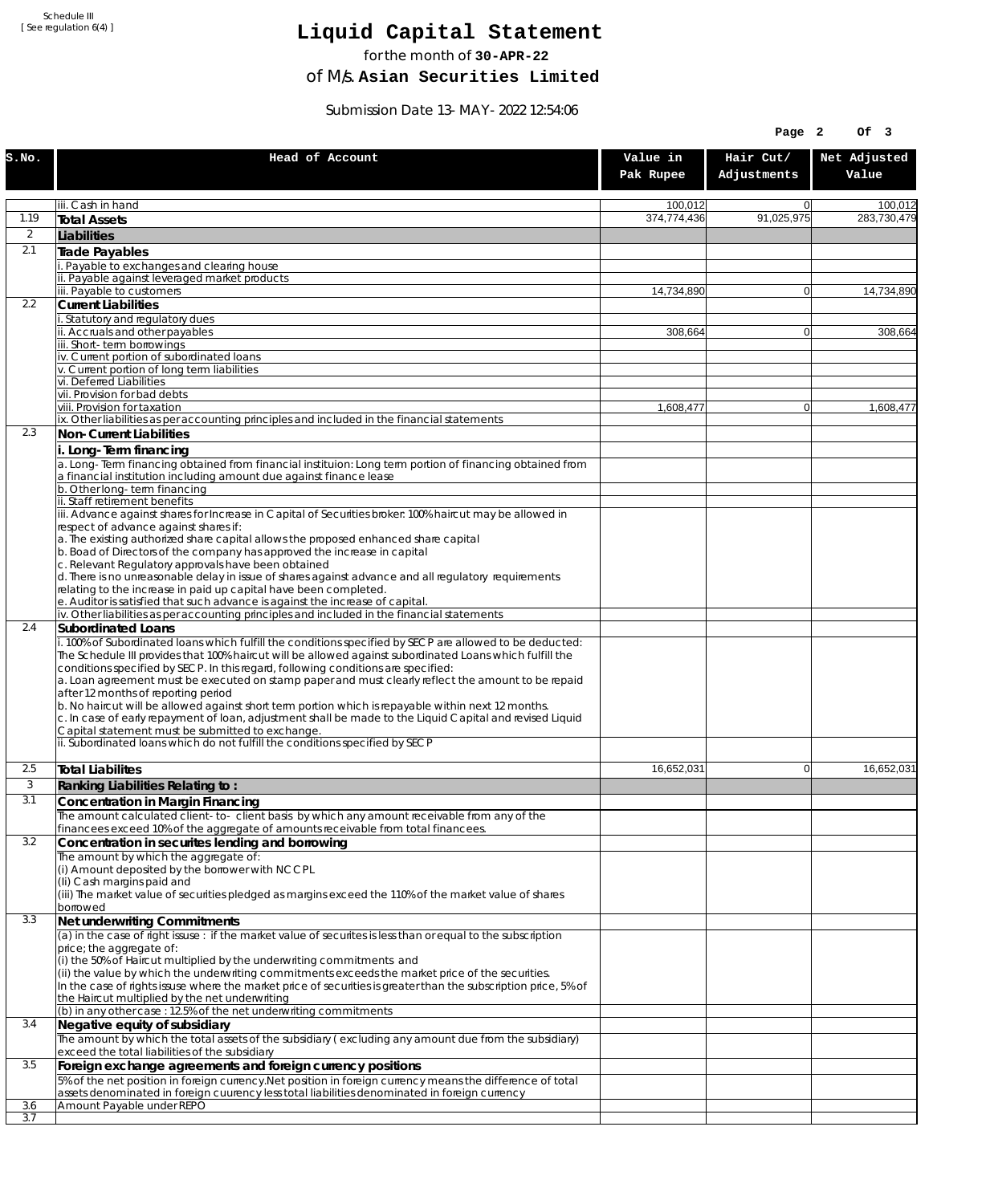# **Liquid Capital Statement**

for the month of **30-APR-22**

of M/s. **Asian Securities Limited**

Submission Date 13-MAY-2022 12:54:06

|       |                                                                                                                                                                                                                                                                                                                  |                       | Page 3                   | Of <sub>3</sub>       |
|-------|------------------------------------------------------------------------------------------------------------------------------------------------------------------------------------------------------------------------------------------------------------------------------------------------------------------|-----------------------|--------------------------|-----------------------|
| S.NO. | Head of Account                                                                                                                                                                                                                                                                                                  | Value in<br>Pak Rupee | Hair Cut/<br>Adjustments | Net Adjusted<br>Value |
|       | Repo adjustment                                                                                                                                                                                                                                                                                                  |                       |                          |                       |
|       | In the case of financier/purchaser the total amount receivable under Repo less the 110% of the market<br>value of underlying securites.                                                                                                                                                                          |                       |                          |                       |
|       | In the case of financee seller the market value of underlying securities after applying haircut less the<br>total amount received , less value of any securites deposited as collateral by the purchaser after<br>applying haircut less any cash deposited by the purchaser.                                     |                       |                          |                       |
| 3.8   | Concentrated proprietary positions                                                                                                                                                                                                                                                                               |                       |                          |                       |
|       | If the market value of any security is between 25% and 51% of the total proprietary positions then 5% of<br>the value of such security . If the market of a security exceeds 51% of the proprietary position, then 10% of<br>the value of such security                                                          | 0                     | 4,564,594                | 4,564,594             |
| 3.9   | Opening Positions in futures and options                                                                                                                                                                                                                                                                         |                       |                          |                       |
|       | i. In case of customer positions, the total margin requiremnets in respect of open postions less the amount<br>of cash deposited by the customer and the value of securites held as collateral/pledged with securities<br>exchange after applyiong VaR haircuts                                                  |                       |                          |                       |
|       | ii. In case of proprietary positions, the total margin requirements in respect of open positions to the<br>extent not already met                                                                                                                                                                                |                       |                          |                       |
| 3.10  | Short selll positions                                                                                                                                                                                                                                                                                            |                       |                          |                       |
|       | i. Incase of customer positions, the market value of shares sold short in ready market on behalf of<br>customers after increasing the same with the VaR based haircuts less the cash deposited by the<br>customer as collateral and the value of securities held as collateral after applying VAR based Haircuts |                       |                          |                       |
|       | ii. Incase of proprietory positions, the market value of shares sold short in ready market and not yet<br>settled increased by the amount of VAR based haircut less the value of securities pledged as collateral<br>after applying haircuts.                                                                    |                       |                          |                       |
| 3.11  | <b>Total Ranking Liabilites</b>                                                                                                                                                                                                                                                                                  | U                     | 4,564,594                | 4,564,594             |
| 3.12  | <b>Liquid Capital</b>                                                                                                                                                                                                                                                                                            | 358,122,405           | 86,461,381               | 262,513,854           |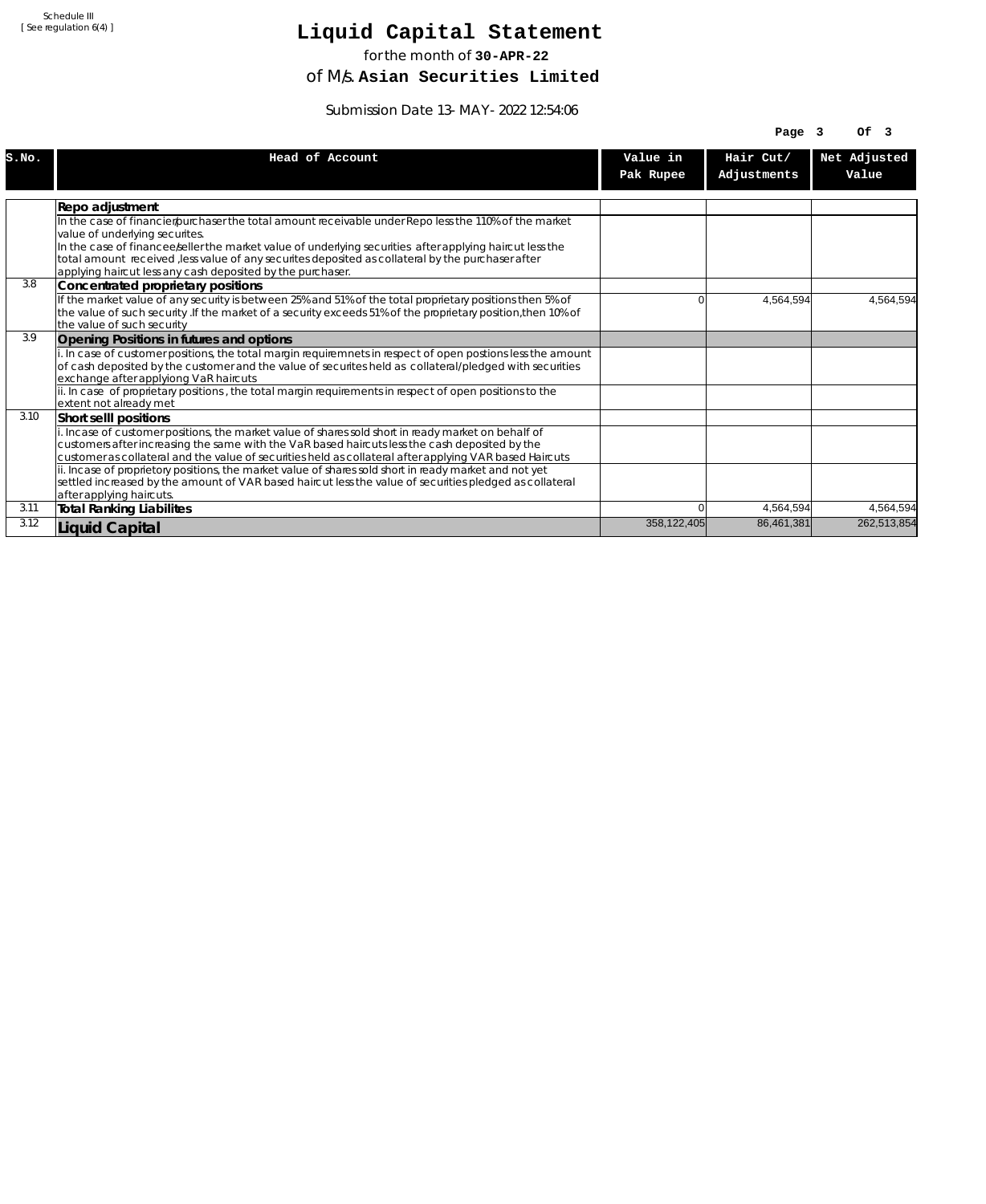# **Liquid Capital Statement**

for the month of **31-MAY-22**

of M/s. **Asian Securities Limited**

Submission Date 14-JUN-2022 17:19:04

|              |                                                                                                                                                                                                                        |                          | Page 1                   | Of 3                     |
|--------------|------------------------------------------------------------------------------------------------------------------------------------------------------------------------------------------------------------------------|--------------------------|--------------------------|--------------------------|
| S.NO.        | Head of Account                                                                                                                                                                                                        | Value in<br>Pak Rupee    | Hair Cut/<br>Adjustments | Net Adjusted<br>Value    |
| 1            | <b>Assets</b>                                                                                                                                                                                                          |                          |                          |                          |
| 1.1          | Property & Equipment                                                                                                                                                                                                   | 681,005                  | 681,005                  |                          |
| 1.2          | Intangible Assets                                                                                                                                                                                                      | 2,437,000                | 2,437,000                |                          |
| 1.3<br>1.4   | Investment in Govt. Securities<br>Investment in Debt. Securities                                                                                                                                                       |                          |                          |                          |
|              | If listed than:                                                                                                                                                                                                        |                          |                          |                          |
|              | i. 5% of the balance sheet value in the case of tenure upto 1 year.                                                                                                                                                    |                          |                          |                          |
|              | ii. 7.5% of the balance sheet value, in the case of tenure from 1-3 years.<br>iii. 10% of the balance sheet value, in the case of tenure of more than 3 years.                                                         |                          |                          |                          |
|              | If unlisted than:                                                                                                                                                                                                      |                          |                          |                          |
|              | i. 10% of the balance sheet value in the case of tenure upto 1 year.<br>ii. 12.5% of the balance sheet value, in the case of tenure from 1-3 years.                                                                    |                          |                          |                          |
|              | iii. 15% of the balance sheet value, in the case of tenure of more than 3 years.                                                                                                                                       |                          |                          |                          |
| 1.5          | Investment in Equity Securities                                                                                                                                                                                        |                          |                          |                          |
|              | i. If listed 15% or VaR of each securities on the cutoff date as computed by the Securities Exchange for<br>respective securities whichever is higher.                                                                 | 298,677,661              | 48,597,553               | 250,080,108              |
|              | ii. If unlisted, 100% of carrying value.                                                                                                                                                                               | $\overline{0}$           | $\overline{0}$           |                          |
|              | iii.Subscription money against Investment in IPO/offer for Sale: Amount paid as subscription money<br>provided that shares have not been alloted or are not included in the investments of securities broker.          |                          |                          |                          |
|              | iv.100% Haircut shall be applied to Value of Investment in any asset including shares of listed securities                                                                                                             | 34,010,000               | 34,010,000               |                          |
|              | that are in Block, Freeze or Pledge status as on reporting date. (July 19, 2017)<br>Provided that 100% haircut shall not be applied in case of investment in those securities which are                                |                          |                          |                          |
|              | Pledged in favor of Stock Exchange / Clearing House against Margin Financing requirements or pledged                                                                                                                   |                          |                          |                          |
|              | in favor of Banks against Short Term financing arrangements. In such cases, the haircut as provided in<br>schedule III of the Regulations in respect of investment in securities shall be applicable (August 25, 2017) |                          |                          |                          |
| 1.6          | Investment in subsidiaries                                                                                                                                                                                             |                          |                          |                          |
| 1.7          | Investment in associated companies/undertaking                                                                                                                                                                         |                          |                          |                          |
|              | i. If listed 20% or VaR of each securities as computed by the Securites Exchange for respective securities<br>whichever is higher.                                                                                     |                          |                          |                          |
|              | ii. If unlisted, 100% of net value.                                                                                                                                                                                    |                          |                          |                          |
| 1.8          | Statutory or regulatory deposits/basic deposits with the exchanges, clearing house or central depository<br>or any other entity.                                                                                       | 510,000                  | 510,000                  |                          |
| 1.9          | Margin deposits with exchange and clearing house.                                                                                                                                                                      |                          |                          |                          |
| 1.10<br>1.11 | Deposit with authorized intermediary against borrowed securities under SLB.<br>Other deposits and prepayments                                                                                                          | 2,726,983                | 2,726,983                |                          |
| 1.12         | Accrued interest, profit or mark-up on amounts placed with financial institutions or debt securities                                                                                                                   |                          |                          |                          |
|              | etc.(Nil)<br>100% in respect of markup accrued on loans to directors, subsidiaries and other related parties                                                                                                           |                          |                          |                          |
| 1.13         | Dividends receivables.                                                                                                                                                                                                 |                          |                          |                          |
| 1.14         | Amounts receivable against Repo financing.<br>Amount paid as purchaser under the REPO agreement. (Securities purchased under repo arrangement                                                                          |                          |                          |                          |
|              | shall not be included in the investments.)                                                                                                                                                                             |                          |                          |                          |
| 1.15         | i. Short Term Loan To Employees: Loans are Secured and Due for repayment within 12 months<br><b>PLUS</b>                                                                                                               |                          |                          |                          |
|              | ii. Advance tax to the extent it is netted with provision of taxation.                                                                                                                                                 |                          |                          |                          |
| 1.16         | iii. Receivables other than trade receivables                                                                                                                                                                          |                          |                          |                          |
|              | Receivables from clearing house or securities exchange(s)<br>i. 100% value of claims other than those on account of entitlements against trading of securities in all                                                  |                          |                          |                          |
|              | markets including MtM gains.                                                                                                                                                                                           |                          |                          |                          |
| 1.17         | ii. Receivable on entitlements against trading of securities in all markets including MtM gains.<br><b>Receivables from customers</b>                                                                                  |                          |                          |                          |
|              | i. In case receivables are against margin financing, the aggregate if (i) value of securities held in the                                                                                                              |                          |                          |                          |
|              | blocked account after applying VAR based Haircut, (ii) cash deposited as collateral by the financee (iii)<br>market value of any securities deposited as collateral after applying VaR based haircut.                  |                          |                          |                          |
|              | i. Lower of net balance sheet value or value determined through adjustments.                                                                                                                                           |                          |                          |                          |
|              | ii. Incase receivables are against margin trading, 5% of the net balance sheet value.<br>ii. Net amount after deducting haircut                                                                                        |                          |                          |                          |
|              | iii. Incase receivalbes are against securities borrowings under SLB, the amount paid to NCCPL as                                                                                                                       |                          |                          |                          |
|              | collateral upon entering into contract,<br>iii. Net amount after deducting haricut                                                                                                                                     |                          |                          |                          |
|              | $\dot{v}$ . Incase of other trade receivables not more than 5 days overdue, 0% of the net balance sheet value.                                                                                                         |                          |                          |                          |
|              | iv. Balance sheet value<br>v. Incase of other trade receivables are overdue, or 5 days or more, the aggregate of (i) the market                                                                                        |                          | $\overline{0}$           |                          |
|              | value of securities purchased for customers and held in sub-accounts after applying VAR based                                                                                                                          | 18,210                   |                          |                          |
|              | haircuts, (ii) cash deposited as collateral by the respective customer and (iii) the market value of                                                                                                                   |                          |                          |                          |
|              | securities held as collateral after applying VaR based haircuts.<br>vi. 100% haircut in the case of amount receivable form related parties.                                                                            |                          |                          |                          |
| 1.18         | Cash and Bank balances                                                                                                                                                                                                 |                          |                          |                          |
|              | Bank Balance-proprietory accounts<br>ii. Bank balance-customer accounts                                                                                                                                                | 13,364,034<br>11,392,591 | 0 <br> 0                 | 13,364,034<br>11,392,591 |
|              |                                                                                                                                                                                                                        |                          |                          |                          |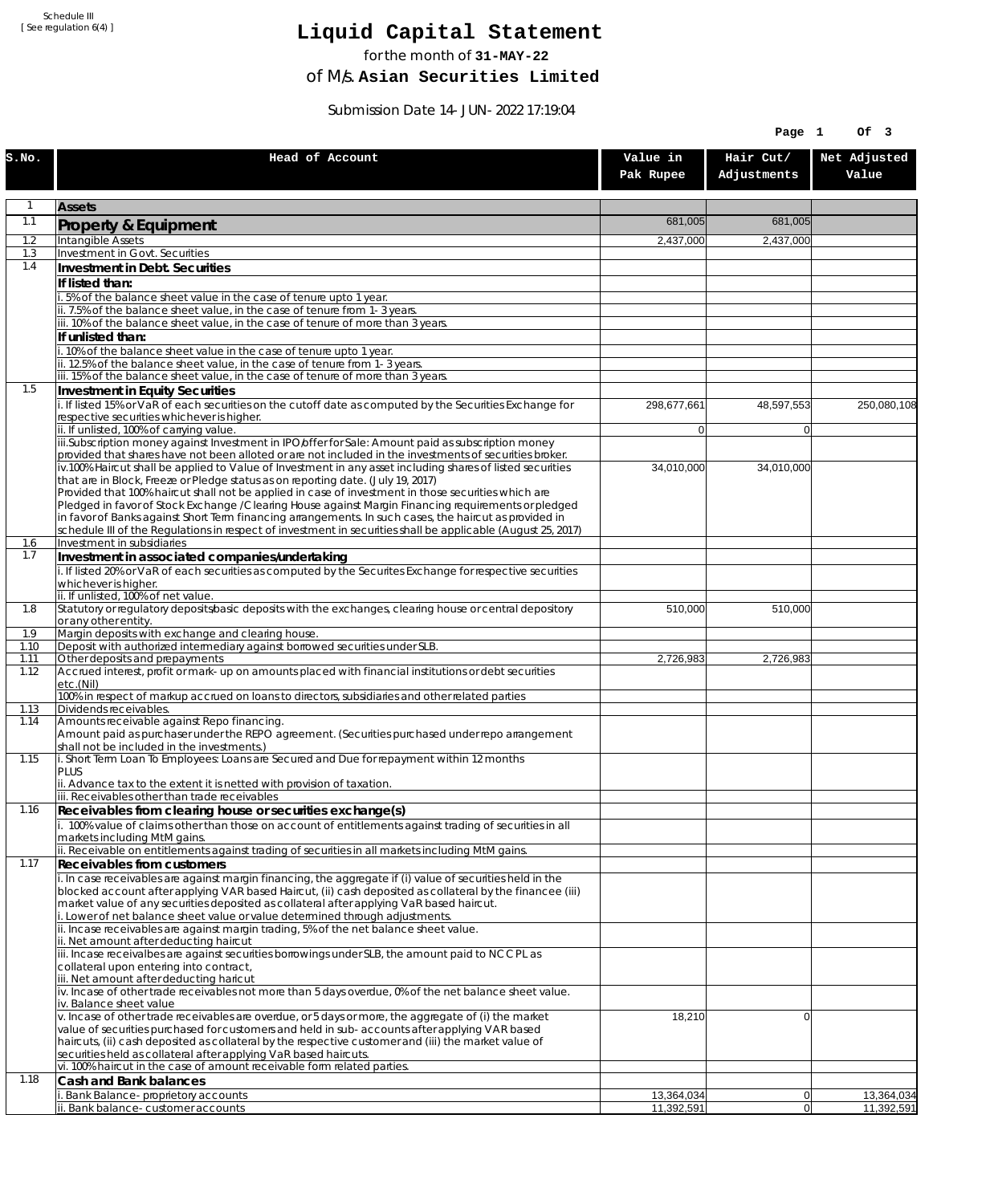# **Liquid Capital Statement**

for the month of **31-MAY-22**

of M/s. **Asian Securities Limited**

Submission Date 14-JUN-2022 17:19:04

|                |                                                                                                                                                                                                                                                                                                                                                                                                                                                                                                                                                                                                                                                                                                                                                                                                                                           |                       | Page 2                   | Of 3                  |
|----------------|-------------------------------------------------------------------------------------------------------------------------------------------------------------------------------------------------------------------------------------------------------------------------------------------------------------------------------------------------------------------------------------------------------------------------------------------------------------------------------------------------------------------------------------------------------------------------------------------------------------------------------------------------------------------------------------------------------------------------------------------------------------------------------------------------------------------------------------------|-----------------------|--------------------------|-----------------------|
| S.NO.          | Head of Account                                                                                                                                                                                                                                                                                                                                                                                                                                                                                                                                                                                                                                                                                                                                                                                                                           | Value in<br>Pak Rupee | Hair Cut/<br>Adjustments | Net Adjusted<br>Value |
|                | iii. Cash in hand                                                                                                                                                                                                                                                                                                                                                                                                                                                                                                                                                                                                                                                                                                                                                                                                                         | 131,947               | $\overline{0}$           | 131,947               |
| 1.19           | <b>Total Assets</b>                                                                                                                                                                                                                                                                                                                                                                                                                                                                                                                                                                                                                                                                                                                                                                                                                       | 363,949,431           | 88.962.541               | 274.968.680           |
| $\overline{2}$ | Liabilities                                                                                                                                                                                                                                                                                                                                                                                                                                                                                                                                                                                                                                                                                                                                                                                                                               |                       |                          |                       |
| 2.1            | Trade Payables                                                                                                                                                                                                                                                                                                                                                                                                                                                                                                                                                                                                                                                                                                                                                                                                                            |                       |                          |                       |
|                | i. Payable to exchanges and clearing house<br>ii. Payable against leveraged market products                                                                                                                                                                                                                                                                                                                                                                                                                                                                                                                                                                                                                                                                                                                                               |                       |                          |                       |
|                | iii. Payable to customers                                                                                                                                                                                                                                                                                                                                                                                                                                                                                                                                                                                                                                                                                                                                                                                                                 | 11,392,591            | $\overline{0}$           | 11,392,591            |
| 2.2            | <b>Current Liabilities</b>                                                                                                                                                                                                                                                                                                                                                                                                                                                                                                                                                                                                                                                                                                                                                                                                                |                       |                          |                       |
|                | i. Statutory and regulatory dues<br>ii. Accruals and other payables                                                                                                                                                                                                                                                                                                                                                                                                                                                                                                                                                                                                                                                                                                                                                                       | 349,382               | $\Omega$                 | 349.382               |
|                | iii. Short-term borrowings                                                                                                                                                                                                                                                                                                                                                                                                                                                                                                                                                                                                                                                                                                                                                                                                                |                       |                          |                       |
|                | iv. Current portion of subordinated loans                                                                                                                                                                                                                                                                                                                                                                                                                                                                                                                                                                                                                                                                                                                                                                                                 |                       |                          |                       |
|                | v. Current portion of long term liabilities<br>vi. Deferred Liabilities                                                                                                                                                                                                                                                                                                                                                                                                                                                                                                                                                                                                                                                                                                                                                                   |                       |                          |                       |
|                | vii. Provision for bad debts                                                                                                                                                                                                                                                                                                                                                                                                                                                                                                                                                                                                                                                                                                                                                                                                              |                       |                          |                       |
|                | viii. Provision for taxation<br>ix. Other liabilities as per accounting principles and included in the financial statements                                                                                                                                                                                                                                                                                                                                                                                                                                                                                                                                                                                                                                                                                                               | 1,592,847             | $\overline{0}$           | 1,592,847             |
| 2.3            | Non-Current Liabilities                                                                                                                                                                                                                                                                                                                                                                                                                                                                                                                                                                                                                                                                                                                                                                                                                   |                       |                          |                       |
|                | i. Long-Term financing                                                                                                                                                                                                                                                                                                                                                                                                                                                                                                                                                                                                                                                                                                                                                                                                                    |                       |                          |                       |
|                | $\alpha$ . Long-Term financing obtained from financial instituion: Long term portion of financing obtained from<br>a financial institution including amount due against finance lease                                                                                                                                                                                                                                                                                                                                                                                                                                                                                                                                                                                                                                                     |                       |                          |                       |
|                | b. Other long-term financing<br>ii. Staff retirement benefits                                                                                                                                                                                                                                                                                                                                                                                                                                                                                                                                                                                                                                                                                                                                                                             |                       |                          |                       |
|                | iii. Advance against shares for Increase in Capital of Securities broker: 100% haircut may be allowed in                                                                                                                                                                                                                                                                                                                                                                                                                                                                                                                                                                                                                                                                                                                                  |                       |                          |                       |
|                | respect of advance against shares if:                                                                                                                                                                                                                                                                                                                                                                                                                                                                                                                                                                                                                                                                                                                                                                                                     |                       |                          |                       |
|                | a. The existing authorized share capital allows the proposed enhanced share capital<br>b. Boad of Directors of the company has approved the increase in capital                                                                                                                                                                                                                                                                                                                                                                                                                                                                                                                                                                                                                                                                           |                       |                          |                       |
|                | c. Relevant Regulatory approvals have been obtained                                                                                                                                                                                                                                                                                                                                                                                                                                                                                                                                                                                                                                                                                                                                                                                       |                       |                          |                       |
|                | d. There is no unreasonable delay in issue of shares against advance and all regulatory requirements                                                                                                                                                                                                                                                                                                                                                                                                                                                                                                                                                                                                                                                                                                                                      |                       |                          |                       |
|                | relating to the increase in paid up capital have been completed.<br>e. Auditor is satisfied that such advance is against the increase of capital.                                                                                                                                                                                                                                                                                                                                                                                                                                                                                                                                                                                                                                                                                         |                       |                          |                       |
|                | iv. Other liabilities as per accounting principles and included in the financial statements                                                                                                                                                                                                                                                                                                                                                                                                                                                                                                                                                                                                                                                                                                                                               |                       |                          |                       |
| 2.4            | <b>Subordinated Loans</b><br>i. 100% of Subordinated loans which fulfill the conditions specified by SECP are allowed to be deducted:<br>The Schedule III provides that 100% haircut will be allowed against subordinated Loans which fulfill the<br>conditions specified by SECP. In this regard, following conditions are specified:<br>a. Loan agreement must be executed on stamp paper and must clearly reflect the amount to be repaid<br>after 12 months of reporting period<br>b. No haircut will be allowed against short term portion which is repayable within next 12 months.<br>c. In case of early repayment of loan, adjustment shall be made to the Liquid Capital and revised Liquid<br>Capital statement must be submitted to exchange.<br>ii. Subordinated loans which do not fulfill the conditions specified by SECP |                       |                          |                       |
| 2.5            | Total Liabilites                                                                                                                                                                                                                                                                                                                                                                                                                                                                                                                                                                                                                                                                                                                                                                                                                          | 13,334,820            | $\mathbf{0}$             | 13,334,820            |
| 3              | Ranking Liabilities Relating to:                                                                                                                                                                                                                                                                                                                                                                                                                                                                                                                                                                                                                                                                                                                                                                                                          |                       |                          |                       |
| 3.1            | Concentration in Margin Financing                                                                                                                                                                                                                                                                                                                                                                                                                                                                                                                                                                                                                                                                                                                                                                                                         |                       |                          |                       |
|                | The amount calculated client-to- client basis by which any amount receivable from any of the                                                                                                                                                                                                                                                                                                                                                                                                                                                                                                                                                                                                                                                                                                                                              |                       |                          |                       |
| 3.2            | financees exceed 10% of the aggregate of amounts receivable from total financees.<br>Concentration in securites lending and borrowing                                                                                                                                                                                                                                                                                                                                                                                                                                                                                                                                                                                                                                                                                                     |                       |                          |                       |
|                | The amount by which the aggregate of:                                                                                                                                                                                                                                                                                                                                                                                                                                                                                                                                                                                                                                                                                                                                                                                                     |                       |                          |                       |
|                | (i) Amount deposited by the borrower with NCCPL                                                                                                                                                                                                                                                                                                                                                                                                                                                                                                                                                                                                                                                                                                                                                                                           |                       |                          |                       |
|                | (Ii) Cash margins paid and<br>(iii) The market value of securities pledged as margins exceed the 110% of the market value of shares                                                                                                                                                                                                                                                                                                                                                                                                                                                                                                                                                                                                                                                                                                       |                       |                          |                       |
|                | borrowed                                                                                                                                                                                                                                                                                                                                                                                                                                                                                                                                                                                                                                                                                                                                                                                                                                  |                       |                          |                       |
| 3.3            | Net underwriting Commitments                                                                                                                                                                                                                                                                                                                                                                                                                                                                                                                                                                                                                                                                                                                                                                                                              |                       |                          |                       |
|                | $\alpha$ ) in the case of right issuse : if the market value of securites is less than or equal to the subscription<br>price; the aggregate of:<br>(i) the 50% of Haircut multiplied by the underwriting commitments and<br>(ii) the value by which the underwriting commitments exceeds the market price of the securities.<br>In the case of rights issuse where the market price of securities is greater than the subscription price, 5% of                                                                                                                                                                                                                                                                                                                                                                                           |                       |                          |                       |
|                | the Haircut multiplied by the net underwriting<br>(b) in any other case : 12.5% of the net underwriting commitments                                                                                                                                                                                                                                                                                                                                                                                                                                                                                                                                                                                                                                                                                                                       |                       |                          |                       |
| 3.4            | Negative equity of subsidiary                                                                                                                                                                                                                                                                                                                                                                                                                                                                                                                                                                                                                                                                                                                                                                                                             |                       |                          |                       |
|                | The amount by which the total assets of the subsidiary (excluding any amount due from the subsidiary)                                                                                                                                                                                                                                                                                                                                                                                                                                                                                                                                                                                                                                                                                                                                     |                       |                          |                       |
| 3.5            | exceed the total liabilities of the subsidiary                                                                                                                                                                                                                                                                                                                                                                                                                                                                                                                                                                                                                                                                                                                                                                                            |                       |                          |                       |
|                | Foreign exchange agreements and foreign currency positions<br>5% of the net position in foreign currency. Net position in foreign currency means the difference of total                                                                                                                                                                                                                                                                                                                                                                                                                                                                                                                                                                                                                                                                  |                       |                          |                       |
|                | assets denominated in foreign cuurency less total liabilities denominated in foreign currency                                                                                                                                                                                                                                                                                                                                                                                                                                                                                                                                                                                                                                                                                                                                             |                       |                          |                       |
| 3.6            | Amount Payable under REPO                                                                                                                                                                                                                                                                                                                                                                                                                                                                                                                                                                                                                                                                                                                                                                                                                 |                       |                          |                       |
| 3.7            |                                                                                                                                                                                                                                                                                                                                                                                                                                                                                                                                                                                                                                                                                                                                                                                                                                           |                       |                          |                       |